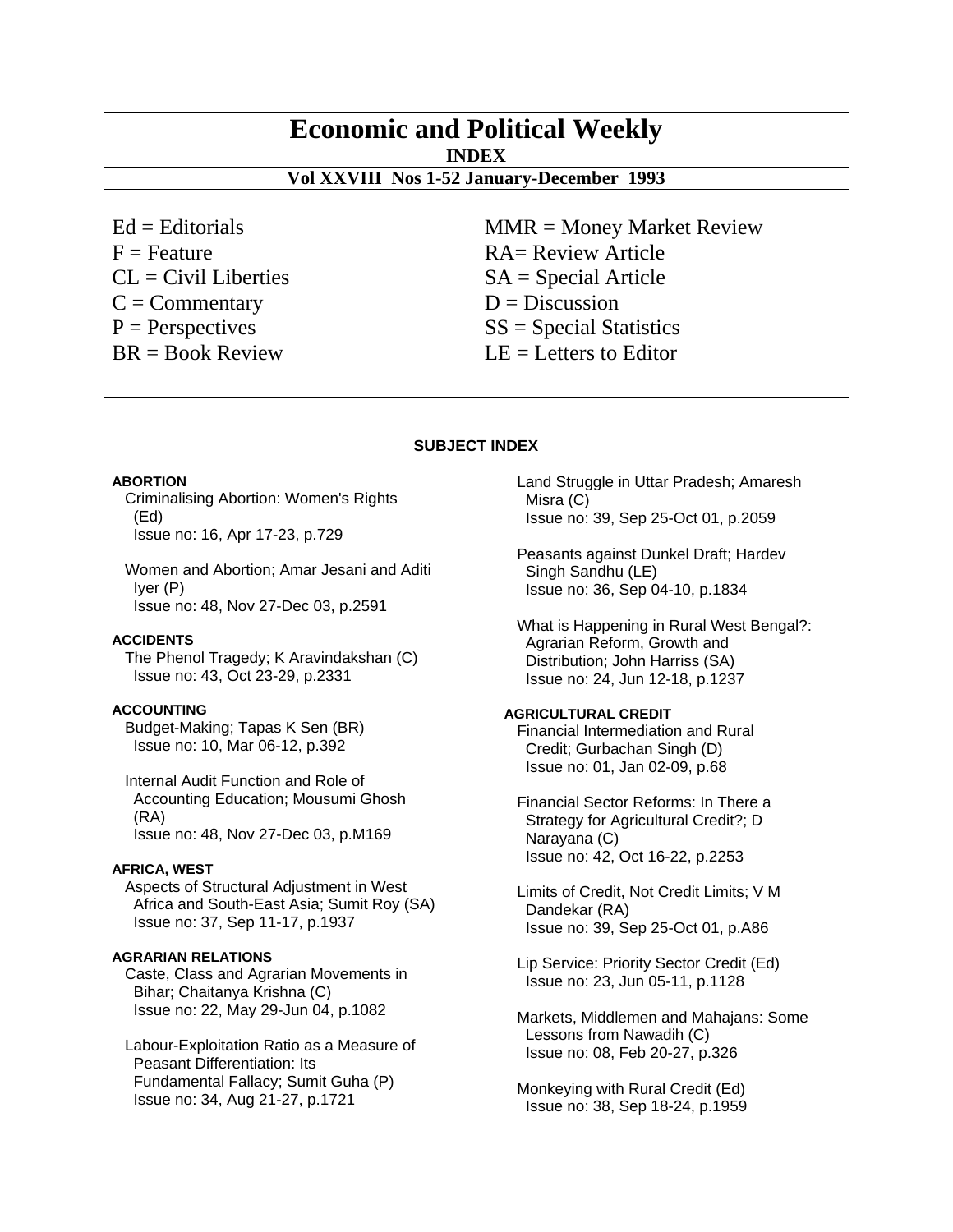## **AGRICULTURAL CREDIT**

 Myth of Non-Viability of Rural Branches: Banks (C) Issue no: 18, May 01-07, p.853

 On Viability of Rural Branches; C L Dadhich (D) Issue no: 26, Jun 26-Jul 02, p.1399

 Problem of Rural Credit in India; H B Shivamaggi (RA) Issue no: 26, Jun 26-Jul 02, p.1361

 Rural Banking: Misdirected Policy Changes; Bhupat M Desai (C) Issue no: 52, Dec 25-31, p.2868

 Rural Credit in a Market Regime; Thomas A Timberg (BR) Issue no: 08, Feb 20-27, p.343

 Viability of Rural Bank Branches (LE) Issue no: 34, Aug 21-27, p.1690

# **AGRICULTURAL GROWTH AND DEVELOPMENT**

 Agriculture and Rural Development in 1990s and Beyond: Redesigning Relations between State and Institutions of Development; Tushaar Shah (RA) Issue no: 39, Sep 25-Oct 01, p.A74

 Biotechnology: Miraculous or Murderous?; Gail Omvedt (BR) Issue no: 21, May 22-28, p.1033

 Dunkel Draft in Bad for Agriculture; Suman Sahai (C) Issue no: 25, Jun 19-25, p.1280

 Green Revolution, Dryland Agriculture and Sustainability: Insights from India; K N Ninan and H Chandrashekar (RA) Issue no: 12, Mar 20-27, p.A2

 In Search of Tanks: Some Hidden Facts; S Janakarajan (RA) Issue no: 26, Jun 26-Jul 02, p.A53

 Irrigation in Eighth Plan: A Critique; B D Dhawan (RA) Issue no: 26, Jun 26-Jul 02, p.A38

 A Landmark in Policy Analysis; Ranjit Sau (BR) Issue no: 11, Mar 13-19, p.449

 Problems and Prospects of Co-Operatives in Managing Degraded Lands: Case of Saline and Water-Logged Soils; K K Datta and P K Joshi (RA) Issue no: 12, Mar 20-27, p.A16

 Rural Banking: Misdirected Policy Changes; Bhupat M Desai (C) Issue no: 52, Dec 25-31, p.2868

 Sustainable Mountain Agriculture: Beyond a Mountain Perspective; R Maria Saleth (BR) Issue no: 20, May 15-21, p.976

 What Good Monsoons Have Helped to Conceal: Agriculture; Charvaka (C) Issue no: 06, Feb 06-12, p.205

## **AGRICULTURAL LABOUR**

 A-Way with Their Wor[l]d: Rural Labourers through the Postmodern Prism; Tom Brass (RA) Issue no: 23, Jun 05-11, p.1162

 Agricultural Labourers in Eastern UP; Kripa Shankar (C) Issue no: 24, Jun 12-18, p.1211

 Ground Water Overexploitation through Borehole Technology; D S K Rao (RA) Issue no: 52, Dec 25-31, p.A129

 High Participation, Low Evaluation: Women and Work in Rural Haryana; Prem Chowdhry (RA) Issue no: 52, Dec 25-31, p.A135

# **AGRICULTURAL LAND**

 Land System in India: A Historical Review; Rekha Bandyopadhyay (RA) Issue no: 52, Dec 25-31, p.A149

# **AGRICULTURAL PLANNING AND POLICY**

 Economic Reforms and Agricultural Policy; Kirit S Parikh, Shikha Jha and P V Srinivasan (C) Issue no: 29, Jul 17-24, p.1497

## **AGRICULTURAL PRODUCTION**

 Agriculture; EPW Research Foundation (S) Issue no: 41, Oct 09-15, p.2177

 Bengal to the Fore: Agricultural Production (Ed) Issue no: 34, Aug 21-27, p.1692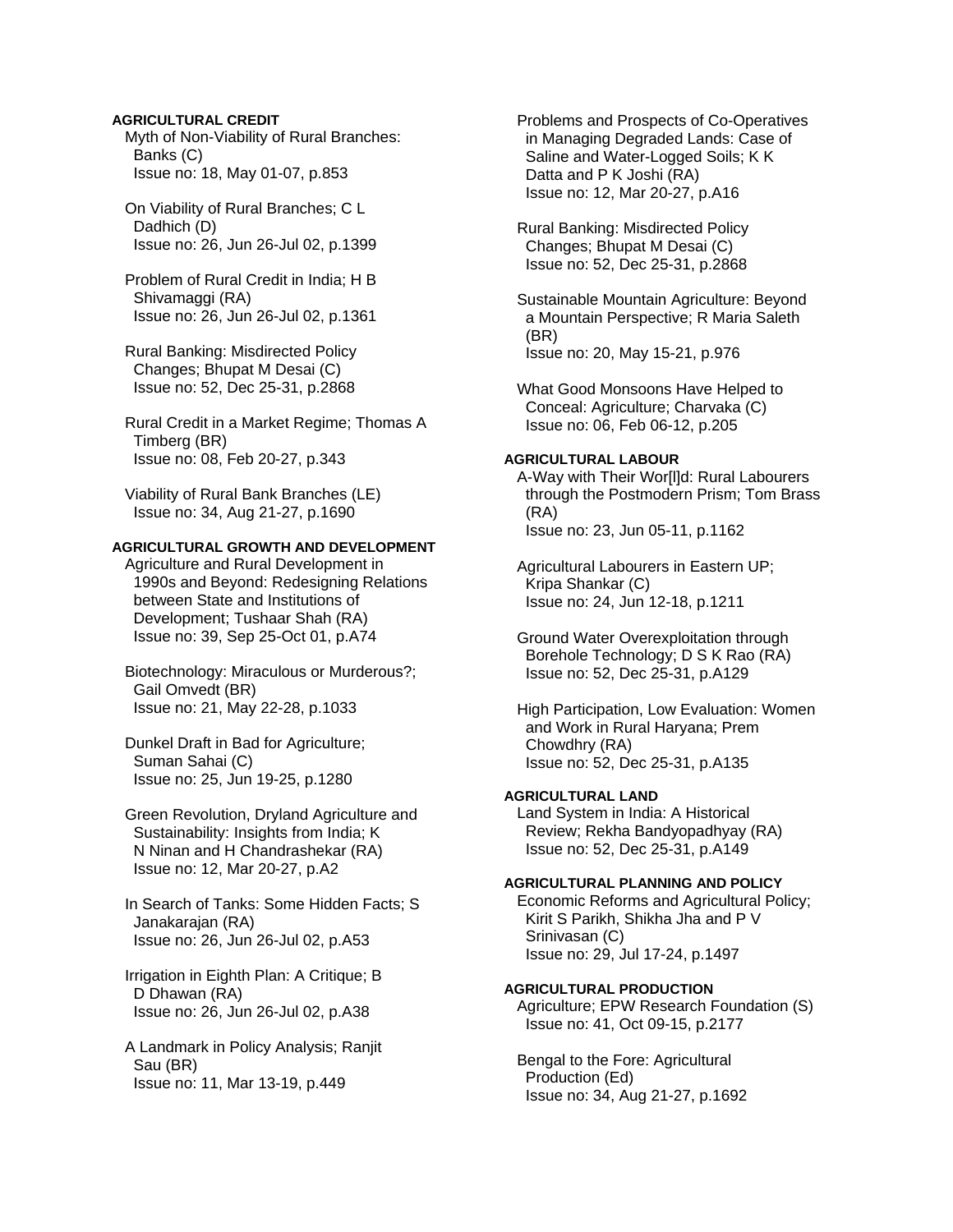# **AGRICULTURAL PRODUCTION**

 Limits of Credit, Not Credit Limits; V M Dandekar (RA) Issue no: 39, Sep 25-Oct 01, p.A86

 Subsidies, Patents and Market Access in Dunkel Draft; Rajaram Dasgupta (C) Issue no: 18, May 01-07, p.855

# **AGRICULTURAL RESEARCH**

 Problems and Prospects of Co-Operatives in Managing Degraded Lands: Case of Saline and Water-Logged Soils; K K Datta and P K Joshi (RA) Issue no: 12, Mar 20-27, p.A16

 Science and Superstition; Bharat Dogra  $(C)$ Issue no: 19, May 08-14, p.913

 Technological Innovations in Agriculture: Policy Options for Social Welfare; S S Kutaula (SA) Issue no: 29, Jul 17-24, p.1533

# **AGRICULTURAL SECTOR**

 Agriculture; EPW Research Foundation (S) Issue no: 41, Oct 09-15, p.2177

 Agriculture; EPW Research Foundation (S) Issue no: 49, Dec 04-10, p.2629

 Agriculture; EPW Research Foundation (S) Issue no: 52, Dec 25-31, p.2861

 Design and Operation of Political Processes in Rural Co-operatives; Vikash N Pandey and Debiprasad Mishra  $(C)$ Issue no: 26, Jun 26-Jul 02, p.1353

 Inter-Sectoral Terms of Trade: Issues of Concept and Method; B L Mungekar (RA) Issue no: 39, Sep 25-Oct 01, p.A111

 Sustainable Mountain Agriculture: Beyond a Mountain Perspective; R Maria Saleth (BR) Issue no: 20, May 15-21, p.976

 What Good Monsoons Have Helped to Conceal: Agriculture; Charvaka (C) Issue no: 06, Feb 06-12, p.205

# **AGRICULTURAL SUBSIDY**

 Subsidies, Patents and Market Access in Dunkel Draft; Rajaram Dasgupta (C) Issue no: 18, May 01-07, p.855

# **AGRICULTURAL WAGES**

 Agricultural Labourers in Eastern UP; Kripa Shankar (C) Issue no: 24, Jun 12-18, p.1211

#### **AIDS**

 Free Markets, AIDS and Child Prostitution: Thiland; James Petras and Tienchai Wongchaisuwan (C) Issue no: 11, Mar 13-19, p.440

## **AIR POLLUTION**

 Patalganga: River Fighting for Life; Ashish Chadha (C) Issue no: 31, Jul 31-Aug 06, p.1574

## **AIR TRANSPORT**

 Rhetoric and Performance under Aviation Bilateralism: Case of India; Baldev Raj Nayar (SA) Issue no: 49, Dec 04-10, p.2666

## **AIRCRAFT INDUSTRY**

 Aurangabad Aircrash; Rajendra K Aneja (LE) Issue no: 20, May 15-21, p.946

#### **AIRPORTS**

 Aurangabad Aircrash; Rajendra K Aneja (LE) Issue no: 20, May 15-21, p.946

# **ANDHRA PRADESH**

 Anti-Arrack Agitation of Women in Andhra Pradesh; D Narasimha Reddy and Arun Patnaik (SA) Issue no: 21, May 22-28, p.1059

 Anti-Arrack Movement; O Abbai Reddy (LE) Issue no: 06, Feb 06-12, p.190

 Cat in Mice Rights!; V Subramanyam (LE) Issue no: 16, Apr 17-23, p.726

 Commercialisation of Higher Education in Andhra Pradesh; M Shatrugna (C) Issue no: 39, Sep 25-Oct 01, p.2057

 An Experiment in Food Security: Andhra Pradesh; I Y R Krishna Rao (C) Issue no: 37, Sep 11-17, p.1911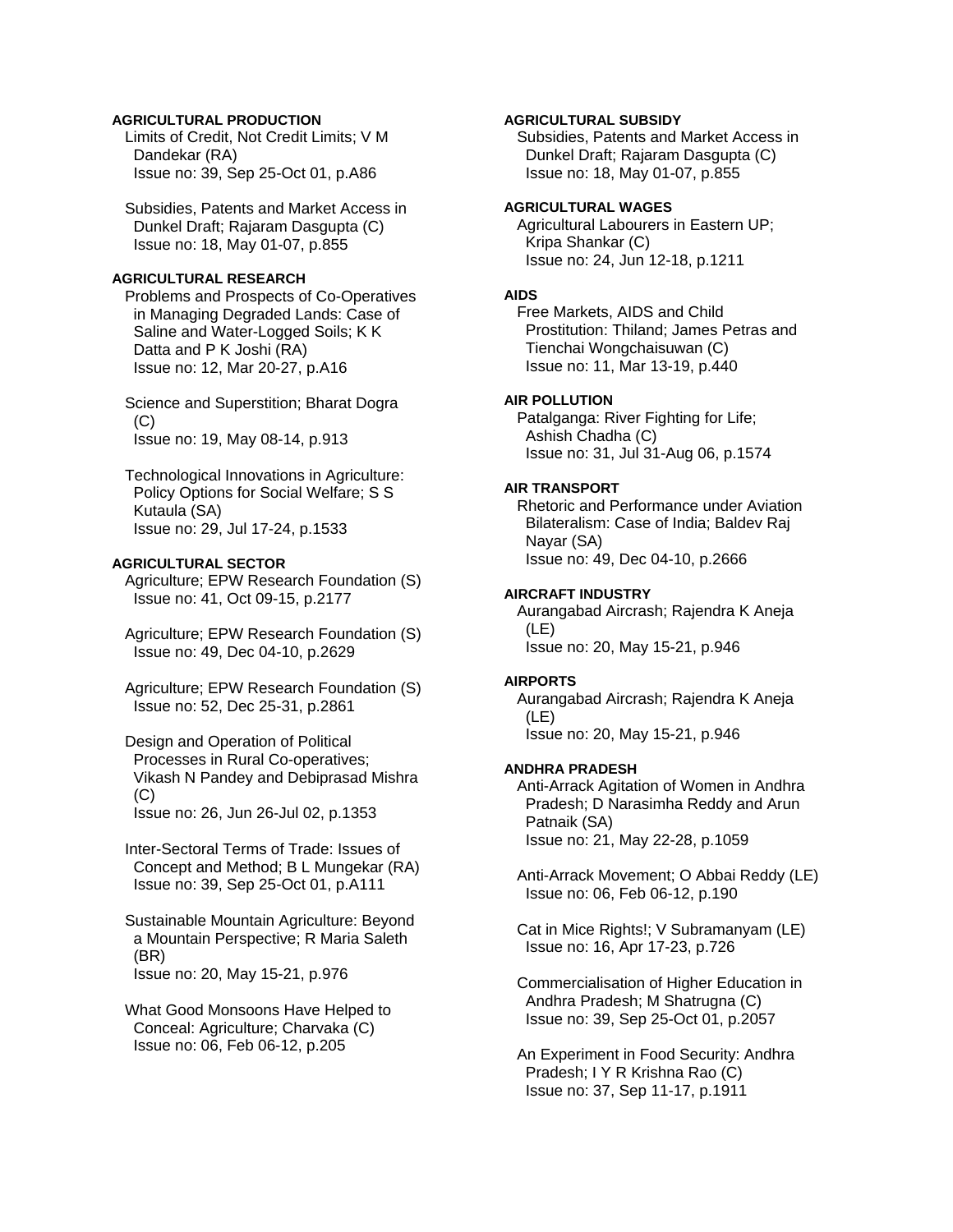## **ANDHRA PRADESH**

 Inter-Regional Variations in Health Services in Andhra Pradesh; Rama V Baru (C) Issue no: 20, May 15-21, p.963

 The Koyyur Kidnap: Question of Human Rights; G Haragopal (P) Issue no: 49, Dec 04-10, p.2650

 Koyyuru Incident: Another View; NB (LE) Issue no: 19, May 08-14, p.894

 Lock-up Deaths; V Subrahmanyam (LE) Issue no: 11, Mar 13-19, p.418

 Prohibition, Congress Style: Andhra Pradesh; M Shatrugna (C) Issue no: 49, Dec 04-10, p.1643

 Rapists Go Unpunished; V Subramanyam (LE) Issue no: 37, Sep 11-17, p.1894

 Reworking Gender Relations, Redefining Politics: Nellore Village Women against Arrack (C) Issue no: 03, Jan 16-23, p.87

 Rural Employment Programmes: Case for Involving Voluntary Organisations; S Galab (SA) Issue no: 10, Mar 06-12, p.409

 A Year of Drought?: Andhra Pradesh; K Balagopal (C) Issue no: 38, Sep 18-24, p.1970

### **ANTHROPOLOGY**

 Psychology and Challenge of Postmodern Condition; Ananta Giri (P) Issue no: 40, Oct 02-08, p.2130

 The Subject in Fieldwork: Malinowski and Gandhi; Amrit Srinivasan (SA) Issue no: 50, Dec 11-17, p.2745

 The Uganda Asian Expulsion: Twenty Years After; Mahmood Mamdani (C) Issue no: 03, Jan 16-23, p.93

 Where Fact Crosses Fiction; Ramachandra Guha (BR) Issue no: 11, Mar 13-19, p.451

## **ARTISTS**

 Contemporary Indian Dance: Question of Training; Ranjabati Sircar (C) Issue no: 39, Sep 25-Oct 01, p.2067

## **ASEAN COUNTRIES**

 An Agenda for the South; Arun Ghosh (F) Issue no: 16, Apr 17-23, p.734

 APEC: Cultural Chasm; M G G Pillai (C) Issue no: 52, Dec 25-31, p.2881

 Australia's Asian Connections; M G G Pillai (C) Issue no: 17, Apr 24-30, p.806

 India's Wavering Ties with Malaysia; M G G Pillai (C) Issue no: 14, Apr 03-09, p.569

## **ASIA**

 Employment: Asian Experience; Tirthankar Roy (BR) Issue no: 22, May 29-Jun 04, p.1099

 States and Civil Societies in Modern Asia; Dharma Kumar (P) Issue no: 42, Oct 16-22, p.2266

## **ASIA PACIFIC REGION**

 APEC: Cultural Chasm; M G G Pillai (C) Issue no: 52, Dec 25-31, p.2881

# **ASIA, SOUTH**

 Famine Mortality; Elizabeth Whitcombe (SA) Issue no: 23, Jun 05-11, p.1169

 Rejected Peoples and Unwanted Migrants in South Asia; Myron Weiner (SA) Issue no: 34, Aug 21-27, p.1737

 South-South Trade Preferences and Prospects; V V Bhanoji Rao (BR) Issue no: 19, May 08-14, p.923

 Understanding the 'Kashmir Problem'; T N Madan (BR) Issue no: 17, Apr 24-30, p.811

 Unwanted Migrants; Nandy Chandan (LE) Issue no: 40, Oct 02-08, p.2102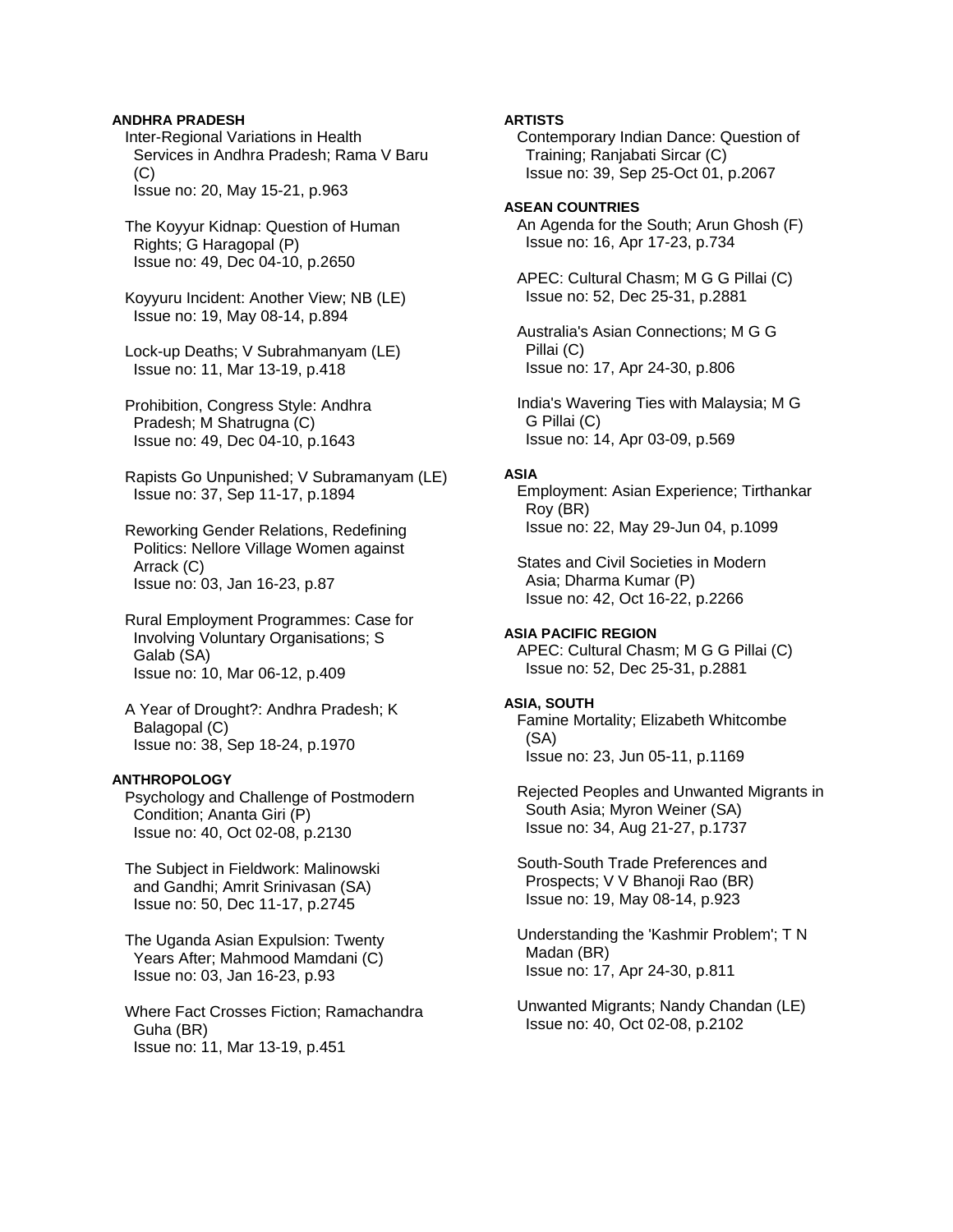# **ASIA, SOUTH-EAST**

 Aspects of Structural Adjustment in West Africa and South-East Asia; Sumit Roy (SA) Issue no: 37, Sep 11-17, p.1937

## **ASIA, WEST**

 Job for PLO: West Asia (Ed) Issue no: 43, Oct 23-29, p.2318

 US and West Asia: Silencing Dissent; Robi Chakravorti (C) Issue no: 46, Nov 13-20, p.2513

## **ASIAN DEVELOPMENT BANK**

 Not By Reform Alone: Asian Economics (Ed) Issue no: 35, Aug 28-Sep 03, p.1772

# **ASSAM**

 Another Deal in the Offing?: Assam; Kamaroopi (C) Issue no: 10, Mar 06-12, p.376

 Changing Political Equations: Assam (Ed) Issue no: 24, Jun 12-18, p.1201

 Colonial Forest Laws: Assam (Ed) Issue no: 17, Apr 24-30, p.781

 Decline of ULFA; Niranjan Phukan (D) Issue no: 38, Sep 18-24, p.2014

 Electoral Cleansing: Assam (Ed) Issue no: 23, Jun 05-11, p.1129

 Hasty Deal: Assam (Ed) Issue no: 11, Mar 13-19, p.420

 In New Role: Assam (Ed) Issue no: 06, Feb 06-12, p.193

 Karbi Anglong Revisited; Dipankar Bhattacharya (C) Issue no: 35, Aug 28-Sep 03, p.1785

 No Tears for the Liberators: Assam; Udayon Misra (C) Issue no: 32, Aug 07-14, p.1635

 Textile Mills of Assam: Is Privatisation the Answer?; Sriparna B Baruah (C) Issue no: 31, Jul 31-Aug 06, p.1569

## **AUDITING**

 Internal Audit Function and Role of Accounting Education; Mousumi Ghosh (RA) Issue no: 48, Nov 27-Dec 03, p.M169

## **AURANGABAD**

 Aurangabad Aircrash; Rajendra K Aneja (LE) Issue no: 20, May 15-21, p.946

## **AUSTRALIA**

 Australia's Asian Connections; M G G Pillai (C) Issue no: 17, Apr 24-30, p.806

### **AUTOMOBILE INDUSTRY**

 Structural Configuration and Strategic Investments: Indian Automobile Industry; C Bhaktavatsala Rao (RA) Issue no: 08, Feb 20-27, p.M21

## **AYODHYA DISPUTE**

 Ayodhya Card: Politics (Ed) Issue no: 36, Sep 04-10, p.1836

 Call of December 6, 1993; Mrinal Sen (LE) Issue no: 52, Dec 25-31, p.2854

 Citizens' Tribunal on Ayodhya; Gautam Navlakha (LE) Issue no: 34, Aug 21-27, p.1690

 Dress-Rehearsal for Poll: BJP (Ed) Issue no: 39, Sep 25-Oct 01, p.2040

 Easy Amnesia: Ayodhya (Ed) Issue no: 51, Dec 18-24, p.2757

 Larger Fall-out: Ayodhya (Ed) Issue no: 01, Jan 02-09, p.4

 More Lessons from Ayodhya; Gautam Navlakha (C) Issue no: 36, Sep 04-10, p.1849

 More Lessons of Ayodhya; K Prakash (LE) Issue no: 38, Sep 18-24, p.1958

 Reactions on Ayodhya; Achin Vanaik (C) Issue no: 17, Apr 24-30, p.805

 Secular Forces and Ram Janmabhoomi Movement; J V Deshpande (D) Issue no: 07, Feb 13-19, p.307

 Strong Medicine: Politics (Ed) Issue no: 10, Mar 06-12, p.364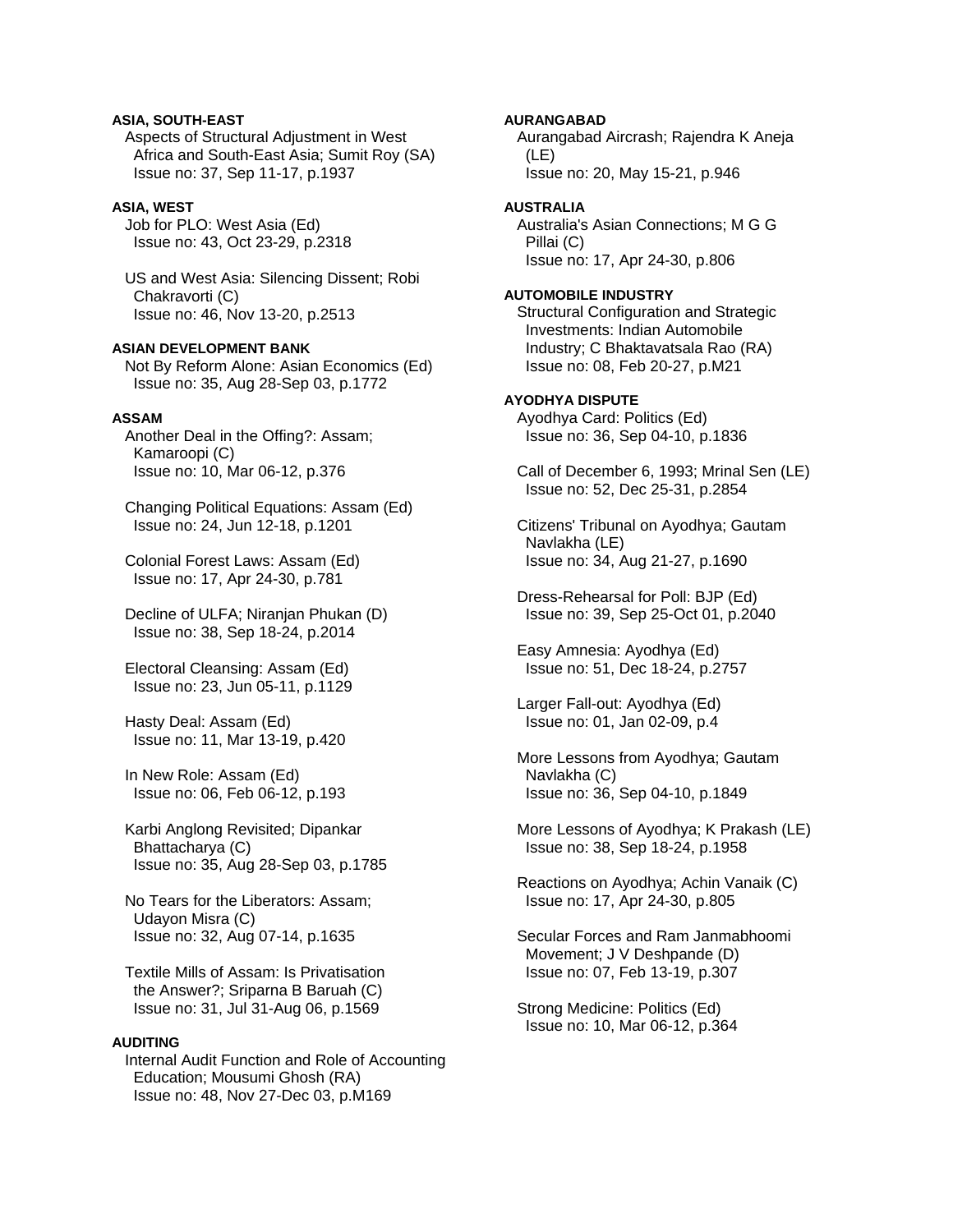# **BACKWARD CLASSES**

 Caste, Class and Agrarian Movements in Bihar; Chaitanya Krishna (C) Issue no: 22, May 29-Jun 04, p.1082

 Neo-Brahminism: An Intentional Fallacy?; V Geetha and S V Rajadurai (D) Issue no: 03, Jan 16-23, p.129

 New Reservation Policy: Bihar; Kameshwar Choudhary (C) Issue no: 23, Jun 05-11, p.1145

 Of Reservation, Merit and Distributive Justice; Ghanshyam Shah (BR) Issue no: 15, Apr 10-16, p.633

## **BACKWARD REGIONS**

 New Economic Policy and Development of Backward Regions: A Note on Orissa; K R G Nair (SA) Issue no: 19, May 08-14, p.939

## **BALANCE OF PAYMENT**

 Aspects of Structural Adjustment in West Africa and South-East Asia; Sumit Roy (SA) Issue no: 37, Sep 11-17, p.1937

 Costs of Stabilising the Economy; Ranjit Sau (SA) Issue no: 15, Apr 10-16, p.675

 Fund-Bank Policies of Stabilisation and Structural Adjustment: A Global and Historical Perspective; T Krishna Kumar (SA) Issue no: 17, Apr 24-30, p.815

 India's Balance of Payments: Concepts, Compilation Procedure and Recent Scenario; EPW Research Foundation (SS) Issue no: 46, Nov 13-20, p.2551

 India's External Debt in Relation to BOP Prospects; Arun Ghosh (F) Issue no: 06, Feb 06-12, p.199

 Macro-Economic Stabilisation in India, 1991-1993 and Beyond; Vijay Joshi and I M D Little (SA) Issue no: 49, Dec 04-10, p.2659

 Russia's Sinking Economy: External Dimensions; Nirmal Kumar Chandra (SA) Issue no: 20, May 15-21, p.995

 Savings, Investment and Growth: Some Questions; Arun Ghosh (F) Issue no: 35, Aug 28-Sep 03, p.1779

## **BANGALORE**

 Bangalore's Public Services: A Report Card; Samuel Paul (SA) Issue no: 52, Dec 25-31, p.2901

 Maltreatment of Working Children; Radha et al (LE) Issue no: 18, May 01-07, p.838

## **BANGLADESH**

 Bangladesh's Flood Action Plan: A Critique; Peter Custers (C) Issue no: 29, Jul 17-24, p.1501

 Structural Maladjustment: Bangladesh's Experience with Market Reforms; Rehman Sobhan (SA) Issue no: 19, May 08-14, p.925

 The Victims (Ed) Issue no: 21, May 22-28, p.1007

 World Bank Prescriptions: Bangladesh (Ed) Issue no: 19, May 08-14, p.898

#### **BANK MANAGEMENT**

 Myth of Non-Viability of Rural Branches: Banks (C) Issue no: 18, May 01-07, p.853

### **BANKING REFORMS**

 India under IMF Rule; Michel Chossudovsky (P) Issue no: 10, Mar 06-12, p.385

 Let Off the Hook?: Banks (Ed) Issue no: 14, Apr 03-09, p.545

# **BANKING STATISTICS**

 Foreign Banks and Indian Banking System; N P Kurup (D) Issue no: 12, Mar 20-27, p.539

# **BANKS AND BANKING**

 An Awesome Prospect (Ed) Issue no: 37, Sep 11-17, p.1895

 Insensitive Monetary Management (Ed) Issue no: 35, Aug 28-Sep 03, p.1771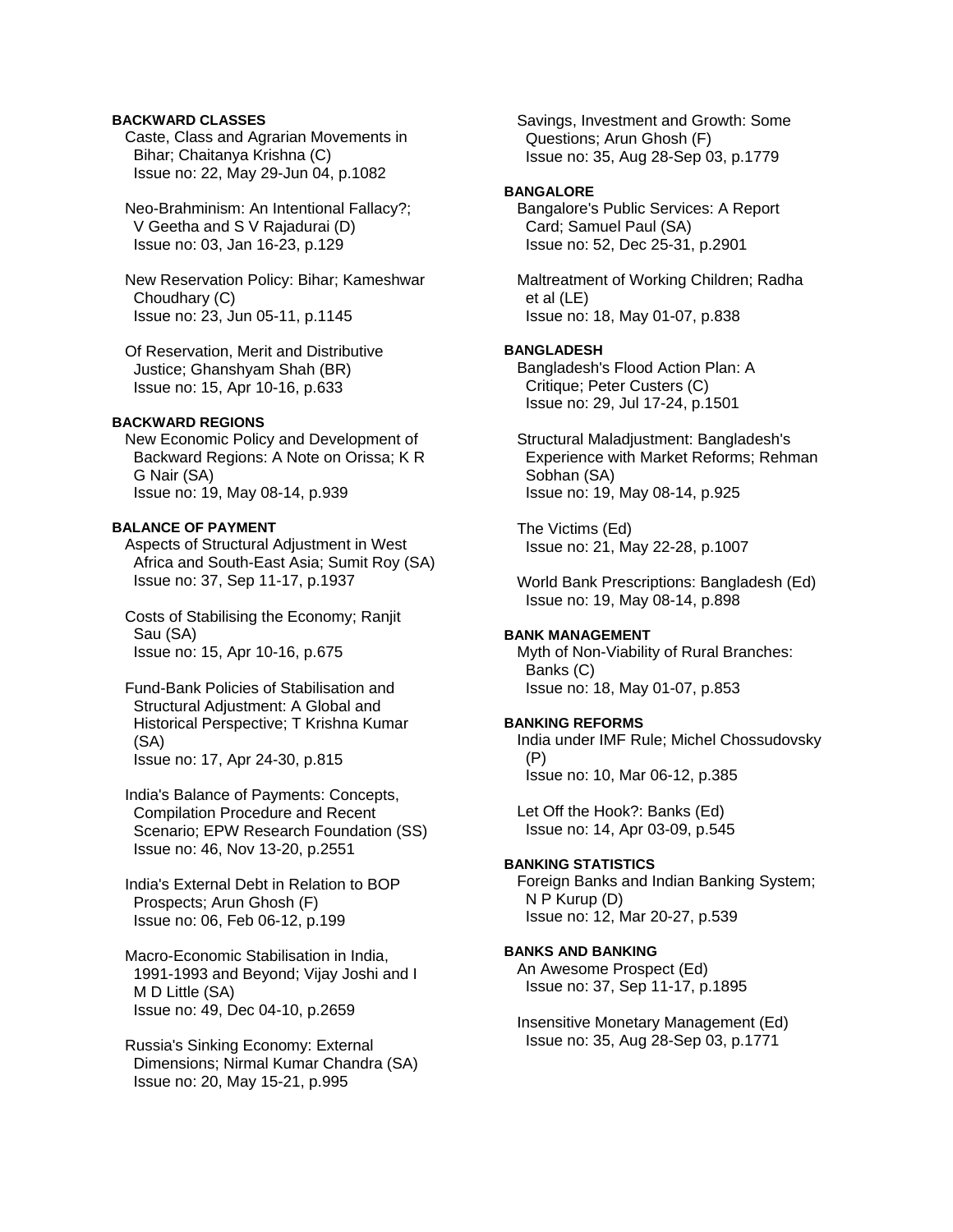## **BANKS AND BANKING**

 Keeping House for the Old Lady; Meenakshi Tyagarajan (BR) Issue no: 18, May 01-07, p.865

 Let Off the Hook?: Banks (Ed) Issue no: 14, Apr 03-09, p.545

 Lost Priority: Banking (Ed) Issue no: 51, Dec 18-24, p.2756

 Misguided Proposal: Banking (Ed) Issue no: 17, Apr 24-30, p.781

 Money and Banking; EPW Research Foundation (S) Issue no: 42, Oct 16-22, p.2245

 Myth of Non-Viability of Rural Branches: Banks (C) Issue no: 18, May 01-07, p.853

 Reserve Bank Autonomy: Facing the Issues; D N Ghosh (F) Issue no: 42, Oct 16-22, p.2249

 Sham Regulation: Securities Scam (Ed) Issue no: 29, Jul 17-24, p.1480

 Sharp Rise in Commercial Credit: Money and Banking (C) Issue no: 10, Mar 06-12, p.381

 The Trees Minus the Forest: Janakiraman Reports on Banking Scam (C) Issue no: 23, Jun 05-11, p.1137

 Two Banks and the Drug Industry; S Srinivasan (C) Issue no: 26, Jun 26-Jul 02, p.1349

 Whose Money Is It?: Banks (Ed) Issue no: 44, Oct 30-Nov 06, p.2376

## **BEEDI INDUSTRY**

 Female Beedi Workers in a South Indian Village; A Dharmalingam (SA) Issue no: 27, Jul 03-10, p.1461

# **BENGAL**

 The 'Beshya' and the 'Babu': Prostitute and Her Clientele in 19th Century Bengal; Sumanta Banerjee (SA) Issue no: 45, Nov 06-12, p.2461

 The Bengal Weaver Revisited; Kanakalatha Mukund (BR) Issue no: 01, Jan 02-09, p.37

 Dying Hindus: Production of Hindu Communal Common Sense in Early 20th Century Bengal; Pradip Kumar Datta (SA) Issue no: 25, Jun 19-25, p.1305

 Scarcity and Crime: A Study of 19th Century Bengal; Arun Mukherjee (SA) Issue no: 06, Feb 06-12, p.237

 Socialising the Girl Child in Colonial Bengal; Jasodhara Bagchi (SA) Issue no: 41, Oct 09-15, p.2214

 Tebhaga in Wider Political Perspective; Pratik Chakraborty (BR) Issue no: 49, Dec 04-10, p.2658

 Two Famous Bengali Scientists: Some Personal Memories; Ajit Roy (C) Issue no: 17, Apr 24-30, p.796

# **BHOPAL GAS DISASTER**

 Burying History: Bhopal Disaster (Ed) Issue no: 41, Oct 09-15, p.2172

 Plight of Bhopal Gas Victims; N D Jayaprakash (LE) Issue no: 18, May 01-07, p.838

#### **BIFR**

 Why Not BIFR Route?: Exit Policy (Ed) Issue no: 21, May 22-28, p.1008

## **BIHAR**

 Bengalis in Bihar; Sudeshna Basak (LE) Issue no: 36, Sep 04-10, p.1834

 Caste, Class and Agrarian Movements in Bihar; Chaitanya Krishna (C) Issue no: 22, May 29-Jun 04, p.1082

 Markets, Middlemen and Mahajans: Some Lessons from Nawadih (C) Issue no: 08, Feb 20-27, p.326

 New Reservation Policy: Bihar; Kameshwar Choudhary (C) Issue no: 23, Jun 05-11, p.1145

 Partyless Polls to Powerless Panchayats; Tilak D Gupta (C) Issue no: 31, Jul 31-Aug 06, p.1567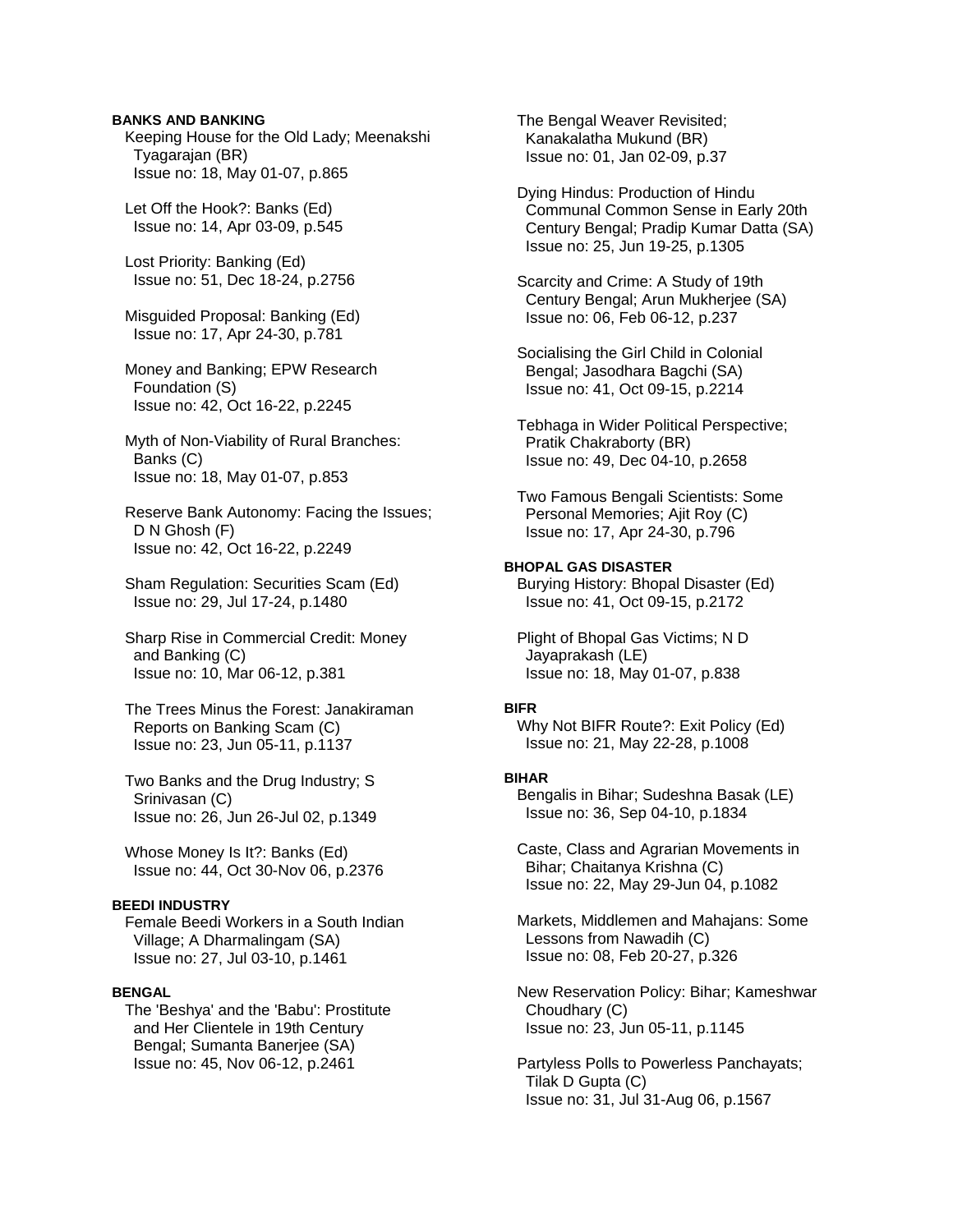## **BIHAR**

 Politics of Disease; Prabir (LE) Issue no: 12, Mar 20-27, p.482

 Problems of Left Assertion in Bihar: Patna Poll Lessons; Tilak D Gupta (C) Issue no: 25, Jun 19-25, p.1279

 Subarnarekha Project: Singhbhum's Sorrow; Ashish Chadha (C) Issue no: 41, Oct 09-15, p.2194

# **BIODIVERSITY**

 Farmers' Rights, Biodiversity and International Treaties; Vandana Shiva (C) Issue no: 14, Apr 03-09, p.555

## **BIOSAFETY**

 Politics of Biosafety and Regulatory Mechanisms: Japanese Vaccine Trials in India; K Ravi Srinivas (C) Issue no: 36, Sep 04-10, p.1850

## **BIOTECHNOLOGY**

 Biotechnology: Miraculous or Murderous?; Gail Omvedt (BR) Issue no: 21, May 22-28, p.1033

 Patenting Gene Fragments; Arun Agrawal  $(C)$ Issue no: 22, May 29-Jun 04, p.1089

 Politics of Biosafety and Regulatory Mechanisms: Japanese Vaccine Trials in India; K Ravi Srinivas (C) Issue no: 36, Sep 04-10, p.1850

#### **BJP**

 Appearance and Essence: Combating BJP (Ed) Issue no: 08, Feb 20-27, p.312

 Dress-Rehearsal for Poll: BJP (Ed) Issue no: 39, Sep 25-Oct 01, p.2040

 Open Congress-BJP Alliance: West Bengal (Ed) Issue no: 27, Jul 03-10, p.1408

 Pressure to Curb People's Movements; Ajit Roy (C) Issue no: 52, Dec 25-31, p.2875

 Shot-in-the-Arm for BJP: Politics (Ed) Issue no: 16, Apr 17-23, p.729

# **BODOS**

 Hasty Deal: Assam (Ed) Issue no: 11, Mar 13-19, p.420

#### **BOMBAY**

 Bombay Textile Strike; Bagaram Tulpule (BR) Issue no: 03, Jan 16-23, p.101

# **BOOKS REVIEWED**

Abraham, John: "Food and Development: The Political Economy of Hunger and the Modern Diet" Issue no: 03, Jan 16-23, p.103

 All-India Congress Party: "Political-Organisational Report" Issue no: 43, Oct 23-29, p.2346

 Andhyarujina, T R and N M Tripathi: "Judicial and Constitutional Democracy in India" Issue no: 17, Apr 24-30, p.813

 Bahl, Roy W and Johannes P Linn: "Urban Public Finance in Developing Countries" Issue no: 37, Sep 11-17, p.1920

 Bandopadhaya, Sailesh Kumar: "Mohammad Ali Jinnah and the Creation of Pakistan" Issue no: 22, May 29-Jun 04, p.1097

 Banga, Indu (ed): "Ports and Their Hinterlands in India (1700-1950)" Issue no: 45, Nov 06-12, p.2459

- Bardhan, Pranab; Mrinal Datta-Chaudhuri and T N Krishnan (eds): "Development and Change: Essays in Honour of K N Raj" Issue no: 51, Dec 18-24, p.2787
- Basu, Tapan: "Khaki Shorts, Saffron Flags" Issue no: 42, Oct 16-22, p.2270
- Baud, Isa: "Forms of Production and Women's Labour: Gender Aspects of Industrialisation in India and Mexico" Issue no: 12, Mar 20-27, p.515
- Bayly, C A (ed): "The Raj: India and the British 1600-1947" Issue no: 29, Jul 17-24, p.1511

 Berman, Peter and M E Khan (eds): "Paying for India's Health Care" Issue no: 51, Dec 18-24, p.2789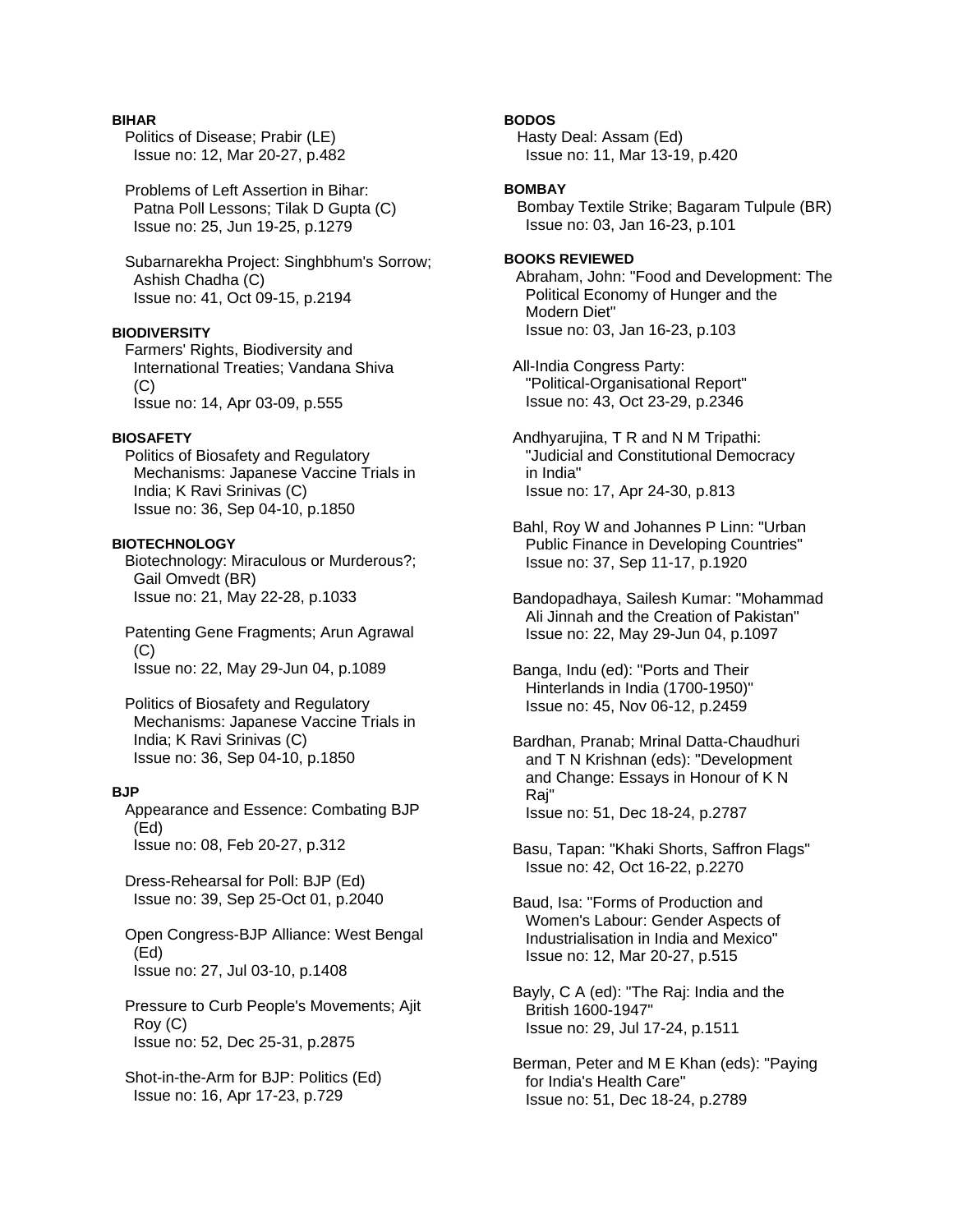## **BOOKS REVIEWED**

 Beteille, Andre: "The Backward Classes in Contemporary India" Issue no: 15, Apr 10-16, p.633

 Bhargava, Rajeev: "Individualism in Social Science" Issue no: 48, Nov 27-Dec 03, p.2595

 Bohidar, Bijaya Kumar and Manoranjan Mohanty: "Odisha Daridra Kahinki?" Issue no: 52, Dec 25-31, p.2891

 Bokare, M G: "Swadeshi Economy for War of Economic Independence against Economic Imperialism" Issue no: 44, Oct 30-Nov 06, p.2402

 Cameron, John and Mahammad Irfan: "Enabling People to Help Themselves: An Employment and Human Resource Development Strategy for Pakistan in the 1990s" Issue no: 01, Jan 02-09, p.35

 Chakraborty, S K: "Managerial Transformation by Values: A Corporate Pilgrimage" Issue no: 31, Jul 31-Aug 06, p.1581

 Chakravarty, Sukhamoy: "Selected Economic Writings" Issue no: 41, Oct 09-15, p.2204

 Cipolla, Carlo M: "Miasmas and Disease: Public Health and the Environment in the Pre-Industrial Age" Issue no: 06, Feb 06-12, p.219

 Communist Party of India: "Basic Documents of the Communist Party of India [Marxist-Leninist] " Issue no: 43, Oct 23-29, p.2346

 DaSilva, E J; C Ratledge and A Sassoon: "Biotechnology: Economic and Social Aspects: Issues for Developing Countries" Issue no: 21, May 22-28, p.1033

 Eggertsson, Thrainn: "Economic Behavioural and Institutions" Issue no: 32, Aug 07-14, p.1657

 Embree, A T: "Utopias in Conflict: Religion and Nationalism in Modern India" Issue no: 25, Jun 19-25, p.1298

 Ghosh, Amitav: "In an Antique Land" Issue no: 11, Mar 13-19, p.451

 Gillespie, S and G McNeil: "Food, Health and Survival in India and Developing Countries" Issue no: 07, Feb 13-19, p.276

 The Group of Green Economists: "Ecological Economics: A Practical Programme for Global Reform" Issue no: 17, Apr 24-30, p.810

 Guhan, S: "The Cauvery River Dispute: Towards Conciliation" Issue no: 34, Aug 21-27, p.1724

 Gulati, Leela: "Economic and Social Aspects of Population Ageing in Kerala, India" Issue no: 35, Aug 28-Sep 03, p.1802

 Gunaratna, Rohan: "Indian Intervention in Sri Lanka: The Role of India's Intelligence Agencies" Issue no: 19, May 08-14, p.921

 Gupta, Kanhaya L: "Budget Deficits and Economic Activity in Asia" Issue no: 41, Oct 09-15, p.2206

 Hadenius, Axel: "Democracy and Development" Issue no: 38, Sep 18-24, p.1986

 Haley, Alex: "The Autobiography of Malcolm X" Issue no: 20, May 15-21, p.978

 Haynes, Douglas E: "Rhetoric and Ritual in Colonial India: The Shaping of a Public Culture in Surat City, 1852-1928" Issue no: 18, May 01-07, p.863

 Hennesy, Elizabeth: "A Domestic History of the Bank of England, 1930-1960" Issue no: 18, May 01-07, p.865

 Heredia, Rudolf C: "Tribal Education for Community Development" Issue no: 20, May 15-21, p.980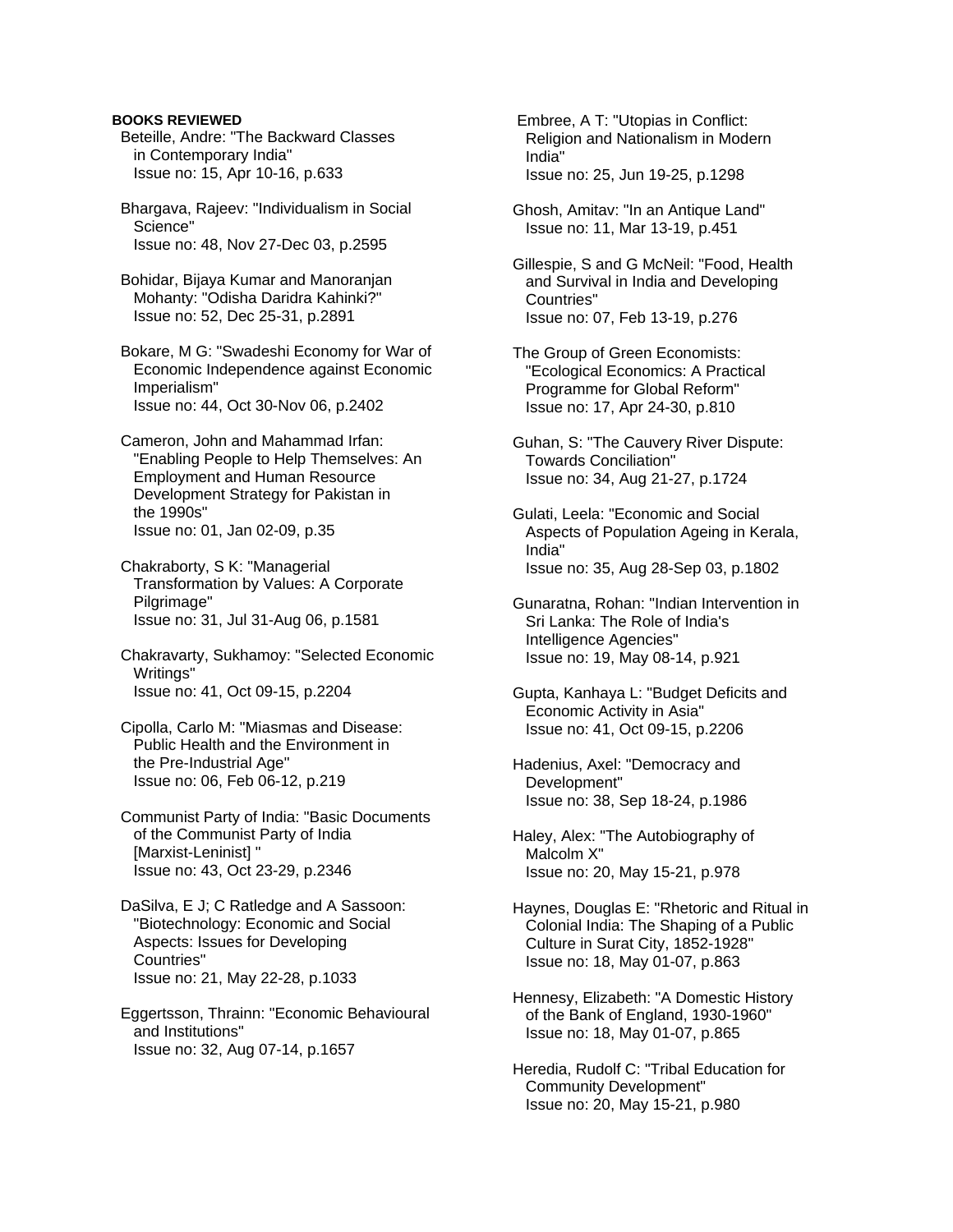## **BOOKS REVIEWED**

- Herman, Edward S: "Beyond Hypocrisy: Decoding the News in an Age of Propaganda" Issue no: 29, Jul 17-24, p.1513
- Hossain, Hameeda: "The Company Weavers of Bengal" Issue no: 01, Jan 02-09, p.37
- ILO-ARTEP: "Employment Challenges for the 90s" Issue no: 22, May 29-Jun 04, p.1099
- Jodha, N S; M Banskota and Tej Partap (eds): "Sustainable Mountain Agriculture" Issue no: 20, May 15-21, p.976
- Kadam, K N (ed): "Dr B R Ambedkar: The Emancipator of the Oppressed" Issue no: 38, Sep 18-24, p.1987
- King, A and B Schneider: "The First Global Revolution: A Report by the Council of the Club of Rome" Issue no: 14, Apr 03-09, p.574
- Lavigne, Marie (ed): "The Soviet Union and Eastern Europe in the Global Economy" Issue no: 34, Aug 21-27, p.1726
- Linnemann, Hans (ed): "South-South Trade Preferences: The GSTP and Trade in Manufactures" Issue no: 19, May 08-14, p.923
- Majumdar, Asok: "Peasant Protest in Indian Politics: Tebhaga Movement in Bengal" Issue no: 49, Dec 04-10, p.2658
- Mernissi, Fatima: "Women and Islam: A Historical and Technological Enquiry" Issue no: 31, Jul 31-Aug 06, p.1583
- Messerlin, P A and K P Sauvant: "The Uruguay Round: Services in the World Economy" Issue no: 43, Oct 23-29, p.2345
- Mohnot, S R (ed): "Privatisation: Option and Challenges" Issue no: 21, May 22-28, p.1036

 Mookerjee, Syama Prasad: "Leaves from a Diary" Issue no: 25, Jun 19-25, p.1297

- Narayana, N S S: "Agriculture, Growth and Redistribution of Income: Policy Analysis with A General Equilibrium Model of India" Issue no: 11, Mar 13-19, p.449
- Noumoff, Francesca: "I Am Yesterday" Issue no: 05, Jan 30-Feb 05, p.171
- Pandey, Gyanendra: "The Construction of Communalism in Colonial North India" Issue no: 08, Feb 20-27, p.339
- Patvardhan, V S: "Growth of Indigenous Entrepreneurship: The House of Garwares" Issue no: 44, Oct 30-Nov 06, p.2405
- Paul, John J: "The Legal Profession in Colonial South India" Issue no: 37, Sep 11-17, p.1926
- Rajagopal: "Understanding Rural Marketing" Issue no: 48, Nov 27-Dec 03, p.2597
- Rajshekhar, V T: "Dialogue of the Bhoodevatas: Sacred Brahmins versus Socialist Brahmins" Issue no: 44, Oct 30-Nov 06, p.2402
- Ram, Kalpana: "Mukkuvar Women: Gender Hegemony and Capitalist Transformation in a South Indian Fishing Community" Issue no: 10, Mar 06-12, p.389
- Rao, Ratna N: "Social Organisation in an Indian Slum" Issue no: 45, Nov 06-12, p.2457
- Risseeuw, Carla: "Gender Transformation, Power and Resistance among Women in Sri Lanka: The Fish Don't Talk about the Water" Issue no: 36, Sep 04-10, p.1867
- Rose, Kalima: "Where Women are Leaders: The SEWA Movement in India" Issue no: 07, Feb 13-19, p.277
- Saksena, K P: "Reforming the United Nations: The Challenge of Relevance" Issue no: 36, Sep 04-10, p.1866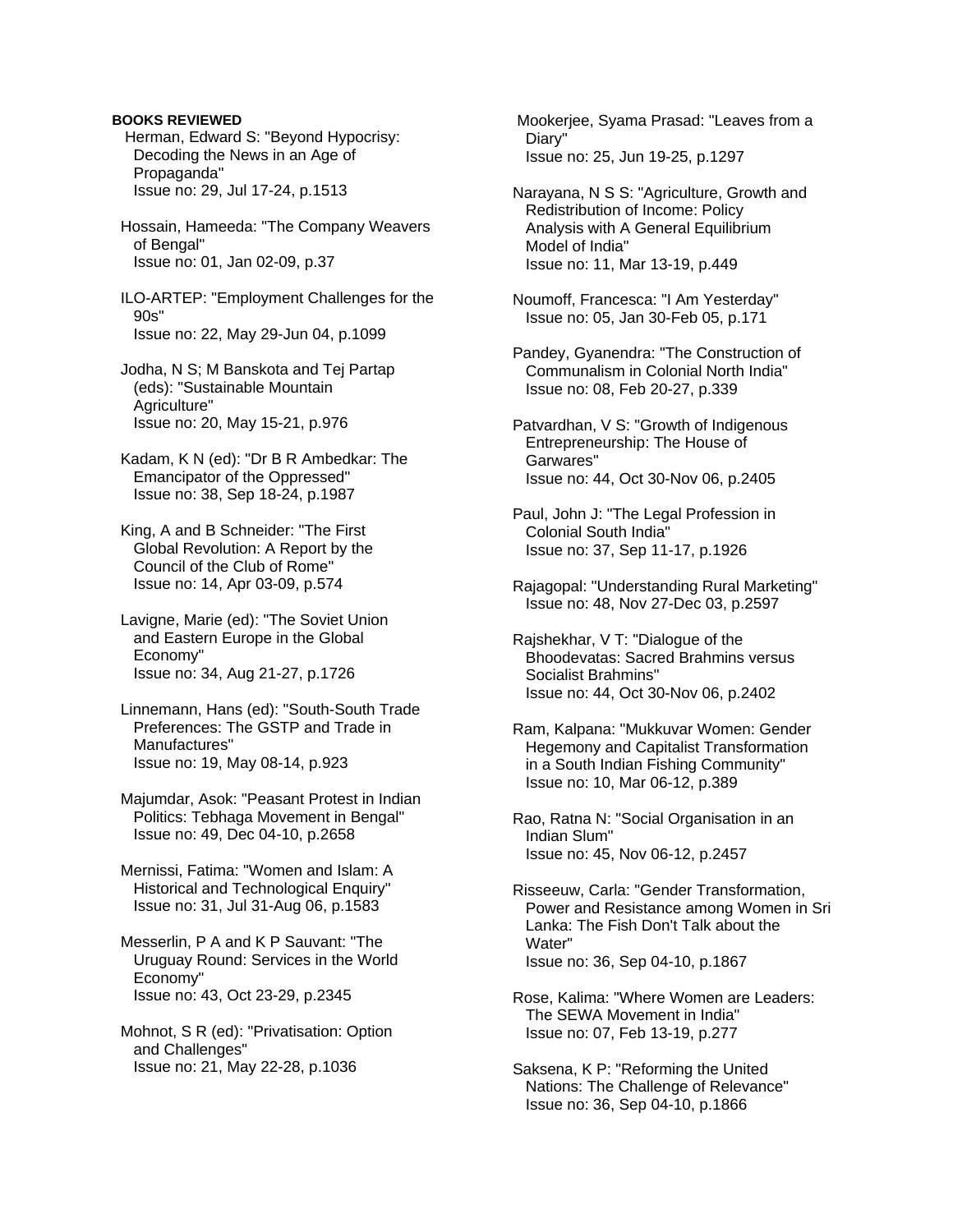## **BOOKS REVIEWED**

Sandesara, J C: "Industrial Policy and Planning, 1947-91: Tendencies, Interpretations and Issues" Issue no: 16, Apr 17-23, p.757

 Sastry, Mani C: "Wage Structure in Organised Industrial Sector" Issue no: 14, Apr 03-09, p.578

 Sen, Amartya: "Inequality Reexamined" Issue no: 16, Apr 17-23, p.753

 Sengupta, A K: "Government Budgeting in India" Issue no: 10, Mar 06-12, p.392

 Sharma, Baldev R: "Managerial Unionism: Issues in Perspective" Issue no: 35, Aug 28-Sep 03, p.1801

 Sharma, R K: "Technical Change, Income Distribution and Rural Poverty" Issue no: 12, Mar 20-27, p.516

 Sideri, Sandro and Jayshree Sengupta (eds): "The 1992 Single European Market and the Third World" Issue no: 05, Jan 30-Feb 05, p.168

 Singh, Surjeet (ed): "Rural Credit Issues for the Nineties" Issue no: 08, Feb 20-27, p.343

 Singleton, Kenneth J (ed): "Japanese Monetary Policy" Issue no: 49, Dec 04-10, p.2656

 Sontheimer, Guenther D and Hermann Kulke (eds): "Hinduism Reconsidered" Issue no: 42, Oct 16-22, p.2273

 Stopford, John M; Susan Strange and John S Henley: "Rival States, Rival Firms: Competition for World Market Shares" Issue no: 15, Apr 10-16, p.637

 Sundar A: "Managing Public Irrigation Systems" Issue no: 03, Jan 16-23, p.104

 Takoji, Shingji (ed): "Japanese Capital Markets" Issue no: 49, Dec 04-10, p.2656

 Teranishi, Juro and Yukata Kosai (eds): "The Japanese Experience of Economic Reforms" Issue no: 49, Dec 04-10, p.2656

 Thomas, Raju G C (ed): "Perspectives on Kashmir: The Roots of Conflict in South Asia" Issue no: 17, Apr 24-30, p.811

 Tomlinson, B R: "The Economy of Modern India, 1860-1970" Issue no: 52, Dec 25-31, p.2888

 UNCTAD: "Foreign Direct Investment and Transnational Corporation Services" Issue no: 43, Oct 23-29, p.2345

 United Nations: "Trade and Development Report, 1992" Issue no: 06, Feb 06-12, p.221

 Verghese, B G and Ramaswamy Iyer (eds): "Harnessing the Eastern Himalayan Rivers" Issue no: 32, Aug 07-14, p.1654

 Weizsacker, Ernst U Von and Jochen Jesinghaus: "Ecological Tax Reform: A Policy Proposal for Sustainable Development" Issue no: 17, Apr 24-30, p.810

 Wersch, H Van: "Bombay Textile Strike 1982-83" Issue no: 03, Jan 16-23, p.101

# **BRITISH RULE**

 The 'Beshya' and the 'Babu': Prostitute and Her Clientele in 19th Century Bengal; Sumanta Banerjee (SA) Issue no: 45, Nov 06-12, p.2461

 Communalism and Nationalism in Colonial India; Dipankar Gupta (BR) Issue no: 08, Feb 20-27, p.339

 Imperial Nostalgia; Vinay Lal (BR) Issue no: 29, Jul 17-24, p.1511

 A Matter of Fact; M S S Pandian (BR) Issue no: 37, Sep 11-17, p.1926

 Port Systems in Colonial India; Kanakalatha Mukund (BR) Issue no: 45, Nov 06-12, p.2459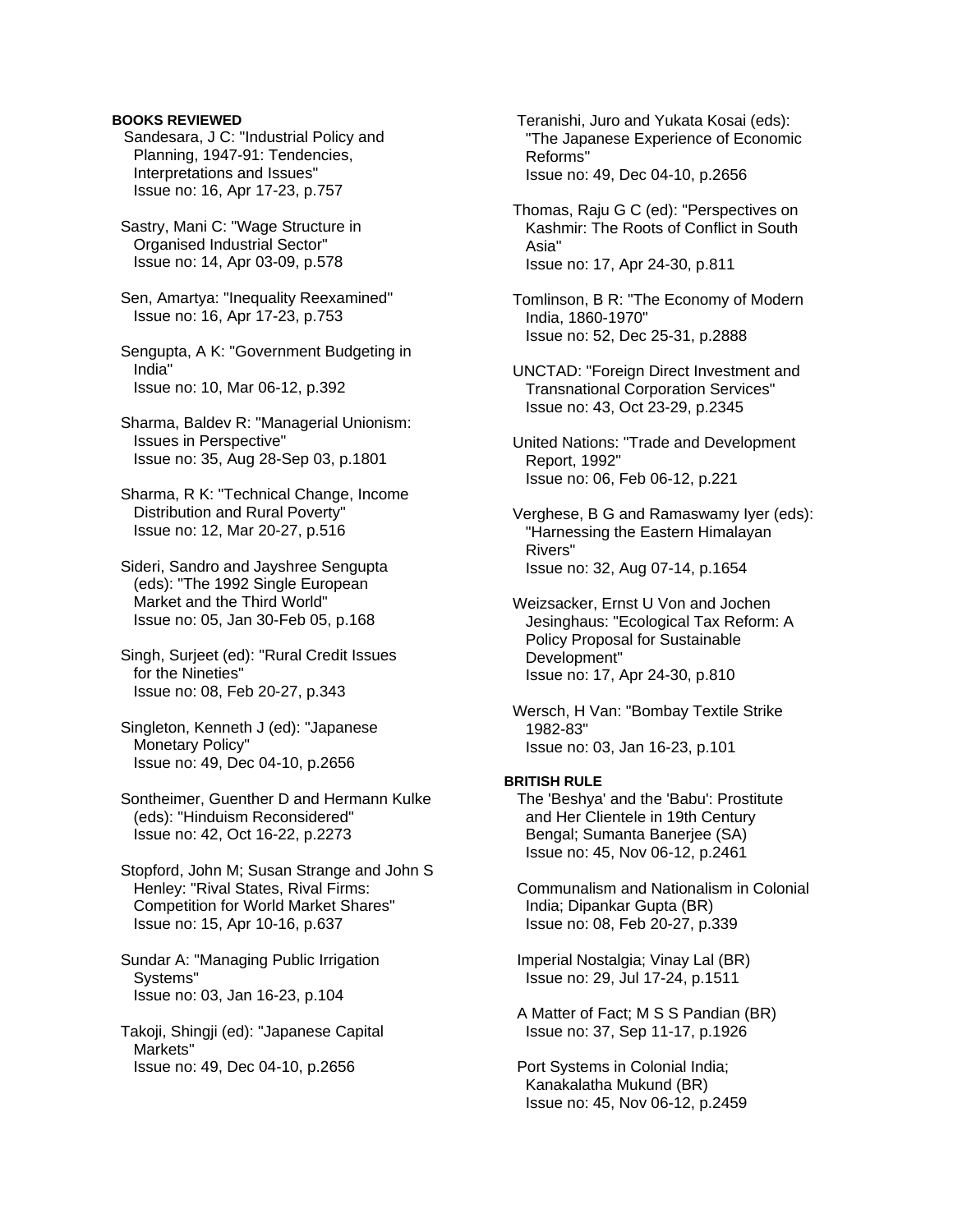# **BRITISH RULE**

 States and Civil Societies in Modern Asia; Dharma Kumar (P) Issue no: 42, Oct 16-22, p.2266

 Surat under the Raj; Vinay Lal (BR) Issue no: 18, May 01-07, p.863

 The Tamil Migration Cycle, 1830-1950; Christophe Z Guilmoto (SA) Issue no: 03, Jan 16-23, p.111

# **BUDDHISM**

 Anchoring Ambedkar in Liberalism; Gopal Guru (BR) Issue no: 38, Sep 18-24, p.1987

## **BUDGET**

 Budget-Making; Tapas K Sen (BR) Issue no: 10, Mar 06-12, p.392

# **BUDGET, UNION**

 1993-94 Budget: Opportunity for the Opposition: New Delhi; BM (C) Issue no: 01, Jan 02-09, p.17

 And Everything Else: The Budget (Ed) Issue no: 07, Feb 13-19, p.253

 Are Deficits Always a Bad Thing?; Anand P Gupta (BR) Issue no: 41, Oct 09-15, p.2206

 Axe on Investment: The Budget (Ed) Issue no: 10, Mar 06-12, p.366

 Budget of 1993-94: Some Sceptical Notes; A Vaidyanathan (SA) Issue no: 15, Apr 10-16, p.709

 A Complacent Budget; V M Dandekar (SA) Issue no: 15, Apr 10-16, p.689

 Defining the Deficit: The Budget (Ed) Issue no: 11, Mar 13-19, p.421

 Dissection of a Bold Budget; Arindam Das-Gupta and Dilip Mookherjee (SA) Issue no: 15, Apr 10-16, p.695

 Figuring Out: The Budget (Ed) Issue no: 15, Apr 10-16, p.602

 Grave-Digging (Ed) Issue no: 10, Mar 06-12, p.363  Less for the States: Federal Transfers (Ed) Issue no: 11, Mar 13-19, p.421

 Mess in Management of Government Finances: Will New Parliamentary Committees Help?; K P Joseph (C) Issue no: 17, Apr 24-30, p.794

 The Moneylenders' Terms (Ed) Issue no: 08, Feb 20-27, p.311

 New Economic Policy and Budget: Efficiency, Equity and Fiscal Stabilisation; Sanjaya Baru (SA) Issue no: 15, Apr 10-16, p.713

 Selling Reform: Budget-Making (Ed) Issue no: 52, Dec 25-31, p.2856

 State of Economy and 1993-94 Budget; Arun Ghosh (SA) Issue no: 15, Apr 10-16, p.681

 Union Budget for 1993-94: Some Macro-Economic Considerations; Pulapre Balakrishnan (SA) Issue no: 15, Apr 10-16, p.705

## **BUREAUCRACY**

 Markets, Middlemen and Mahajans: Some Lessons from Nawadih (C) Issue no: 08, Feb 20-27, p.326

## **BURMA**

 India and Myanmar: Tangled Ties; M G G Pillai (C) Issue no: 06, Feb 06-12, p.213

**BUSINESS ETHICS**  What about Ethics and Values in

 Management?; N R Sheth (RA) Issue no: 35, Aug 28-Sep 03, p.M87

# **BUSINESS OUTSOURCING**

 Contract Labour Act: An Instrument of Exploitation?; N I R Budhe (C) Issue no: 01, Jan 02-09, p.23

 Unfinished Struggle of Contract Labourers; Krishna Chaitanya (C) Issue no: 48, Nov 27-Dec 03, p.2578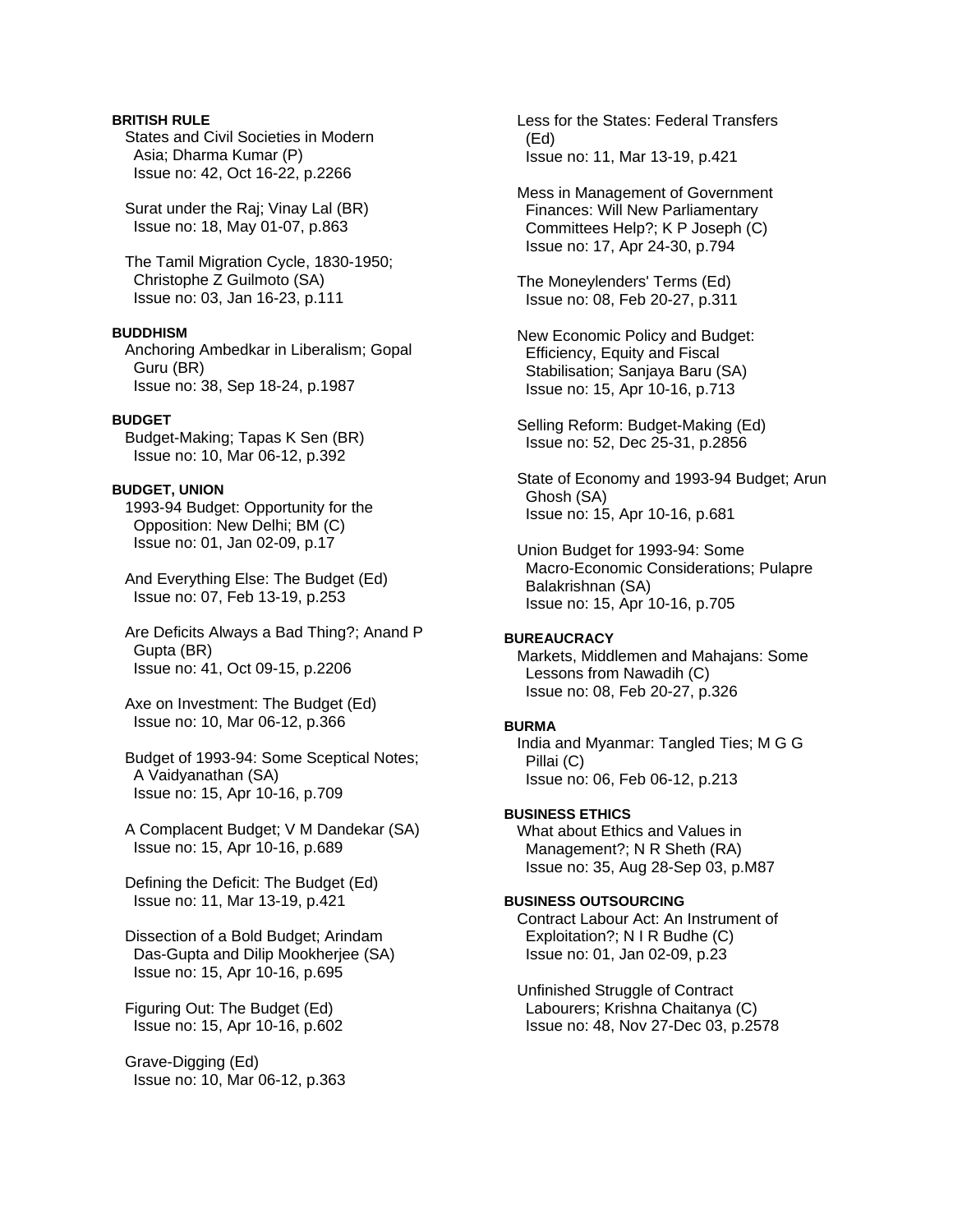# **CANADA**

 Canadian Federal Election: Great Divide?: Canada; V Subramaniam (C) Issue no: 51, Dec 18-24, p.2781

 Elections and the Economy: Canada (Ed) Issue no: 46, Nov 13-20, p.2489

# **CAPITAL ACCOUNT CONVERTIBILITY**

 Wishes and Horses: Rupee Convertibility (Ed) Issue no: 48, Nov 27-Dec 03, p.2564

#### **CAPITAL FLOWS**

 China: The Awakened Prometheus; Frederic F Clairmont (C) Issue no: 16, Apr 17-23, p.747

 Inter-Industry Variations in Capital Structure; Sidharth Sinha (RA) Issue no: 35, Aug 28-Sep 03, p.M91

# **CAPITALISM**

 Cracking of Japanese Finance Capitalism; Frederic F Clairmont (C) Issue no: 44, Oct 30-Nov 06, p.2392

 Left, Right, Left...: Poland (Ed) Issue no: 39, Sep 25-Oct 01, p.2042

 Russia's Descent into Latin America; Fred Weir (SA) Issue no: 51, Dec 18-24, p.2811

 Socialism, Modern Capitalism and Democracy; Arun Ghosh (F) Issue no: 14, Apr 03-09, p.551

 Understanding Capitalism; Ajit Roy (D) Issue no: 25, Jun 19-25, p.1331

 Was Collapse of CPSU Inevitable?: A Polemical Essay; N K Chandra (RA) Issue no: 05, Jan 30-Feb 05, p.PE23

 The Yawning Vacuum: A World without Alternatives; Rajni Kothari (SA) Issue no: 22, May 29-Jun 04, p.1100

 The [Ex]Soviet Economy: Towards a Reassessment of Contending Theses; Paresh Chattopadhyay (RA) Issue no: 05, Jan 30-Feb 05, p.PE13

**CARDIOVASCULAR DISEASES** 

 Drug Prices: How Stable?; Wishvas Rane  $(C)$ Issue no: 46, Nov 13-20, p.2506

**CASTE CONFLICTS**  Caste, Class and Agrarian Movements in Bihar; Chaitanya Krishna (C) Issue no: 22, May 29-Jun 04, p.1082

### **CASTES AND CASTE SYSTEM**

 Changing Values in India Today; M N Srinivas (SA) Issue no: 19, May 08-14, p.933

 Communal Representation in Tamil Nadu, 1850-1916: The Pre-Non-Brahmin Movement Phase; P Radhakrishnan (SA) Issue no: 31, Jul 31-Aug 06, p.1585

 Conceptualising Brahminical Patriarchy in Early India: Gender, Caste, Class and State; Uma Chakravarti (SA) Issue no: 14, Apr 03-09, p.579

 Democratising Death: PMK Experiment; V Geetha and S V Rajadurai (C) Issue no: 12, Mar 20-27, p.500

 Of Reservation, Merit and Distributive Justice; Ghanshyam Shah (BR) Issue no: 15, Apr 10-16, p.633

 Political Riverly among Religious Communities: A Case Study of Communal Reservations in India; Dick Kooiman (SA) Issue no: 07, Feb 13-19, p.287

 Social Structure, Ideology and Language: Caste among Muslims; Parvaiz Nazir (SA) Issue no: 52, Dec 25-31, p.2897

# **CAUVERY WATER DISPUTE**

 Cauvery Dispute: Voice of Sanity; Ramaswamy R Iyer (BR) Issue no: 34, Aug 21-27, p.1724

#### **CEMENT INDUSTRY**

 Deregulation and Industrial Performance: The Indian Cement Industry; Subir Gokarn and Rajendra Vaidya (RA) Issue no: 08, Feb 20-27, p.M33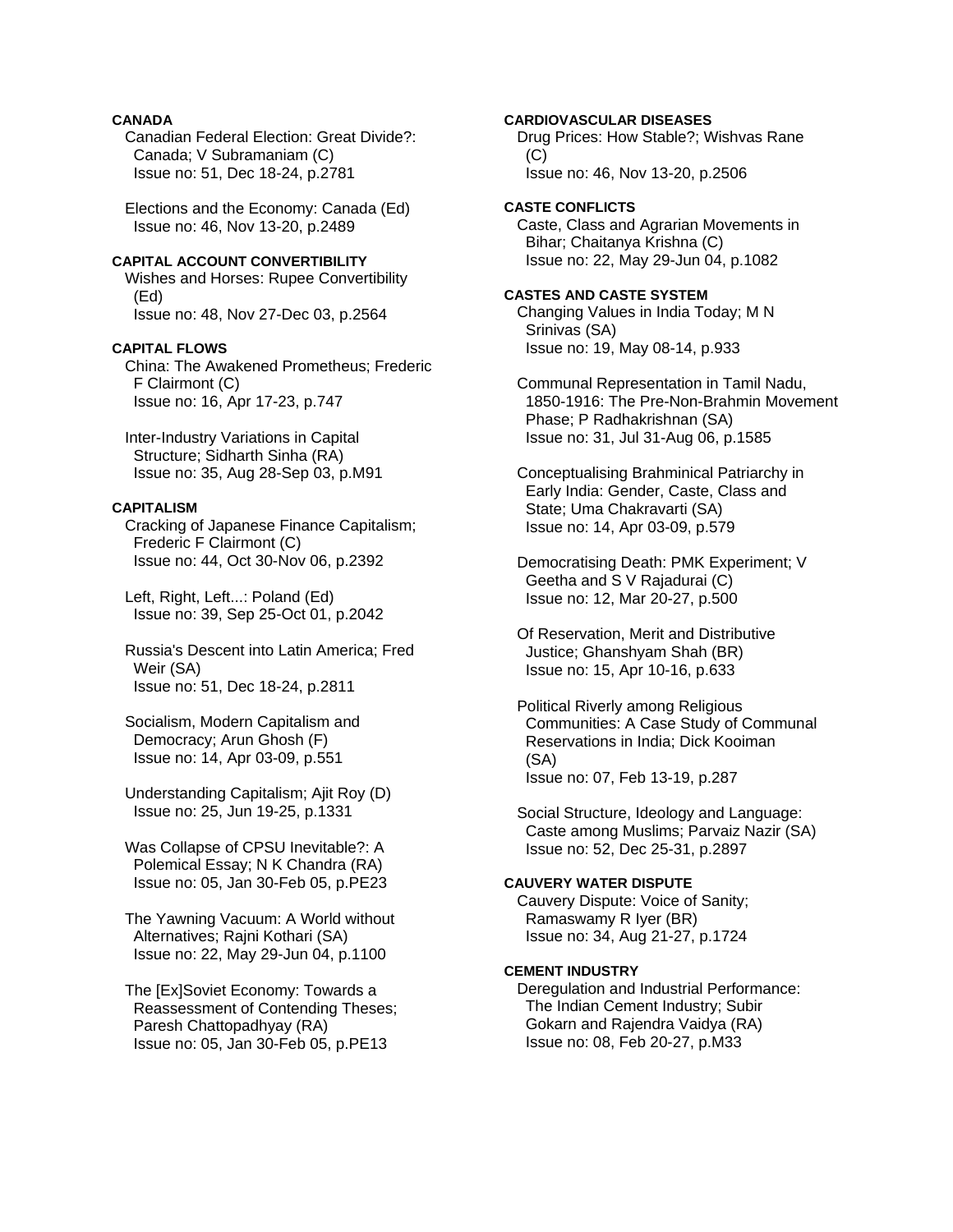# **CENSORSHIP**

 Censoring Behind the Barricade; A G Noorani (CL) Issue no: 36, Sep 04-10, p.1843

 Censoring Kashmir; A G Noorani (CL) Issue no: 51, Dec 18-24, p.2765

 Censoring Video Magazines; A G Noorani (CL) Issue no: 05, Jan 30-Feb 05, p.149

# **CENTRE-STATE FINANCIAL RELATIONS**

 Costs of Stabilisation: State Finances (Ed) Issue no: 14, Apr 03-09, p.544

 Less for the States: Federal Transfers (Ed) Issue no: 11, Mar 13-19, p.421

 Tax-Sharing; Sumita Dawra (LE) Issue no: 37, Sep 11-17, p.1894

# **CENTRE-STATE RELATIONS**

 India's Political System: What Is To Be Done?; S R Sen (P) Issue no: 01, Jan 02-09, p.27

# **CHILD LABOUR**

 Maltreatment of Working Children; Radha et al (LE) Issue no: 18, May 01-07, p.838

# **CHILDREN**

 Free Markets, AIDS and Child Prostitution: Thiland; James Petras and Tienchai Wongchaisuwan (C) Issue no: 11, Mar 13-19, p.440

 Hindu Girl-Child; Veda Sampath (LE) Issue no: 50, Dec 11-17, p.2686

 The Silence of the Lambs; Harmala Gupta (BR) Issue no: 05, Jan 30-Feb 05, p.171

# **CHILE**

 Chilean Socialism and Transition; Eduardo Ortiz (C) Issue no: 40, Oct 02-08, p.2124

 Women on the Streets: Vending and Public Space in Chile; Lorena Nunez (RA) Issue no: 44, Oct 30-Nov 06, p.WS67

## **CHINA**

 All Coercion?: Family Planning on China (Ed) Issue no: 21, May 22-28, p.1010

 China: The Awakened Prometheus; Frederic F Clairmont (C) Issue no: 16, Apr 17-23, p.747

 Credit Boom: China (Ed) Issue no: 29, Jul 17-24, p.1481

 Economic Reform, Poverty and Migration in China; Peter Nolan (SA) Issue no: 26, Jun 26-Jul 02, p.1369

**CHINA-TIBET RELATIONS**  Tibet and Empire; Nigel Harris (C) Issue no: 39, Sep 25-Oct 01, p.2069

# **CHRISTIANS**

 Gendered Justice: Kerala; M J Joseph (C) Issue no: 50, Dec 11-17, p.2711

 Step Backward: Women's Rights (Ed) Issue no: 50, Dec 11-17, p.2689

# **CIA**

 Nuclear Brinkmanship?: India-Pakistan Relations (Ed) Issue no: 18, May 01-07, p.842

## **CIVIL LIBERTIES**

 Co-Operation in Protecting Liberty; A G Noorani (CL) Issue no: 17, Apr 24-30, p.789

 The Koyyur Kidnap: Question of Human Rights; G Haragopal (P) Issue no: 49, Dec 04-10, p.2650

 Pakistan's Civil Liberties Watch-Dog; A G Noorani (CL) Issue no: 12, Mar 20-27, p.493

 Report on Prisons; A G Noorani (CL) Issue no: 34, Aug 21-27, p.1698

 Role of Civil Liberties Groups; A Reader (LE) Issue no: 25, Jun 19-25, p.1262

 Teaching Human Rights to Police; A G Noorani (CL) Issue no: 42, Oct 16-22, p.2252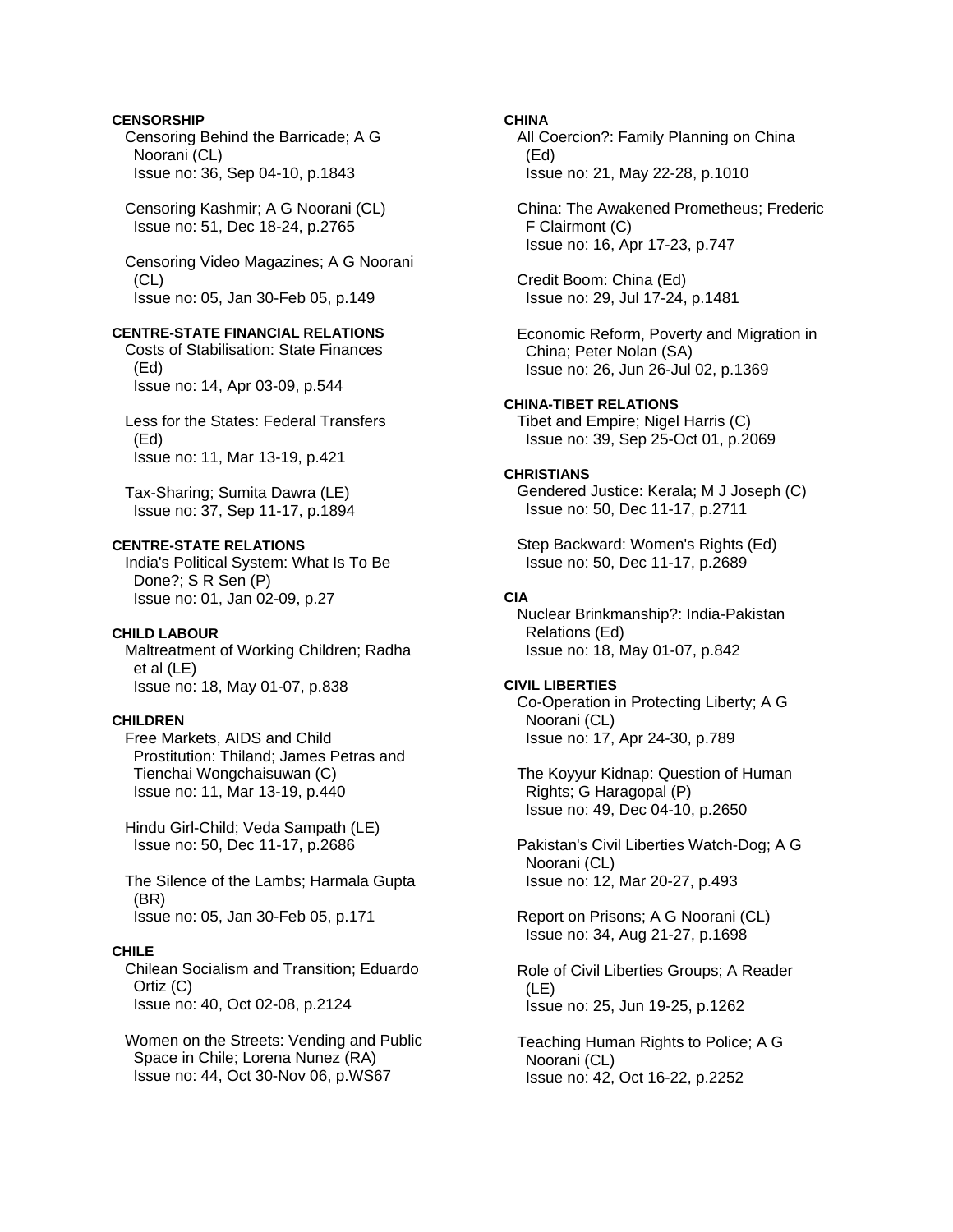# **CIVIL SOCIETY**

 The Danes, Maastricht and European Federalism; Christian Sorensen (C) Issue no: 10, Mar 06-12, p.383

 Necessities and Luxuries; Andre Beteille (RA) Issue no: 24, Jun 12-18, p.1232

 Post-Colonial World and Political Science in Transition; Neera Chandhoke (RA) Issue no: 40, Oct 02-08, p.2136

 Social Movements, State and Democracy; Sarah Joseph (C) Issue no: 08, Feb 20-27, p.330

 States and Civil Societies in Modern Asia; Dharma Kumar (P) Issue no: 42, Oct 16-22, p.2266

## **COFFEE INDUSTRY**

 Coffee Trade in India: Is There a Case for Privatisation?; D Narayana (C) Issue no: 36, Sep 04-10, p.1853

# **COLONIALISM**

 Dalits and Non-Brahmin Consciousness in Colonial Tamil Nadu; V Geetha and S V Rajadurai (SA) Issue no: 39, Sep 25-Oct 01, p.2091

 Rhetoric against Age of Consent: Resisting Colonial Reason and Death of a Child-Wife; Tanika Sarkar (SA) Issue no: 36, Sep 04-10, p.1869

## **COMMON PROPERTY RESOURCES**

 Common Property, Collective Action and Ecology; Subir Sinha and Ronald Herring  $(C)$ Issue no: 27, Jul 03-10, p.1425

 Decentralised Management of Natural Resources in the UP Hills; Sri Madhava Ashish (C) Issue no: 35, Aug 28-Sep 03, p.1793

## **COMMUNAL VIOLENCE**

 Anti-Muslim Pogrom in Surat; Jan Breman  $(C)$ Issue no: 16, Apr 17-23, p.737

 Bastion of Communal Amity Crumbles; Asghar Ali Engineer (C) Issue no: 07, Feb 13-19, p.262

 Bombay Riots: Second Phase; Asghar Ali Engineer (C) Issue no: 12, Mar 20-27, p.505

 Bombay Shames India; Asghar Ali Engineer (C) Issue no: 03, Jan 16-23, p.81

 The City as Represented in Crowd Action: Bombay, 1893; Jim Masselos (SA) Issue no: 05, Jan 30-Feb 05, p.182

 The Communal Agenda: Bombay (Ed) Issue no: 03, Jan 16-23, p.72

 Communal Riots: Anticipation, Containment and Prevention; S R Sen (P) Issue no: 15, Apr 10-16, p.627

 Communal Violence in Jaipur; Shail Mayaram (SA) Issue no: 46, Nov 13-20, p.2524

 Concern on Communalism; Amrita Chhachhi (LE) Issue no: 17, Apr 24-30, p.778

 Degeneration of a City: Surat Riots-I; Pravin Sheth (C) Issue no: 05, Jan 30-Feb 05, p.151

 Hindutva's Low-Intensity War against Bombay's Riot Victims; Gurbir Singh (C) Issue no: 19, May 08-14, p.908

 Images of Violence: Surat Riots-II; Lancy Lobo and Paul D'Souza (C) Issue no: 05, Jan 30-Feb 05, p.152

 India's New Secular Activism: Exploding Some Myths; Aswini K Ray (P) Issue no: 20, May 15-21, p.968

 Koyyuru: Reflections on a Kidnap; Kannabiran (C) Issue no: 12, Mar 20-27, p.495

 Of Communal Consciousness and Communal Violence: Impressions from Post-Riot Surat; Sudhir Chandra (SA) Issue no: 36, Sep 04-10, p.1883

 People's Commission Report on Bombay Riots; P A Sebastian (C) Issue no: 42, Oct 16-22, p.2256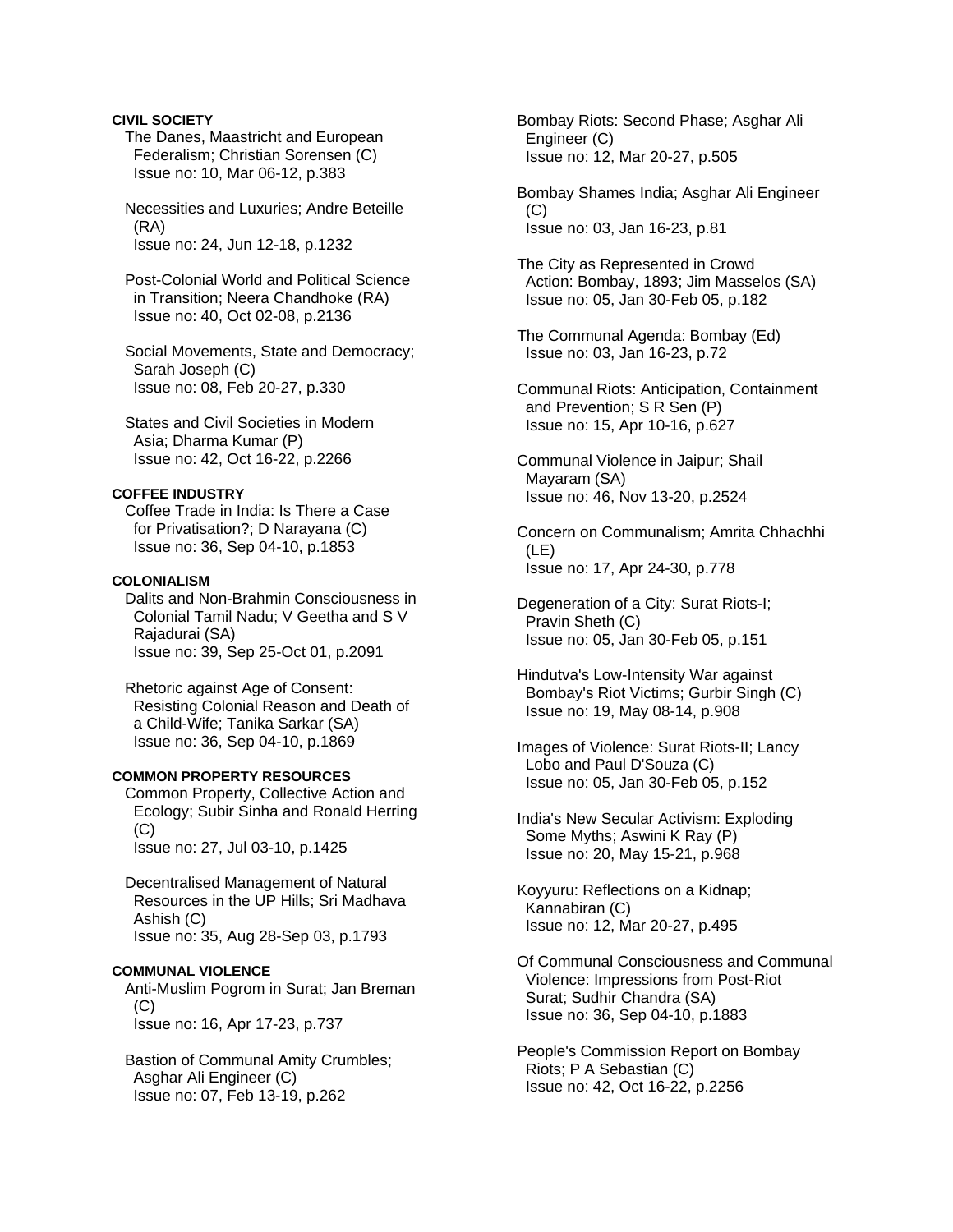# **COMMUNAL VIOLENCE**

 Polity and Culture in the Wake of Ayodhya; G P Deshpande (P) Issue no: 06, Feb 06-12, p.215

 Saharanpur: Post-Demolition Situation; Indira Sujit (C) Issue no: 06, Feb 06-12, p.212

 Two Riots and After: A Fact-Finding Report on Bandra [East]; Flavia Agnes (C) Issue no: 07, Feb 13-19, p.265

 Understanding Communal Riots in Maharashtra; Gopal Guru (C) Issue no: 19, May 08-14, p.903

## **COMMUNALISM**

 The 'Muslim Problem': A Perspective; Sudhir Sonalkar (C) Issue no: 26, Jun 26-Jul 02, p.1345

 Combat Communalism!; C H Hanumantha Rao (LE) Issue no: 10, Mar 06-12, p.362

 Communalism and Nationalism in Colonial India; Dipankar Gupta (BR) Issue no: 08, Feb 20-27, p.339

 Concern on Communalism; Amrita Chhachhi (LE) Issue no: 17, Apr 24-30, p.778

 Countering Communalism; S V Deshpande (LE) Issue no: 52, Dec 25-31, p.2854

 Deadly Intrigues: Kashmir (Ed) Issue no: 16, Apr 17-23, p.728

 Dying Hindus: Production of Hindu Communal Common Sense in Early 20th Century Bengal; Pradip Kumar Datta (SA) Issue no: 25, Jun 19-25, p.1305

 Hindutvavad's Political Agenda; Ajit Roy (C) Issue no: 12, Mar 20-27, p.499

 Ideological Collapse: Politics (Ed) Issue no: 03, Jan 16-23, p.73

 Lessons of History; Manisha Gupte (LE) Issue no: 12, Mar 20-27, p.482

 Loutish Intervention: Kashmir (Ed) Issue no: 19, May 08-14, p.896

 Mobilisation against Communalism in South Maharashtra; Anant Phadke (C) Issue no: 23, Jun 05-11, p.1142

 Sangh Parivar and Democratic Rights; Sumanta Banerjee (C) Issue no: 34, Aug 21-27, p.1715

 Struggle against Communalism: Defining a Positive Alternative; Rohini P H (P) Issue no: 43, Oct 23-29, p.2339

# **COMMUNISM**

 Class Justice: Politics (Ed) Issue no: 43, Oct 23-29, p.2316

 Religion in Russia Today: Renewal and Conflict; Dev Murarka (SA) Issue no: 51, Dec 18-24, p.2841

## **COMMUNIST PARTIES**

 20 Years of Struggle; N Singh (LE) Issue no: 24, Jun 12-18, p.1198

 Maoist Baggage; Ajit Roy (BR) Issue no: 43, Oct 23-29, p.2346

 Maoist Baggage; Ajit Roy (BR) Issue no: 43, Oct 23-29, p.2346

 A Matter of Credentials: Communist Conclave (Ed) Issue no: 19, May 08-14, p.897

 Understanding Transition towards Post-Apartheid South Africa; Rajen Harshe (P) Issue no: 38, Sep 18-24, p.1980

## **COMMUNITY DEVELOPMENT**

 Exploring School-Community Linkages; Edward A Rodrigues (BR) Issue no: 20, May 15-21, p.980

#### **COMPANIES**

 20th Century Finance: All-round Growth Issue no: 07, Feb 13-19, p.258

 A P Rayons Issue no: 15, Apr 10-16, p.603

 Aarti Drugs Issue no: 19, May 08-14, p.899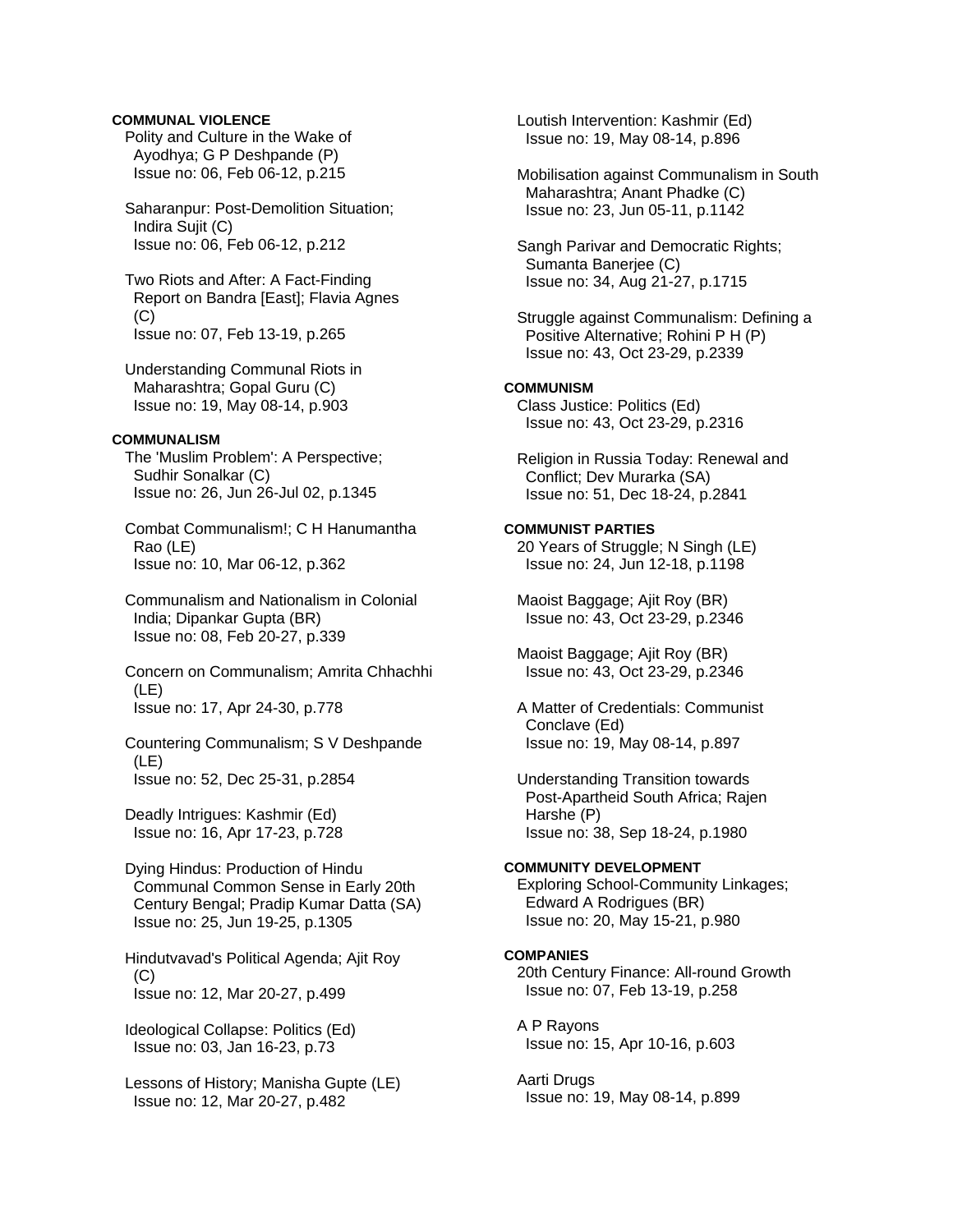**COMPANIES**  ABB: Fruits of R and D Issue no: 45, Nov 06-12, p.2428

 ABS Industries Issue no: 14, Apr 03-09, p.547

 ACC: Depressed Demand Issue no: 25, Jun 19-25, p.1268

 Ace Laboratories Issue no: 29, Jul 17-24, p.1483

 Agro Dutch Foods Issue no: 46, Nov 13-20, p.2491

 Ahmedabad Electricity Issue no: 42, Oct 16-22, p.2243

 Ahmedabad Electricity: Modernisation Programme Issue no: 44, Oct 30-Nov 06, p.2382

 Ahmednagar Forgings: Quality Improvement Issue no: 51, Dec 18-24, p.2764

 Aircommand Airtechnics Issue no: 18, May 01-07, p.843

 Alexcon Foamcast Issue no: 35, Aug 28-Sep 03, p.1775

 Alfa Laval [India]: Export Market Lost Issue no: 40, Oct 02-08, p.2109

 Alpine Housing Issue no: 25, Jun 19-25, p.1269

 Amar Polyesters Issue no: 11, Mar 13-19, p.425

 Amit Spinning Issue no: 41, Oct 09-15, p.2175

 Amrapali Spinning Mills Issue no: 46, Nov 13-20, p.2491

 Amtrex: Excise Cuts Help Issue no: 26, Jun 26-Jul 02, p.1340

 Apollo Tyres: Growth Despite Family Feud Issue no: 37, Sep 11-17, p.1900

 Apple Industries Issue no: 16, Apr 17-23, p.731  Arun Processors Issue no: 34, Aug 21-27, p.1695

 Aruna Sugars Issue no: 41, Oct 09-15, p.2175

 Aruna Sugars and Enterprises: Record Production Issue no: 07, Feb 13-19, p.257

 Arunoday Mills Issue no: 06, Feb 06-12, p.195

 Arvind Mills: Ambitious Plans Issue no: 44, Oct 30-Nov 06, p.2384

 Arvind Polycot: Modernisation Pays Issue no: 50, Dec 11-17, p.2696

 Arvind Polycot: Sluggish Demand Issue no: 12, Mar 20-27, p.489

 Ashapura Minechem Issue no: 27, Jul 03-10, p.1413

 Ashok Leyland: Coping with Recession Issue no: 44, Oct 30-Nov 06, p.2384

 Asian Alloys Issue no: 22, May 29-Jun 04, p.1075

 Asian Cables: Widening the Market Issue no: 44, Oct 30-Nov 06, p.2382

 Atlas Copco: Emerging from Recession Issue no: 26, Jun 26-Jul 02, p.1340

 Atul Glass Industries Issue no: 39, Sep 25-Oct 01, p.2049

 Aurangabad Breweries: In Production Issue no: 45, Nov 06-12, p.2430

 Automotive Axles: Turning the Corner Issue no: 29, Jul 17-24, p.1485

 AVS Industries Issue no: 45, Nov 06-12, p.2431

 AVS Industries Issue no: 46, Nov 13-20, p.2491

 Bajaj Auto: Higher Market Share Issue no: 41, Oct 09-15, p.2178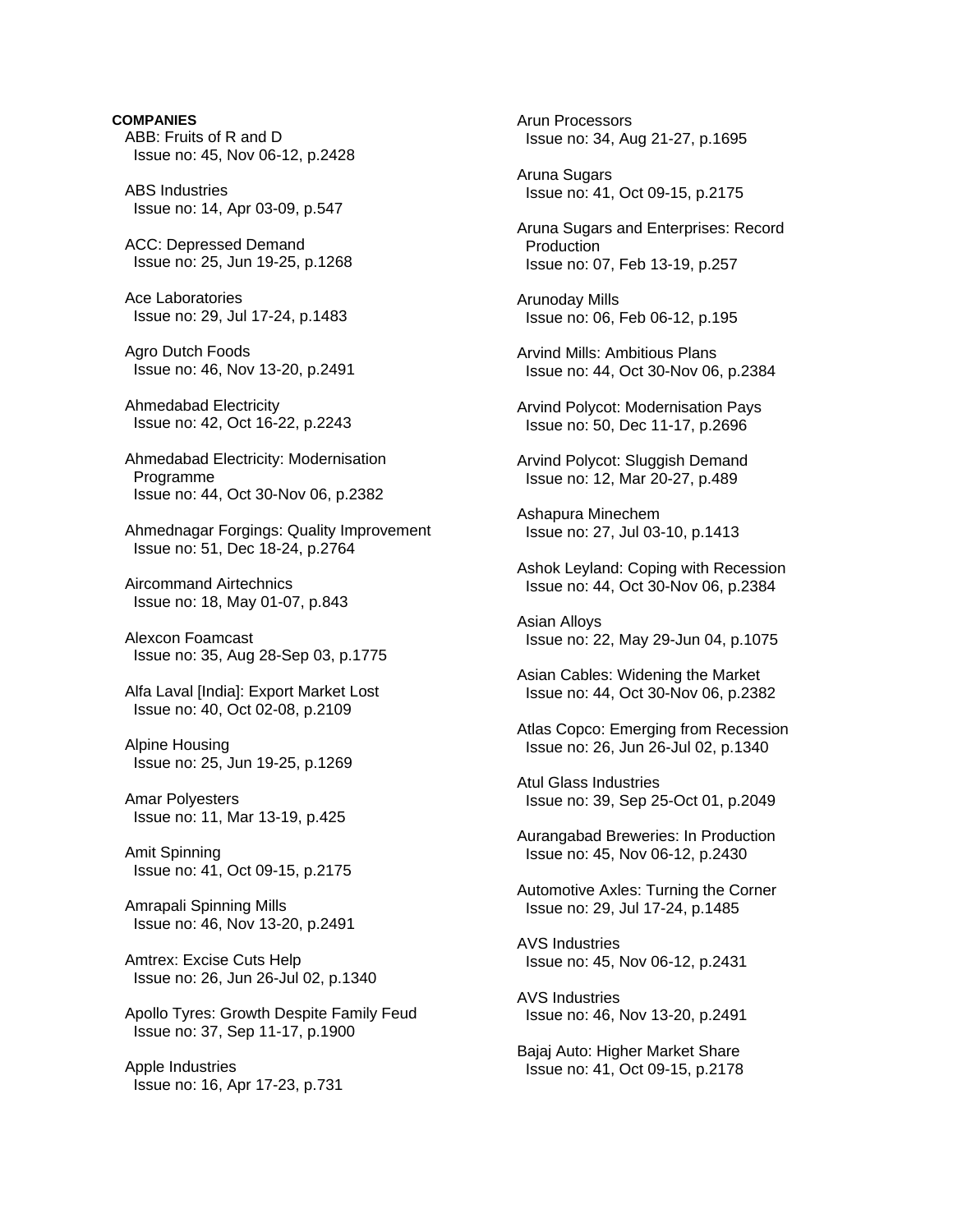## **COMPANIES**

 Bajaj Hindusthan: Cement Unit Sold Issue no: 06, Feb 06-12, p.196

 Bakelite Hylam: Reduced Import Dependence Issue no: 46, Nov 13-20, p.2494

 Ballarpur Industries Issue no: 15, Apr 10-16, p.603

 Balmer Lawrie-Van Leer Issue no: 37, Sep 11-17, p.1900

 Banka [India] Issue no: 43, Oct 23-29, p.2319

 Baroda Rayon Corporation: Helped by Tax **Cuts** Issue no: 45, Nov 06-12, p.2428

 BASF India: Capacity Expansion Issue no: 42, Oct 16-22, p.2246

 Bellary Steels and Alloys Issue no: 12, Mar 20-27, p.487

 Berger Paints: Haunted Recession Issue no: 42, Oct 16-22, p.2248

 Bhakra Agro Industries Issue no: 36, Sep 04-10, p.1840

 Bharat Forge and Press Industries Issue no: 45, Nov 06-12, p.2431

 Bharat Forge: New Products Issue no: 46, Nov 13-20, p.2494

 Bharat Vijay Mills: Expansion and **Diversification** Issue no: 46, Nov 13-20, p.2494

 Bharat Zinc Issue no: 18, May 01-07, p.843

 Birla Ericsson Optical Issue no: 36, Sep 04-10, p.1839

 Birla Jute: Changing Markets Issue no: 35, Aug 28-Sep 03, p.1776

 Blue Blends Finance Issue no: 19, May 08-14, p.899

 Blue Dart: Innovative Services Issue no: 49, Dec 04-10, p.2632  Bombay Dyeing: Lower Profitability Issue no: 51, Dec 18-24, p.2762

 Bombay Paints Issue no: 45, Nov 06-12, p.2431

 Boots Pharmaceuticals: Eroded Margins Issue no: 40, Oct 02-08, p.2110

 Brook Bond India: Profitable Acquisitions Issue no: 31, Jul 31-Aug 06, p.1552

**BSES** Issue no: 49, Dec 04-10, p.2627

 Burroughs Wellcome: New Drugs Issue no: 52, Dec 25-31, p.2862

 Cadbury India: Increase in Foreign Equity Issue no: 01, Jan 02-09, p.8

 Camphor and Allied Products: Squeezed **Margins** Issue no: 27, Jul 03-10, p.1412

 Canpep '93 Issue no: 08, Feb 20-27, p.315

 Castrol: Technology Upgradation Issue no: 48, Nov 27-Dec 03, p.2572

 Ceat: Higher Market Share Issue no: 07, Feb 13-19, p.256

 Cemindia: Spurt in Profitability Issue no: 49, Dec 04-10, p.2632

 Century Enka: Delicensing Takes Toll Issue no: 39, Sep 25-Oct 01, p.2045

 Century Textiles: Troubled Year Issue no: 39, Sep 25-Oct 01, p.2045

 Cepham Organics: Rise in Sales and Profit Issue no: 08, Feb 20-27, p.315

 Chambal Fertilisers Issue no: 15, Apr 10-16, p.603

 Chendyr Forge Exports Issue no: 38, Sep 18-24, p.1965

 CIDCO's Seawoods Estate Issue no: 31, Jul 31-Aug 06, p.1551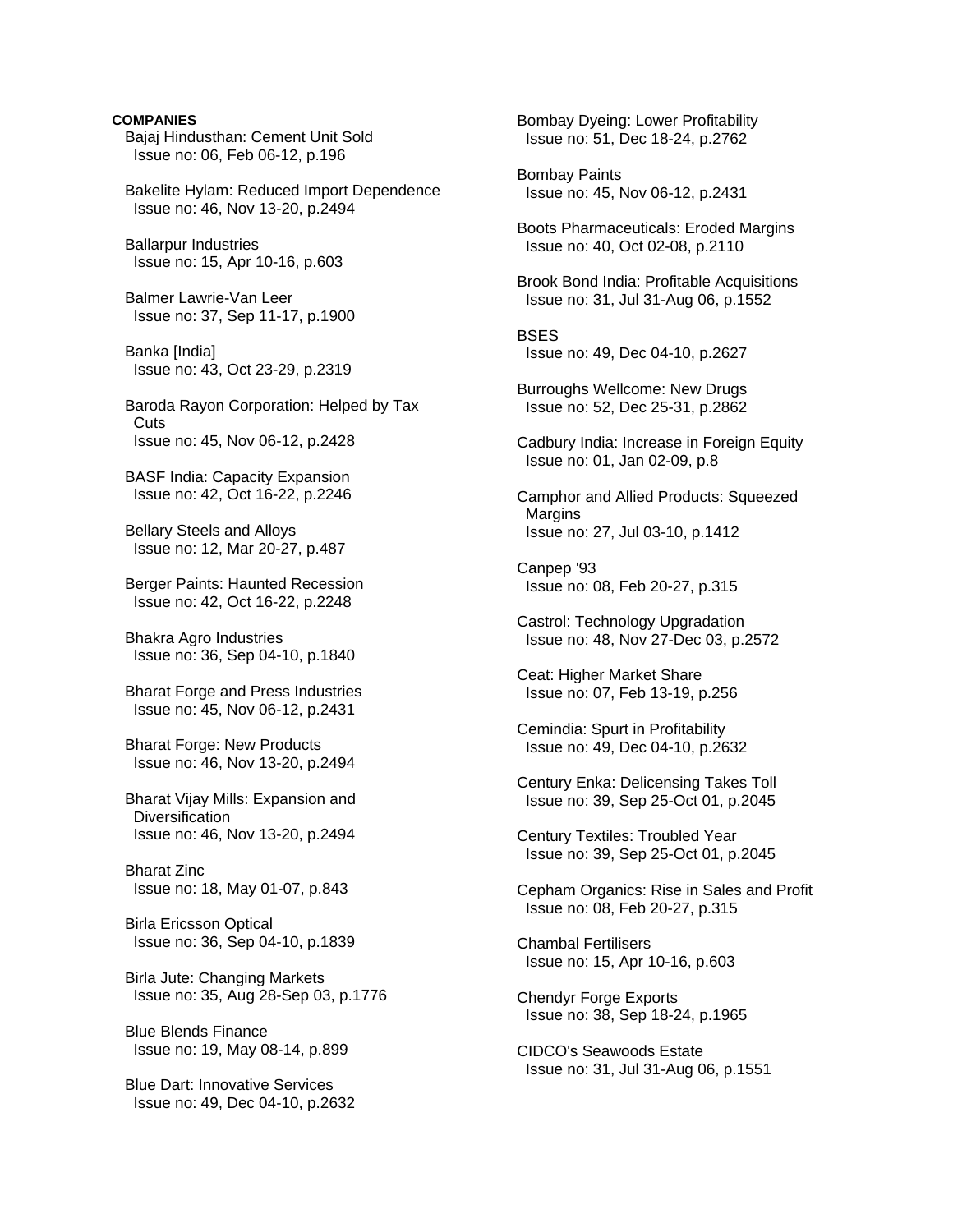# **COMPANIES**

 Classic Diamonds: Buoyant Prospects Issue no: 12, Mar 20-27, p.488

 Clutch Auto: Accent on Exports Issue no: 51, Dec 18-24, p.2764

 Colour-Chem Issue no: 16, Apr 17-23, p.731

 Colour-Chem: Focus on Exports Issue no: 45, Nov 06-12, p.2428

 Colour-Chem: Higher Earnings Issue no: 23, Jun 05-11, p.1133

 Consortium Finance and Leasing Issue no: 03, Jan 16-23, p.75

 Core Organics Issue no: 19, May 08-14, p.899

 Core Organics Issue no: 27, Jul 03-10, p.1413

 Core Parenterals Issue no: 31, Jul 31-Aug 06, p.1551

 Core Parenterals: Expansion Project Issue no: 24, Jun 12-18, p.1204

 Coventry Spring and Engineering Issue no: 14, Apr 03-09, p.547

 Crystal Audio Issue no: 07, Feb 13-19, p.256

 Cubex Tubings Issue no: 08, Feb 20-27, p.315

 Dabur India Issue no: 42, Oct 16-22, p.2243

 Dabur India: Aiming High Issue no: 45, Nov 06-12, p.2430

 DCL Polyesters: Duty Reliefs Help Issue no: 50, Dec 11-17, p.2696

 DCM Shriram Industries: Accent on Diversification Issue no: 43, Oct 23-29, p.2324

 DCM Shriram: Foray into Agriculture Issue no: 50, Dec 11-17, p.2694

 Deepak Fertilisers: Deeper in Red Issue no: 49, Dec 04-10, p.2632 Denmur Fax Roll Issue no: 42, Oct 16-22, p.2243 Dhahani Group: Emerging Conglomerate Issue no: 24, Jun 12-18, p.1204 Dharnendra Agro Food Issue no: 20, May 15-21, p.952 Diamines and Chemicals: Expansion Programme Issue no: 37, Sep 11-17, p.1900 Diamond Cables Issue no: 32, Aug 07-14, p.1627 Dintex Dyechem Issue no: 31, Jul 31-Aug 06, p.1551 Duro Pack Issue no: 51, Dec 18-24, p.2759 East India Hotels: Hoping for Tourist Boom Issue no: 49, Dec 04-10, p.2630 Eicher Tractors Issue no: 17, Apr 24-30, p.783 Eider Electronics Industries Issue no: 05, Jan 30-Feb 05, p.143 Essel Packaging: Successful Technology **Absorption**  Issue no: 05, Jan 30-Feb 05, p.144 Fag Precision Bearings: Rise in Sales Issue no: 12, Mar 20-27, p.489 Filatex India Issue no: 36, Sep 04-10, p.1839 Finolex Cables: Bright Prospects Issue no: 51, Dec 18-24, p.2764 Finolex Pipes: Uncertain Prospects Issue no: 49, Dec 04-10, p.2630 Firth [India] Steel: Improved Prospects Issue no: 29, Jul 17-24, p.1485 Flex Engineering

Issue no: 44, Oct 30-Nov 06, p.2379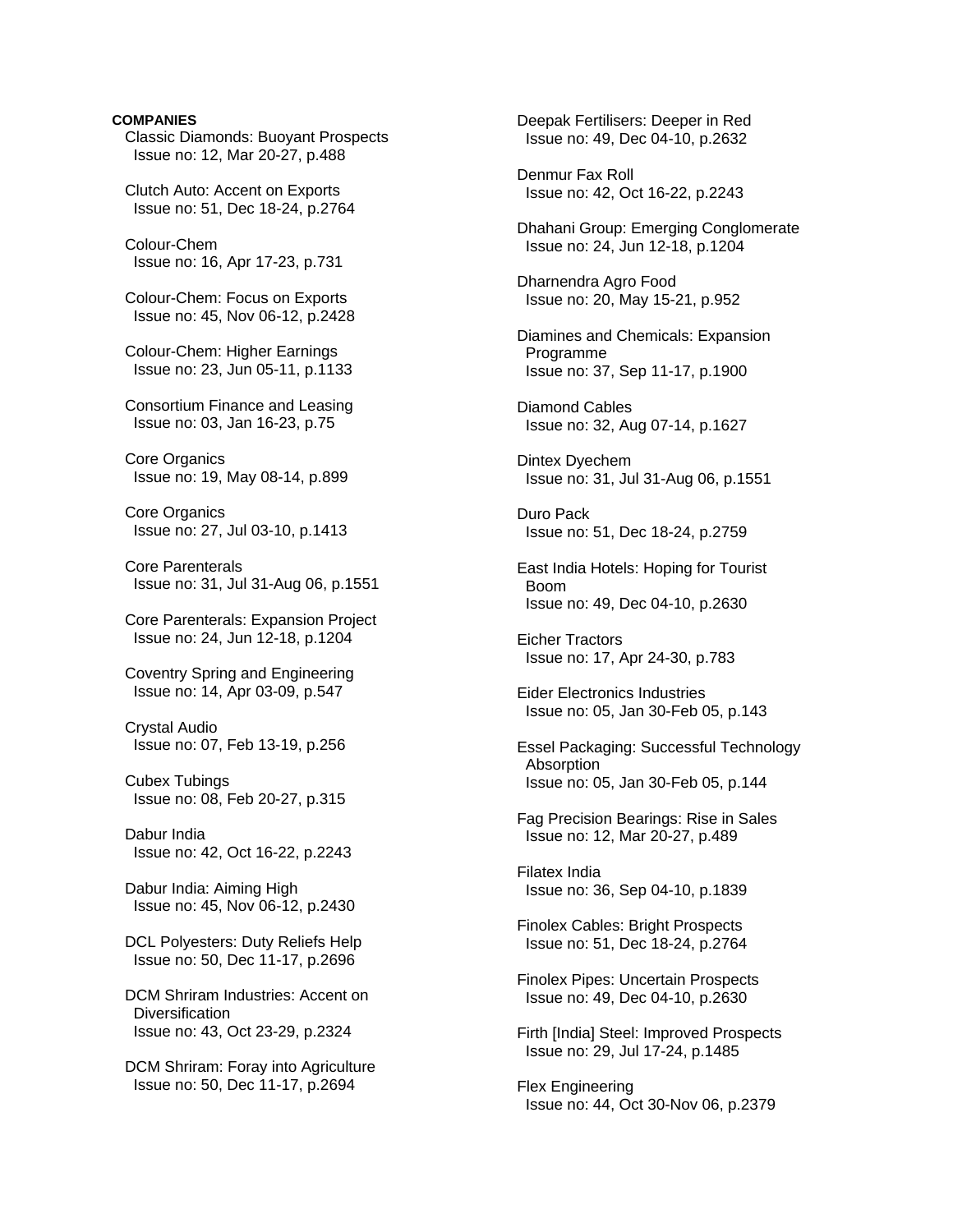Forbes Gokak: Diversification Drive Issue no: 48, Nov 27-Dec 03, p.2570

 G P Electronics: Margines under Pressure Issue no: 37, Sep 11-17, p.1901

 GACL: Countering Over-Capacity Issue no: 46, Nov 13-20, p.2496

 Ganesh Benzoplast Issue no: 49, Dec 04-10, p.2627

 Garware-Wall Ropes: Keeping Pace with Rising Demand Issue no: 27, Jul 03-10, p.1411

 Gem Eyeadorns Issue no: 10, Mar 06-12, p.368

 GICMF's Balanced Fund Issue no: 01, Jan 02-09, p.7

 Glaxo India: Back to Pharmaceuticals Issue no: 43, Oct 23-29, p.2324

 GNFC: Prospering in Changed Fertiliser Scenario Issue no: 25, Jun 19-25, p.1267

 GNFC: Record Production and Sales Issue no: 03, Jan 16-23, p.76

 Golden Proteins: Turning Competitive Issue no: 32, Aug 07-14, p.1626

 Grapco Granites Issue no: 16, Apr 17-23, p.732

 Greaves: Restructuring and Expansion Issue no: 44, Oct 30-Nov 06, p.2382

 Gujarat Alkalies and Chemicals: Expansion **Projects** Issue no: 14, Apr 03-09, p.549

 Gujarat Investment Castings Issue no: 08, Feb 20-27, p.315

 Gujarat Narmada Knitwear Issue no: 18, May 01-07, p.843

 Haryana Petrochemicals: Expansion Dropped Issue no: 48, Nov 27-Dec 03, p.2570

 HCL: Strengthened by Restructuring Issue no: 14, Apr 03-09, p.548

 Herdillia Chemicals: Costs Increase Issue no: 50, Dec 11-17, p.2694

 Hi-Tech Plast Containers [India] Issue no: 43, Oct 23-29, p.2319

 HICO Products: Opening to Foreign Issue no: 01, Jan 02-09, p.9

 Hinditron Informatics Issue no: 43, Oct 23-29, p.2319

 Hindustan Biotech Issue no: 17, Apr 24-30, p.783

 Hindustan Lever: Gains of Libralisation Issue no: 23, Jun 05-11, p.1132

 Hotel Leelaventure:New Projects Issue no: 50, Dec 11-17, p.2694

 ICI [India]: Reorganisation Strategy Issue no: 41, Oct 09-15, p.2180

**ICICI** Issue no: 12, Mar 20-27, p.487

 ICICI Premier Issue no: 48, Nov 27-Dec 03, p.2567

 IFCI Issue no: 48, Nov 27-Dec 03, p.2567

 Inalsa Issue no: 41, Oct 09-15, p.2175

 Indal: Expansion and Modernisation Issue no: 48, Nov 27-Dec 03, p.2572

 India Gypsum: Rights Issue Issue no: 14, Apr 03-09, p.549

 Indian Hotels: Lengthening Chain Issue no: 45, Nov 06-12, p.2430

 Indian Polyfins Issue no: 06, Feb 06-12, p.195

 Indian Railway Finance Corporation Issue no: 52, Dec 25-31, p.2859

 Indian Rayon Issue no: 38, Sep 18-24, p.1965

 Indian Rayon and Industries: Growth Plans Issue no: 27, Jul 03-10, p.1412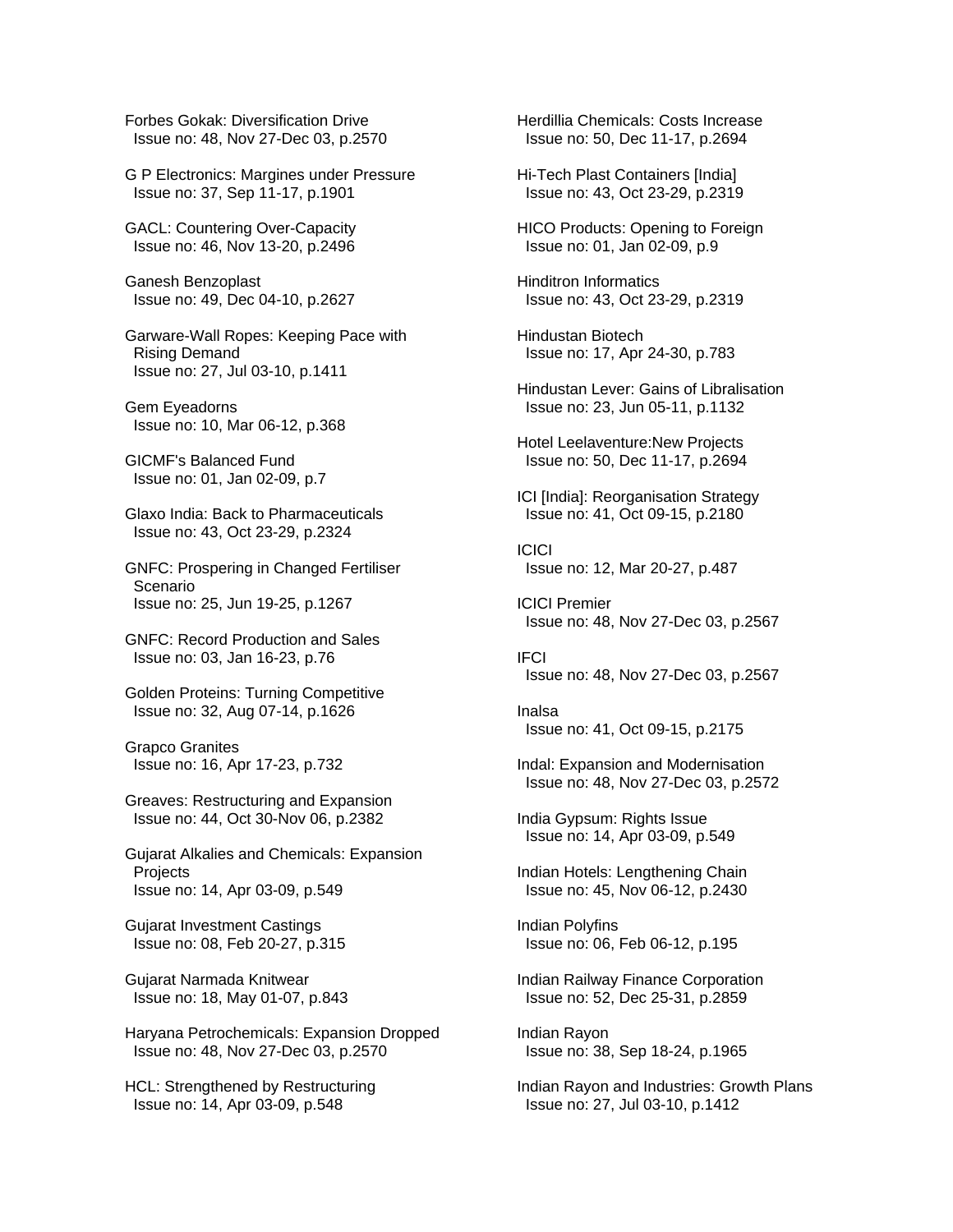## **COMPANIES**

Indian Rayon: Technological Modernisation Issue no: 51, Dec 18-24, p.2762

 Indian Sewing: Record Growth in Sales Issue no: 23, Jun 05-11, p.1133

 Indicarb: Rehabilitation Package Issue no: 05, Jan 30-Feb 05, p.145

 Indo Bosch Gems Issue no: 32, Aug 07-14, p.1627

 Indo Count Industries Issue no: 39, Sep 25-Oct 01, p.2049

 Indo Gulf Fertilisers: Cost Advantage Issue no: 51, Dec 18-24, p.2762

 Indo Lowenbrau Breweries: Beer Boom Issue no: 14, Apr 03-09, p.549

 Indo Rama Synthetics [India] Issue no: 37, Sep 11-17, p.1899

 Indo-American Cement Issue no: 22, May 29-Jun 04, p.1075

 Indsil Electrosmelts Issue no: 21, May 22-28, p.1011

 Infosys Technologies Issue no: 07, Feb 13-19, p.255

 Ingersoll-Rand [India]: Larger Exports Issue no: 40, Oct 02-08, p.2109

 Insilco Issue no: 51, Dec 18-24, p.2759

 Intecon [India] Issue no: 45, Nov 06-12, p.2431

 Intercraft Issue no: 26, Jun 26-Jul 02, p.1341

 Ion Exchange: Growth Plans Issue no: 05, Jan 30-Feb 05, p.145

 IPCL Issue no: 18, May 01-07, p.843

 ITC Agro-Tech: Oilseed Processing Plant Issue no: 52, Dec 25-31, p.2862

 ITC: Ambitious Export Target Issue no: 41, Oct 09-15, p.2180

 IVP: Larger Sales Issue no: 26, Jun 26-Jul 02, p.1340

 Jaihind Granites Industries Issue no: 16, Apr 17-23, p.731

 Jaiprakash Industries: Rapid Growth Issue no: 52, Dec 25-31, p.2864

 Jay Shree Tea: Lower Production and Sales Issue no: 31, Jul 31-Aug 06, p.1552

 JCT Electronics: Out of the Red Issue no: 51, Dec 18-24, p.2764

 Jhunjhunwala Vanaspati Issue no: 17, Apr 24-30, p.783

 Jindal Iron and Steel Issue no: 19, May 08-14, p.899

 Jyoti Overseas Issue no: 10, Mar 06-12, p.368

 Kakatiya Textiles Issue no: 11, Mar 13-19, p.425

 Kalyani Steels Issue no: 39, Sep 25-Oct 01, p.2049

 Kalyani Steels: Wider Product Range Issue no: 52, Dec 25-31, p.2864

 Karan Fibres Issue no: 35, Aug 28-Sep 03, p.1775

 Kareems Spun Silk Issue no: 20, May 15-21, p.951

 KEC International: Growth through Exports Issue no: 42, Oct 16-22, p.2246

 Kemrock Industries and Exports Issue no: 14, Apr 03-09, p.547

 Khaitan Agro Industries Issue no: 29, Jul 17-24, p.1483

 Khoday India: New Fields Issue no: 08, Feb 20-27, p.317

 Kinetic Honda: Coping with Recession Issue no: 06, Feb 06-12, p.196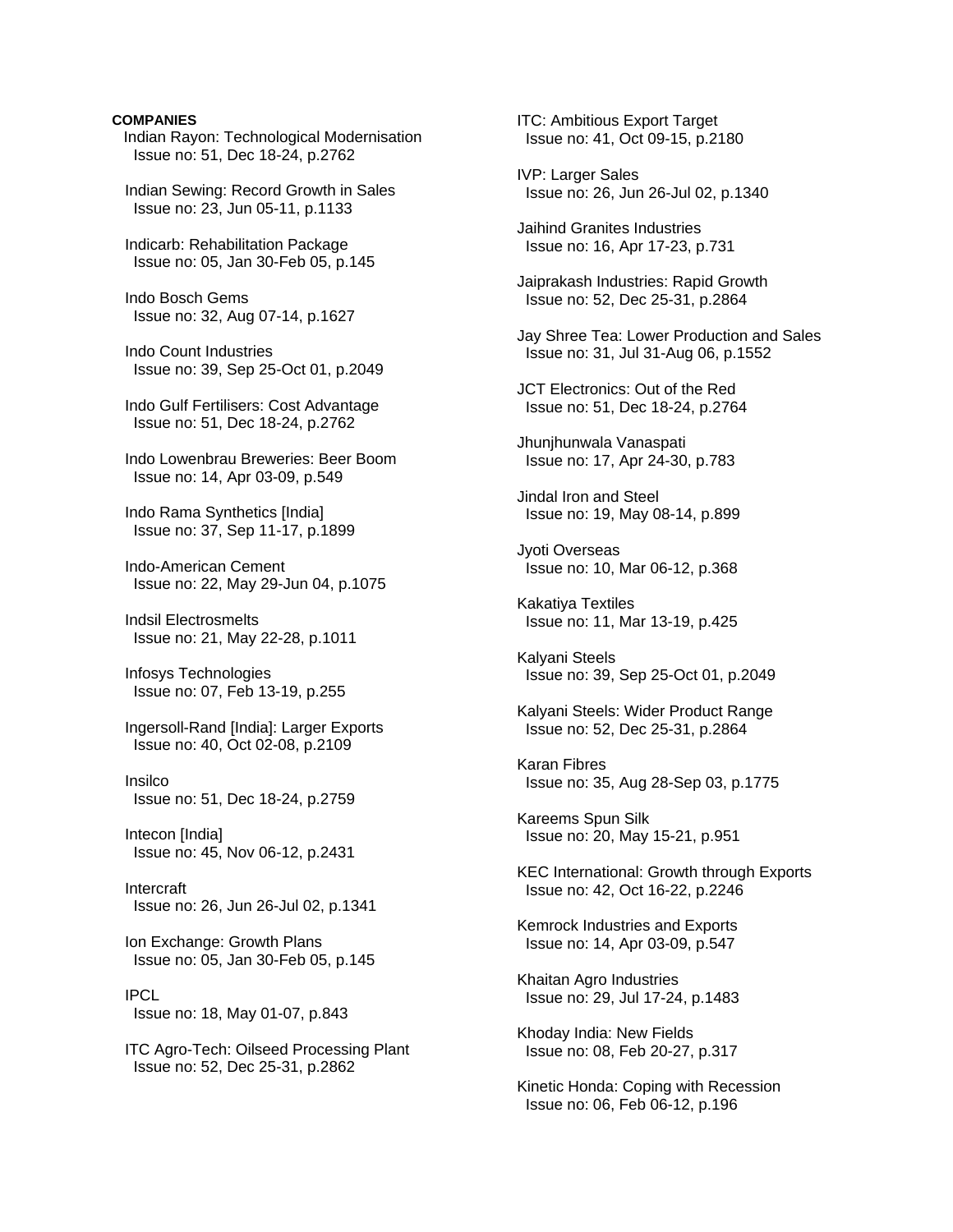# **COMPANIES**  Kirloskar Bros: Pursuit of Productivity Issue no: 15, Apr 10-16, p.605 Kirloskar Cummins: Import Substitution Drive Issue no: 43, Oct 23-29, p.2322 Kirloskar Pneumatic: ISO 9001 Certificate Issue no: 11, Mar 13-19, p.427 KLJ Plastics Issue no: 45, Nov 06-12, p.2431 Kotak Mahindra Finance Issue no: 06, Feb 06-12, p.195 Kothari Pioneer Issue no: 48, Nov 27-Dec 03, p.2567 Kothari Sugars and Chemicals Issue no: 20, May 15-21, p.951 Krishna Engineering Works Issue no: 07, Feb 13-19, p.255 KRM International Issue no: 11, Mar 13-19, p.425 KSFC: Entrepreneurship Development Issue no: 32, Aug 07-14, p.1626 Lakshmi Vilas Bank Issue no: 16, Apr 17-23, p.731 Larsen and Toubro: Bucking the Recession Issue no: 40, Oct 02-08, p.2107 Leafin Financial Services Issue no: 10, Mar 06-12, p.368 Lesha Steels Issue no: 01, Jan 02-09, p.7 LIC Mutual Fund Issue no: 03, Jan 16-23, p.75 Lloyds Steel Industries: Erratic **Operations**  Issue no: 39, Sep 25-Oct 01, p.2043 Lupin Laboratories Issue no: 50, Dec 11-17, p.2691

 Mac Industries: High Productivity Issue no: 12, Mar 20-27, p.489

 Machino Plastics: Maruti Link Helps Issue no: 25, Jun 19-25, p.1268

 Madura Coats: New Products Issue no: 07, Feb 13-19, p.257

 Mafatlal Industries: Focus on Entrepreneurship Issue no: 36, Sep 04-10, p.1840

 Magnus Rubber Industries Issue no: 05, Jan 30-Feb 05, p.143

 Mahadev Leasing Company Issue no: 46, Nov 13-20, p.2491

 Maharashtra Explosives: A Setback Issue no: 17, Apr 24-30, p.785

 Mahindra and Mahindra: New Models in **Offering** Issue no: 40, Oct 02-08, p.2107

 Mangalam Cement: Hurt by in Public Sector Investment Issue no: 24, Jun 12-18, p.1203

 Manjushree Plantations: Good Coffee Crop Issue no: 17, Apr 24-30, p.785

 Maruti Organics Issue no: 37, Sep 11-17, p.1899

 Mcleod Russel: Higher Tea Exports Issue no: 20, May 15-21, p.952

 Mehta Integrated Finance Issue no: 32, Aug 07-14, p.1627

 MERCARD Issue no: 50, Dec 11-17, p.2691

 Mercury Laboratories Issue no: 14, Apr 03-09, p.547

 Mercury Pharmaceutical Products Issue no: 45, Nov 06-12, p.2431

 Mesco Phrmaceuticals Issue no: 50, Dec 11-17, p.2691

 MICO: Expansion and Diversification Issue no: 29, Jul 17-24, p.1484

 Mideast India Issue no: 17, Apr 24-30, p.783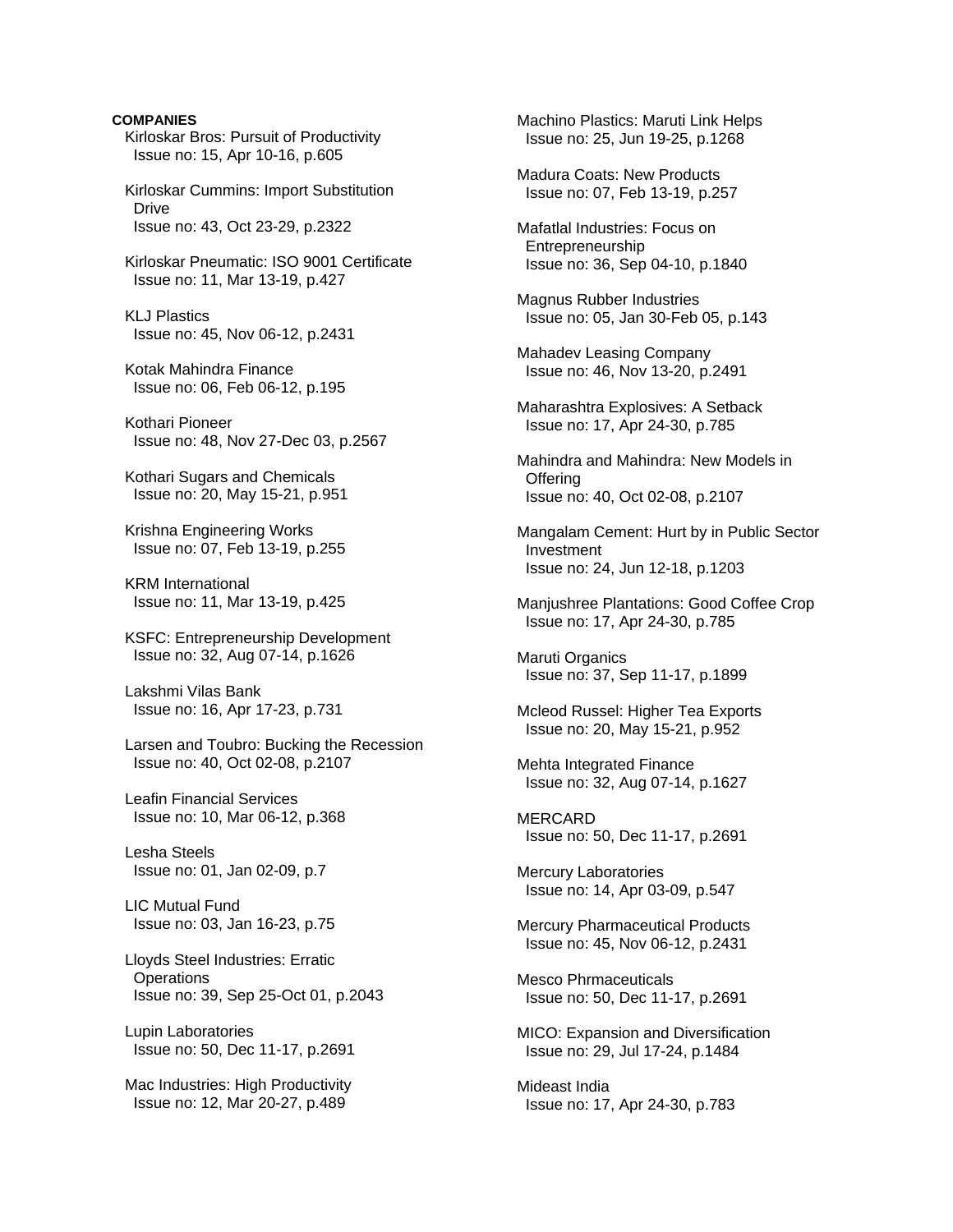## **COMPANIES**

 Midland Rubber: Lower Production Issue no: 38, Sep 18-24, p.1964

 Mipco Seamless Rings: Improved Working Issue no: 25, Jun 19-25, p.1268

 MM Rubber: Slack Demand Issue no: 16, Apr 17-23, p.733

 Modella Woollens: Starved of Finance Issue no: 18, May 01-07, p.845

 Mohan Meakin: Growing Competition Issue no: 20, May 15-21, p.952

 Money and Banking; EPW Research Foundation (S) Issue no: 48, Nov 27-Dec 03, p.2569

 Monnet Ispat Issue no: 23, Jun 05-11, p.1131

 Montari Leather Issue no: 44, Oct 30-Nov 06, p.2379

 Motherson Sumi Systems Issue no: 08, Feb 20-27, p.315

 MRF: Recession in Tyres Issue no: 26, Jun 26-Jul 02, p.1339

 Mukund: Growing Exports Issue no: 41, Oct 09-15, p.2178

 Muller and Phipps: Changed Business **Strategy** Issue no: 25, Jun 19-25, p.1268

 Mysore Cements: Non-Government Demand Buoyant Issue no: 16, Apr 17-23, p.732

 Mysore Kirloskar: Coping with Recession Issue no: 17, Apr 24-30, p.784

 Namaste Exports Issue no: 22, May 29-Jun 04, p.1076

 National Thermal Power Corporation Issue no: 48, Nov 27-Dec 03, p.2567

 NEPC Tea Gardens Issue no: 52, Dec 25-31, p.2859  New India Sugars: Rise in Production Issue no: 18, May 01-07, p.844 Nicholas Piramal: Bright Prospects Issue no: 27, Jul 03-10, p.1411 **NIIT**  Issue no: 05, Jan 30-Feb 05, p.143 Nikumbh Dairy Products Issue no: 25, Jun 19-25, p.1269 Nirlon: Hopeful Signs? Issue no: 03, Jan 16-23, p.77 NOCIL: Competition from Imports Issue no: 36, Sep 04-10, p.1840 Ojas Appliances Issue no: 38, Sep 18-24, p.1965 Oswal Fats and Oils Issue no: 03, Jan 16-23, p.75 Oswal Sugar Issue no: 34, Aug 21-27, p.1695 Overseas Cable Issue no: 40, Oct 02-08, p.2110 Padmatex Engineering: Hit by Recession Issue no: 49, Dec 04-10, p.2630 Padmini Polymers: PET Project Issue no: 46, Nov 13-20, p.2496

 Parasrampuria Plantations Issue no: 31, Jul 31-Aug 06, p.1551

 Parke Davis India: New Drugs on Anvil Issue no: 42, Oct 16-22, p.2246

 Parth Aluminium Issue no: 01, Jan 02-09, p.8

 Pasari Spinning Mills Issue no: 21, May 22-28, p.1011

 Pasupati Spinning: Expansion Project Issue no: 36, Sep 04-10, p.1841

 Patspin India Issue no: 46, Nov 13-20, p.2491

 Pearl Polymers Issue no: 06, Feb 06-12, p.196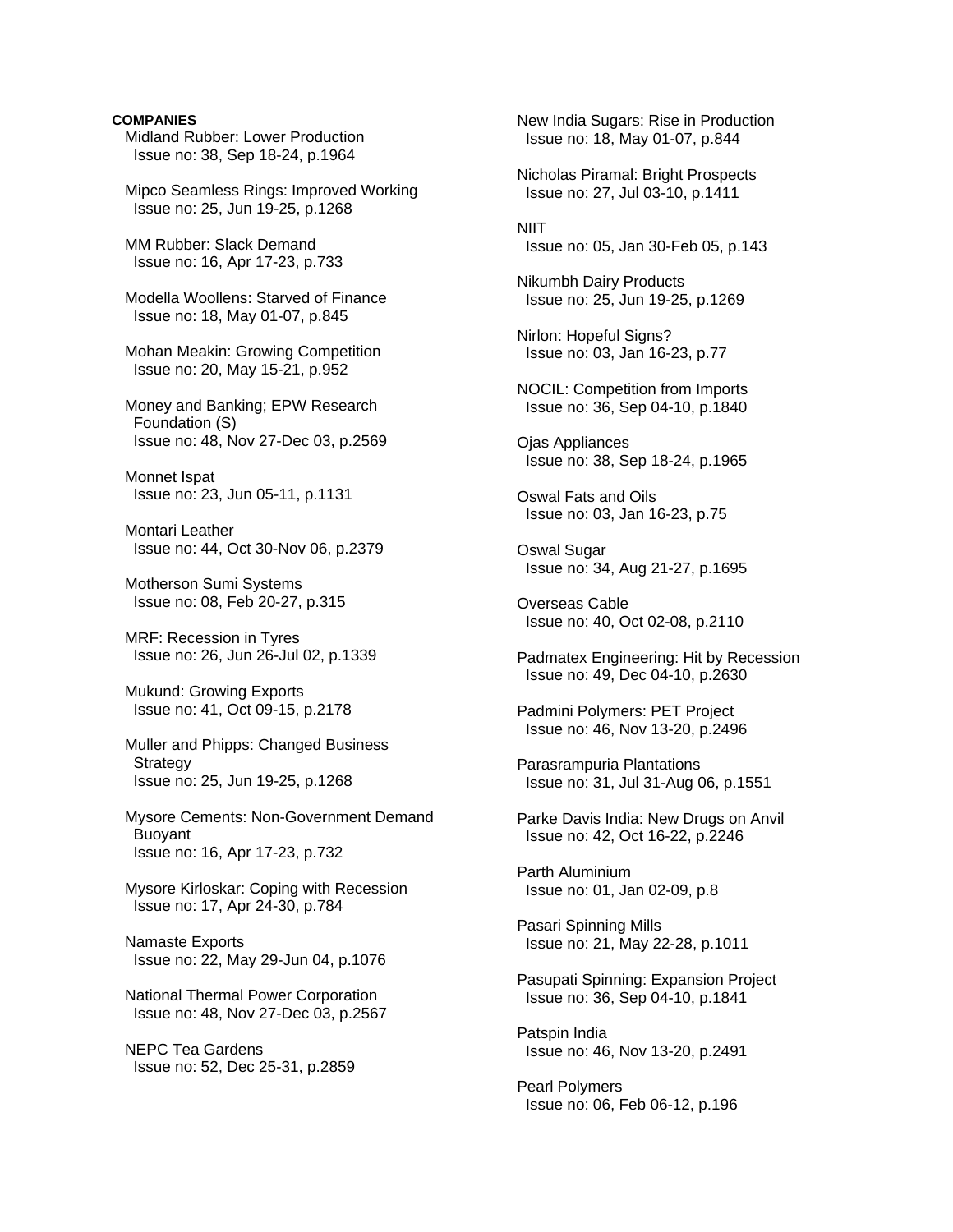# **COMPANIES**  PIL: Lower Margines Issue no: 36, Sep 04-10, p.1841 Polar Industries: Rise in Exports Issue no: 23, Jun 05-11, p.1133 Polymechplast Machines Issue no: 07, Feb 13-19, p.255 Polymer Papers: Promising Outlook Issue no: 24, Jun 12-18, p.1204 Ponds [India]: Growth in Sales Issue no: 43, Oct 23-29, p.2324 Ponni Sugars and Chemicals Issue no: 23, Jun 05-11, p.1131 Praj Industries Issue no: 37, Sep 11-17, p.1900 Premier Auto Electric: Beating the Recession Issue no: 32, Aug 07-14, p.1626 Premier Instruments: Rise in Exports Issue no: 35, Aug 28-Sep 03, p.1777 Pressman Leasing Issue no: 25, Jun 19-25, p.1269 Prospect of Multi-Sided Growth Issue no: 03, Jan 16-23, p.76 Prudential Capital Markets Issue no: 51, Dec 18-24, p.2759 Punjab Woolcombers: Buoyed by Import Liberalisation Issue no: 24, Jun 12-18, p.1203 Raghuvir Synthetics Issue no: 46, Nov 13-20, p.2491 Ram Leather Exports Issue no: 22, May 29-Jun 04, p.1075 Ramjidas Chemicals Issue no: 12, Mar 20-27, p.487 Rammaica [India]: Rammaica (India) Issue no: 48, Nov 27-Dec 03, p.2572 Rasandik Engineering Industries Issue no: 52, Dec 25-31, p.2859

 Ratna Drugs Issue no: 10, Mar 06-12, p.368 Ratnamani Engineering: Maiden Dividend Issue no: 11, Mar 13-19, p.427 Ratnamani Metals and Tubes Issue no: 08, Feb 20-27, p.315 Ravileela Granites Issue no: 23, Jun 05-11, p.1131 Reliance Petroleum Issue no: 37, Sep 11-17, p.1900 Renco Gears Issue no: 29, Jul 17-24, p.1483 S Kumars Synfabs Issue no: 43, Oct 23-29, p.2319 Sagar Tourist Resorts Issue no: 10, Mar 06-12, p.369 Samtel [India]: Demand Recession Issue no: 38, Sep 18-24, p.1964 Sardar Sarovar Narmada Nigam Issue no: 44, Oct 30-Nov 06, p.2379 Satnam Overseas Issue no: 52, Dec 25-31, p.2859 Satnam Overseas: Rice Export Boom Issue no: 36, Sep 04-10, p.1842 SBI Home Finance Issue no: 06, Feb 06-12, p.195 Shilpax Laboratories Issue no: 50, Dec 11-17, p.2691 Shree Krishna Petro Yarns Issue no: 43, Oct 23-29, p.2319 Shree Manufacturing: Turn for Worse Issue no: 35, Aug 28-Sep 03, p.1777 Shree Pacetronix Issue no: 22, May 29-Jun 04, p.1075 Shree Rajasthan Syntex: Modernisation Bears Fruit Issue no: 01, Jan 02-09, p.8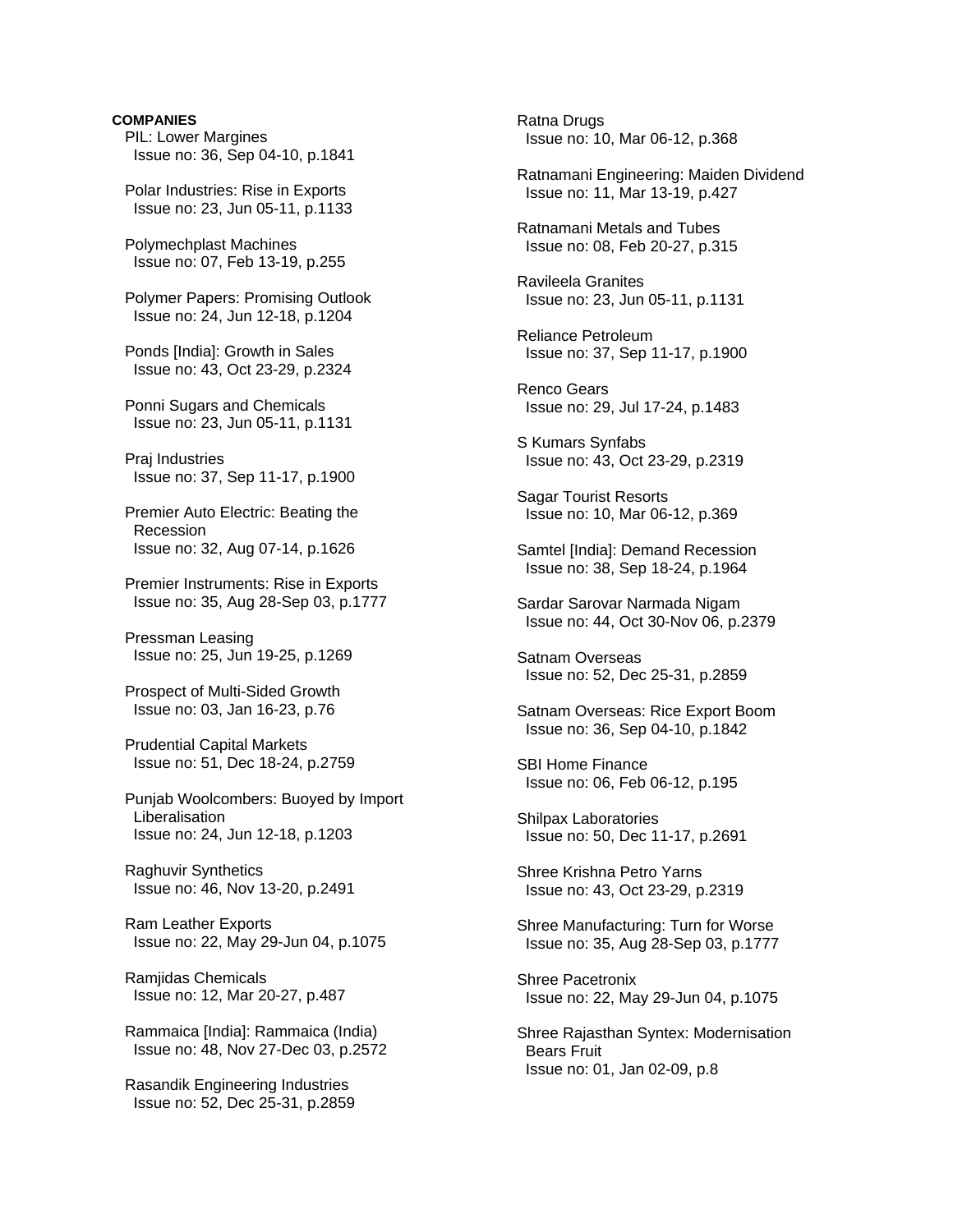**COMPANIES**  Shristi Enterprises Issue no: 40, Oct 02-08, p.2110 Simplex Castings Issue no: 46, Nov 13-20, p.2491 SIV Industries: Higher Production Issue no: 48, Nov 27-Dec 03, p.2570 Smelters India Issue no: 05, Jan 30-Feb 05, p.144 Smelters [India] Issue no: 49, Dec 04-10, p.2627 SOL Pharmaceuticals Issue no: 50, Dec 11-17, p.2691 Special Steels: New Projects Issue no: 39, Sep 25-Oct 01, p.2043 Spentex Industries Issue no: 44, Oct 30-Nov 06, p.2379 Square D Software Issue no: 12, Mar 20-27, p.487 State Bank of India Issue no: 49, Dec 04-10, p.2627 Stepan Chemicals: Focus on Core Business Issue no: 27, Jul 03-10, p.1412 Sterlite Industries [India] Issue no: 01, Jan 02-09, p.7 Sterlite Industries: Exponential Growth Issue no: 11, Mar 13-19, p.426 STI Granite India Issue no: 26, Jun 26-Jul 02, p.1341 Supplementary Foods [India] Issue no: 10, Mar 06-12, p.368 Supreme Industries: A Landmark Year Issue no: 20, May 15-21, p.953 Supreme Industries: Hurt by Recession Issue no: 52, Dec 25-31, p.2862 Suzlon Fibres Issue no: 11, Mar 13-19, p.425

 Tamilnadu Petroproducts Issue no: 48, Nov 27-Dec 03, p.2567

 Tarai Foods Issue no: 46, Nov 13-20, p.2491

 Tata Chemicals: Expansion Plan Issue no: 43, Oct 23-29, p.2322

 Tata Power Company: Expansion Plan Issue no: 46, Nov 13-20, p.2496

 Tata Steel: Recession Neutralises Steel Issue no: 39, Sep 25-Oct 01, p.2043

 Tatia Skylines and Health Farms Issue no: 34, Aug 21-27, p.1695

 Teknomin Aqua Exports [India] Issue no: 25, Jun 19-25, p.1269

 Telco: Hurt by Recession Issue no: 41, Oct 09-15, p.2178

 Thapar Ispat Issue no: 36, Sep 04-10, p.1839

 Thapar Milk Products Issue no: 51, Dec 18-24, p.2759

 Timex Watches Issue no: 32, Aug 07-14, p.1627

 Tinplate Company of India: Hurt by Imports Issue no: 38, Sep 18-24, p.1963

 Titan Watches: Import-Substitution Issue no: 32, Aug 07-14, p.1625

 Torrent Cables Issue no: 41, Oct 09-15, p.2175

 Trina Quebec Gears Issue no: 36, Sep 04-10, p.1840

 Triveni Engineering Works Issue no: 44, Oct 30-Nov 06, p.2379

 TTG Industries Issue no: 43, Oct 23-29, p.2319

 Tushar Oil Foods: Export Projects Issue no: 52, Dec 25-31, p.2864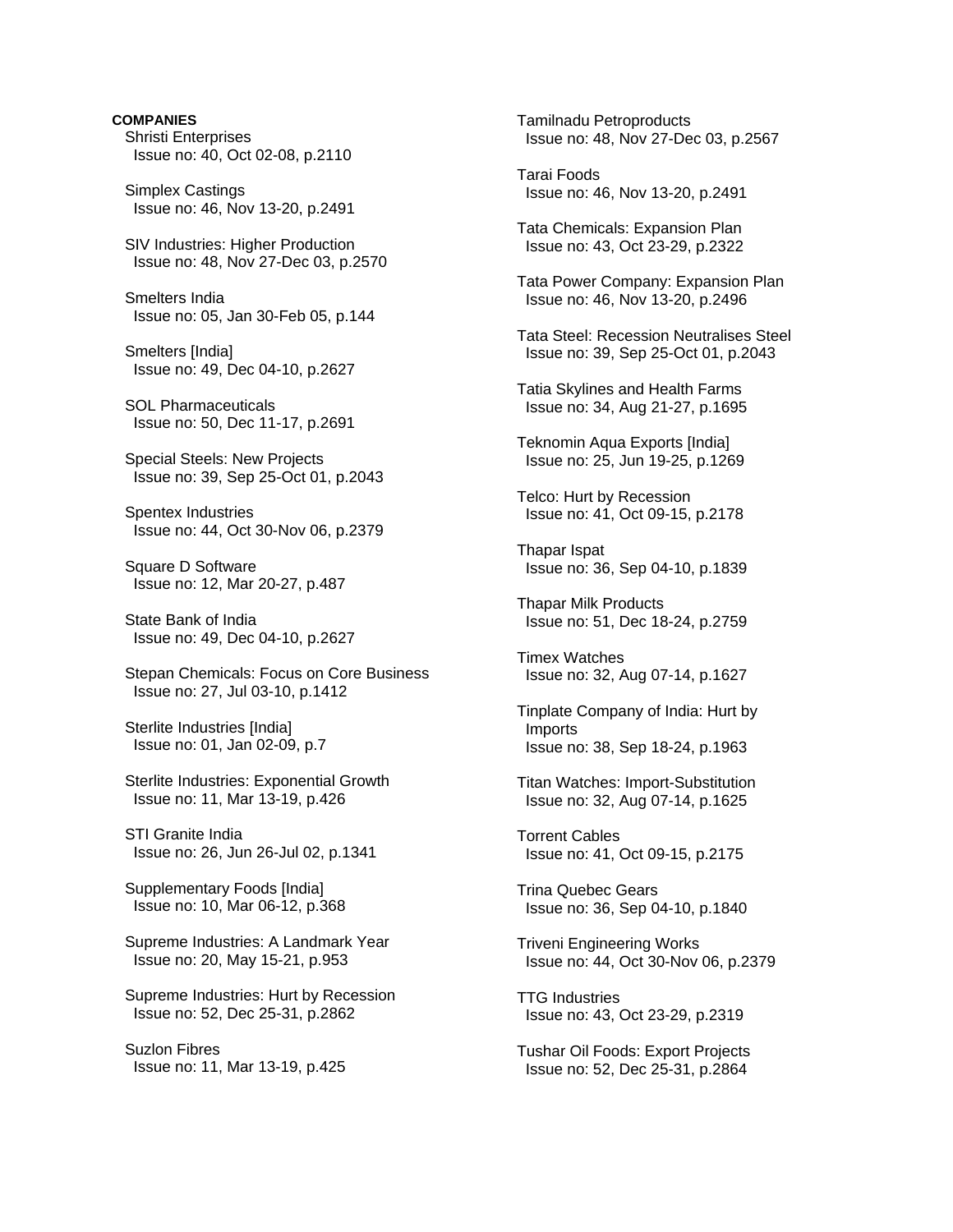**COMPANIES**  Uniplas India Issue no: 36, Sep 04-10, p.1839 Universal Cables Issue no: 01, Jan 02-09, p.7 Uniworth India Issue no: 25, Jun 19-25, p.1269 UP Mineral Products Issue no: 35, Aug 28-Sep 03, p.1775 Upper Ganges Sugar: Rise in Production **Costs**  Issue no: 15, Apr 10-16, p.604 Urmi Oil Issue no: 11, Mar 13-19, p.425 Vam Organic: Keen Competition Issue no: 11, Mar 13-19, p.426 Vamotiwala Chemical Industries Issue no: 27, Jul 03-10, p.1413 Vanavil Dyes and Chemicals: Larger Trading Sales Issue no: 23, Jun 05-11, p.1133 Varinder Agro Chemicals: Uncertainty Over Fertiliser Price Polocy Issue no: 22, May 29-Jun 04, p.1076 Varun Seacon Issue no: 44, Oct 30-Nov 06, p.2379 Vatsa Finance Issue no: 21, May 22-28, p.1011 VBC Ferro Alloys: Unsuccessful Experiment Issue no: 08, Feb 20-27, p.316 Vijaya Shrimp Farms and Exports Issue no: 48, Nov 27-Dec 03, p.2567 Vijayshree Chemicals [India] Issue no: 03, Jan 16-23, p.75 Vinrek Laboratories Issue no: 08, Feb 20-27, p.315 Vintron Industries Issue no: 39, Sep 25-Oct 01, p.2049

 Vishal Lakto India Issue no: 26, Jun 26-Jul 02, p.1341

 Volvo Terry Industries Issue no: 29, Jul 17-24, p.1483

 Vulcan Engineering: Enhanced Design **Capabilities** Issue no: 18, May 01-07, p.845

 VXL India: Corporate Restructuring Issue no: 42, Oct 16-22, p.2248

 Wartsila Diesel: Closer Integration Issue no: 31, Jul 31-Aug 06, p.1553

 Welspun Polyesters Issue no: 06, Feb 06-12, p.195

 Western Paques [India] Issue no: 05, Jan 30-Feb 05, p.143

 WIMCO: Good Riddance Issue no: 06, Feb 06-12, p.197

 Winsome Yarns Issue no: 38, Sep 18-24, p.1965

 Woolworth [India]: Success Story in Wool Issue no: 22, May 29-Jun 04, p.1076

 Wyeth Laboratories: Cost Rise Contained Issue no: 22, May 29-Jun 04, p.1077

# **COMPUTER APPLICATIONS**

 India's Supercomputers; M G G Pillai (C) Issue no: 31, Jul 31-Aug 06, p.1573

 Legal Protection of Software: Implications of Dunkel Draft for Third World; K Ravi Srinivas (C) Issue no: 17, Apr 24-30, p.802

#### **COMPUTERS**

 Electronic Reorganisation of Manufacturing: A New Techno-Economic Paradigm; J C B Annavajhula (RA) Issue no: 22, May 29-Jun 04, p.M63

# **CONGRESS PARTY**

 Atrophy and the Nation (Ed) Issue no: 05, Jan 30-Feb 05, p.139

 Convenient Morality: Congress (Ed) Issue no: 22, May 29-Jun 04, p.1073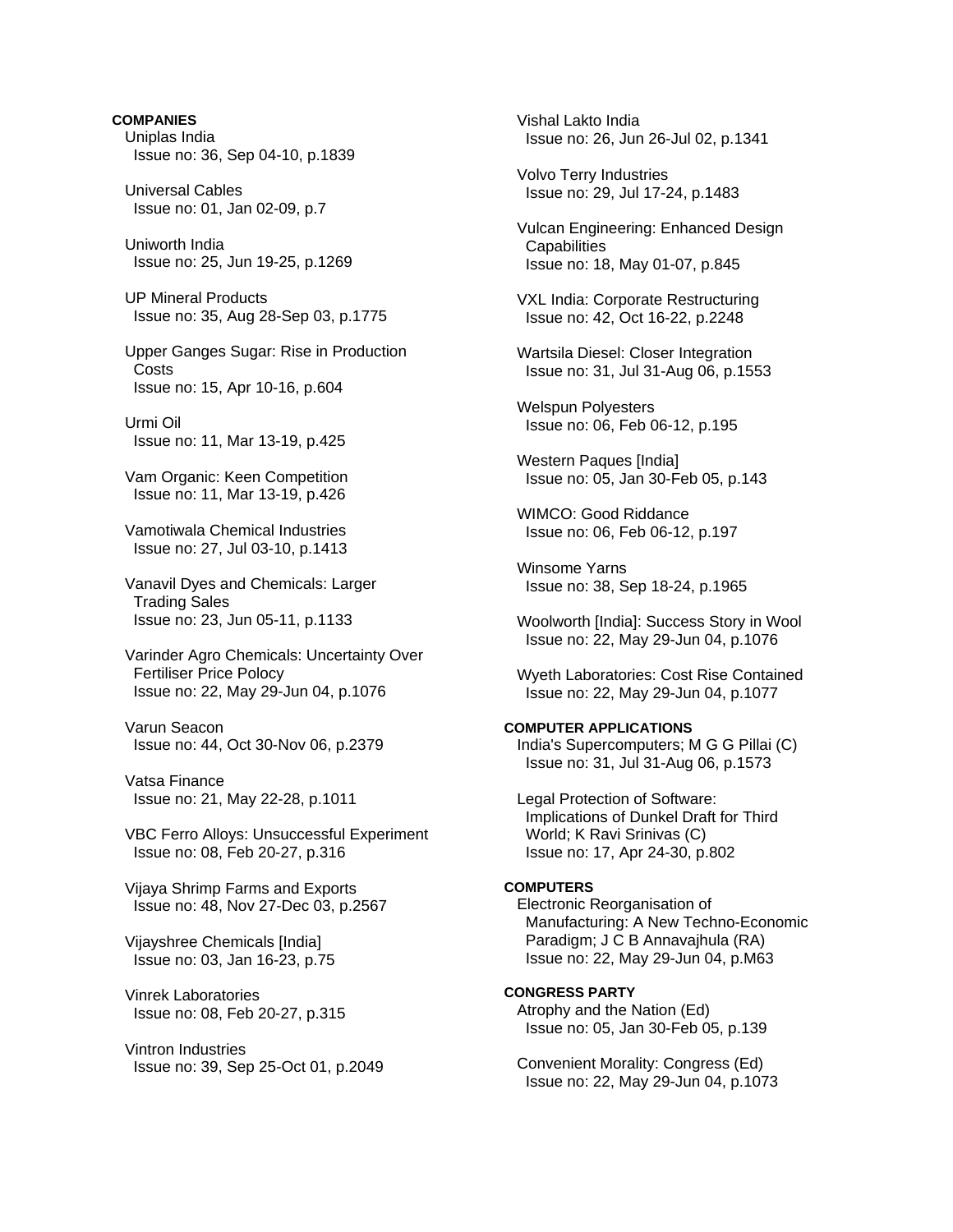Fireworks in West Bengal: Congress (I) (Ed) Issue no: 36, Sep 04-10, p.1837 A Good Turn: Congress (I) (Ed) Issue no: 37, Sep 11-17, p.1897 Karbi Anglong Revisited; Dipankar Bhattacharya (C) Issue no: 35, Aug 28-Sep 03, p.1785 Obscurantist Wave: Politics (Ed) Issue no: 11, Mar 13-19, p.421 Open Congress-BJP Alliance: West Bengal (Ed) Issue no: 27, Jul 03-10, p.1408 Panchayat Elections: A Turning Point?: Punjab; Rustam Singh and Anil Sharma (C) Issue no: 06, Feb 06-12, p.208 Postponement of Assembly Elections: Tripura (C) Issue no: 08, Feb 20-27, p.325 Shift in Political Alignment: West Bengal; Ajit Roy (C) Issue no: 01, Jan 02-09, p.19 Smoking Peace Pipes: Madhya Pradesh (C) Issue no: 23, Jun 05-11, p.1143 Spurious Choice?: Congress (Ed) Issue no: 14, Apr 03-09, p.544 Themes in Nepali Politics; Anirudha Gupta (C) Issue no: 37, Sep 11-17, p.1915 **CONSTITUTION OF INDIA**  Discourse and Practice; Niranjan Phukan (D) Issue no: 25, Jun 19-25, p.1330 Religion-Politics Separation: Some Thoughts on Proposed Legislation; S P Sathe (C) Issue no: 44, Oct 30-Nov 06, p.2388 **CONSTITUTIONAL LAW** 

**CONGRESS PARTY** 

 Politics as Religion: Constitution [Eightieth] Amendment Bill; Upendra Baxi (C) Issue no: 39, Sep 25-Oct 01, p.2052

 The Third Stratum; Nirmal Mukarji (P) Issue no: 18, May 01-07, p.859

# **CONSUMER EXPENDITURE**

 Flash in the Pan?: Poverty (Ed) Issue no: 32, Aug 07-14, p.1620

 Rural Poverty; Kripa Shankar (LE) Issue no: 23, Jun 05-11, p.1126

 Wholesale and Consumer Prices; EPW Research Foundation (SS) Issue no: 38, Sep 18-24, p.2015

# **CONSUMER GOODS**

 Test-Marketing of New Products in Rural Areas; Rajendra K Aneja (RA) Issue no: 22, May 29-Jun 04, p.M77

# **CONSUMER PROTECTION**

 Consumer Protection Act and Medical Profession; Arun Bal (C) Issue no: 11, Mar 13-19, p.432

 Consumer Redressal Agencies: How Effective?: Kerala Experience; E A Lizzy (C) Issue no: 32, Aug 07-14, p.1638

# **CONTRACT LABOUR**

 Contract Labour Act: An Instrument of Exploitation?; N I R Budhe (C) Issue no: 01, Jan 02-09, p.23

 Unfinished Struggle of Contract Labourers; Krishna Chaitanya (C) Issue no: 48, Nov 27-Dec 03, p.2578

## **COOPERATIVES**

 Design and Operation of Political Processes in Rural Co-operatives; Vikash N Pandey and Debiprasad Mishra (C) Issue no: 26, Jun 26-Jul 02, p.1353

 Problems and Prospects of Co-Operatives in Managing Degraded Lands: Case of Saline and Water-Logged Soils; K K Datta and P K Joshi (RA) Issue no: 12, Mar 20-27, p.A16

# **CORPORATE SECTOR**

 On Tax Holiday: Industry (Ed) Issue no: 32, Aug 07-14, p.1620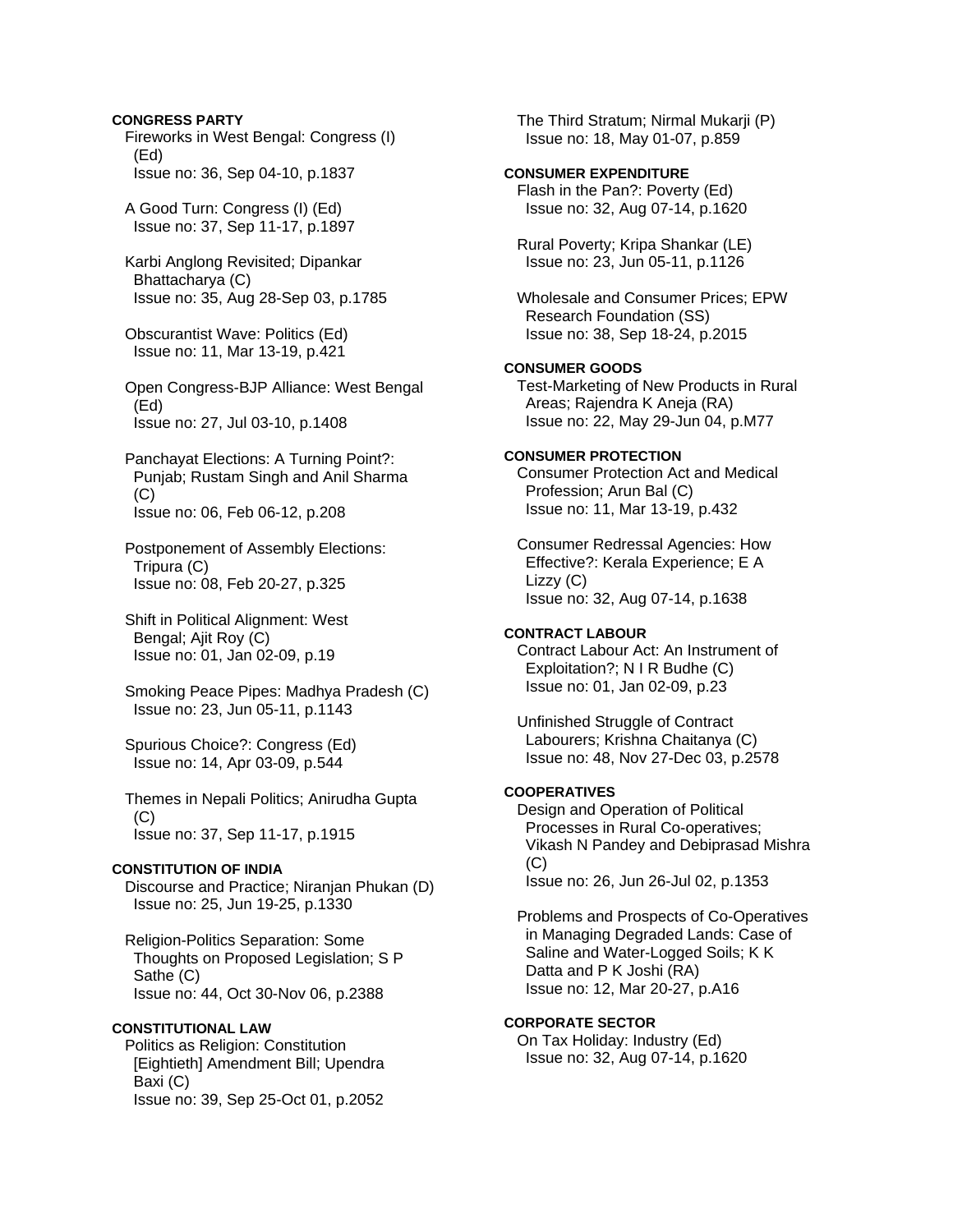# **CORRUPTION**

 Example from Above: Corruption (Ed) Issue no: 05, Jan 30-Feb 05, p.142

## **CREDIT POLICY**

 Towards Monetary Chaos (Ed) Issue no: 42, Oct 16-22, p.2239

 Treating the Symptoms: Recession (Ed) Issue no: 03, Jan 16-23, p.74

## **CRIMINAL LAW**

 Anti-Arrack Movement; O Abbai Reddy (LE) Issue no: 06, Feb 06-12, p.190

 US State Terrorism: Another Criminal Act; Frederic F Clairmont (C) Issue no: 27, Jul 03-10, p.1423

# **CROP INSURANCE**

 Comprehensive Crop Insurance Scheme in Raigad District; M M Patil and S G Borude (RA) Issue no: 12, Mar 20-27, p.A25

# **CULTURAL HISTORY**

 Consent, Agency and Rhetorics of Incitement; Kumkum Sangari (SA) Issue no: 18, May 01-07, p.867

 Contemporary Indian Dance: Question of Training; Ranjabati Sircar (C) Issue no: 39, Sep 25-Oct 01, p.2067

 Continuities and Discontinuities in Maharashtra's Socio-Cultural Scene; Meera Kosambi (C) Issue no: 38, Sep 18-24, p.1977

## **CULTURAL STUDIES**

 Caste, Class and Patriarchy; Gabriele Dietrich (BR) Issue no: 10, Mar 06-12, p.389

 Identity, Culture and Community; Sarah Joseph (P) Issue no: 17, Apr 24-30, p.807

# **CULTURE**

 Eurasianism as an Ideology for Russia's Future; Madhavan K Palat (SA) Issue no: 51, Dec 18-24, p.2799

## **CUSTOMS DUTY**

 The VCR Way (Ed) Issue no: 07, Feb 13-19, p.251

# **DALITS**

 Badanavala Killings: Signs for the Dalit Movement of Karnataka; Janaki Nair (C) Issue no: 19, May 08-14, p.911

 Dalit Assertion: Possibilities and Limits: UP; Amaresh Misra (C) Issue no: 50, Dec 11-17, p.2701

 Dalit Movement in Mainstream Sociology; Gopal Guru (P) Issue no: 14, Apr 03-09, p.570

 Dalits and Non-Brahmin Consciousness in Colonial Tamil Nadu; V Geetha and S V Rajadurai (SA) Issue no: 39, Sep 25-Oct 01, p.2091

 Democratising Death: PMK Experiment; V Geetha and S V Rajadurai (C) Issue no: 12, Mar 20-27, p.500

 Saharanpur: Post-Demolition Situation; Indira Sujit (C) Issue no: 06, Feb 06-12, p.212

 Understanding Communal Riots in Maharashtra; Gopal Guru (C) Issue no: 19, May 08-14, p.903

# **DAMS**

 Coping with Floods in Himalayan Rivers; B D Dhawan (C) Issue no: 18, May 01-07, p.849

 Report on Oustees of Bargi Project; Deepika D'Souza (LE) Issue no: 31, Jul 31-Aug 06, p.1546

# **DEBT CRISIS**

 Globalisation of finance and Economic Reforms; Loraine Kennedy (C) Issue no: 06, Feb 06-12, p.211

## **DEFENCE POLICY**

 Shedding Illusions about Indo-US Defence Co-operation; Rita Manchanda (C) Issue no: 32, Aug 07-14, p.1637

#### **DEFORESTATION**

 Decentralised Management of Natural Resources in the UP Hills; Sri Madhava Ashish (C) Issue no: 35, Aug 28-Sep 03, p.1793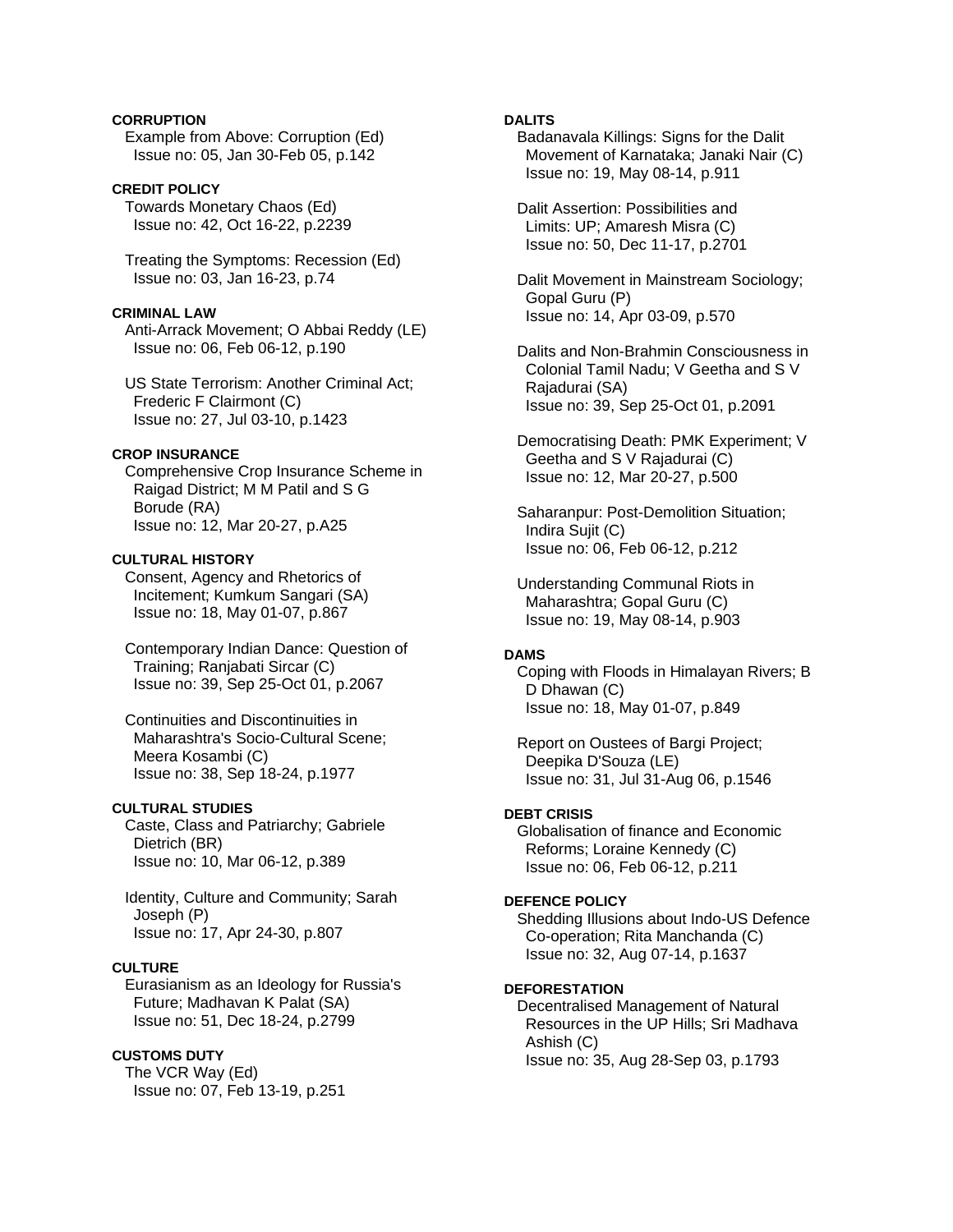1993-94 Budget: Opportunity for the Opposition: New Delhi; BM (C) Issue no: 01, Jan 02-09, p.17

 Deepening Reliance on Foreign Capital: New Delhi; BM (C) Issue no: 10, Mar 06-12, p.372

 Double-Talk on EFF: New Delhi; BM (C) Issue no: 21, May 22-28, p.1015

 Government's Diappearing Options: New Delhi; BM (C) Issue no: 35, Aug 28-Sep 03, p.1783

 Lame-Duck Government and MNCs' Challenge: New Delhi; BM (C) Issue no: 23, Jun 05-11, p.1140

 Message of the Assembly Elections: New Delhi; BM (C) Issue no: 50, Dec 11-17, p.2704

 New-Look Farm Policy: New Delhi; BM (C) Issue no: 15, Apr 10-16, p.611

 No Stepping-Stone: Assembly Elections: Delhi (Ed) Issue no: 49, Dec 04-10, p.2625

 Partition and Family Strategies: Gender-Education Linkages among Punjabi Women in Delhi; Karuna Chanana (RA) Issue no: 17, Apr 24-30, p.WS25

 The Scam and Economic Reform: New Delhi; BM (C) Issue no: 27, Jul 03-10, p.1418

 Town Planning, Public Health and Urban Poor: Some Explorations from Delhi; Ritu Priya (SA) Issue no: 17, Apr 24-30, p.824

# **DEMOCRACY**

 Chilean Socialism and Transition; Eduardo Ortiz (C) Issue no: 40, Oct 02-08, p.2124

 Communalising Gender/Engendering Community: Women, Legal Discourse and Saffron Agenda; Ratna Kapur and Brenda Cossman (RA) Issue no: 17, Apr 24-30, p.WS35

 Democracy and Judicial Review; S P Sathe (BR) Issue no: 17, Apr 24-30, p.813

 Democracy, Human Rights and Management Of Technological Change; Arun Ghosh (F) Issue no: 50, Dec 11-17, p.2697

 Democracy, on a Scale of 10; Arvind Sivaramakrishnan (BR) Issue no: 38, Sep 18-24, p.1986

 Democracy, Yeltsin Style: Russia (Ed) Issue no: 49, Dec 04-10, p.2626

 Democratic Movements and Dialectics; N Ravi (D) Issue no: 27, Jul 03-10, p.1469

 Democratisation in Rural Bengal; Olle Tornquist (LE) Issue no: 01, Jan 02-09, p.2

 Difficult Passage: Pakistan (Ed) Issue no: 15, Apr 10-16, p.602

 Market System, Socialism and Democracy; Arun Ghosh (F) Issue no: 01, Jan 02-09, p.13

 Politics as Religion: Constitution [Eightieth] Amendment Bill; Upendra Baxi (C) Issue no: 39, Sep 25-Oct 01, p.2052

 Rejected Peoples and Unwanted Migrants in South Asia; Myron Weiner (SA) Issue no: 34, Aug 21-27, p.1737

 Rent-Seeking, New Political Economy and Negation of Politics; Amiya Kumar Bagchi (SA) Issue no: 34, Aug 21-27, p.1729

 Russia and the West (LE) Issue no: 48, Nov 27-Dec 03, p.2562

 Russian Idea and Prospects for Democracy; V V Serbinenko (SA) Issue no: 51, Dec 18-24, p.2793

 Sangh Parivar and Democratic Rights; Sumanta Banerjee (C) Issue no: 34, Aug 21-27, p.1715

## **DELHI**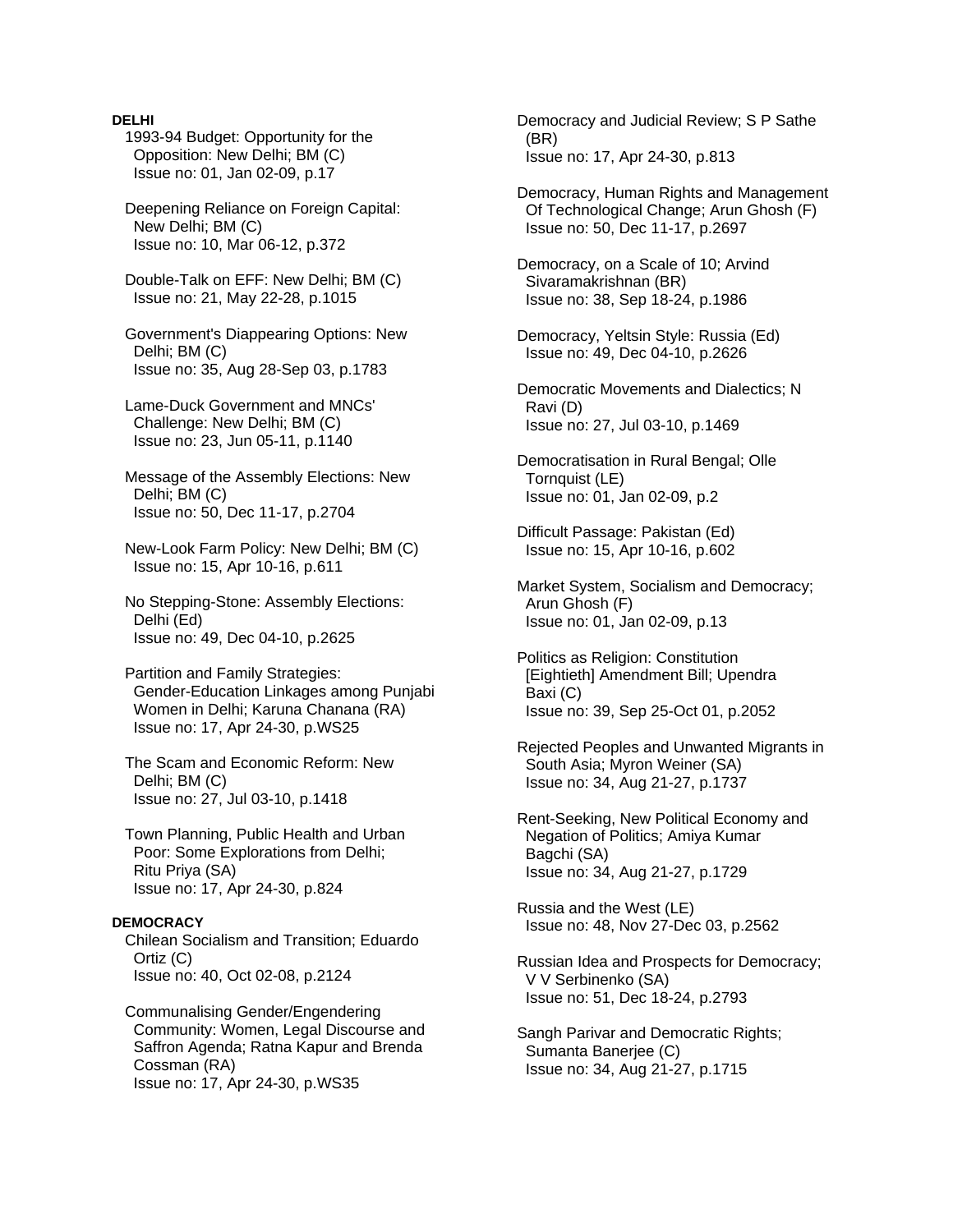## **DEMOCRACY**

 Social Movements, State and Democracy; Sarah Joseph (C) Issue no: 08, Feb 20-27, p.330

 Socialism, Modern Capitalism and Democracy; Arun Ghosh (F) Issue no: 14, Apr 03-09, p.551

 State, Ideologies and Urban Poor in Third World; Sanjay K Roy (SA) Issue no: 49, Dec 04-10, p.2677

 Struggle against Communalism: Defining a Positive Alternative; Rohini P H (P) Issue no: 43, Oct 23-29, p.2339

 Tough Questions: Russia (Ed) Issue no: 14, Apr 03-09, p.546

 US and West Asia: Silencing Dissent; Robi Chakravorti (C) Issue no: 46, Nov 13-20, p.2513

 Was Collapse of CPSU Inevitable?: A Polemical Essay; N K Chandra (RA) Issue no: 05, Jan 30-Feb 05, p.PE23

 Why Did December 6, 1992 Happen?; K Balagopal (C) Issue no: 17, Apr 24-30, p.790

## **DEMOGRAPHY**

 Orissa Famine of 1866: Demographic and Economic Consequences; Bidyut Mohanty (SA) Issue no: 01, Jan 02-09, p.55

 Users' Perspectives on Fertility Regulation Methods; T K Sundari Ravindran (C) Issue no: 46, Nov 13-20, p.2508

# **DEVELOPED COUNTRIES**

 What Is Sauce for the Goose Is Not Sauce for the Gander; Arun Ghosh (F) Issue no: 34, Aug 21-27, p.1696

# **DEVELOPMENT AID**

 Aid and Development Policy (D) Issue no: 26, Jun 26-Jul 02, p.1398

 Aid and Development Policy in the 1990s; Arjun Sengupta (SA) Issue no: 11, Mar 13-19, p.453

## **DISINVESTMENT**

 Grand Clearance Sale: PSE Disinvestment (Ed) Issue no: 20, May 15-21, p.948

 Narrow Perspective: PSU Disinvestment (Ed) Issue no: 27, Jul 03-10, p.1409

 Sale of Public Enterprise Shares: Frittering Away Nation's Wealth; R K Mishra, R Nandagopal and A Lateef Syed Mohammad (RA) Issue no: 48, Nov 27-Dec 03, p.M163

## **DISPLACEMENT**

 Report on Oustees of Bargi Project; Deepika D'Souza (LE) Issue no: 31, Jul 31-Aug 06, p.1546

# **DMK**

 Neo-Brahminism: An Intentional Fallacy?; V Geetha and S V Rajadurai (D) Issue no: 03, Jan 16-23, p.129

#### **DRINKING WATER**

 Bias in Social Consumption: Case of Residential Water in Rajasthan; V Ratna Reddy and M S Rathore (C) Issue no: 32, Aug 07-14, p.1645

## **DROUGHT**

 Drought in Kalahandi: The Real Story; Jagadish Pradhan (C) Issue no: 22, May 29-Jun 04, p.1084

 A Year of Drought?: Andhra Pradesh; K Balagopal (C) Issue no: 38, Sep 18-24, p.1970

## **EARTHQUAKES**

 Politics of Relief: Earthquake (Ed) Issue no: 45, Nov 06-12, p.2424

 Technology Transition in Garhwal; A Ravindra and Salil Das (C) Issue no: 14, Apr 03-09, p.561

## **EARTHQUAKES; MAHARASHTRA**

 Under the Debris (Ed) Issue no: 40, Oct 02-08, p.2103

## **EAST INDIA COMPANY**

 The Bengal Weaver Revisited; Kanakalatha Mukund (BR) Issue no: 01, Jan 02-09, p.37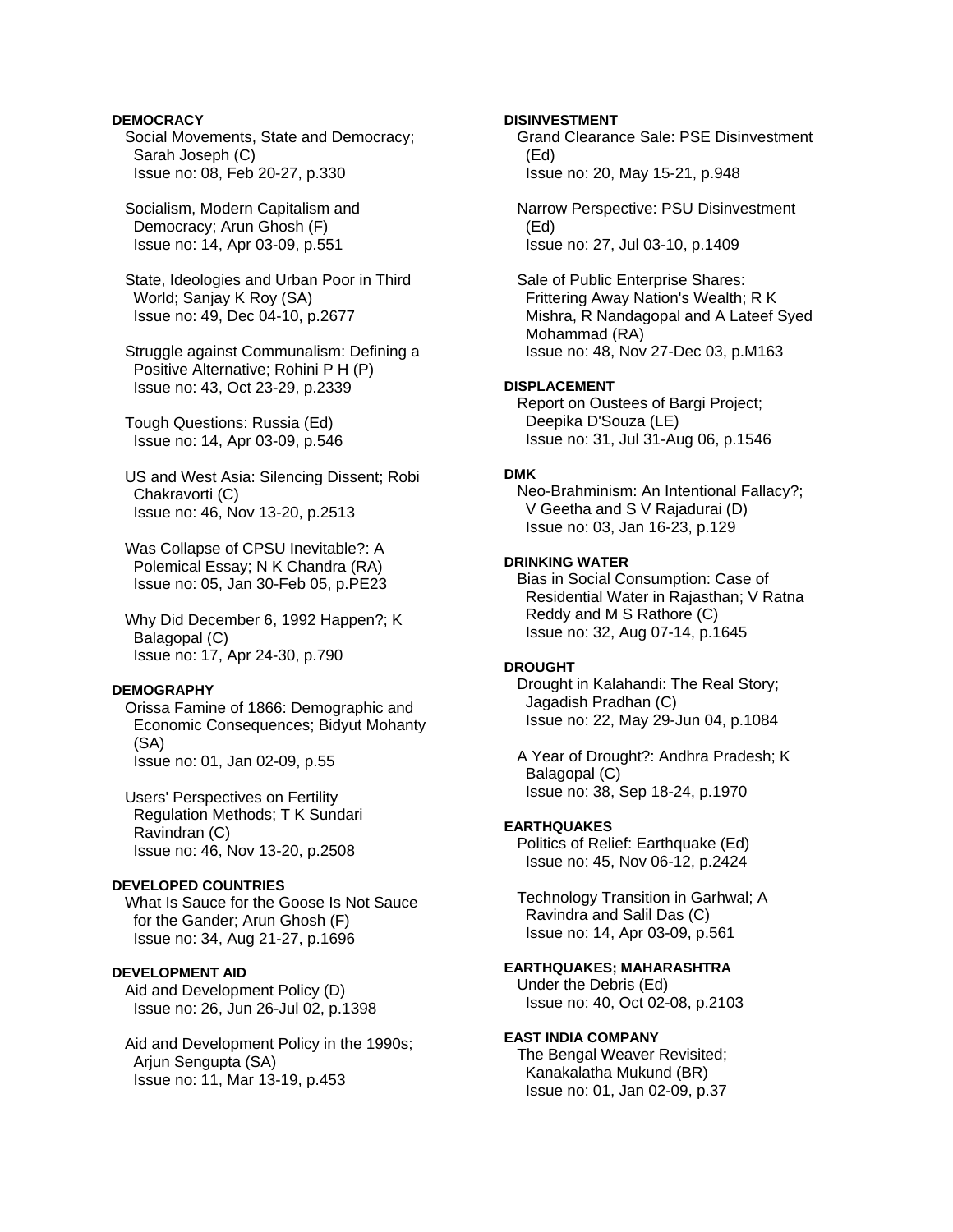Common Property, Collective Action and Ecology; Subir Sinha and Ronald Herring  $(C)$  Issue no: 27, Jul 03-10, p.1425 Ecology and Sustainable Development; R Thamarajakshi (BR) Issue no: 17, Apr 24-30, p.810 Ecology and Sustainable Development; R Thamarajakshi (BR) Issue no: 17, Apr 24-30, p.810 **ECONOMIC GROWTH AND DEVELOPMENT**  Ageing in Kerala; S Guhan (BR) Issue no: 35, Aug 28-Sep 03, p.1802 At the Cost of Development (Ed) Issue no: 19, May 08-14, p.895 At the Cost of Growth: The Economy (Ed) Issue no: 21, May 22-28, p.1008 Behind Hindu Growth Rate: Glimpses of Upper Class Statecraft; M Shiviah (D) Issue no: 14, Apr 03-09, p.594 Budget of 1993-94: Some Sceptical Notes; A Vaidyanathan (SA) Issue no: 15, Apr 10-16, p.709 CIS: Economic Reintegration or Disintegration?; Jayashekar (SA) Issue no: 38, Sep 18-24, p.1998 Costs of Stabilising the Economy; Ranjit Sau (SA) Issue no: 15, Apr 10-16, p.675 Data Gaps: The Economy (Ed) Issue no: 48, Nov 27-Dec 03, p.2566 Deepening Recession and Other Bad News: World Economy (Ed) Issue no: 31, Jul 31-Aug 06, p.1548 Deepening Reliance on Foreign Capital: New Delhi; BM (C) Issue no: 10, Mar 06-12, p.372 Development Concerns; Jayati Ghosh (BR) Issue no: 51, Dec 18-24, p.2787 Don't Let It Be Forgot; Ashok Mitra (BR) Issue no: 41, Oct 09-15, p.2204

**ECOLOGY** 

 Economic Development and the Market System; Arun Ghosh (F) Issue no: 48, Nov 27-Dec 03, p.2573

 Employment: Asian Experience; Tirthankar Roy (BR) Issue no: 22, May 29-Jun 04, p.1099

 Factor and Product Market Distortions, Production Efficiency and International Trade; Murali Patibandla (RA) Issue no: 48, Nov 27-Dec 03, p.M137

 Foreign Banks in India: The New Drain; Charvaka (C) Issue no: 05, Jan 30-Feb 05, p.155

 Growth Perspectives of the Eighth Plan: A Two-Sector Open Economy Framework; Suman Sarkar (SA) Issue no: 27, Jul 03-10, p.1453

 In No-Man's-Land; Deena Khatkhate (F) Issue no: 01, Jan 02-09, p.16

 India's Imperial Commitment; Arun Banerji (BR) Issue no: 52, Dec 25-31, p.2888

 Indian Economy at the Crossroads: Illusion and Realities; Deepak Nayyar (SA) Issue no: 15, Apr 10-16, p.639

 Innovation, TRIPS and Future Trend; S R Sen (P) Issue no: 37, Sep 11-17, p.1918

 Insensitive Monetary Management (Ed) Issue no: 35, Aug 28-Sep 03, p.1771

 Inter-Sectoral Terms of Trade: Issues of Concept and Method; B L Mungekar (RA) Issue no: 39, Sep 25-Oct 01, p.A111

 Is India's Economy Competitive?; Romesh Diwan and Chandana Chakraborty (SA) Issue no: 45, Nov 06-12, p.2478

 Liberalisation Theology: The Economy (Ed) Issue no: 08, Feb 20-27, p.312

 Macroeconomic Impact of Public Sector Enterprises: Some Further Evidence; R Nagaraj (SA) Issue no: 03, Jan 16-23, p.105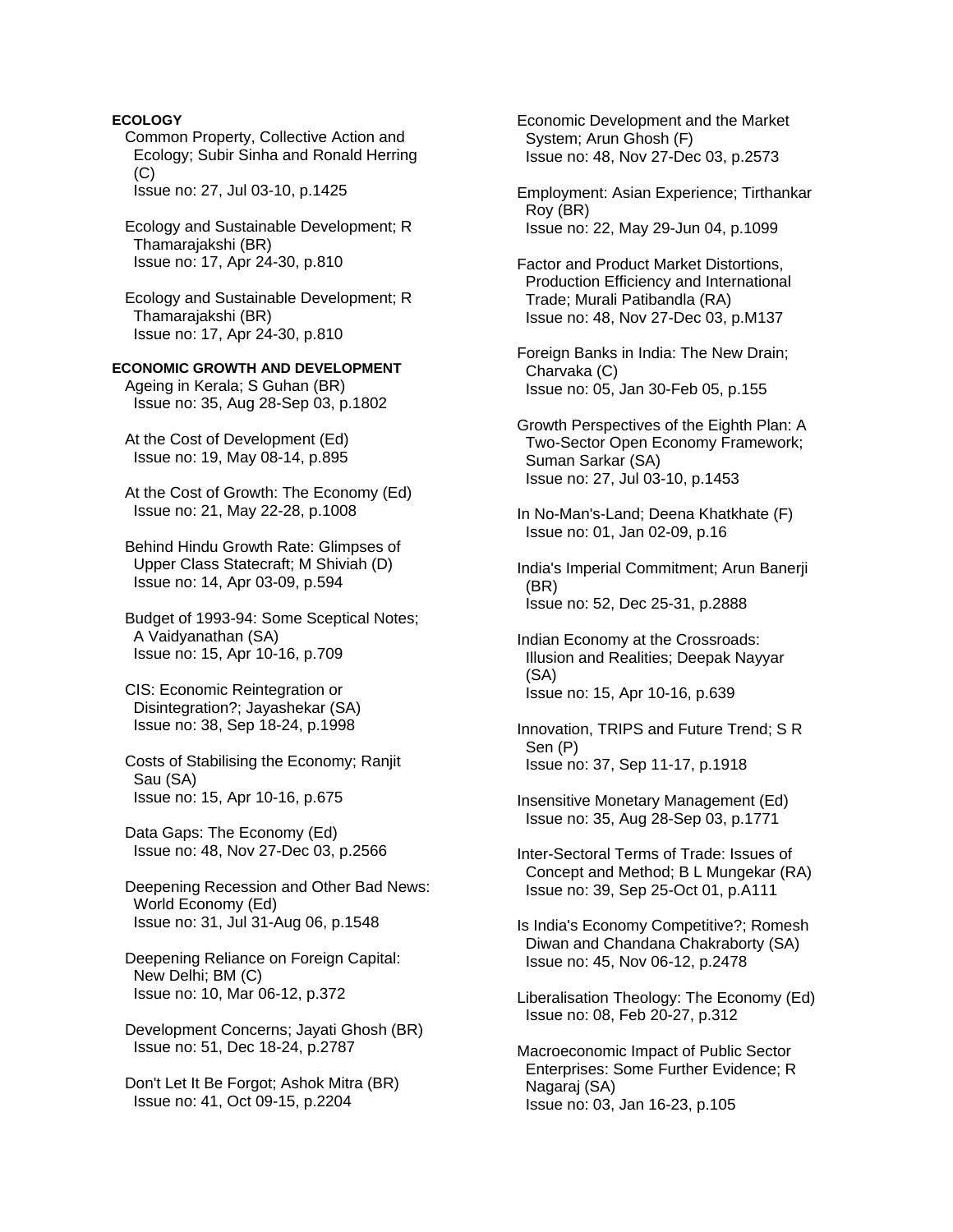# **ECONOMIC GROWTH AND DEVELOPMENT**

 Making Sense of Murky Statistics; Thomas A Timberg (LE) Issue no: 29, Jul 17-24, p.1478

 Market System, Socialism and Democracy; Arun Ghosh (F) Issue no: 01, Jan 02-09, p.13

 Misguided Proposal: Banking (Ed) Issue no: 17, Apr 24-30, p.781

 New Economic Policy and Development of Backward Regions: A Note on Orissa; K R G Nair (SA) Issue no: 19, May 08-14, p.939

 New Economic Policy and Vulnerable Sections: Rationale for Public Intervention; V S Vyas (SA) Issue no: 10, Mar 06-12, p.405

 Not By Reform Alone: Asian Economics (Ed) Issue no: 35, Aug 28-Sep 03, p.1772

 Policies, Paradigms and Development Debate at Close of Twentieth Century; Sudipto Mundle (SA) Issue no: 36, Sep 04-10, p.1879

 Premature Claims: The Economy (Ed) Issue no: 11, Mar 13-19, p.420

 Reflections on the Status of Planning; Nirmal Mukarji (RA) Issue no: 39, Sep 25-Oct 01, p.2071

 Russia's Ailing Economy: Reviving Barter System; R G Didadhubli (C) Issue no: 31, Jul 31-Aug 06, p.1575

 Russia: Transition to Underdevelopment; James Petras and Steve Vieux (P) Issue no: 50, Dec 11-17, p.2717

 Stagflation, Unemployment and Oligopoly; S R Sen (P) Issue no: 32, Aug 07-14, p.1649

 State of Economy and 1993-94 Budget; Arun Ghosh (SA) Issue no: 15, Apr 10-16, p.681

 Structural Maladjustment: Bangladesh's Experience with Market Reforms; Rehman Sobhan (SA) Issue no: 19, May 08-14, p.925

 The Third Stratum; Nirmal Mukarji (P) Issue no: 18, May 01-07, p.859

 Unequal World; P K Doraiswamy (LE) Issue no: 45, Nov 06-12, p.2422

 Urbanisation and Alternate Policy Perspectives; Amitabh Kundu (C) Issue no: 26, Jun 26-Jul 02, p.1351

# **ECONOMIC HISTORY**

 The Making of Bombay: Social, Cultural and Political Dimensions; Padma Prakash (C) Issue no: 40, Oct 02-08, p.2119

## **ECONOMIC POLICY**

 And Everything Else: The Budget (Ed) Issue no: 07, Feb 13-19, p.253

 Callous Lack of Concern: Government Securities (Ed) Issue no: 23, Jun 05-11, p.1128

 A Complacent Budget; V M Dandekar (SA) Issue no: 15, Apr 10-16, p.689

 Deregulation and Industrial Performance: The Indian Cement Industry; Subir Gokarn and Rajendra Vaidya (RA) Issue no: 08, Feb 20-27, p.M33

 Ecology and Sustainable Development; R Thamarajakshi (BR) Issue no: 17, Apr 24-30, p.810

 Economic Policies and Institutions in Japan; V V Bhatt (BR) Issue no: 49, Dec 04-10, p.2656

 Economic Policies and Institutions in Japan; V V Bhatt (BR) Issue no: 49, Dec 04-10, p.2656

 Economic Policies and Institutions in Japan; V V Bhatt (BR) Issue no: 49, Dec 04-10, p.2656

 Farcical Postures: EFF Loan (Ed) Issue no: 12, Mar 20-27, p.485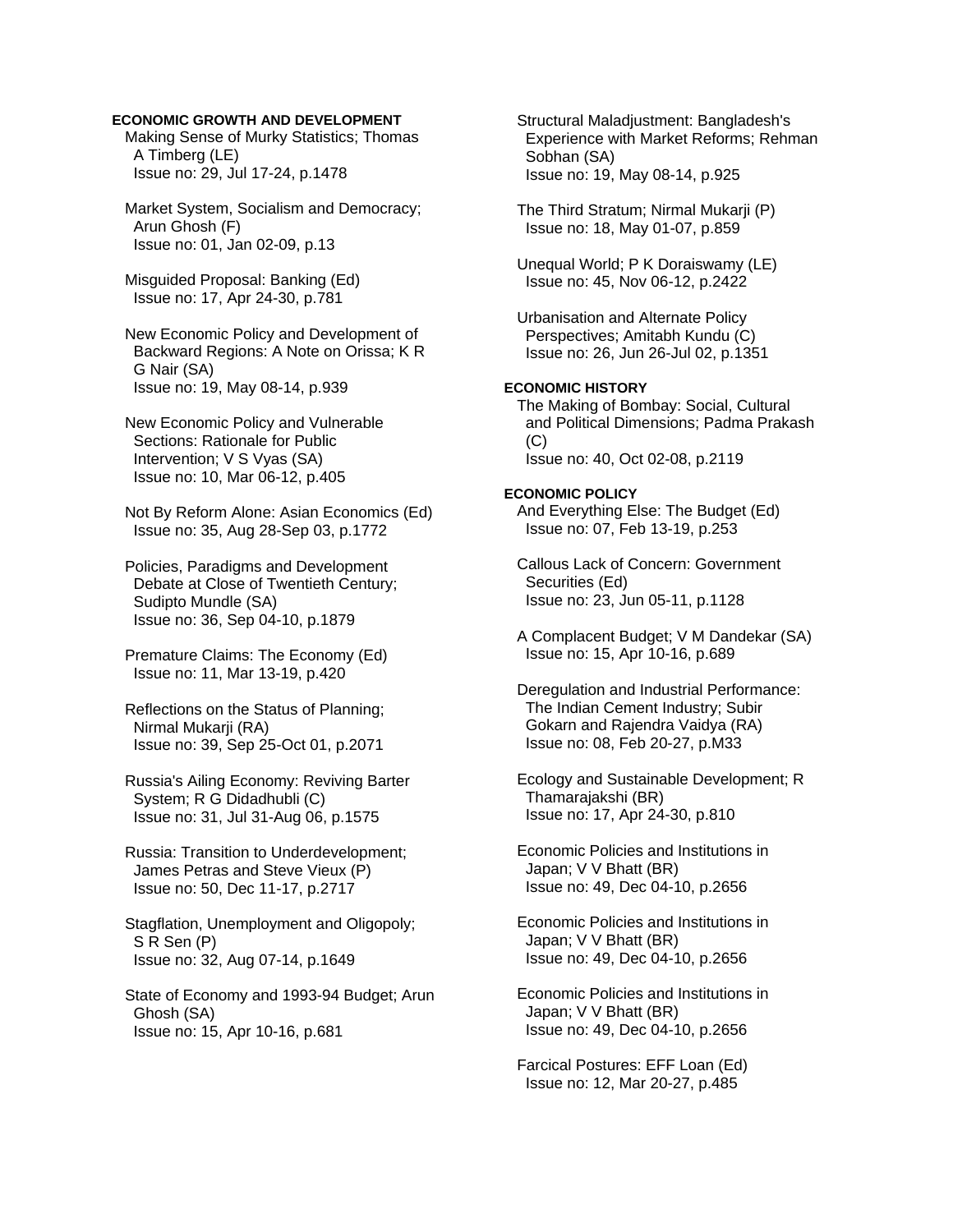## **ECONOMIC POLICY**

- Financing Urban Local Governments: Issues and Approaches; Amaresh Bagchi (BR) Issue no: 37, Sep 11-17, p.1920
- Indian Economy at the Crossroads; Manu R Shroff (D) Issue no: 19, May 08-14, p.943
- Indian Economy at the Crossroads: Illusion and Realities; Deepak Nayyar (SA) Issue no: 15, Apr 10-16, p.639
- Left Trade Unions and New Economic Policies; Biren Roy (C) Issue no: 51, Dec 18-24, p.2777
- Liberalisation and Structural Adjustment in Latin America: In Search of an Alternative; Henry Veltmeyer (SA) Issue no: 39, Sep 25-Oct 01, p.2080
- The Middle Path; S R Sen (P) Issue no: 46, Nov 13-20, p.2515
- New Economic Policies: An Assessment; Arun Kumar (SA) Issue no: 50, Dec 11-17, p.2735
- New Economic Policy and Budget: Efficiency, Equity and Fiscal Stabilisation; Sanjaya Baru (SA) Issue no: 15, Apr 10-16, p.713
- New Economic Policy and Development of Backward Regions: A Note on Orissa; K R G Nair (SA) Issue no: 19, May 08-14, p.939
- New Economic Policy and Technological Change: Towards New Initiatives; Vinod Vyasulu (SA) Issue no: 29, Jul 17-24, p.1515
- New Economic Policy and Vulnerable Sections: Rationale for Public Intervention; V S Vyas (SA) Issue no: 10, Mar 06-12, p.405
- Planning and Liberalisation; S P Gupta (SA) Issue no: 43, Oct 23-29, p.2349

 Policies, Paradigms and Development Debate at Close of Twentieth Century; Sudipto Mundle (SA) Issue no: 36, Sep 04-10, p.1879

- Premature Claims: The Economy (Ed) Issue no: 11, Mar 13-19, p.420
- Russia under IMF Rule; Michel Chossudovsky (C) Issue no: 15, Apr 10-16, p.623
- Salinastroika and Other Novel Ideas; David Barkin (SA) Issue no: 12, Mar 20-27, p.531
- Saving, Investment and Interest Rates; Arun Ghosh (F) Issue no: 39, Sep 25-Oct 01, p.2050
- Social Consequences of New Economic Policies: With Particular Reference to Levels of Living of Working Class Population; Ajit Kumar Singh (SA) Issue no: 07, Feb 13-19, p.279
- Stabilisation with Structural Reforms: Can the Two be Pursued Simultaneously?; Nirupam Bajpai (SA) Issue no: 20, May 15-21, p.990
- State of Economy and 1993-94 Budget; Arun Ghosh (SA) Issue no: 15, Apr 10-16, p.681
- Structural Adjustment and Education: Issues Related to Equity; C Upendranadh (SA) Issue no: 44, Oct 30-Nov 06, p.2415
- Structural Adjustment vs Environment; Miloon Kothari and Ashish Kothari (SA) Issue no: 11, Mar 13-19, p.473
- Tunnel Vision (Ed) Issue no: 48, Nov 27-Dec 03, p.2563
- **ECONOMIC RECESSION**  Treating the Symptoms: Recession (Ed) Issue no: 03, Jan 16-23, p.74

## **ECONOMIC REFORMS**

 1993-94 Budget: Opportunity for the Opposition: New Delhi; BM (C) Issue no: 01, Jan 02-09, p.17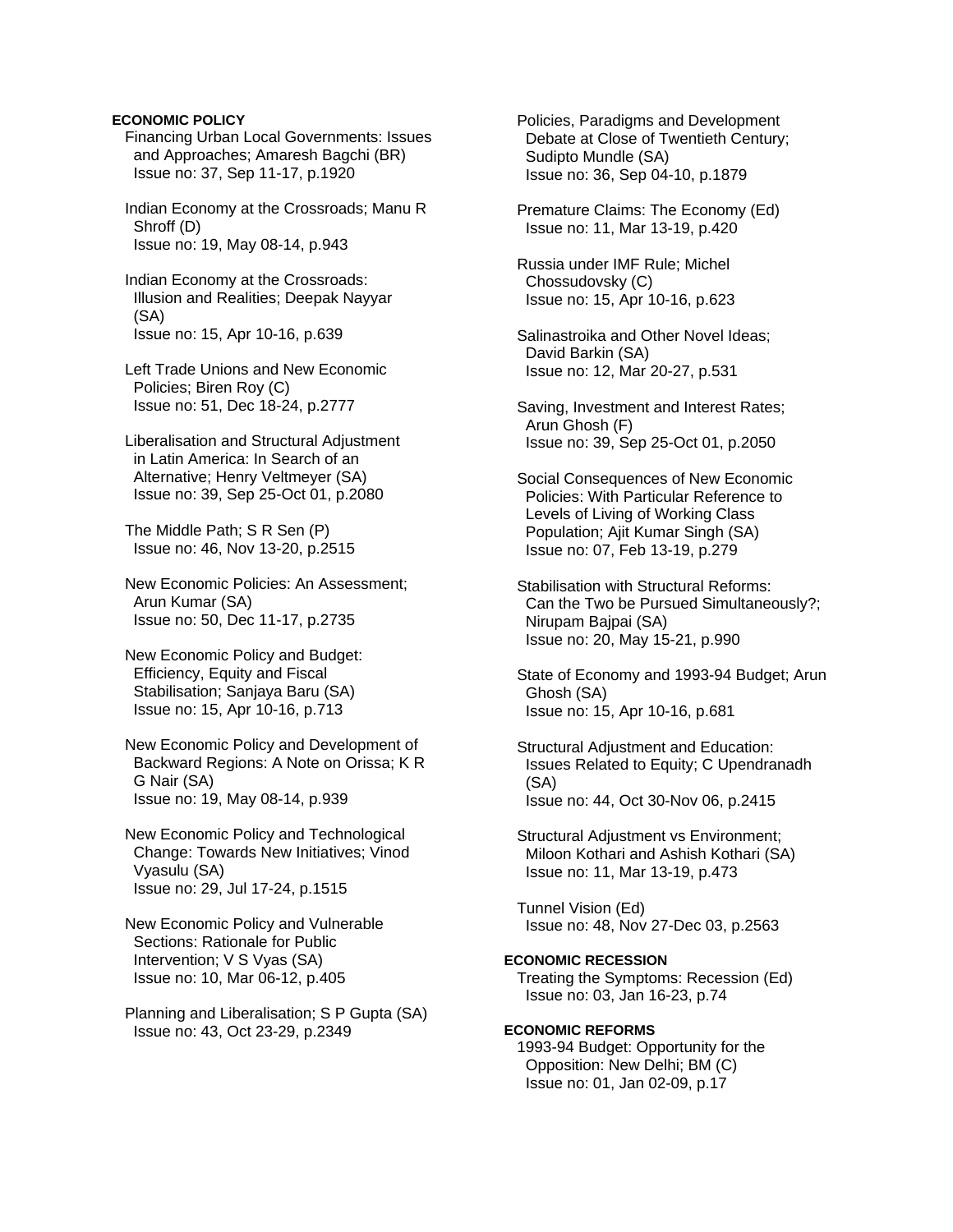## **ECONOMIC REFORMS**

 Ad Hoc Treasury Bills System: Rip van Winkle Wakes Up; T K Velayudham (C) Issue no: 46, Nov 13-20, p.2504

 All the Answers; Bagaram Tulpule (C) Issue no: 29, Jul 17-24, p.1489

 Areas of Silence: Economics Reform (Ed) Issue no: 49, Dec 04-10, p.2624

 Aspects of Structural Adjustment in West Africa and South-East Asia; Sumit Roy (SA) Issue no: 37, Sep 11-17, p.1937

 Assessing Economic Reform; Rajesh Kumar Jha (D) Issue no: 31, Jul 31-Aug 06, p.1615

 At the Cost of Development (Ed) Issue no: 19, May 08-14, p.895

 Bhagwati-Srinivasan Report on Economic Reforms; M A Oommen (C) Issue no: 40, Oct 02-08, p.2116

 Bitter Pill; K Prakash (LE) Issue no: 32, Aug 07-14, p.1618

 Budget of 1993-94: Some Sceptical Notes; A Vaidyanathan (SA) Issue no: 15, Apr 10-16, p.709

 Costs of Stabilising the Economy; Ranjit Sau (SA) Issue no: 15, Apr 10-16, p.675

 Coy at Home, Abject Abroad: Economic Reform (Ed) Issue no: 40, Oct 02-08, p.2104

 Crisis in Moscow; R G Gidadhubli and Rama Sampat Kumar (C) Issue no: 41, Oct 09-15, p.2197

 Discussing Economic Reforms: Achievements and Future Intent; JM (P) Issue no: 31, Jul 31-Aug 06, p.1556

 Dissection of a Bold Budget; Arindam Das-Gupta and Dilip Mookherjee (SA) Issue no: 15, Apr 10-16, p.695

 Double-Talk on EFF: New Delhi; BM (C) Issue no: 21, May 22-28, p.1015

 Economic Discipline and External Vulnerability: A Comment on Fiscal and Adjustment Strategies; C P Chandrasekhar and Jayati Ghosh (SA) Issue no: 15, Apr 10-16, p.667

 Economic Policies and Institutions in Japan; V V Bhatt (BR) Issue no: 49, Dec 04-10, p.2656

 Economic Reform, Poverty and Migration in China; Peter Nolan (SA) Issue no: 26, Jun 26-Jul 02, p.1369

 Economic Reforms and Agricultural Policy; Kirit S Parikh, Shikha Jha and P V Srinivasan (C) Issue no: 29, Jul 17-24, p.1497

 External Sector Liberalisation in India; Alok Ray (SA) Issue no: 40, Oct 02-08, p.2161

 Farmers' Movement: Fighting for Liberalisation; GO (C) Issue no: 50, Dec 11-17, p.2708

 Financial Sector Reforms: In There a Strategy for Agricultural Credit?; D Narayana (C) Issue no: 42, Oct 16-22, p.2253

 Globalisation of finance and Economic Reforms; Loraine Kennedy (C) Issue no: 06, Feb 06-12, p.211

 High Cost of Liberalisation: Capital Market (Ed) Issue no: 17, Apr 24-30, p.780

 India's Rouble Debt and Depreciating Rouble; Nirmal Kumar Chandra (SA) Issue no: 27, Jul 03-10, p.1443

 Indian Economic Reforms in the Context of Emerging Global Economy; C T Kurien (SA) Issue no: 15, Apr 10-16, p.655

 Indian Economy at the Crossroads; Manu R Shroff (D) Issue no: 19, May 08-14, p.943

 Indian Economy at the Crossroads: Illusion and Realities; Deepak Nayyar (SA) Issue no: 15, Apr 10-16, p.639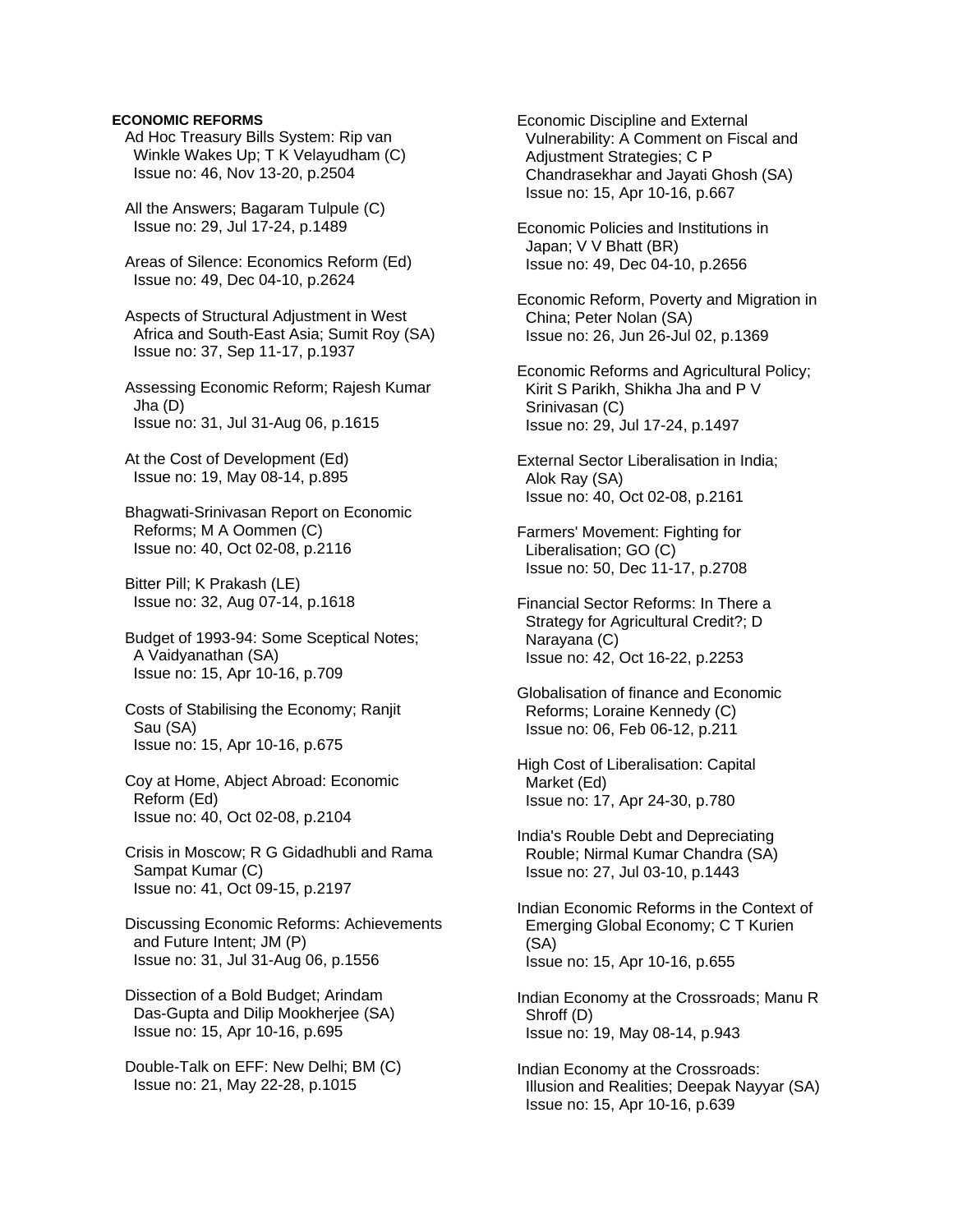## **ECONOMIC REFORMS**

 Land-Use in Bombay; Nigel Harris (D) Issue no: 42, Oct 16-22, p.2300

 Liberalisation and Structural Adjustment in Latin America: In Search of an Alternative; Henry Veltmeyer (SA) Issue no: 39, Sep 25-Oct 01, p.2080

 Liberalisation Debate: Some Careless Mistakes; Amitava Bose (SA) Issue no: 31, Jul 31-Aug 06, p.1612

 Liberalisation Theology: The Economy (Ed) Issue no: 08, Feb 20-27, p.312

 New Economic Policy and Budget: Efficiency, Equity and Fiscal Stabilisation; Sanjaya Baru (SA) Issue no: 15, Apr 10-16, p.713

 No Bones Broken (Ed) Issue no: 52, Dec 25-31, p.2855

 Planning and Liberalisation; S P Gupta (SA) Issue no: 43, Oct 23-29, p.2349

 Privatisation in East European Countries; R G Gidadhubli and Rama Sampat Kumar (C) Issue no: 24, Jun 12-18, p.1216

 Privatisation in the Russian Federation; Arup Banerji (SA) Issue no: 51, Dec 18-24, p.2817

 Russia under IMF Rule; Michel Chossudovsky (C) Issue no: 15, Apr 10-16, p.623

 Salinastroika and Other Novel Ideas; David Barkin (SA) Issue no: 12, Mar 20-27, p.531

- The Scam and Economic Reform: New Delhi; BM (C) Issue no: 27, Jul 03-10, p.1418
- Selective Transparency: The Economy (Ed) Issue no: 05, Jan 30-Feb 05, p.140

 Selling Reform: Budget-Making (Ed) Issue no: 52, Dec 25-31, p.2856

 Social Consequences of New Economic Policies: With Particular Reference to Levels of Living of Working Class Population; Ajit Kumar Singh (SA) Issue no: 07, Feb 13-19, p.279

 Stabilisation with Structural Reforms: Can the Two be Pursued Simultaneously?; Nirupam Bajpai (SA) Issue no: 20, May 15-21, p.990

 State Regulation and Market Mechanism: Importance of Indian Experience for Russia; O V Malyarov (P) Issue no: 12, Mar 20-27, p.511

 Structural Adjustment vs Environment; Miloon Kothari and Ashish Kothari (SA) Issue no: 11, Mar 13-19, p.473

 Structural Reform in India, 1991-93: Experience and Agenda; Kaushik Basu (SA) Issue no: 48, Nov 27-Dec 03, p.2599

 Struggle for Reform; D N Ghosh (F) Issue no: 38, Sep 18-24, p.1967

 Sugar-Coating for Tougher Conditionalities to Come; EPW Research Foundation (C) Issue no: 31, Jul 31-Aug 06, p.1563

 The Task Ahead: More Empty Boxes; K S Krishnaswamy (C) Issue no: 27, Jul 03-10, p.1417

 Threat of Surcease (Ed) Issue no: 17, Apr 24-30, p.779

 Trade Policy and Development; Biswajit Dhar (D) Issue no: 52, Dec 25-31, p.2910

 Turnaround in Industrial Growth: Hasty Claims for Liberalisation; L C Jain (RA) Issue no: 08, Feb 20-27, p.M2

 The VCR Way (Ed) Issue no: 07, Feb 13-19, p.251

 Victim of Economic Reform: Food Security (Ed) Issue no: 03, Jan 16-23, p.72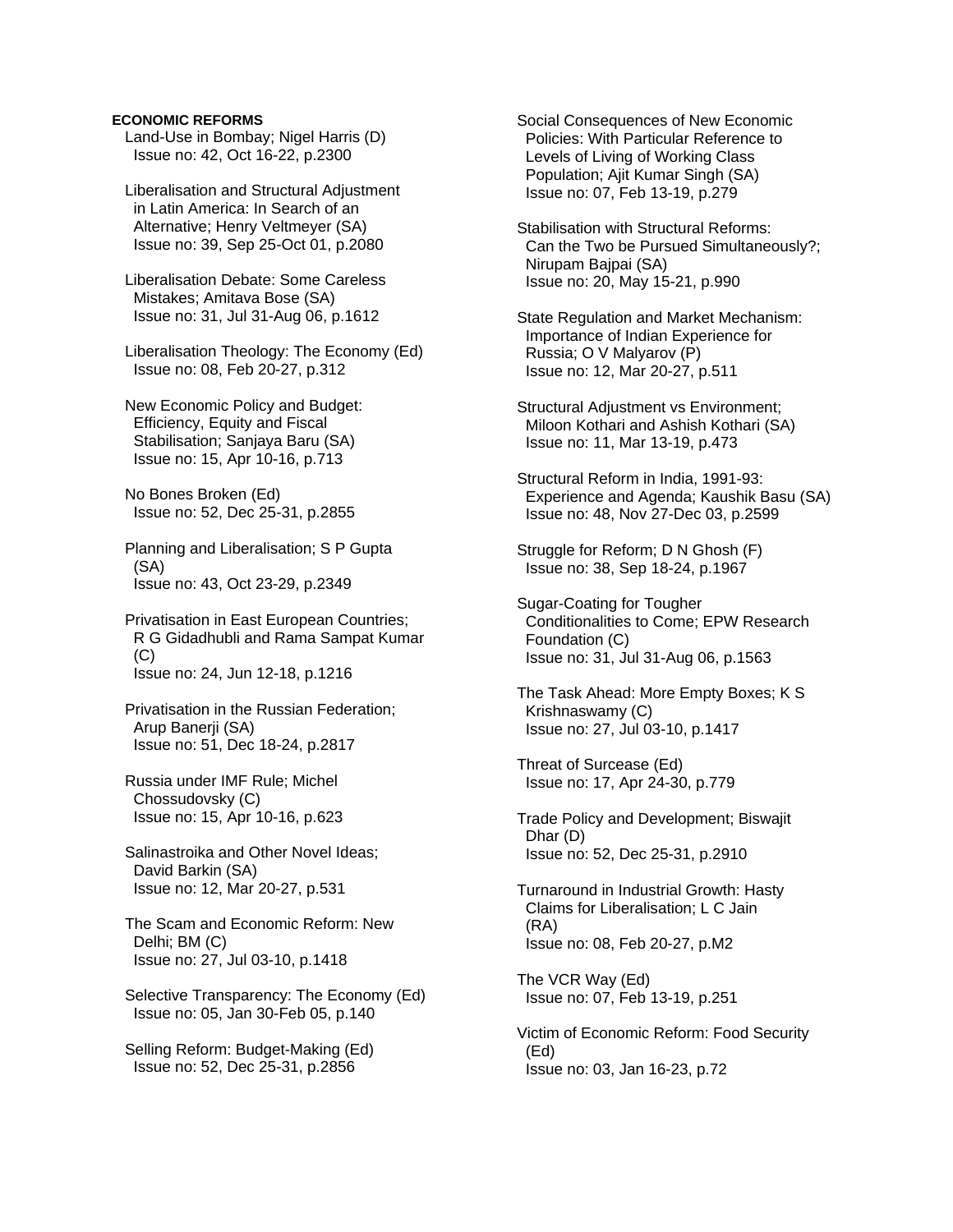# **ECONOMIC REFORMS**

 Zone of Silence: Employment (Ed) Issue no: 29, Jul 17-24, p.1481

**ECONOMIC RESEARCH**  Flexible Specialisation; Mark Holmstrom (LE) Issue no: 42, Oct 16-22, p.2238

# **ECONOMICS**

 A Clarification; C T Kurien (LE) Issue no: 46, Nov 13-20, p.2486

 Don't Let It Be Forgot; Ashok Mitra (BR) Issue no: 41, Oct 09-15, p.2204

 Economics as Behavioural Science; T Krishna Kumar and Vijay Padaki (BR) Issue no: 32, Aug 07-14, p.1657

 It Is Time We Reread Keynes; Arun Ghosh (F) Issue no: 43, Oct 23-29, p.2325

 Mahaan Sa Nripatih; GPD (F) Issue no: 07, Feb 13-19, p.261

 Policies, Paradigms and Development Debate at Close of Twentieth Century; Sudipto Mundle (SA) Issue no: 36, Sep 04-10, p.1879

# **ECONOMISTS**

 Amartya Sen's Unequal World; G A Cohen (SA) Issue no: 40, Oct 02-08, p.2156

 Amartya Sen's Utopia; Andre Beteille (BR) Issue no: 16, Apr 17-23, p.753

 Gopalkrishna Kumar; A Vaidyanathan and Pulapre Balakrishnan (O) Issue no: 06, Feb 06-12, p.204

 Marx the Journalist; Robi Chakravorti (C) Issue no: 36, Sep 04-10, p.1856

 P N Mathur: Obituary; D Ghosh (C) Issue no: 23, Jun 05-11, p.1144

 Paul Kurien; Ramachandra Guha (LE) Issue no: 26, Jun 26-Jul 02, p.1334

# **EDUCATION**

 Eklavya's Programmes; Rashmi Paliwal and C N Subramaniam (LE) Issue no: 05, Jan 30-Feb 05, p.138

 Exploring School-Community Linkages; Edward A Rodrigues (BR) Issue no: 20, May 15-21, p.980

 Family Size, Outcomes for Children, and Gender Disparities: Case of Rural Maharashtra; Shireen J Jejeebhoy (SA) Issue no: 35, Aug 28-Sep 03, p.1811

 Hindu Girl-Child; Veda Sampath (LE) Issue no: 50, Dec 11-17, p.2686

 India's Educational Efforts: Rhetoric and Reality; P Radhakrishnan and R Akila (SA) Issue no: 48, Nov 27-Dec 03, p.2613

 Politics of Language; Sadhna Saxena and Kamal Mahendroo (C) Issue no: 45, Nov 06-12, p.2445

 Rise of Religious Dogmatism: Education (Ed) Issue no: 06, Feb 06-12, p.193

 Sructural Adjustment and Education; Arun Ghosh (F) Issue no: 31, Jul 31-Aug 06, p.1561

 Structural Adjustment and Education: Issues Related to Equity; C Upendranadh (SA) Issue no: 44, Oct 30-Nov 06, p.2415

 Through a Textbook, Darkly; Vimal Balasubrahmanyan (D) Issue no: 17, Apr 24-30, p.834

## **EDUCATION AND RELIGION**

 Rise of Religious Dogmatism: Education (Ed) Issue no: 06, Feb 06-12, p.193

# **EDUCATIONAL POLICY AND REFORMS**

 Budgetary Reforms and Subsidies in Higher Education; Jandhyala B G Tilak (D) Issue no: 06, Feb 06-12, p.245

 Combining Moral Commitment with Pragmatism: Ashok Mitra Commission on Education; Amrik Singh (P) Issue no: 29, Jul 17-24, p.1504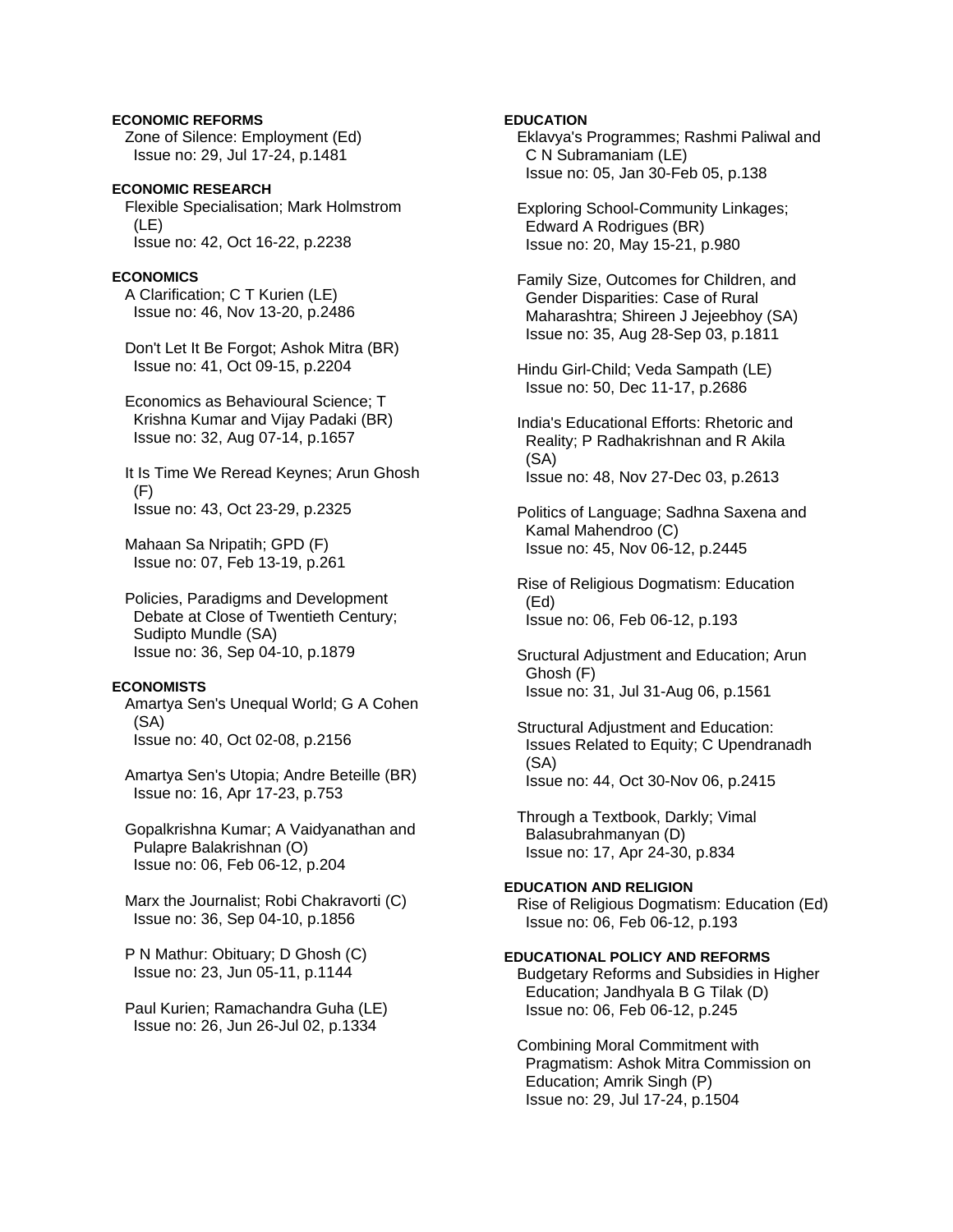## **EDUCATIONAL POLICY AND REFORMS**

 Dead End; S Shukla (LE) Issue no: 16, Apr 17-23, p.726

 Decay of Higher Education; Padmini Swaminathan (RA) Issue no: 46, Nov 13-20, p.2517

 An Education Commission Reports; Tapas Majumdar (P) Issue no: 19, May 08-14, p.919

 Maharashtra University Act; S R Dastane (D) Issue no: 23, Jun 05-11, p.1195

 Sructural Adjustment and Education; Arun Ghosh (F) Issue no: 31, Jul 31-Aug 06, p.1561

 University Governance in Maharashtra; Amrik Singh (P) Issue no: 11, Mar 13-19, p.443

**EDUCATIONAL RESEARCH**  Through a Textbook, Darkly; Vimal Balasubrahmanyan (D)

Issue no: 17, Apr 24-30, p.834

# **ELECTION COMMISSION**

 Battle beyond the Hustings: Election Commission (Ed) Issue no: 46, Nov 13-20, p.2488

 End of the Road? (Ed) Issue no: 25, Jun 19-25, p.1263

 Postponement of Assembly Elections: Tripura (C) Issue no: 08, Feb 20-27, p.325

#### **ELECTIONS**

 Assembly Elections: Winnability Is All; J V Deshpande (C) Issue no: 46, Nov 13-20, p.2505

 Australia's Asian Connections; M G G Pillai (C) Issue no: 17, Apr 24-30, p.806

 Behind the Caste Lines: Assembly Elections: UP (Ed) Issue no: 49, Dec 04-10, p.2624

 Beyond Hindutva: Assembly Election: MP (Ed) Issue no: 50, Dec 11-17, p.2688

 Canadian Federal Election: Great Divide?: Canada; V Subramaniam (C) Issue no: 51, Dec 18-24, p.2781

 Dalit Assertion: Possibilities and Limits: UP; Amaresh Misra (C) Issue no: 50, Dec 11-17, p.2701

 Disillusioned Electorate: Uttar Pradesh; Amaresh Misra (C) Issue no: 46, Nov 13-20, p.2503

 Dog Days (Ed) Issue no: 22, May 29-Jun 04, p.1071

 Elections and the Economy: Canada (Ed) Issue no: 46, Nov 13-20, p.2489

 Government's Diappearing Options: New Delhi; BM (C) Issue no: 35, Aug 28-Sep 03, p.1783

 Ideology in Retreat: Assembly Elections; J V Deshpande (C) Issue no: 51, Dec 18-24, p.2780

 Ideology Returns to the Campus: Uttar Pradesh; Chaitanya Krishna (C) Issue no: 24, Jun 12-18, p.1215

 Issues, and Fake Issues: Assembly Polls (Ed) Issue no: 46, Nov 13-20, p.2488

 Jharkhand Movement in West Bengal; Arunabha Ghosh (SA) Issue no: 03, Jan 16-23, p.121

 A Left Resurgence?: JNU Students' Union Elections; Amaresh Misra (C) Issue no: 48, Nov 27-Dec 03, p.2579

 Message of the Assembly Elections: New Delhi; BM (C) Issue no: 50, Dec 11-17, p.2704

 Mitterrandism and the SPF: On the Edge of Doom; Frederic F Clairmont (C) Issue no: 21, May 22-28, p.1023

 Muslims in Indian Political Process: Group Goals and Alternative Strategies; Omar Khalidi (SA) Issue no: 01, Jan 02-09, p.43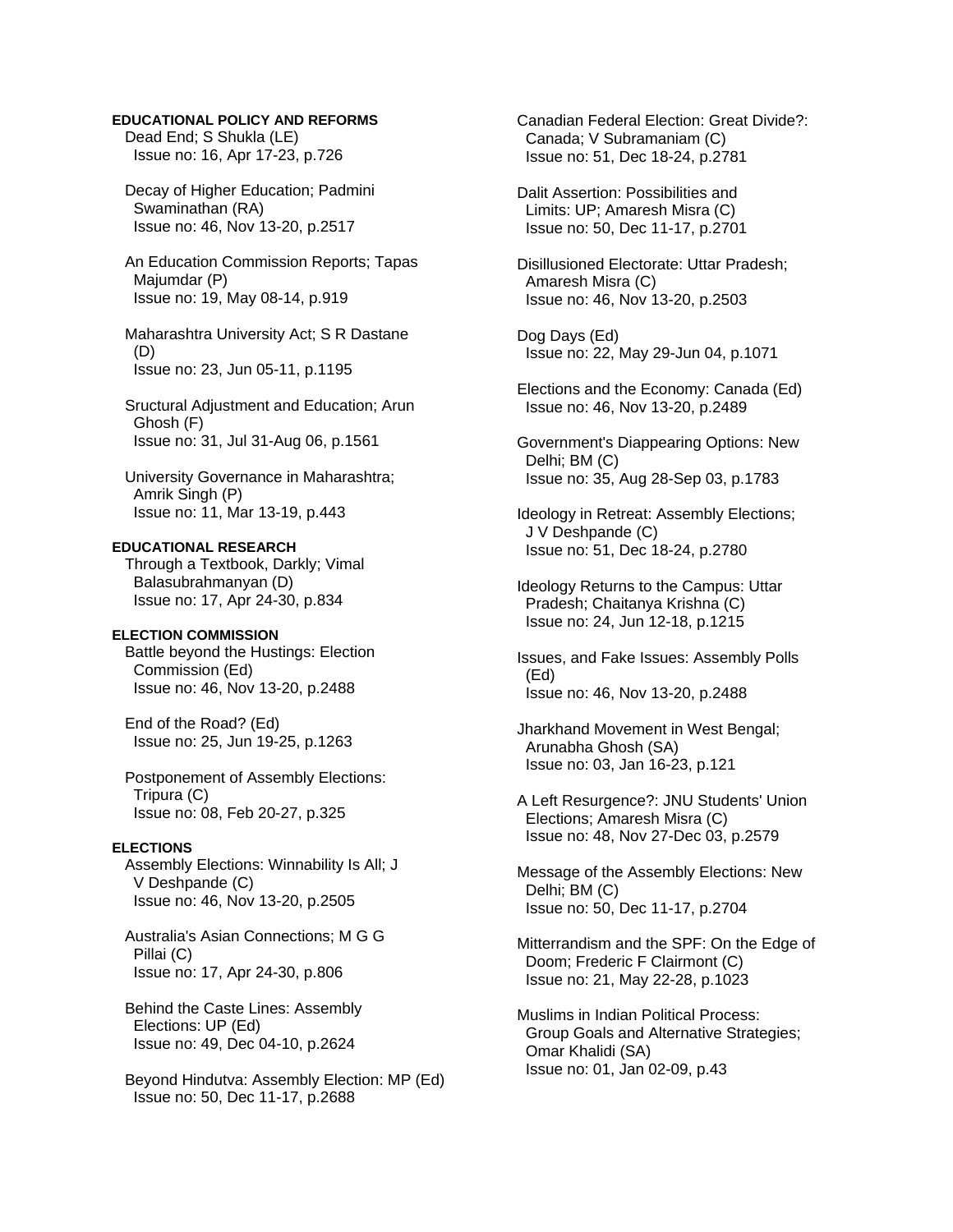# **ELECTIONS**

 New Challenges for Bengal Left: Panchayat Poll Pointers; Dipankar Bhattacharya (C) Issue no: 29, Jul 17-24, p.1491

 New Thrust of Caste Mobilisation: Assembly Elections: Aiit Roy (C) Issue no: 49, Dec 04-10, p.2641

 No Stepping-Stone: Assembly Elections: Delhi (Ed) Issue no: 49, Dec 04-10, p.2625

 Open Congress-BJP Alliance: West Bengal (Ed) Issue no: 27, Jul 03-10, p.1408

 Panchayat Elections: A Turning Point?: Punjab; Rustam Singh and Anil Sharma  $(C)$ Issue no: 06, Feb 06-12, p.208

 Panchayats and Left Politics in West Bengal; Poromesh Acharya (C) Issue no: 22, May 29-Jun 04, p.1080

 Patna By-Election: Significant Contest; Krishna Chaitanya (C) Issue no: 20, May 15-21, p.959

 Political Change in North India: Interpreting Assembly Election Results; Yogendra Yadav (C) Issue no: 51, Dec 18-24, p.2767

 Pre-empting an Elected Government: Pakistan (Ed) Issue no: 38, Sep 18-24, p.1961

 Problems of Left Assertion in Bihar: Patna Poll Lessons; Tilak D Gupta (C) Issue no: 25, Jun 19-25, p.1279

 Shock for Left Front: Rajya Sabha Election (Ed) Issue no: 36, Sep 04-10, p.1837

 Split in Anti-BJP Vote: Elections (Ed) Issue no: 39, Sep 25-Oct 01, p.2040

 Uneasy Gains: Sri Lanka (Ed) Issue no: 27, Jul 03-10, p.1410

 Unfit to Vote! (LE) Issue no: 51, Dec 18-24, p.2754  The Unmanifested: The Unmanifested (Ed) Issue no: 44, Oct 30-Nov 06, p.2376

 Verdict for Going Slow: Russia (Ed) Issue no: 51, Dec 18-24, p.2756

# **ELECTORAL REFORMS**

 Electoral Cleansing: Assam (Ed) Issue no: 23, Jun 05-11, p.1129

 Last Straw: Electoral Process (Ed) Issue no: 43, Oct 23-29, p.2318

## **ELECTRONICS INDUSTRY**

 Industry and Trade Liberalisation: Performance of Motor Vehicles and Electronics Industries, 1981-91; D Narayana and K J Joseph (RA) Issue no: 08, Feb 20-27, p.M13

## **EMPLOYMENT**

 At the Labour Market's Mercy; Shakti Kak (BR) Issue no: 01, Jan 02-09, p.35

 Development Process and Status of Women: Tanning Industry in Tamil Nadu; Millie Nihila (SA) Issue no: 41, Oct 09-15, p.2220

 Employment and Structural Adjustment: A Look at 1991 Census Data; B B Bhattacharya and Arup Mitra (SA) Issue no: 38, Sep 18-24, p.1989

 Employment: Asian Experience; Tirthankar Roy (BR) Issue no: 22, May 29-Jun 04, p.1099

 Gender and Industrialisation; Madhura Swaminathan (BR) Issue no: 12, Mar 20-27, p.515

 Partition and Family Strategies: Gender-Education Linkages among Punjabi Women in Delhi; Karuna Chanana (RA) Issue no: 17, Apr 24-30, p.WS25

 People's Preparedness for Nuclear Emergency (C) Issue no: 10, Mar 06-12, p.377

 Population, Poverty and Employment in India; Pundarikaksha Mukhopadhaya (D) Issue no: 16, Apr 17-23, p.775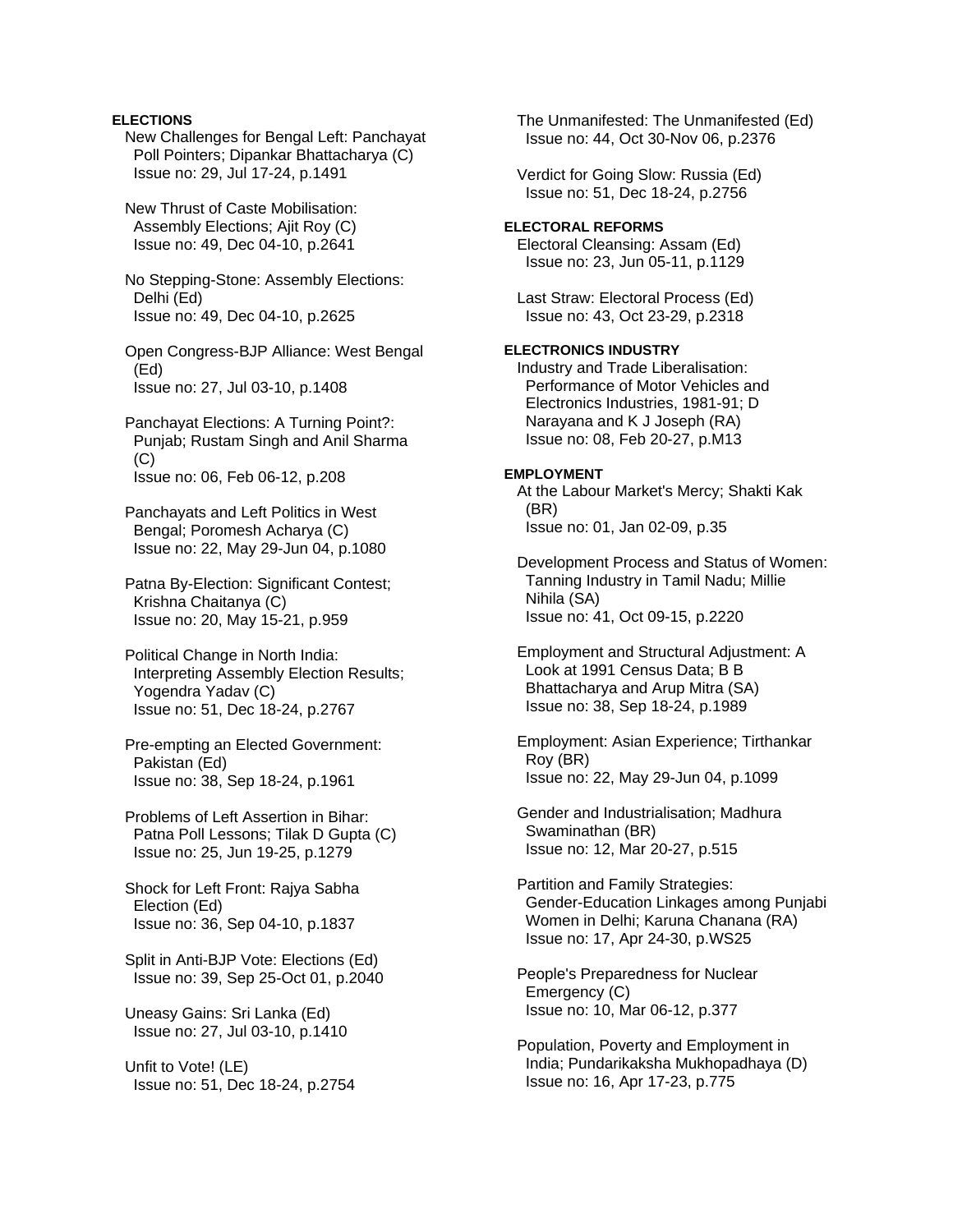## **EMPLOYMENT**

 Sectoral Targets of the Eighth Plan: Some Implications; Ravindra H Dholakia (SA) Issue no: 32, Aug 07-14, p.1685

 What Is Sauce for the Goose Is Not Sauce for the Gander; Arun Ghosh (F) Issue no: 34, Aug 21-27, p.1696

 Zone of Silence: Employment (Ed) Issue no: 29, Jul 17-24, p.1481

### **EMPLOYMENT POLICY**

 Unemployment and Financing of Relief Employment in a Period of Stabilisation- India, 1992-94; Sudipto Mundle (SA) Issue no: 05, Jan 30-Feb 05, p.173

## **EMPLOYMENT PROGRAMMES**

 Rural Employment Programmes: Case for Involving Voluntary Organisations; S Galab (SA) Issue no: 10, Mar 06-12, p.409

#### **ENGINEERING INDUSTRIES**

 Uneven Development of Engineering Companies of India: Spatial Dimension of Competitive Advantage; Suranjit K Saha (RA) Issue no: 48, Nov 27-Dec 03, p.M122

### **ENGLAND**

 Keeping House for the Old Lady; Meenakshi Tyagarajan (BR) Issue no: 18, May 01-07, p.865

## **ENGLISH LANGUAGE**

 The Anxiety of Indianness: Our Novels in English; Meenakshi Mukherjee (SA) Issue no: 48, Nov 27-Dec 03, p.2607

#### **ENTREPRENEURS**

 J R D Tata, 1904-1993; Amiya Kumar Bagchi  $(C)$ Issue no: 52, Dec 25-31, p.2871

## **ENTREPRENEURSHIP**

 Unmaking of Entrepreneurial History; Padmini Swaminathan (BR) Issue no: 44, Oct 30-Nov 06, p.2405

# **ENVIRONMENTAL PLANNING AND POLICY**

 Common Property, Collective Action and Ecology; Subir Sinha and Ronald Herring (C) Issue no: 27, Jul 03-10, p.1425

## **ENVIRONMENTAL POLLUTION**

 Ban on Use of Pesticides; Kisan Mehta (LE) Issue no: 31, Jul 31-Aug 06, p.1546

 Industrial Negligence (Ed) Issue no: 12, Mar 20-27, p.483

 Structural Adjustment vs Environment; Miloon Kothari and Ashish Kothari (SA) Issue no: 11, Mar 13-19, p.473

### **ETHIOPIA**

 Ethiopia: A View from the Ground; Sanjoy Ghose (C) Issue no: 43, Oct 23-29, p.2337

### **ETHNIC CONFLICTS**

 Blacks against Blacks Violence in South Africa; Rama S Melkote (C) Issue no: 23, Jun 05-11, p.1148

 Disturbing Portents: North-East (Ed) Issue no: 52, Dec 25-31, p.2856

 Ethnic Cleansing: Manipur (Ed) Issue no: 41, Oct 09-15, p.2172

 India Turns Clock Back: Kashmir; Gautam Navlakha (C) Issue no: 21, May 22-28, p.1017

 Rejected Peoples and Unwanted Migrants in South Asia; Myron Weiner (SA) Issue no: 34, Aug 21-27, p.1737

 Russian Ethnic Attitudes in Changing Political Situation; Leokadia Drobizheva (SA) Issue no: 51, Dec 18-24, p.2833

#### **EUROPE**

 Disease and Medical Myths in Medieval Europe; Mohan Rao (BR) Issue no: 06, Feb 06-12, p.219

 End of Grand Design?: Europe (Ed) Issue no: 32, Aug 07-14, p.1622

 Eurasianism as an Ideology for Russia's Future; Madhavan K Palat (SA) Issue no: 51, Dec 18-24, p.2799

 Single Europe and the Third World; Nigel Harris (BR) Issue no: 05, Jan 30-Feb 05, p.168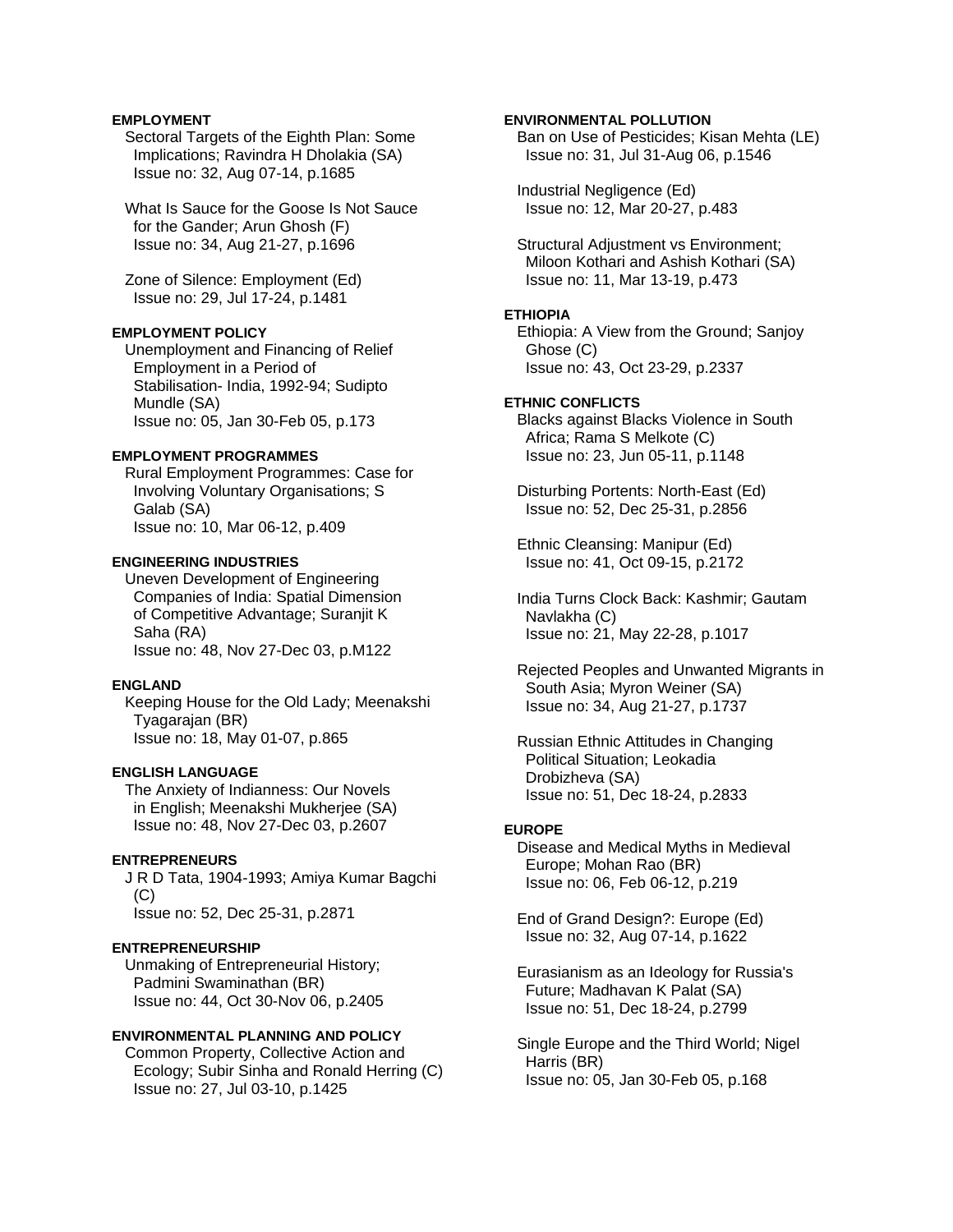# **EUROPE, EAST**

 Mirage of Stabilisation: East Europe (Ed) Issue no: 37, Sep 11-17, p.1896

 Privatisation in East European Countries; R G Gidadhubli and Rama Sampat Kumar (C) Issue no: 24, Jun 12-18, p.1216

 Winds of Change in Erstwhile Communist Bloc; Sunil kanwar (BR) Issue no: 34, Aug 21-27, p.1726

# **EXCHANGE RATES**

 Cost of Unification: Exchange Rate (Ed) Issue no: 10, Mar 06-12, p.365

 Duality Not a Vice: Exchange Rate (Ed) Issue no: 05, Jan 30-Feb 05, p.141

 End of Grand Design?: Europe (Ed) Issue no: 32, Aug 07-14, p.1622

 End of Stability?: Exchange Rate (Ed) Issue no: 07, Feb 13-19, p.252

 Exchange Rate Dynamics: Case of Dollar; Ranjit Sau (SA) Issue no: 26, Jun 26-Jul 02, p.1394

 External Sector; EPW Research Foundation (S) Issue no: 43, Oct 23-29, p.2321

# Footloose Funds: Non-Resident Deposits (Ed) Issue no: 52, Dec 25-31, p.2857

 Not a Sell-Out (Ed) Issue no: 06, Feb 06-12, p.191

# Purchasing Power Parity, Unequal Exchange and Foreign Direct Investment; Ranjit Sau (SA) Issue no: 37, Sep 11-17, p.1927

 Rupee-Rouble Agreement: Was It a Sell-Out?; Sunil Kanwar (C) Issue no: 11, Mar 13-19, p.431

 Stoking the Demand: Gold (Ed) Issue no: 24, Jun 12-18, p.1200

 Trade and Exchange Rate Policy for India; Amiya Kumar Bagchi and Prabirjit Sarkar (D) Issue no: 38, Sep 18-24, p.2012

## **EXIM POLICY**

 Duality Not a Vice: Exchange Rate (Ed) Issue no: 05, Jan 30-Feb 05, p.141

 The VCR Way (Ed) Issue no: 07, Feb 13-19, p.251

## **EXPORTS**

 Beyond Body-Shopping: Software Exports (Ed) Issue no: 35, Aug 28-Sep 03, p.1773

 Economic Roots of Conflict in New World Order; Sharat G Lin (RA) Issue no: 05, Jan 30-Feb 05, p.PE2

 India's Garment Exports; Somnath Chaterjee and Rakesh Mohan (RA) Issue no: 35, Aug 28-Sep 03, p.M95

 Liberalisation Debate: Some Careless Mistakes; Amitava Bose (SA) Issue no: 31, Jul 31-Aug 06, p.1612

### **EXTERNAL DEBT**

 India's External Debt; EPW Research Foundation (SS) Issue no: 23, Jun 05-11, p.1151

 India's External Debt in Relation to BOP Prospects; Arun Ghosh (F) Issue no: 06, Feb 06-12, p.199

 Partial Story: External Debt (Ed) Issue no: 48, Nov 27-Dec 03, p.2565

### **FAMILY**

 Family Size, Outcomes for Children, and Gender Disparities: Case of Rural Maharashtra; Shireen J Jejeebhoy (SA) Issue no: 35, Aug 28-Sep 03, p.1811

### **FAMILY PLANNING**

 All Coercion?: Family Planning on China (Ed) Issue no: 21, May 22-28, p.1010

 Ominous Prospects: Family Planning (Ed) Issue no: 05, Jan 30-Feb 05, p.141

#### **FAMINE**

 Famine Mortality; Elizabeth Whitcombe (SA) Issue no: 23, Jun 05-11, p.1169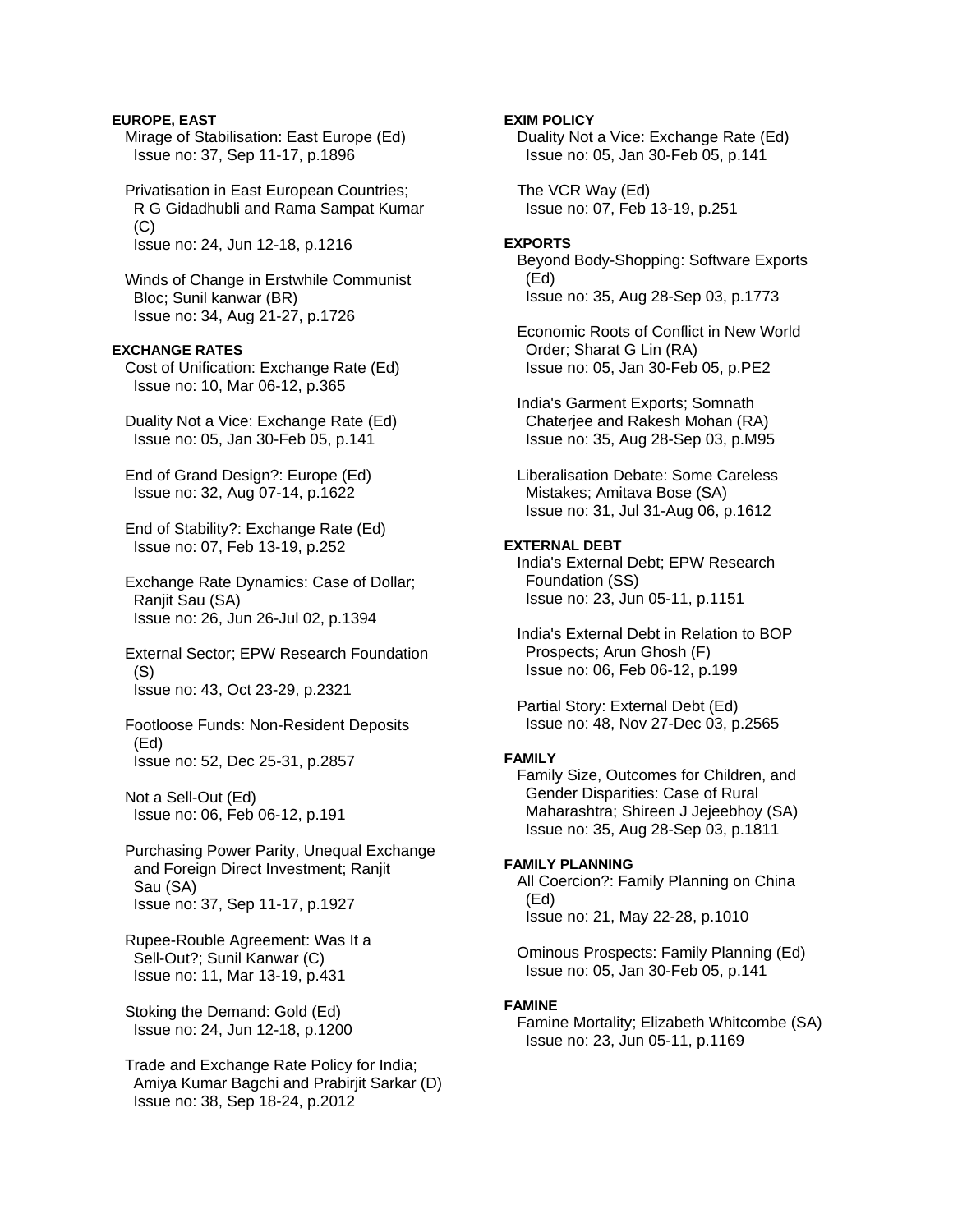## **FAMINE**

 Orissa Famine of 1866: Demographic and Economic Consequences; Bidyut Mohanty (SA) Issue no: 01, Jan 02-09, p.55

#### **FAO**

 Determining Limits of Pesticide Exposure; Aparna Viswanathan (C) Issue no: 15, Apr 10-16, p.615

 Dunkel Draft in Bad for Agriculture; Suman Sahai (C) Issue no: 25, Jun 19-25, p.1280

# **FASCISM**

 The Fascism of the Sangh Parivar; Sumit Sarkar (P) Issue no: 05, Jan 30-Feb 05, p.163

 Patna By-Election: Significant Contest; Krishna Chaitanya (C) Issue no: 20, May 15-21, p.959

#### **FEMINISM**

 Consent, Agency and Rhetorics of Incitement; Kumkum Sangari (SA) Issue no: 18, May 01-07, p.867

 Hidden from Her Story: Women, Feminism and New Global Solidarity; Peter Waterman (RA) Issue no: 44, Oct 30-Nov 06, p.WS83

 Socialising the Girl Child in Colonial Bengal; Jasodhara Bagchi (SA) Issue no: 41, Oct 09-15, p.2214

#### **FERTILITY**

 Unethical Science: Case of Anti-Fertility Vaccine; Chayanika and Swatija (C) Issue no: 52, Dec 25-31, p.2876

 Users' Perspectives on Fertility Regulation Methods; T K Sundari Ravindran (C) Issue no: 46, Nov 13-20, p.2508

# **FERTILIZER SUBSIDY**

 Farmers and Dunkel Draft; M D Nanjundaswamy (LE) Issue no: 26, Jun 26-Jul 02, p.1334

#### **FINANCE COMMISSION**

 Rendering Finance Commissions Obsolete (Ed) Issue no: 39, Sep 25-Oct 01, p.2039

 Towards an Alternative System of Tax-Sharing in India; S Gurumurthi (SA) Issue no: 12, Mar 20-27, p.525

# **FINANCES, STATES**

 Costs of Stabilisation: State Finances (Ed) Issue no: 14, Apr 03-09, p.544

 One-Sided Appraisals: State Finances (Ed) Issue no: 20, May 15-21, p.949

 Victims, Not Villains: State Finances (Ed) Issue no: 50, Dec 11-17, p.2689

#### **FINANCES, UNION**

 Blaming the States: Government Finances (Ed) Issue no: 18, May 01-07, p.840

 Eye for Changing Fashions: The Cag (Ed) Issue no: 19, May 08-14, p.897

 Finances of Government of India (SS) Issue no: 15, Apr 10-16, p.721

 Mess in Management of Government Finances: Will New Parliamentary Committees Help?; K P Joseph (C) Issue no: 17, Apr 24-30, p.794

# **FINANCIAL INSTITUTIONS**

 The Trees Minus the Forest: Janakiraman Reports on Banking Scam (C) Issue no: 23, Jun 05-11, p.1137

#### **FINANCIAL MARKET**

 Capital Market; EPW Research Foundation (S) Issue no: 45, Nov 06-12, p.2427

 Capital Market; EPW Research Foundation (S) Issue no: 51, Dec 18-24, p.2761

 Economic Policies and Institutions in Japan; V V Bhatt (BR) Issue no: 49, Dec 04-10, p.2656

 High Cost of Liberalisation: Capital Market (Ed) Issue no: 17, Apr 24-30, p.780

#### **FINANCIAL MARKET REGULATIONS**

 Financial Irresponsibility: Sardar Sarovar Project (Ed) Issue no: 46, Nov 13-20, p.2488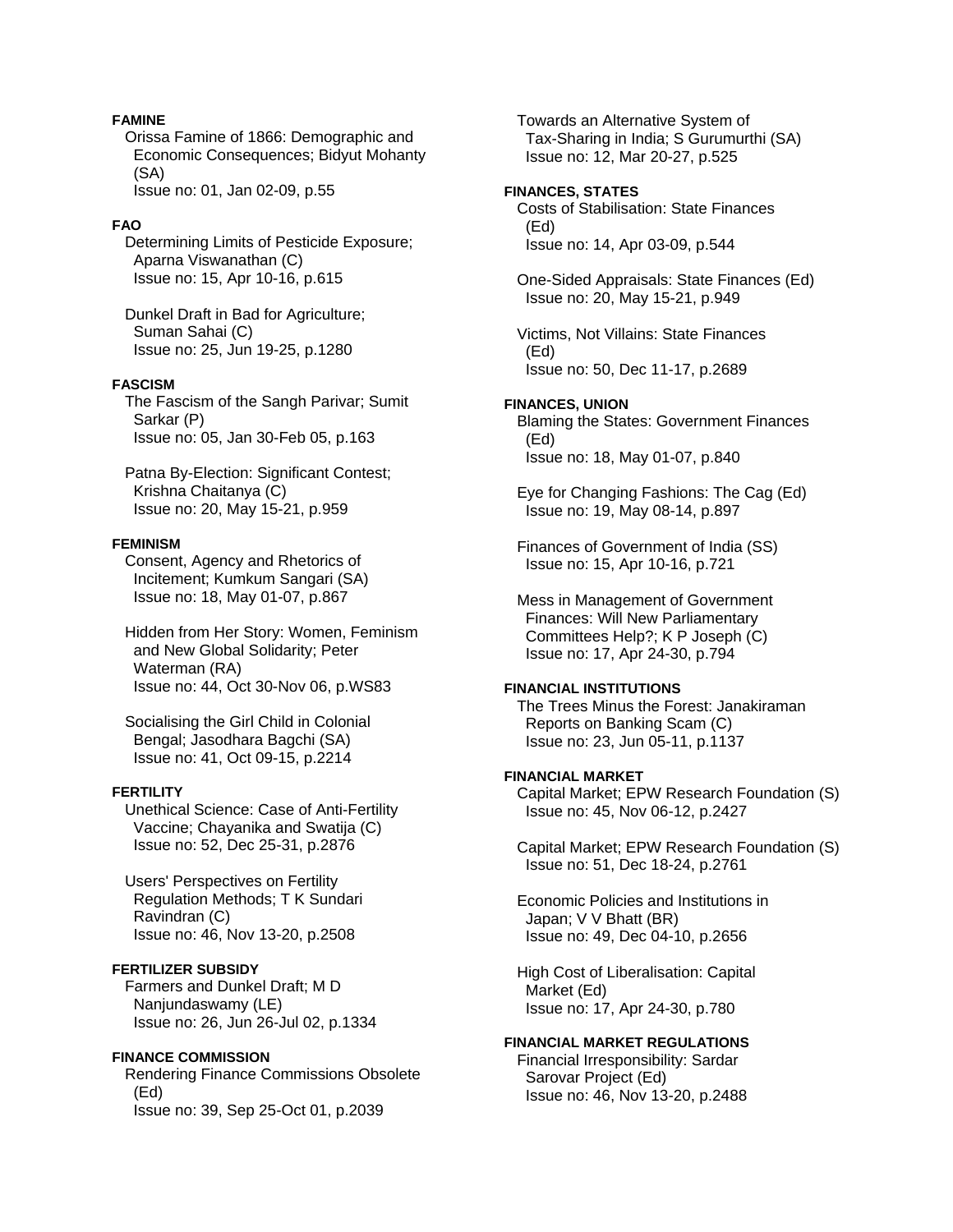# **FINANCIAL SECTOR REFORMS**

 Burden of Financial Reform (Ed) Issue no: 26, Jun 26-Jul 02, p.1335

 Capital Market Reform: Battle of Interests; D N Ghosh (F) Issue no: 46, Nov 13-20, p.2497

 Diversionary Tactics: Securities Scam (Ed) Issue no: 11, Mar 13-19, p.422

 An Eyewash (Ed) Issue no: 16, Apr 17-23, p.727

 Financial Reforms; Manu R Shroff (LE) Issue no: 41, Oct 09-15, p.2170

 Financial Sector Reforms: In There a Strategy for Agricultural Credit?; D Narayana (C) Issue no: 42, Oct 16-22, p.2253

 Is This Reform?: Interest Rates (Ed) Issue no: 45, Nov 06-12, p.2424

 Limits of Credit, Not Credit Limits; V M Dandekar (RA) Issue no: 39, Sep 25-Oct 01, p.A86

 Lost Priority: Banking (Ed) Issue no: 51, Dec 18-24, p.2756

 The Pressure Mounts (Ed) Issue no: 27, Jul 03-10, p.1407

 Priorities for Financial Reform; D N Ghosh (F) Issue no: 08, Feb 20-27, p.321

 Wrong Priorities: Banking Policy (Ed) Issue no: 05, Jan 30-Feb 05, p.140

#### **FISCAL DEFICIT**

 Are Deficits Always a Bad Thing?; Anand P Gupta (BR) Issue no: 41, Oct 09-15, p.2206

 Axe on Investment: The Budget (Ed) Issue no: 10, Mar 06-12, p.366

 Can Sardar Sarovar Project Ever Be Financed?; Himanshu Thakkar (C) Issue no: 42, Oct 16-22, p.2262

 Different Reality: The Economy (Ed) Issue no: 49, Dec 04-10, p.2625

 Macroeconomic Impact of Public Sector Enterprises: Comment; S Mohanan Pillai (D) Issue no: 22, May 29-Jun 04, p.1121

 Macroeconomic Impact of Public Sector Enterprises: Some Further Evidence; R Nagaraj (SA) Issue no: 03, Jan 16-23, p.105

 Reforming Deficit Measurement: The Indian Case; Anand P Gupta (SA) Issue no: 08, Feb 20-27, p.345

 Reply; R Nagaraj (D) Issue no: 22, May 29-Jun 04, p.1122

 Shifting Stance: Government Borrowing (Ed) Issue no: 44, Oct 30-Nov 06, p.2377

 Victims, Not Villains: State Finances (Ed) Issue no: 50, Dec 11-17, p.2689

# **FISCAL FEDERALISM**

 The Danes, Maastricht and European Federalism; Christian Sorensen (C) Issue no: 10, Mar 06-12, p.383

 Value Added Tax and Fiscal Federalism: A Possible Model for VAT in a Federal Economy; S Gurumurthi (SA) Issue no: 22, May 29-Jun 04, p.1108

# **FISCAL POLICY**

 Missed Opportunity (Ed) Issue no: 15, Apr 10-16, p.599

 Tackling the Growing Burden of Public Debt; I S Gulati (SA) Issue no: 18, May 01-07, p.883

### **FISHERIES AND MARINE PRODUCTS**

 Mismanagement of Fisheries Development: Madhya Pradesh; Ram Pratap Gupta (C) Issue no: 37, Sep 11-17, p.1910

 Saving Calcutta Wetlands; Mukul (C) Issue no: 49, Dec 04-10, p.2642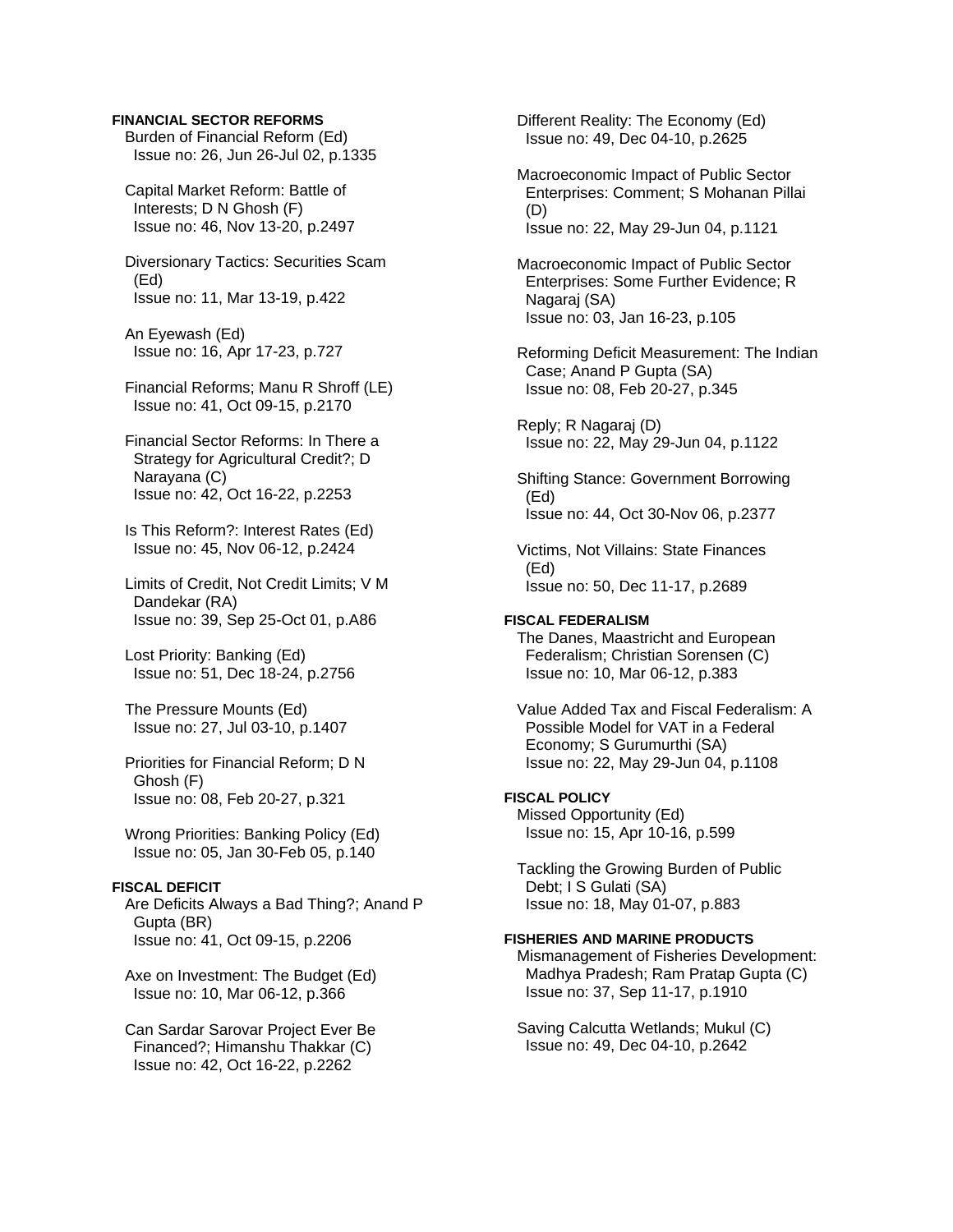### **FISHERIES AND MARINE PRODUCTS**

 Traditional Fisher-People against Fishing Harbour: Kerala; Mukul (C) Issue no: 38, Sep 18-24, p.1974

#### **FIVE YEAR PLANS**

 Sectoral Targets of the Eighth Plan: Some Implications; Ravindra H Dholakia (SA) Issue no: 32, Aug 07-14, p.1685

### **FLOOD CONTROL**

 Bangladesh's Flood Action Plan: A Critique; Peter Custers (C) Issue no: 29, Jul 17-24, p.1501

 Great Challenge in Regional Co-operation; B D Dhawan (BR) Issue no: 32, Aug 07-14, p.1654

### **FLOODS**

 Bangladesh's Flood Action Plan: A Critique; Peter Custers (C) Issue no: 29, Jul 17-24, p.1501

 Coping with Floods in Himalayan Rivers; B D Dhawan (C) Issue no: 18, May 01-07, p.849

 Drought in Kalahandi: The Real Story; Jagadish Pradhan (C) Issue no: 22, May 29-Jun 04, p.1084

 Famine Mortality; Elizabeth Whitcombe (SA) Issue no: 23, Jun 05-11, p.1169

 Redefining Gujarat's Irrigation Potential: A Model; Dilip H Parikh, Amrish J Vora and Yoginder K Alagh (RA) Issue no: 26, Jun 26-Jul 02, p.A45

 What Good Monsoons Have Helped to Conceal: Agriculture; Charvaka (C) Issue no: 06, Feb 06-12, p.205

# **FOOD CONSUMPTION**

 Feeding Programmes and Food Intake in a Kerala Village; Richard W Franke (SA) Issue no: 08, Feb 20-27, p.355

# **FOOD POLICY**

 Feeding Programmes and Food Intake in a Kerala Village; Richard W Franke (SA) Issue no: 08, Feb 20-27, p.355

 Towards Eradicating Hunger; Tapan K Ghosh (BR) Issue no: 03, Jan 16-23, p.103

### **FOOD SECURITY**

 An Agenda for the South; Arun Ghosh (F) Issue no: 16, Apr 17-23, p.734

 An Experiment in Food Security: Andhra Pradesh; I Y R Krishna Rao (C) Issue no: 37, Sep 11-17, p.1911

 Social Causes of Hunger; Porus Olpadwala (RA) Issue no: 27, Jul 03-10, p.1439

 Victim of Economic Reform: Food Security (Ed) Issue no: 03, Jan 16-23, p.72

# **FOOD SUBSIDIES**

 Revamping PDS: Some Issues and Implications; S Geetha and M H Suryanarayana (SA) Issue no: 41, Oct 09-15, p.2207

# **FOODGRAIN TRADE**

 Squandering a Bounty (Ed) Issue no: 41, Oct 09-15, p.2171

# **FOODGRAINS PROCUMRENT**

 An Experiment in Food Security: Andhra Pradesh; I Y R Krishna Rao (C) Issue no: 37, Sep 11-17, p.1911

#### **FOREIGN BANKS**

 Foreign Banks and Indian Banking System; N P Kurup (D) Issue no: 12, Mar 20-27, p.539

 Foreign Banks in India: The New Drain; Charvaka (C) Issue no: 05, Jan 30-Feb 05, p.155

 Foreign Banks: Need for Control; Aparna Viswanathan (C) Issue no: 12, Mar 20-27, p.503

## **FOREIGN CAPITAL**

 Deepening Reliance on Foreign Capital: New Delhi; BM (C) Issue no: 10, Mar 06-12, p.372

 India under IMF Rule; Michel Chossudovsky (P) Issue no: 10, Mar 06-12, p.385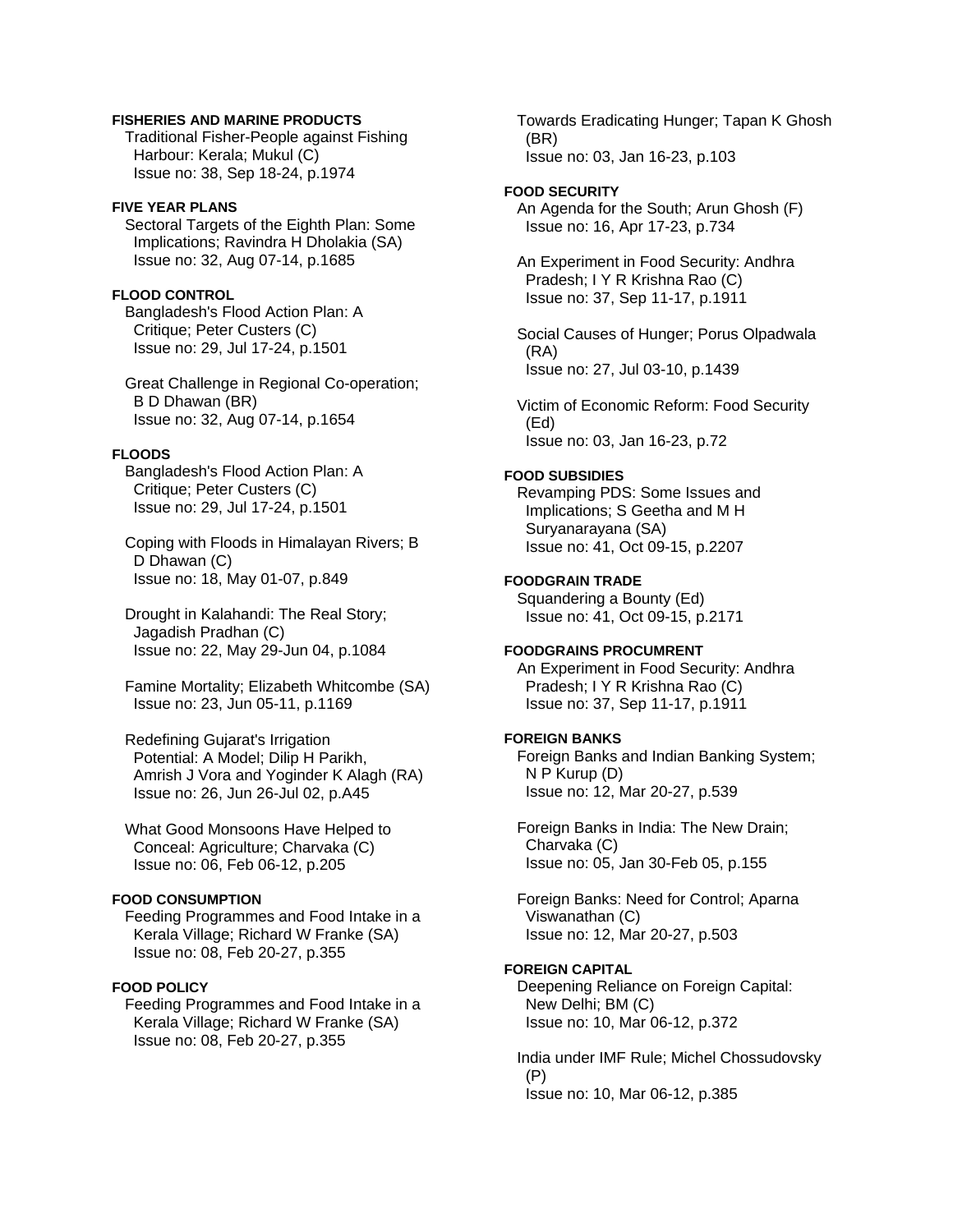# **FOREIGN CAPITAL**

 State Regulation and Market Mechanism: Importance of Indian Experience for Russia; O V Malyarov (P) Issue no: 12, Mar 20-27, p.511

**FOREIGN DIRECT INVESTMENT**  All the Answers; Bagaram Tulpule (C) Issue no: 29, Jul 17-24, p.1489

 China: The Awakened Prometheus; Frederic F Clairmont (C) Issue no: 16, Apr 17-23, p.747

 Cracking of Japanese Finance Capitalism; Frederic F Clairmont (C) Issue no: 44, Oct 30-Nov 06, p.2392

 Credit Boom: China (Ed) Issue no: 29, Jul 17-24, p.1481

 Dispensing with FERA (Ed) Issue no: 01, Jan 02-09, p.3

 External Sector; EPW Research Foundation (S) Issue no: 43, Oct 23-29, p.2321

 External Sector; EPW Research Foundation (S) Issue no: 50, Dec 11-17, p.2693

 New Economic Policies: An Assessment; Arun Kumar (SA) Issue no: 50, Dec 11-17, p.2735

 Not Reassuring: Foreign Investment (Ed) Issue no: 29, Jul 17-24, p.1482

 Purchasing Power Parity, Unequal Exchange and Foreign Direct Investment; Ranjit Sau (SA) Issue no: 37, Sep 11-17, p.1927

 Sugar-Coating for Tougher Conditionalities to Come; EPW Research Foundation (C) Issue no: 31, Jul 31-Aug 06, p.1563

 Trade in Services and TNCs; Manmohan Agarwal (BR) Issue no: 43, Oct 23-29, p.2345

 Waiting for the Foreign Investor: Power (Ed) Issue no: 15, Apr 10-16, p.601

# **FOREIGN EXCHANGE REGULATIONS**

 Dispensing with FERA (Ed) Issue no: 01, Jan 02-09, p.3

 Immunity on Tap for Tax Evaders: Gold Bonds (Ed) Issue no: 08, Feb 20-27, p.313

### **FOREIGN EXCHANGE RESERVES**  Claiming Too Much: The Economy (Ed) Issue no: 25, Jun 19-25, p.1264

 Cost of Unification: Exchange Rate (Ed) Issue no: 10, Mar 06-12, p.365

 End of Stability?: Exchange Rate (Ed) Issue no: 07, Feb 13-19, p.252

 Exaggerated Claims: Exchange Reserves (Ed) Issue no: 19, May 08-14, p.896

 The Flip Side: Exchange Reserves (Ed) Issue no: 38, Sep 18-24, p.1961

 India's Balance of Payments: Concepts, Compilation Procedure and Recent Scenario; EPW Research Foundation (SS) Issue no: 46, Nov 13-20, p.2551

### **FOREIGN POLICY**

 Mahaan Sa Nripatih; GPD (F) Issue no: 07, Feb 13-19, p.261

### **FOREIGN PORTFOLIO INVESTMENT**

 Investment, Speculation and the Gambling Instinct; Arun Ghosh (F) Issue no: 37, Sep 11-17, p.1903

 More Bank Funds for Shares?: Stock Market (Ed) Issue no: 12, Mar 20-27, p.484

# **FOREIGN TRADE**

 At the Cost of Growth: The Economy (Ed) Issue no: 21, May 22-28, p.1008

 External Trade of India: Trends and Changes in Composition and Direction; EPW Research Foundation (SS) Issue no: 42, Oct 16-22, p.2302

 Globalisation, Development and Indian Reform Package; Bhanoji Rao (D) Issue no: 41, Oct 09-15, p.2229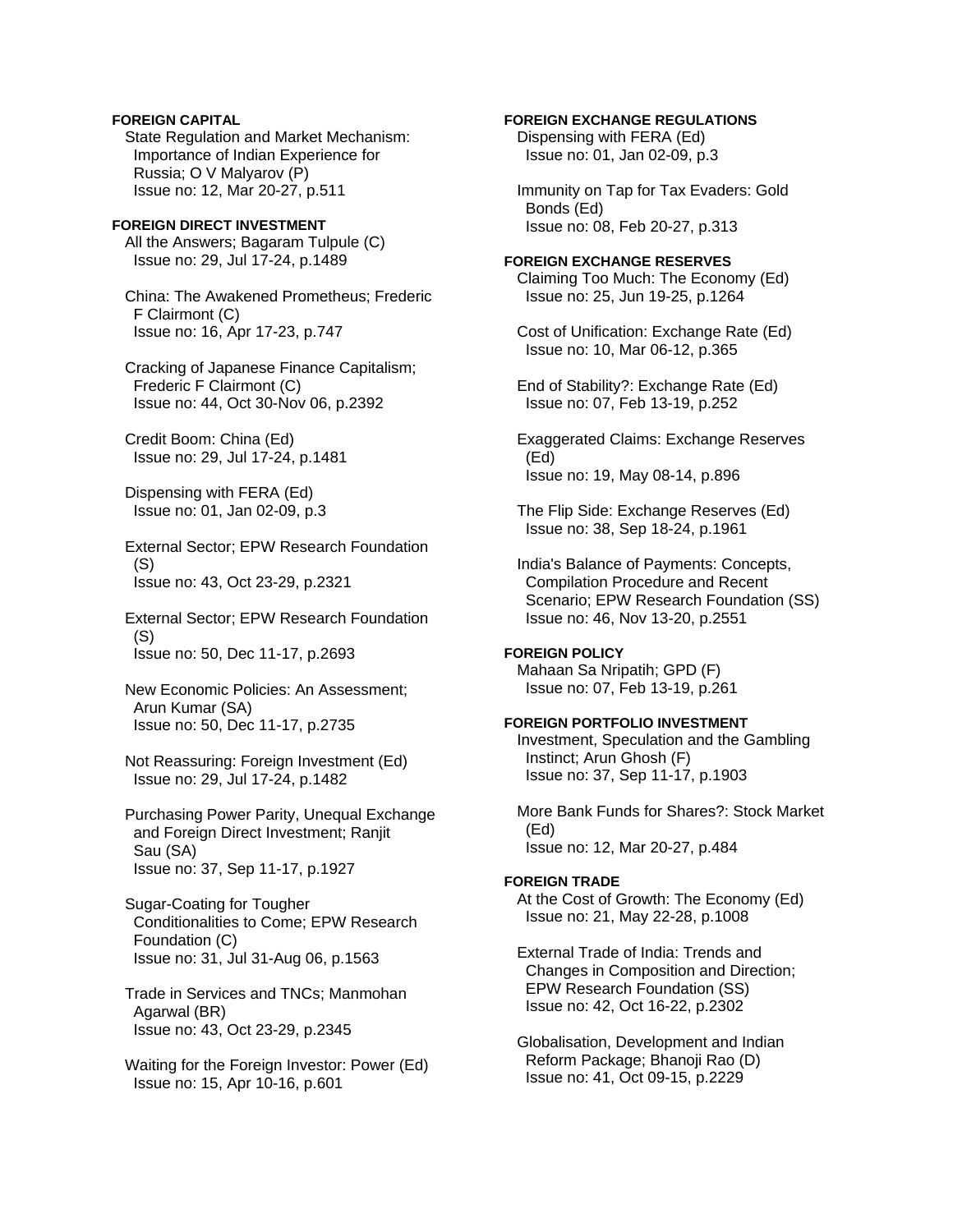## **FOREIGN TRADE**

 India's Rouble Debt; Nirmal Kumar Chandra (LE) Issue no: 49, Dec 04-10, p.2622

 Russia's Sinking Economy: External Dimensions; Nirmal Kumar Chandra (SA) Issue no: 20, May 15-21, p.995

 Winds of Change in Erstwhile Communist Bloc; Sunil kanwar (BR) Issue no: 34, Aug 21-27, p.1726

# **FORESTS AND FORESTRY**

 Colonial Forest Laws: Assam (Ed) Issue no: 17, Apr 24-30, p.781

 People's Struggles in Bastar; Anuradha Gandhi (LE) Issue no: 41, Oct 09-15, p.2170

 Villages of Chipko Movement; Mukul (C) Issue no: 15, Apr 10-16, p.617

## **FRANCE**

 Mitterrandism and the SPF: On the Edge of Doom; Frederic F Clairmont (C) Issue no: 21, May 22-28, p.1023

 Politics and Sexuality in France, 1950-1991; Janine Mossuz-Lavau (RA) Issue no: 44, Oct 30-Nov 06, p.WS63

### **FREEDOM FIGHTERS**

 Yesterday's Freedom Fighters: Pakistan (Ed) Issue no: 21, May 22-28, p.1010

#### **FREEDOM OF SPEECH**

 Freedom and Television; A G Noorani (CL) Issue no: 49, Dec 04-10, p.2635

# **FUNDAMENTAL RIGHTS**

 Communalising Gender/Engendering Community: Women, Legal Discourse and Saffron Agenda; Ratna Kapur and Brenda Cossman (RA) Issue no: 17, Apr 24-30, p.WS35

 Lessons of History; Manisha Gupte (LE) Issue no: 12, Mar 20-27, p.482

 The Third Stratum; S Shukla (D) Issue no: 23, Jun 05-11, p.1195

### **GARMENT AND KNITTING INDUSTRY**

 India's Garment Exports; Somnath Chaterjee and Rakesh Mohan (RA) Issue no: 35, Aug 28-Sep 03, p.M95

# **GATT**

 Barriers to Growth: World Trade (Ed) Issue no: 42, Oct 16-22, p.2240

 Burden of Proof: Danger Clause in Dunkel Text; Suman Sahai (C) Issue no: 20, May 15-21, p.958

 Different Voices (Ed) Issue no: 46, Nov 13-20, p.2487

 Dunkel Draft: Critique of Government's Interpretation; C Niranjan Rao (C) Issue no: 35, Aug 28-Sep 03, p.1791

 Farmers' Rally against GATT Proposals; Wishvas Rane (C) Issue no: 44, Oct 30-Nov 06, p.2391

 Farmers' Rights, Biodiversity and International Treaties; Vandana Shiva (C) Issue no: 14, Apr 03-09, p.555

 Innovation, TRIPS and Future Trend; S R Sen (P) Issue no: 37, Sep 11-17, p.1918

 Lame-Duck Government and MNCs' Challenge: New Delhi; BM (C) Issue no: 23, Jun 05-11, p.1140

 New Economic Policy and Technological Change: Towards New Initiatives; Vinod Vyasulu (SA) Issue no: 29, Jul 17-24, p.1515

 New-Look Farm Policy: New Delhi; BM (C) Issue no: 15, Apr 10-16, p.611

 South-South Trade Preferences and Prospects; V V Bhanoji Rao (BR) Issue no: 19, May 08-14, p.923

 Speeding Up the Message: GATT (Ed) Issue no: 52, Dec 25-31, p.2857

 The Sui Generis System; Suman Sahai (C) Issue no: 50, Dec 11-17, p.2702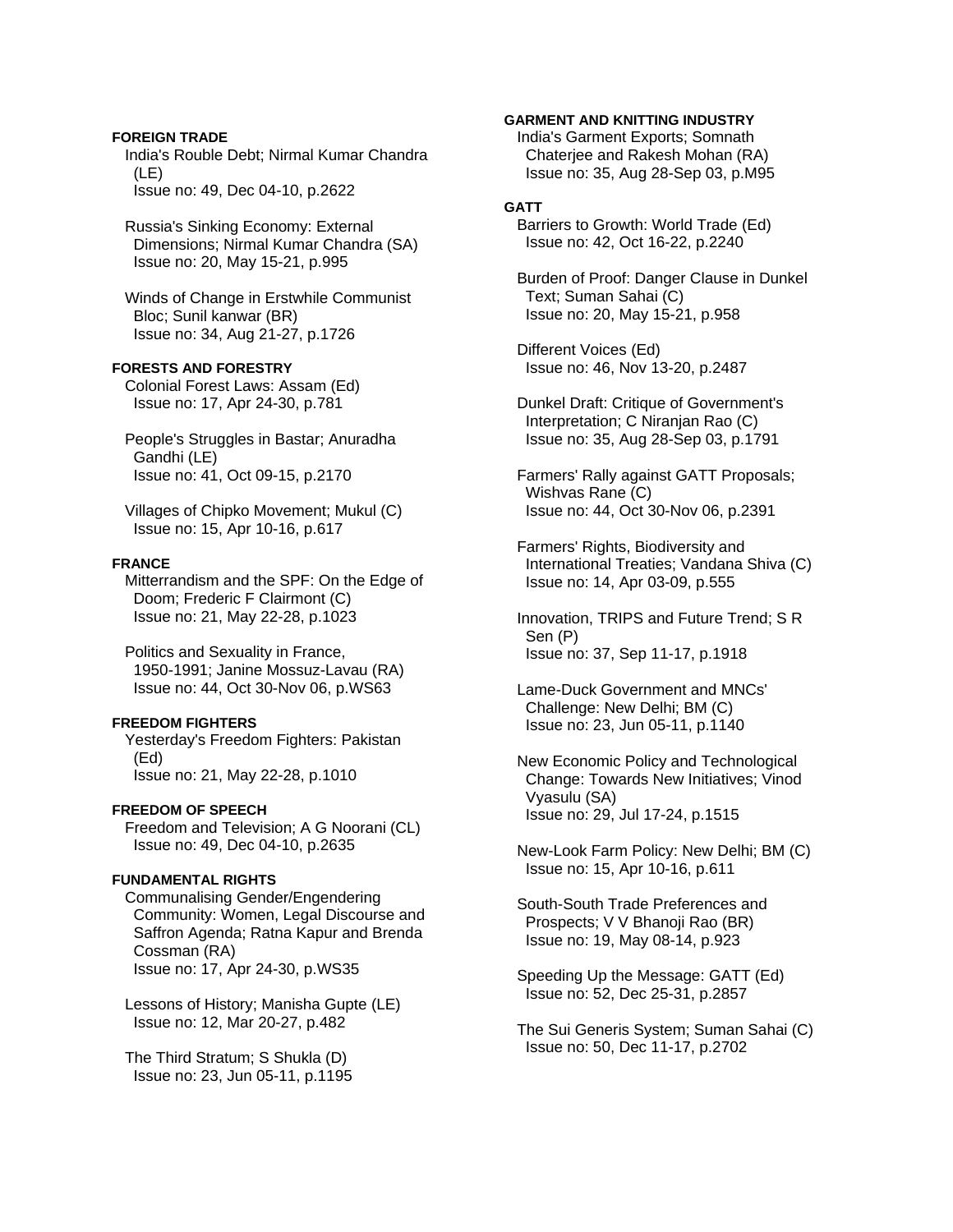# **GATT**

 Uruguay Round of Trade Negotiations: An Assessment and Overview; Prem Kumar (C) Issue no: 49, Dec 04-10, p.2636

 Well-Timed Bullying: Special 301 (Ed) Issue no: 18, May 01-07, p.841

 What Is Sauce for the Goose Is Not Sauce for the Gander; Arun Ghosh (F) Issue no: 34, Aug 21-27, p.1696

### **GENDER DISCRIMINATION**

 Caste, Class and Patriarchy; Gabriele Dietrich (BR) Issue no: 10, Mar 06-12, p.389

 Conceptualising Brahminical Patriarchy in Early India: Gender, Caste, Class and State; Uma Chakravarti (SA) Issue no: 14, Apr 03-09, p.579

 Family Size, Outcomes for Children, and Gender Disparities: Case of Rural Maharashtra; Shireen J Jejeebhoy (SA) Issue no: 35, Aug 28-Sep 03, p.1811

 Gender and Industrialisation; Madhura Swaminathan (BR) Issue no: 12, Mar 20-27, p.515

 Gender: Between Family and State; Kamala Ganesh and Carla Risseeuw (C) Issue no: 43, Oct 23-29, p.2332

 On the Edge of Silence: Gender within Human Rights Discourse; Veena Poonacha (C) Issue no: 41, Oct 09-15, p.2192

 Reworking Gender Relations, Redefining Politics: Nellore Village Women against Arrack (C) Issue no: 03, Jan 16-23, p.87

 Sex Ratio and Violence: Spurious Results; Arup Mitra (D) Issue no: 01, Jan 02-09, p.67

 Women's Roles and Gender Gap in Health and Survival; Alaka Malwade Basu (SA) Issue no: 43, Oct 23-29, p.2356

# **GENDER ROLES**

 Partition and Family Strategies: Gender-Education Linkages among Punjabi Women in Delhi; Karuna Chanana (RA) Issue no: 17, Apr 24-30, p.WS25

#### **GENDER STUDIES**

 Gender and Kinship in Sri Lanka; Sujata Patel (BR) Issue no: 36, Sep 04-10, p.1867

#### **GERMANY**

 Rising Tide of Nazidom: Germany; Frederic F Clairmont (C) Issue no: 01, Jan 02-09, p.24

### **GLOBALIZATION**

 Ahistorical, Apolitical and Authoritical; Debabar Banerji (BR) Issue no: 14, Apr 03-09, p.574

 Globalisation and Muslim Belt: Reshaping of British Racism; Kalpana Wilson (C) Issue no: 25, Jun 19-25, p.1288

 Globalisation of finance and Economic Reforms; Loraine Kennedy (C) Issue no: 06, Feb 06-12, p.211

 Globalisation, Development and Indian Reform Package; Bhanoji Rao (D) Issue no: 41, Oct 09-15, p.2229

 Is India's Economy Competitive?; Romesh Diwan and Chandana Chakraborty (SA) Issue no: 45, Nov 06-12, p.2478

 Market Economy and Mass Literacy: Revisiting Innis's Economics of Communication; Krishna Kumar (SA) Issue no: 50, Dec 11-17, p.2727

 Paradox of Competitiveness and Globalisation of Underdevelopment; Kalyan K Sanyal (SA) Issue no: 25, Jun 19-25, p.1326

 Rhetoric and Performance under Aviation Bilateralism: Case of India; Baldev Raj Nayar (SA) Issue no: 49, Dec 04-10, p.2666

 The Task Ahead: More Empty Boxes; K S Krishnaswamy (C) Issue no: 27, Jul 03-10, p.1417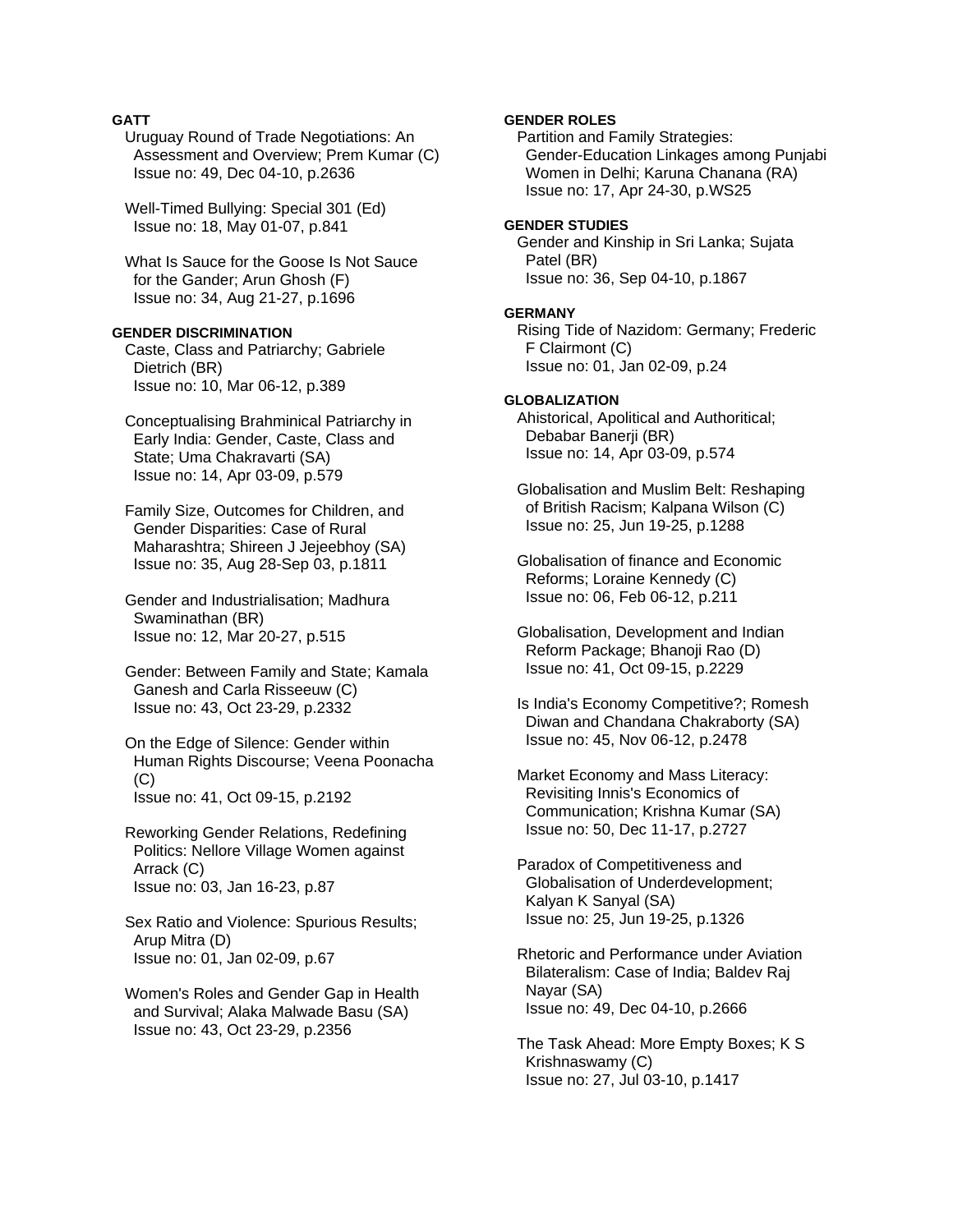# **GLOBALIZATION**

 Unity, Not Competition: Labour and Globalisation (Ed) Issue no: 51, Dec 18-24, p.2758

 The Yawning Vacuum: A World without Alternatives; Rajni Kothari (SA) Issue no: 22, May 29-Jun 04, p.1100

### **GOVERNMENT SECURITIES**

 Callous Lack of Concern: Government Securities (Ed) Issue no: 23, Jun 05-11, p.1128

# **GREEN REVOLUTION**

 Green Revolution in Middle Phase; G Parthasarathy (BR) Issue no: 12, Mar 20-27, p.516

 Green Revolution, Dryland Agriculture and Sustainability: Insights from India; K N Ninan and H Chandrashekar (RA) Issue no: 12, Mar 20-27, p.A2

## **GROUNDWATER**

 Great Challenge in Regional Co-operation; B D Dhawan (BR) Issue no: 32, Aug 07-14, p.1654

 Ground Water Depletion in Punjab; B D Dhawan (P) Issue no: 44, Oct 30-Nov 06, p.2397

 Ground Water Overexploitation through Borehole Technology; D S K Rao (RA) Issue no: 52, Dec 25-31, p.A129

 What is Happening in Rural West Bengal?: Agrarian Reform, Growth and Distribution; John Harriss (SA) Issue no: 24, Jun 12-18, p.1237

# **GUJARAT**

 Bastion of Communal Amity Crumbles; Asghar Ali Engineer (C) Issue no: 07, Feb 13-19, p.262

 Degeneration of a City: Surat Riots-I; Pravin Sheth (C) Issue no: 05, Jan 30-Feb 05, p.151

 Images of Violence: Surat Riots-II; Lancy Lobo and Paul D'Souza (C) Issue no: 05, Jan 30-Feb 05, p.152

 Of Communal Consciousness and Communal Violence: Impressions from Post-Riot Surat; Sudhir Chandra (SA) Issue no: 36, Sep 04-10, p.1883

 Reassessment of Irrigation Potential; B D Dhawan (D) Issue no: 43, Oct 23-29, p.2371

 Redefining Gujarat's Irrigation Potential: A Model; Dilip H Parikh, Amrish J Vora and Yoginder K Alagh (RA) Issue no: 26, Jun 26-Jul 02, p.A45

 Redefining Irrigation Potential: An Exercise in Clay Modelling; S M Vidwans (D) Issue no: 49, Dec 04-10, p.2682

 State-Sponsored Attack on Pani Parishad: Gujarat; Shripad Dharmadhikary (C) Issue no: 20, May 15-21, p.961

# **HANDLOOMS**

 The Bengal Weaver Revisited; Kanakalatha Mukund (BR) Issue no: 01, Jan 02-09, p.37

#### **HARYANA**

 Fourth Battle of Panipat: Total Literacy Campaign in Haryana; Prem Chand and A Mathew (C) Issue no: 40, Oct 02-08, p.2112

 High Participation, Low Evaluation: Women and Work in Rural Haryana; Prem Chowdhry (RA) Issue no: 52, Dec 25-31, p.A135

#### **HEALTH**

 Dark Areas: Health (Ed) Issue no: 18, May 01-07, p.840

 Health and Human Resources Development; R Hema and V R Muraleedharan (C) Issue no: 43, Oct 23-29, p.2328

# **HEALTH AND NUTRITION**

 Breast-Feeding and Working Mothers; Mina Swaminathan (D) Issue no: 39, Sep 25-Oct 01, p.2099

 Economic Value of Breast-Feeding in India; Arun Gupta and Jon E Rohde (SA) Issue no: 26, Jun 26-Jul 02, p.1390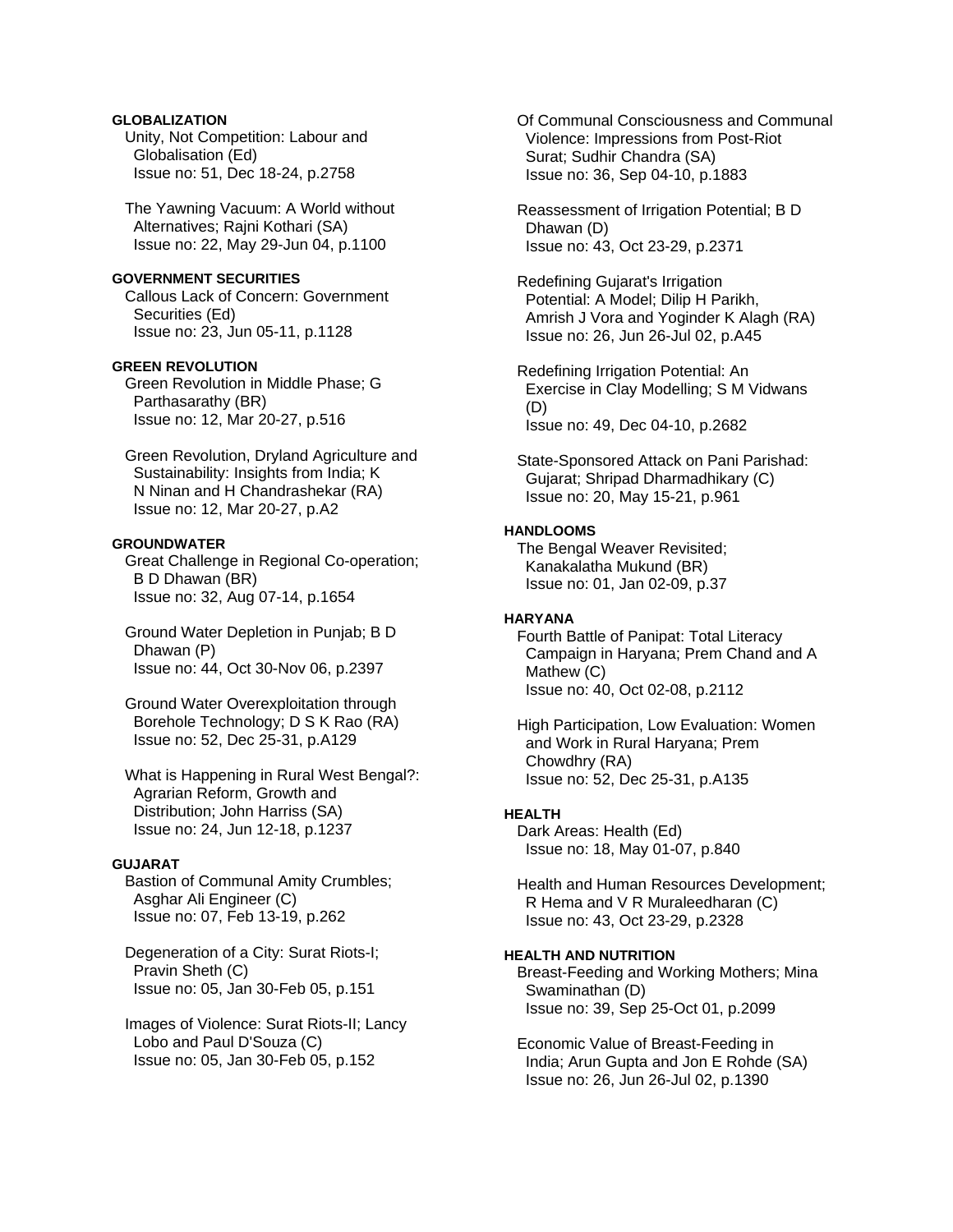## **HEALTH AND NUTRITION**

 Feeding Programmes and Food Intake in a Kerala Village; Richard W Franke (SA) Issue no: 08, Feb 20-27, p.355

 Hunger's Death-Roll: Melghat (Ed) Issue no: 49, Dec 04-10, p.2626

 Nutrition and Health in Rural India; Jean Dreze (BR) Issue no: 07, Feb 13-19, p.276

 Winkled Out (Ed) Issue no: 44, Oct 30-Nov 06, p.2375

# **HEALTH POLICY**

 Health as Development: Implications for Research, Policy and Action; A K Shiva Kumar and Vanita Nayak Mukherjee (SA) Issue no: 16, Apr 17-23, p.769

 Kerala: An Unhealthy Population?; K Anil Kumar and Leena Abraham (D) Issue no: 11, Mar 13-19, p.478

 Simplistic Approach to Health Policy Analysis: World Bank Team on Indian Health Sector; Debabar Banerji (C) Issue no: 24, Jun 12-18, p.1207

# **HEALTH STATISTICS**

 Kerala's Health Status: Some Issues; S Irudaya Rajan and K S James (D) Issue no: 36, Sep 04-10, p.1889

 State of Health Care in Maharashtra: A Comparative Analysis; Alex George and Sunil Nandraj (SA) Issue no: 32, Aug 07-14, p.1671

#### **HEALTHCARE SERVICES**

 At What Cost to Women?; Maithreyi Krishnaraj (LE) Issue no: 35, Aug 28-Sep 03, p.1770

 Belling the Cat: Sex Determination Bill (Ed) Issue no: 21, May 22-28, p.1008

 Class Structure and Social Philosophy in Health Care; Niranjan Phukan (D) Issue no: 32, Aug 07-14, p.1688

 Consumer Protection Act and Medical Profession; Arun Bal (C) Issue no: 11, Mar 13-19, p.432

 Dark Areas: Health (Ed) Issue no: 18, May 01-07, p.840

 Expenditure Compession and Health Sector Outlays; V B Tulasidhar (SA) Issue no: 45, Nov 06-12, p.2473

 Financing Health Care; C A K Yesduian (BR) Issue no: 51, Dec 18-24, p.2789

 Health and Human Resources Development; R Hema and V R Muraleedharan (C) Issue no: 43, Oct 23-29, p.2328

 Health as Development: Implications for Research, Policy and Action; A K Shiva Kumar and Vanita Nayak Mukherjee (SA) Issue no: 16, Apr 17-23, p.769

 Inter-Regional Variations in Health Services in Andhra Pradesh; Rama V Baru (C) Issue no: 20, May 15-21, p.963

 Market Failure: Health Care (Ed) Issue no: 46, Nov 13-20, p.2489

 New Approach to Women's Health Care: Means to an End?; Padma Prakash (P) Issue no: 51, Dec 18-24, p.2783

 Nutrition and Health in Rural India; Jean Dreze (BR) Issue no: 07, Feb 13-19, p.276

 Old Prescription: Health Care (Ed) Issue no: 34, Aug 21-27, p.1692

 Prescription for Disaster; Thomas George (C) Issue no: 37, Sep 11-17, p.1908

 Private Practice and Medicare: West Bengal; Sujit K Das (C) Issue no: 36, Sep 04-10, p.1845

 Shifting the Burden: World Health (Ed) Issue no: 36, Sep 04-10, p.1837

 Simplistic Approach to Health Policy Analysis: World Bank Team on Indian Health Sector; Debabar Banerji (C) Issue no: 24, Jun 12-18, p.1207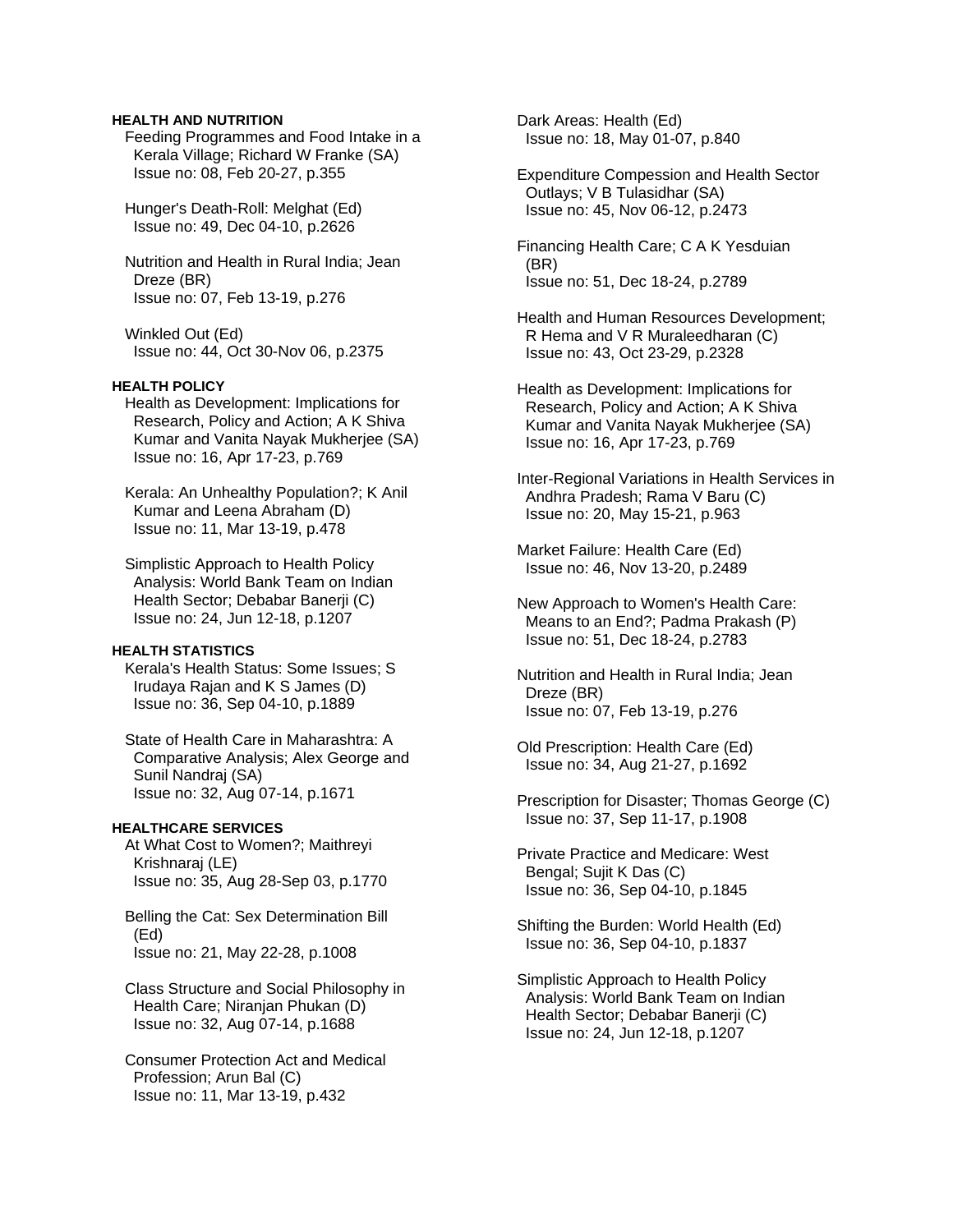# **HEALTHCARE SERVICES**

 State of Health Care in Maharashtra: A Comparative Analysis; Alex George and Sunil Nandraj (SA) Issue no: 32, Aug 07-14, p.1671

 State's Dwindling Role in Health Sector (C) Issue no: 07, Feb 13-19, p.269

 Tunnel Vision (Ed) Issue no: 48, Nov 27-Dec 03, p.2563

 When Is Access to Health Care Equal?: Some Public Policy Issues; V R Muraleedharan (P) Issue no: 25, Jun 19-25, p.1291

## **HIGHER EDUCATION**

 Budgetary Reforms and Subsidies in Higher Education; Jandhyala B G Tilak (D) Issue no: 06, Feb 06-12, p.245

 Commercialisation of Higher Education; P K Doraiswamy (LE) Issue no: 43, Oct 23-29, p.2314

 Commercialisation of Higher Education in Andhra Pradesh; M Shatrugna (C) Issue no: 39, Sep 25-Oct 01, p.2057

 Commercialising Higher Education; M Shatrugna (D) Issue no: 52, Dec 25-31, p.2912

 Dead End; S Shukla (LE) Issue no: 16, Apr 17-23, p.726

 Decay of Higher Education; Padmini Swaminathan (RA) Issue no: 46, Nov 13-20, p.2517

 An Education Commission Reports; Tapas Majumdar (P) Issue no: 19, May 08-14, p.919

 Subsidies in Higher Education; M Govinda Rao (D) Issue no: 18, May 01-07, p.891

 Subsidies in Higher Education; Jandhyala B G Tilak (D) Issue no: 24, Jun 12-18, p.1259

**HIMALAYAS**  Coping with Floods in Himalayan Rivers; B D Dhawan (C) Issue no: 18, May 01-07, p.849 Great Challenge in Regional Co-operation; B D Dhawan (BR) Issue no: 32, Aug 07-14, p.1654 **HINDU-MUSLIM RELATIONS**  The 'Muslim Problem': A Perspective; Sudhir Sonalkar (C) Issue no: 26, Jun 26-Jul 02, p.1345 Anti-Muslim Pogrom in Surat; Jan Breman  $(C)$  Issue no: 16, Apr 17-23, p.737 Bastion of Communal Amity Crumbles; Asghar Ali Engineer (C) Issue no: 07, Feb 13-19, p.262 Bombay Riots: Second Phase; Asghar Ali Engineer (C) Issue no: 12, Mar 20-27, p.505 Challenge Facing Secularists; R M Honavar (D) Issue no: 12, Mar 20-27, p.538 The City as Represented in Crowd Action: Bombay, 1893; Jim Masselos (SA) Issue no: 05, Jan 30-Feb 05, p.182 Communal Riots: Anticipation, Containment and Prevention; S R Sen (P) Issue no: 15, Apr 10-16, p.627 Culture or Barbarism?; Niranjan Phukan (LE) Issue no: 51, Dec 18-24, p.2754 Hindutva's Other Victims (Ed) Issue no: 06, Feb 06-12, p.192 Images of Violence: Surat Riots-II; Lancy Lobo and Paul D'Souza (C) Issue no: 05, Jan 30-Feb 05, p.152 Indonesia, Sangh Parivar and Muslims; Aziz Paboney (LE) Issue no: 27, Jul 03-10, p.1406

 Larger Fall-out: Ayodhya (Ed) Issue no: 01, Jan 02-09, p.4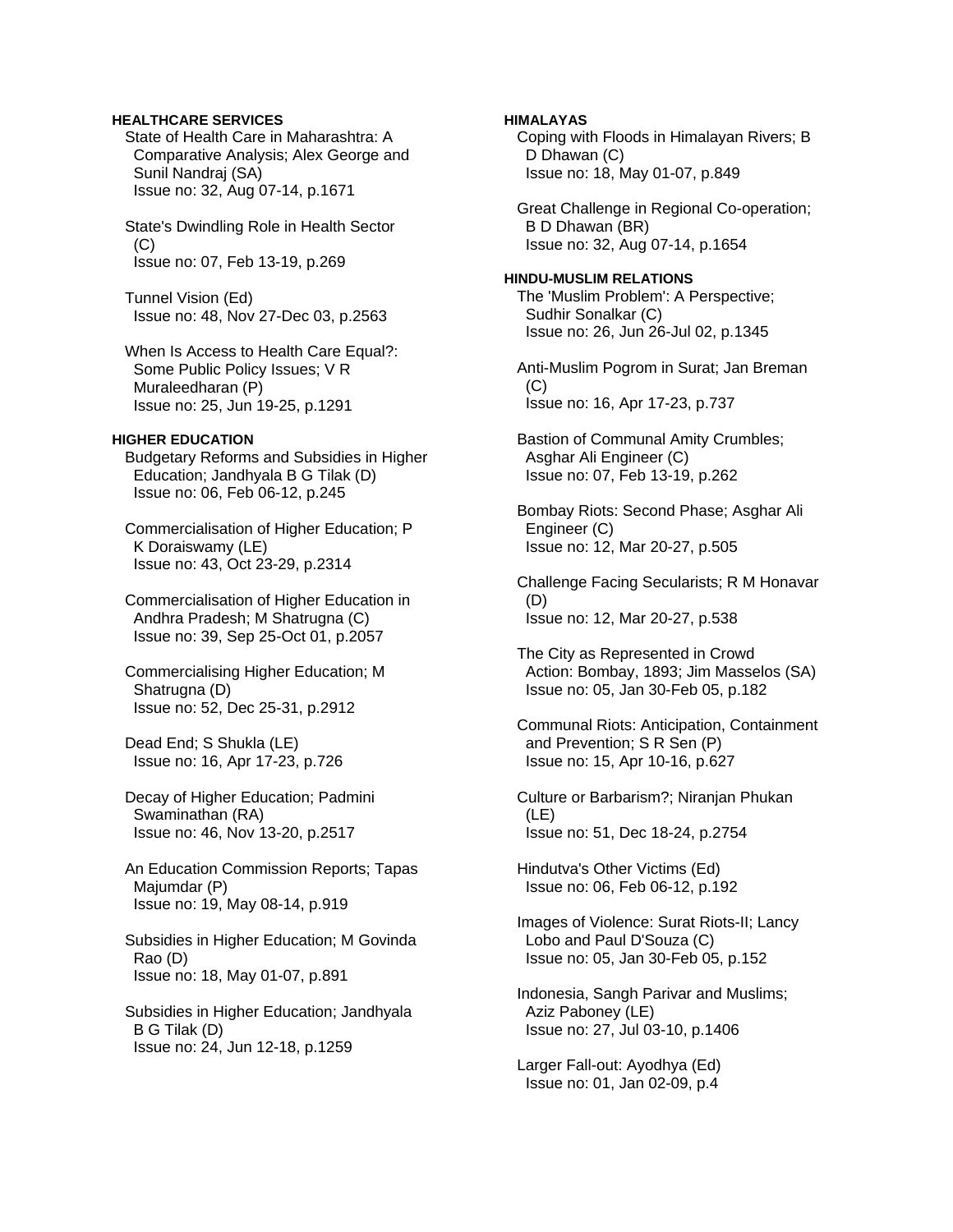#### **HINDU-MUSLIM RELATIONS**

 Misuse of Religion (LE) Issue no: 14, Apr 03-09, p.542

 Mulayam Singh's New Tune: Uttar Pradesh; Amaresh Misra (C) Issue no: 27, Jul 03-10, p.1421

 Murder of Human Rights Activist: Kashmir (Ed) Issue no: 01, Jan 02-09, p.6

 Of Communal Consciousness and Communal Violence: Impressions from Post-Riot Surat; Sudhir Chandra (SA) Issue no: 36, Sep 04-10, p.1883

 Reactions on Ayodhya; Achin Vanaik (C) Issue no: 17, Apr 24-30, p.805

 Saharanpur: Post-Demolition Situation; Indira Sujit (C) Issue no: 06, Feb 06-12, p.212

 Self-Righteous Sneer: History (Ed) Issue no: 06, Feb 06-12, p.194

 Two Riots and After: A Fact-Finding Report on Bandra [East]; Flavia Agnes  $(C)$ Issue no: 07, Feb 13-19, p.265

 Understanding the 'Kashmir Problem'; T N Madan (BR) Issue no: 17, Apr 24-30, p.811

 The Victims (Ed) Issue no: 21, May 22-28, p.1007

# **HINDUISM**

 Behind Hindu Growth Rate: Glimpses of Upper Class Statecraft; M Shiviah (D) Issue no: 14, Apr 03-09, p.594

 Benares: The Many Splendoured City; Amaresh Misra (C) Issue no: 45, Nov 06-12, p.2448

 Hindu Nationalism: Strategic Syncretism in Ideology Building; Christophe Jaffrelot (SA) Issue no: 12, Mar 20-27, p.517

 Many Religions; G P Deshpande (BR) Issue no: 42, Oct 16-22, p.2273

 Rhetoric against Age of Consent: Resisting Colonial Reason and Death of a Child-Wife; Tanika Sarkar (SA) Issue no: 36, Sep 04-10, p.1869

 Social Structure, Ideology and Language: Caste among Muslims; Parvaiz Nazir (SA) Issue no: 52, Dec 25-31, p.2897

#### **HINDUS**

 Dying Hindus: Production of Hindu Communal Common Sense in Early 20th Century Bengal; Pradip Kumar Datta (SA) Issue no: 25, Jun 19-25, p.1305

 Many-Splendoured Ram; Akhilesh Mithal (LE) Issue no: 16, Apr 17-23, p.726

 Secular Forces and Ram Janmabhoomi Movement; J V Deshpande (D) Issue no: 07, Feb 13-19, p.307

### **HINDUTVA**

 Dalit Assertion: Possibilities and Limits: UP; Amaresh Misra (C) Issue no: 50, Dec 11-17, p.2701

 The Defilers; M S S Pandian (C) Issue no: 27, Jul 03-10, p.1422

 Deja Vu: Hindutva (Ed) Issue no: 22, May 29-Jun 04, p.1073

 Emergence of Bahujan Mahasangha in Maharashtra; Gopal Guru (C) Issue no: 46, Nov 13-20, p.2500

 Hindutva's Hidden Agenda: Why Women Fear Religious Fundamentalism; Veena Poonacha (C) Issue no: 11, Mar 13-19, p.438

 Hindutva's Low-Intensity War against Bombay's Riot Victims; Gurbir Singh (C) Issue no: 19, May 08-14, p.908

 Hindutva's Other Victims (Ed) Issue no: 06, Feb 06-12, p.192

 Hindutvavad's Political Agenda; Ajit Roy (C) Issue no: 12, Mar 20-27, p.499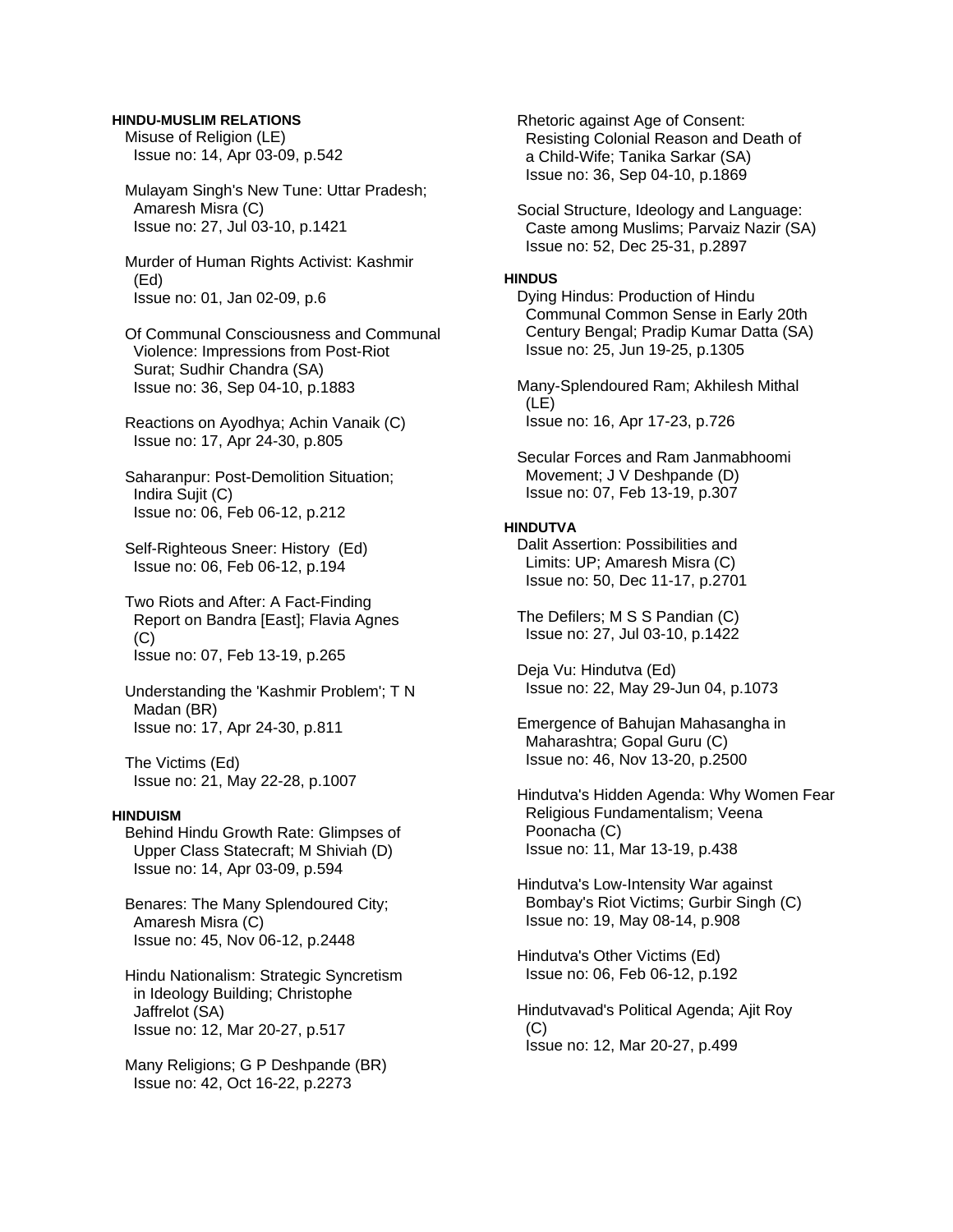### **HINDUTVA**

 Many-Splendoured Ram; Akhilesh Mithal (LE) Issue no: 16, Apr 17-23, p.726

 Pressure to Curb People's Movements; Ajit Roy (C) Issue no: 52, Dec 25-31, p.2875

 Reactions on Ayodhya; Achin Vanaik (C) Issue no: 17, Apr 24-30, p.805

 RSS and the Popularisation of Hindutva; Thomas Blom Hansen (BR) Issue no: 42, Oct 16-22, p.2270

 Short-Sighted Reactions: Politics (Ed) Issue no: 51, Dec 18-24, p.2757

 Why Did December 6, 1992 Happen?; K Balagopal (C) Issue no: 17, Apr 24-30, p.790

### **HISTORY**

 Marx after Marxism: A Subaltern Historian's Perspective; Dipesh Chakrabarty (P) Issue no: 22, May 29-Jun 04, p.1094

 Self-Righteous Sneer: History (Ed) Issue no: 06, Feb 06-12, p.194

 Where Fact Crosses Fiction; Ramachandra Guha (BR) Issue no: 11, Mar 13-19, p.451

# **HORTICULTURE**

 Kandi Watershed Development Project: A Critical Evaluation; Karam Singh (RA) Issue no: 52, Dec 25-31, p.A122

# **HOUSING**

 Legislation and Housing; Rudolf C Heredia (P) Issue no: 03, Jan 16-23, p.97

 Technology Transition in Garhwal; A Ravindra and Salil Das (C) Issue no: 14, Apr 03-09, p.561

 Women and Urban Housing Crisis: Impact of Public Policies and Practices in Uganda; Hilda Ntege (RA) Issue no: 44, Oct 30-Nov 06, p.WS46

**HUMAN DEVELOPMENT**  Aid and Development Policy in the 1990s; Arjun Sengupta (SA) Issue no: 11, Mar 13-19, p.453

 Health as Development: Implications for Research, Policy and Action; A K Shiva Kumar and Vanita Nayak Mukherjee (SA) Issue no: 16, Apr 17-23, p.769

# **HUMAN RESOURCE DEVELOPMENT**

 At the Labour Market's Mercy; Shakti Kak (BR) Issue no: 01, Jan 02-09, p.35

 Health and Human Resources Development; R Hema and V R Muraleedharan (C) Issue no: 43, Oct 23-29, p.2328

 Hidden Agenda?: Purchasing Power Parity (Ed) Issue no: 24, Jun 12-18, p.1202

 Our Trade Unions: An Overview; N R Sheth (SA) Issue no: 06, Feb 06-12, p.231

#### **HUMAN RIGHTS**

 Amnesty and Indian-Baiters; A G Noorani (CL) Issue no: 45, Nov 06-12, p.2435

 Cat in Mice Rights!; V Subramanyam (LE) Issue no: 16, Apr 17-23, p.726

 Choice and Dilemma of the Conscientious Activist; Vimal Balasubrahmanyan (C) Issue no: 38, Sep 18-24, p.1976

 Conditionalities and Assistance: Looking for the Immutable; V K Natraj (C) Issue no: 07, Feb 13-19, p.270

 Countering Dissent; Subhendu Dasgupta (LE) Issue no: 01, Jan 02-09, p.2

 Democracy, Human Rights and Management Of Technological Change; Arun Ghosh (F) Issue no: 50, Dec 11-17, p.2697

 Democratic Movements and Dialectics; N Ravi (D) Issue no: 27, Jul 03-10, p.1469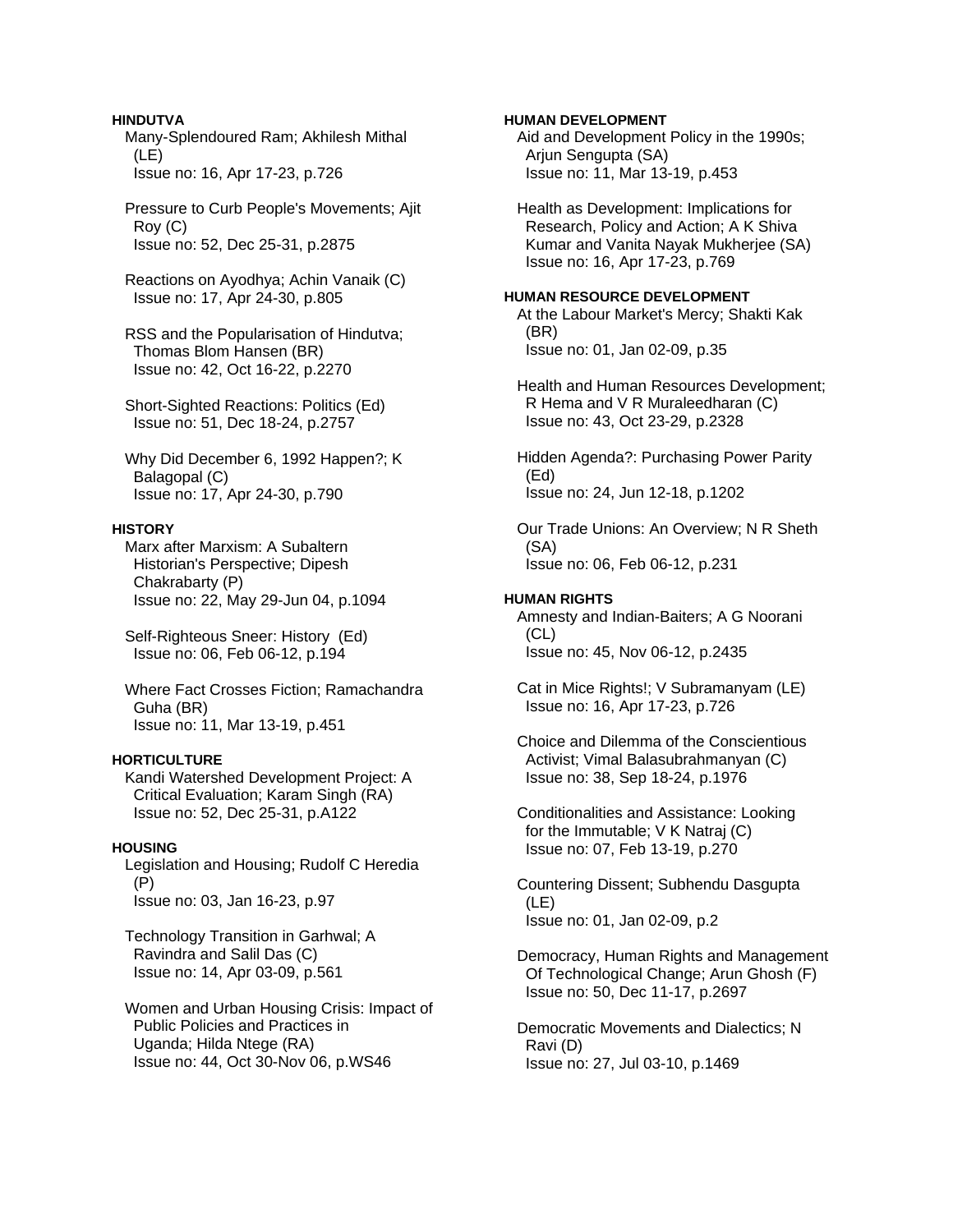### **HUMAN RIGHTS**

 Detention of Human Rights Activist; V P Sarathy and C R Bijoy (LE) Issue no: 38, Sep 18-24, p.1958

 Emergence of the Submerged: Indigenous People at UN; C R Bijoy (C) Issue no: 26, Jun 26-Jul 02, p.1357

 False Promises: Human Rights (Ed) Issue no: 27, Jul 03-10, p.1408

 Fix It, Forget It: Norplant and Human Rights; Vimal Balasubrahmanyan (C) Issue no: 22, May 29-Jun 04, p.1088

 For Public Relations Only: Human Rights (Ed) Issue no: 41, Oct 09-15, p.2174

 IMET and Human Rights: Armed Forces (Ed) Issue no: 25, Jun 19-25, p.1265

 India's Report to UN on Human Rights; A G Noorani (CL) Issue no: 22, May 29-Jun 04, p.1079

 India-China Pact on Human Rights; A G Noorani (CL) Issue no: 25, Jun 19-25, p.1272

 Indonesian Way?: Human Rights (Ed) Issue no: 22, May 29-Jun 04, p.1073

 The Koyyur Kidnap: Question of Human Rights; G Haragopal (P) Issue no: 49, Dec 04-10, p.2650

 Koyyuru Incident: Another View; NB (LE) Issue no: 19, May 08-14, p.894

 Koyyuru: Reflections on a Kidnap; Kannabiran (C) Issue no: 12, Mar 20-27, p.495

 Murder of Human Rights Activist: Kashmir (Ed) Issue no: 01, Jan 02-09, p.6

 Not in Kashmir Alone: Human Rights (Ed) Issue no: 23, Jun 05-11, p.1130

 On the Edge of Silence: Gender within Human Rights Discourse; Veena Poonacha (C) Issue no: 41, Oct 09-15, p.2192

 People's Commission Report on Bombay Riots; P A Sebastian (C) Issue no: 42, Oct 16-22, p.2256

 Pleasing Aid-Givers: Human Rights (Ed) Issue no: 11, Mar 13-19, p.423

 Protection of Human Rights: One More Ornamental Commission?; P A Sebastian  $(C)$ Issue no: 43, Oct 23-29, p.2327

 Report on Prisons; A G Noorani (CL) Issue no: 34, Aug 21-27, p.1698

 Teaching Human Rights to Police; A G Noorani (CL) Issue no: 42, Oct 16-22, p.2252

### **HUNGARY**

 The Silence of the Lambs; Harmala Gupta (BR) Issue no: 05, Jan 30-Feb 05, p.171

# **HUNGER AND STARVATION**

 Politics of Disease; Prabir (LE) Issue no: 12, Mar 20-27, p.482

 Social Causes of Hunger; Porus Olpadwala (RA) Issue no: 27, Jul 03-10, p.1439

 Towards Eradicating Hunger; Tapan K Ghosh (BR) Issue no: 03, Jan 16-23, p.103

## **HYDERABAD**

 Muslims in Indian Political Process: Group Goals and Alternative Strategies; Omar Khalidi (SA) Issue no: 01, Jan 02-09, p.43

# **HYDRO-ELECTRIC PROJECTS**

 Distribution Pattern of Lift Irrigation in India: An Analysis by Hydro-Geological Regions; R Maria Saleth and M Thangaraj (RA) Issue no: 39, Sep 25-Oct 01, p.A102

 Hydropower from Sardar Sarovar: Need, Justification and Viability; Shripad Dharmadhikary (C) Issue no: 48, Nov 27-Dec 03, p.2584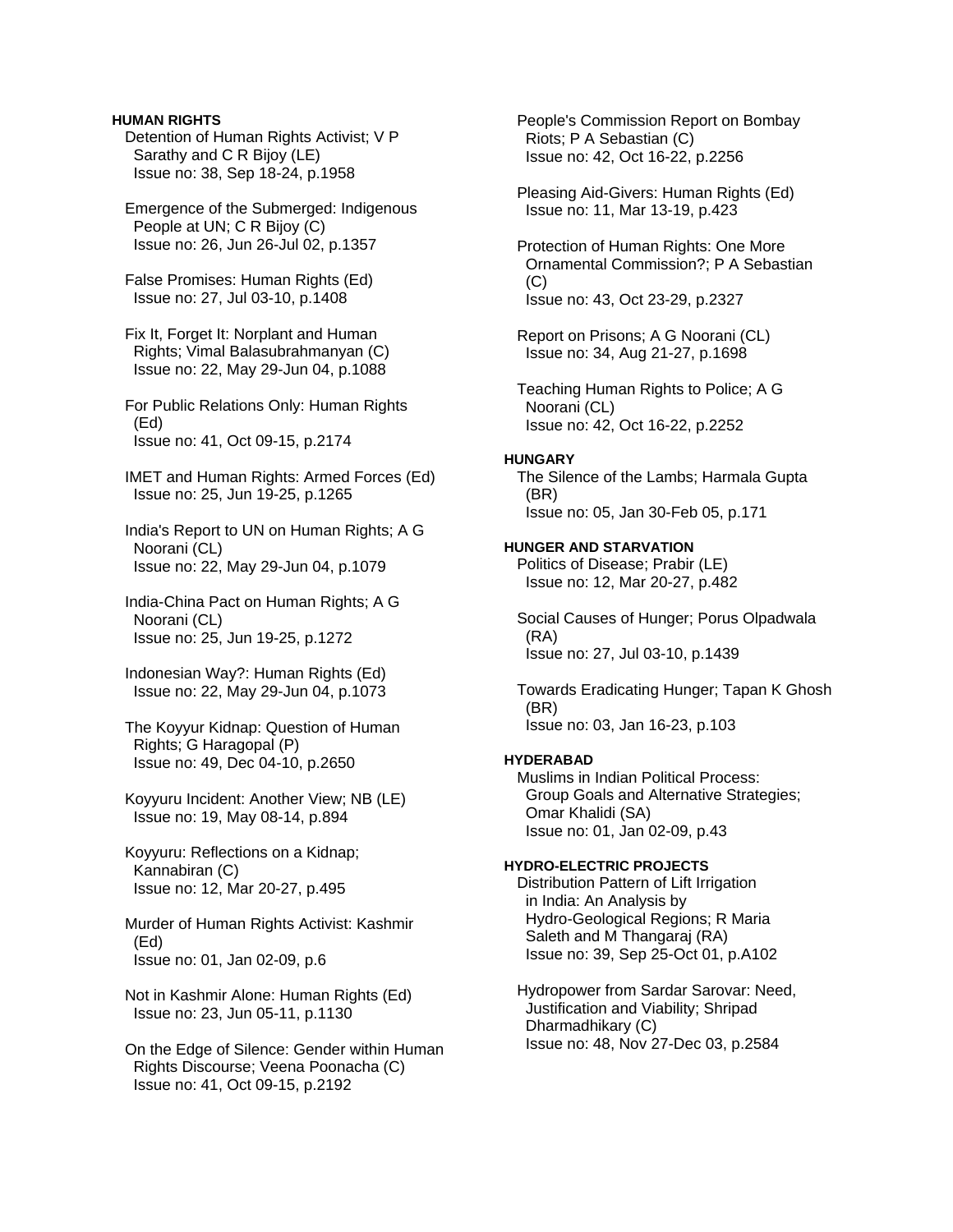#### **IMF**

 Coy at Home, Abject Abroad: Economic Reform (Ed) Issue no: 40, Oct 02-08, p.2104

 Double-Talk on EFF: New Delhi; BM (C) Issue no: 21, May 22-28, p.1015

 Farcical Postures: EFF Loan (Ed) Issue no: 12, Mar 20-27, p.485

 Fund-Bank Policies of Stabilisation and Structural Adjustment: A Global and Historical Perspective; T Krishna Kumar (SA) Issue no: 17, Apr 24-30, p.815

 Hidden Agenda?: Purchasing Power Parity (Ed) Issue no: 24, Jun 12-18, p.1202

 India under IMF Rule; Michel Chossudovsky (P) Issue no: 10, Mar 06-12, p.385

 More of the Same: Fund-Bank (Ed) Issue no: 43, Oct 23-29, p.2317

 No Escaping EFF (Ed) Issue no: 18, May 01-07, p.839

 Reward for Reform: IMF Credit for Russia (Ed) Issue no: 27, Jul 03-10, p.1408

 Russia under IMF Rule; Michel Chossudovsky (C) Issue no: 15, Apr 10-16, p.623

 Sugar-Coating for Tougher Conditionalities to Come; EPW Research Foundation (C) Issue no: 31, Jul 31-Aug 06, p.1563

#### **IMMUNIZATION PROGRAMME**

 Blinkered Approach: Immunisation (Ed) Issue no: 22, May 29-Jun 04, p.1072

 Unethical Science: Case of Anti-Fertility Vaccine; Chayanika and Swatija (C) Issue no: 52, Dec 25-31, p.2876

#### **IMPERIALISM**

 Globalisation and Muslim Belt: Reshaping of British Racism; Kalpana Wilson (C) Issue no: 25, Jun 19-25, p.1288

 Imperialism, Soviet Collapse and Implications for Post-Colonial World; Achin Vaniak (RA) Issue no: 05, Jan 30-Feb 05, p.PE37

 No Encores (Ed) Issue no: 11, Mar 13-19, p.419

 Of Brahmins, Sacred and Socialist; Gail Omvedt (BR) Issue no: 44, Oct 30-Nov 06, p.2402

 Political Economy of Beverage Imperialism; Frederic F Clairmont (C) Issue no: 07, Feb 13-19, p.272

#### **IMPORTS**

 Liberalisation Debate: Some Careless Mistakes; Amitava Bose (SA) Issue no: 31, Jul 31-Aug 06, p.1612

 More Is Not Better: Gold Import (Ed) Issue no: 01, Jan 02-09, p.5

 To What Purpose?: Gold Bonds (Ed) Issue no: 25, Jun 19-25, p.1265

# **INCOME DISTRIBUTION**

 Econometrics of Long-Term Growth: Trade-Offs with Inflation; Yoginder K Alagh and G S Guha (SA) Issue no: 42, Oct 16-22, p.2276

 Green Revolution in Middle Phase; G Parthasarathy (BR) Issue no: 12, Mar 20-27, p.516

 A Landmark in Policy Analysis; Ranjit Sau (BR) Issue no: 11, Mar 13-19, p.449

 No Link; Y Venugopal Reddy (LE) Issue no: 50, Dec 11-17, p.2686

#### **INDEBTEDNESS**

 Agricultural Labourers in Eastern UP; Kripa Shankar (C) Issue no: 24, Jun 12-18, p.1211

 Financial Intermediation and Rural Credit; Gurbachan Singh (D) Issue no: 01, Jan 02-09, p.68

**INDIA-BURMA RELATIONS**  Growing Network: North-East (Ed) Issue no: 29, Jul 17-24, p.1481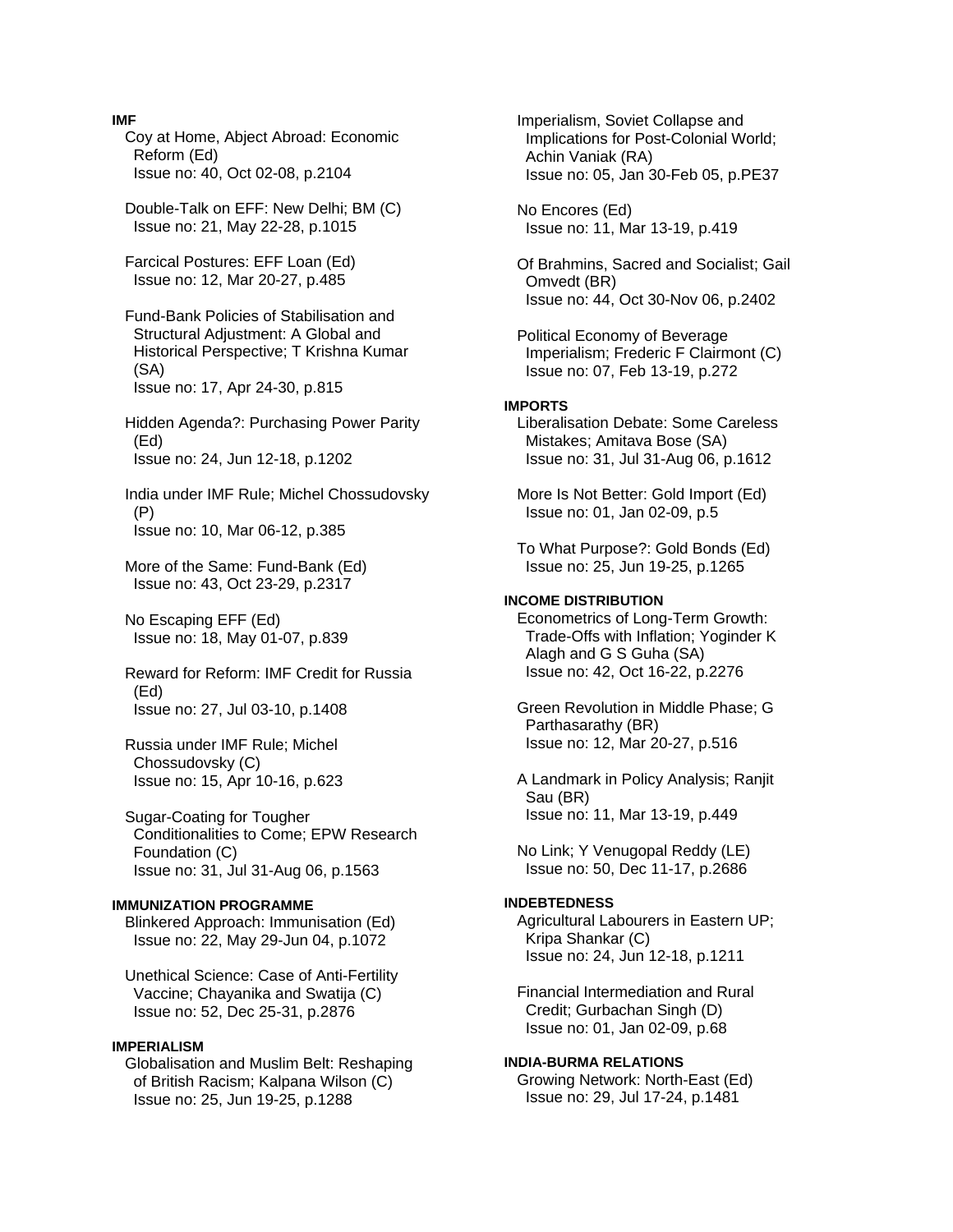# **INDIA-CHINA RELATIONS**

 Chance to Shift Course: India-China Agreement (Ed) Issue no: 40, Oct 02-08, p.2105

 Gigantic Peripheries: India and China in World Knowledge System; Philip G Altbach (P) Issue no: 24, Jun 12-18, p.1220

 India-China Pact on Human Rights; A G Noorani (CL) Issue no: 25, Jun 19-25, p.1272

 States and Civil Societies in Modern Asia; Dharma Kumar (P) Issue no: 42, Oct 16-22, p.2266

# **INDIA-MALAYSIA RELATIONS**

 India's Wavering Ties with Malaysia; M G G Pillai (C) Issue no: 14, Apr 03-09, p.569

#### **INDIA-PAKISTAN RELATIONS**

 Domestic Compulsions: India-Pakistan Relations (Ed) Issue no: 44, Oct 30-Nov 06, p.2378

 Nuclear Brinkmanship?: India-Pakistan Relations (Ed) Issue no: 18, May 01-07, p.842

# **INDIA-RUSSIA RELATIONS**

 India's Rouble Debt and Depreciating Rouble; Nirmal Kumar Chandra (SA) Issue no: 27, Jul 03-10, p.1443

 Not a Sell-Out (Ed) Issue no: 06, Feb 06-12, p.191

 Rupee-Rouble Agreement: Was It a Sell-Out?; Sunil Kanwar (C) Issue no: 11, Mar 13-19, p.431

 State Regulation and Market Mechanism: Importance of Indian Experience for Russia; O V Malyarov (P) Issue no: 12, Mar 20-27, p.511

# **INDIA-SOUTH KOREA RELATIONS**

 Factor and Product Market Distortions, Production Efficiency and International Trade; Murali Patibandla (RA) Issue no: 48, Nov 27-Dec 03, p.M137

## **INDIA-SRI LANKA RELATIONS**

 Detention of Human Rights Activist; V P Sarathy and C R Bijoy (LE) Issue no: 38, Sep 18-24, p.1958

 RAW in Sri Lanka; Rita Manchanda (BR) Issue no: 19, May 08-14, p.921

# **INDIA-UNITED STATES RELATIONS**

 Shedding Illusions about Indo-US Defence Co-operation; Rita Manchanda (C) Issue no: 32, Aug 07-14, p.1637

## **INDIRECT TAXES**

 A Complacent Budget; V M Dandekar (SA) Issue no: 15, Apr 10-16, p.689

# **INDONESIA**

 Indonesia, Sangh Parivar and Muslims; Aziz Paboney (LE) Issue no: 27, Jul 03-10, p.1406

# **INDUSTRIAL ENTERPRISES**

 Inter-Sectoral Terms of Trade: Issues of Concept and Method; B L Mungekar (RA) Issue no: 39, Sep 25-Oct 01, p.A111

### **INDUSTRIAL FINANCE**

 Finance for Small Industry; K R Pillai (LE) Issue no: 44, Oct 30-Nov 06, p.2374

 Finance for Small Industry: Wrong Signals  $(C)$ Issue no: 36, Sep 04-10, p.1846

# **INDUSTRIAL GROWTH AND DEVELOPMENT**

 Caving In?: Industry (Ed) Issue no: 11, Mar 13-19, p.422

 Deregulation and Industrial Performance: The Indian Cement Industry; Subir Gokarn and Rajendra Vaidya (RA) Issue no: 08, Feb 20-27, p.M33

 Dissection of a Bold Budget; Arindam Das-Gupta and Dilip Mookherjee (SA) Issue no: 15, Apr 10-16, p.695

 Economic Development and the Market System; Arun Ghosh (F) Issue no: 48, Nov 27-Dec 03, p.2573

 Fate of Sick Small Units; S N Phadnis (LE) Issue no: 03, Jan 16-23, p.70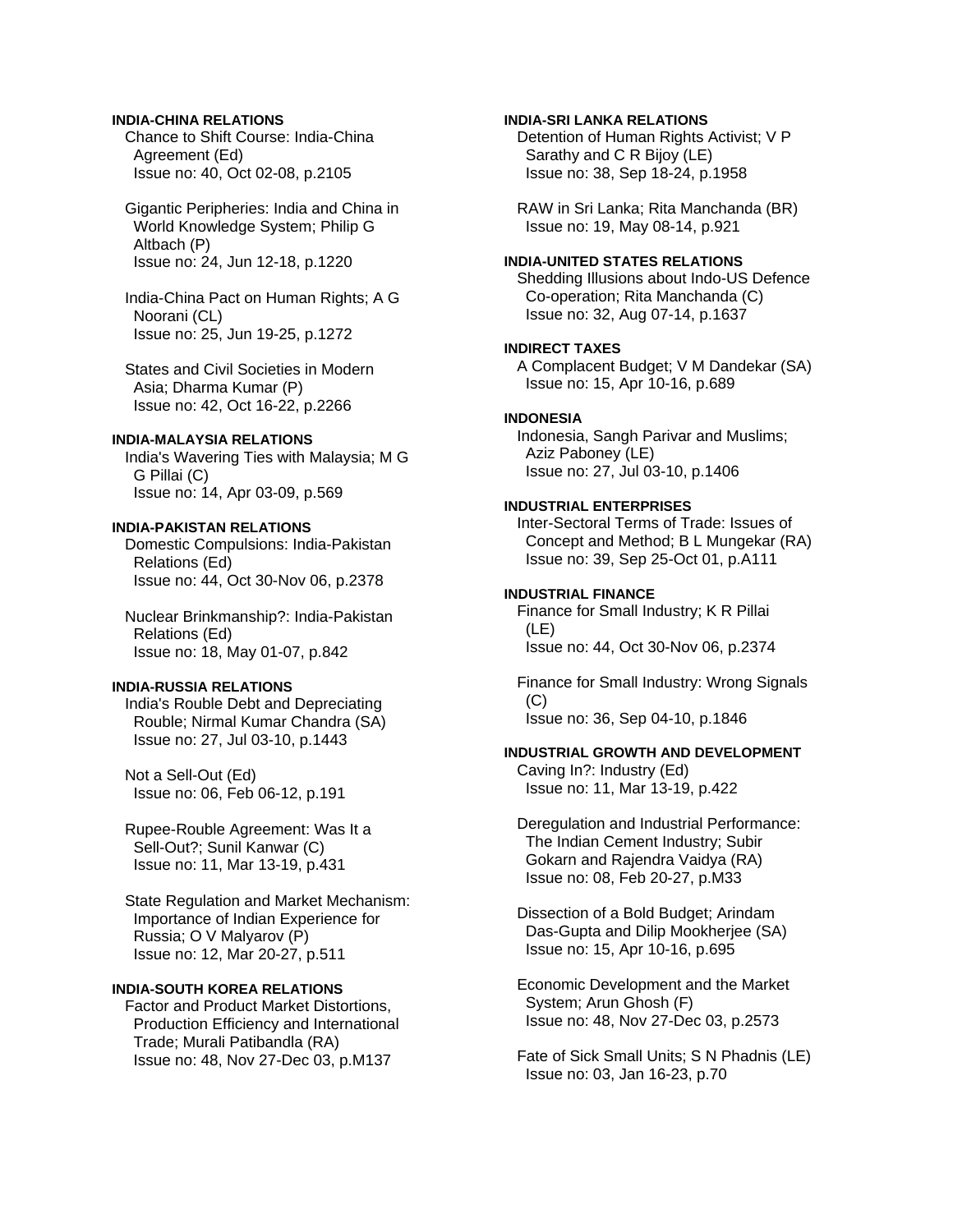# **INDUSTRIAL GROWTH AND DEVELOPMENT**

 Flexible Specialisation in India?; Mark Holmstrom (RA) Issue no: 35, Aug 28-Sep 03, p.M82

 Growth and Industry; Ashima Goyal (BR) Issue no: 16, Apr 17-23, p.757

 In Recession's Grip: Industry (Ed) Issue no: 26, Jun 26-Jul 02, p.1337

 Indian Manufacturing Industry: Growth Episode of the Eighties; D N Sen Gupta (RA) Issue no: 22, May 29-Jun 04, p.M54

 Industrial R and D in Developing Countries and Dunkel Draft; Nirmal Kumar Chandra (C) Issue no: 48, Nov 27-Dec 03, p.2576

 Industry and Trade Liberalisation: Performance of Motor Vehicles and Electronics Industries, 1981-91; D Narayana and K J Joseph (RA) Issue no: 08, Feb 20-27, p.M13

 Modern Small Industry, 1972 and 1987-88: Aspects of Growth and Structural Change; J C Sandesara (SA) Issue no: 06, Feb 06-12, p.223

 New Economic Policies: An Assessment; Arun Kumar (SA) Issue no: 50, Dec 11-17, p.2735

 Shoe Begins to Pinch (Ed) Issue no: 34, Aug 21-27, p.1691

 Structural Configuration and Strategic Investments: Indian Automobile Industry; C Bhaktavatsala Rao (RA) Issue no: 08, Feb 20-27, p.M21

 Technology-Intensive Industrialisation in LDCs: Experience of Indian Industries; Dipankor Coondoo, Chiranjib Neogi and Buddhadeb Ghosh (RA) Issue no: 08, Feb 20-27, p.M43

 Turnaround in Industrial Growth: Hasty Claims for Liberalisation; L C Jain (RA) Issue no: 08, Feb 20-27, p.M2

 Uneven Development of Engineering Companies of India: Spatial Dimension of Competitive Advantage; Suranjit K Saha (RA) Issue no: 48, Nov 27-Dec 03, p.M122

 Why Not BIFR Route?: Exit Policy (Ed) Issue no: 21, May 22-28, p.1008

## **INDUSTRIAL INVESTMENT**

 Indian Manufacturing Industry: Growth Episode of the Eighties; D N Sen Gupta (RA) Issue no: 22, May 29-Jun 04, p.M54

# **INDUSTRIAL LABOUR**

 Explaining Nominal Wages of Industrial Workers; Bibhas Saha (BR) Issue no: 14, Apr 03-09, p.578

 Nominal Wages of Industrial Workers; C Mani Sastry (LE) Issue no: 21, May 22-28, p.1006

### **INDUSTRIAL POLICY**

 Growth and Industry; Ashima Goyal (BR) Issue no: 16, Apr 17-23, p.757

 Wall Street Populism; James Petras (C) Issue no: 12, Mar 20-27, p.508

# **INDUSTRIAL POLLUTION**

 Industrial Negligence (Ed) Issue no: 12, Mar 20-27, p.483

# **INDUSTRIAL PRODUCTION**

 Industrial Production; EPW Research Foundation (S) Issue no: 44, Oct 30-Nov 06, p.2381

 Industrial Production; EPW Research Foundation (S) Issue no: 46, Nov 13-20, p.2493

#### **INDUSTRIAL RELATIONS**

 Managerial Unionism; Bagaram Tulpule (BR) Issue no: 35, Aug 28-Sep 03, p.1801

## **INDUSTRIAL STATISTICS**

 India's Garment Exports; Somnath Chaterjee and Rakesh Mohan (RA) Issue no: 35, Aug 28-Sep 03, p.M95

 Indian Manufacturing Industry: Growth Episode of the Eighties; D N Sen Gupta (RA) Issue no: 22, May 29-Jun 04, p.M54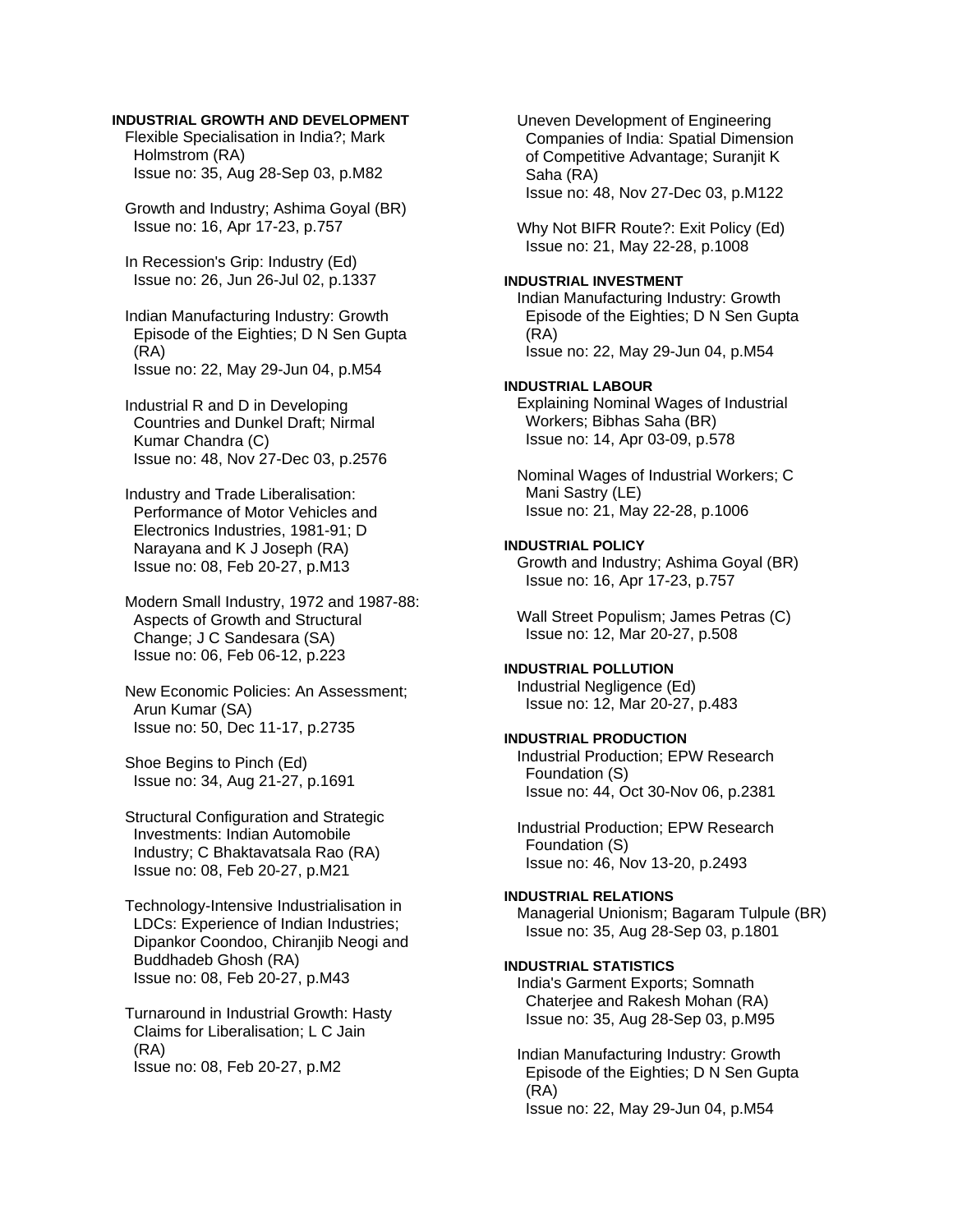## **INFANT AND CHILD MORTALITY**

 Maternal Mortality and MCH Services; Mari Bhat (LE) Issue no: 10, Mar 06-12, p.362

## **INFLATION**

 Claiming Too Much: The Economy (Ed) Issue no: 25, Jun 19-25, p.1264

 Controlling Inflation: Some Analytical and Empirical Issues; V Pandit (SA) Issue no: 01, Jan 02-09, p.39

 Inflation and the Wholesale Price Index; O P Mall (SA) Issue no: 35, Aug 28-Sep 03, p.1822

 Liberalisation Debate: Some Careless Mistakes; Amitava Bose (SA) Issue no: 31, Jul 31-Aug 06, p.1612

 Not a Sell-Out (Ed) Issue no: 06, Feb 06-12, p.191

#### **INFORMAL SECTOR**

 Law and Women in Unorganised Sector; G Ravindran Nair (C) Issue no: 20, May 15-21, p.962

 Women on the Streets: Vending and Public Space in Chile; Lorena Nunez (RA) Issue no: 44, Oct 30-Nov 06, p.WS67

## **INFORMATION AND COMMUNICATION TECHNOLOGY**

 Information Technology in Tax Administration: Recent Cross-Country Experience; Amaresh Bagchi (C) Issue no: 32, Aug 07-14, p.1640

# **INSURGENCY**

 Hasty Deal: Assam (Ed) Issue no: 11, Mar 13-19, p.420

#### **INTELLECTUALS**

 A K Ramanujan: Obituary; A R Venkatachalapathy (C) Issue no: 31, Jul 31-Aug 06, p.1571

#### **INTEREST RATES**

 Is This Reform?: Interest Rates (Ed) Issue no: 45, Nov 06-12, p.2424

 Not by Interest Rates (Ed) Issue no: 36, Sep 04-10, p.1835  Saving, Investment and Interest Rates; Arun Ghosh (F) Issue no: 39, Sep 25-Oct 01, p.2050

### **INTERNATIONAL CAPITAL MARKET**

 Economic Discipline and External Vulnerability: A Comment on Fiscal and Adjustment Strategies; C P Chandrasekhar and Jayati Ghosh (SA) Issue no: 15, Apr 10-16, p.667

# **INTERNATIONAL COMPETITIVENESS**

 Paradox of Competitiveness and Globalisation of Underdevelopment; Kalyan K Sanyal (SA) Issue no: 25, Jun 19-25, p.1326

### **INTERNATIONAL ECONOMIC RELATIONS**

 \$ 10 bn Blunder; V Ranganathan (LE) Issue no: 35, Aug 28-Sep 03, p.1770

 Economic Roots of Conflict in New World Order; Sharat G Lin (RA) Issue no: 05, Jan 30-Feb 05, p.PE2

 Indian Economic Reforms in the Context of Emerging Global Economy; C T Kurien (SA) Issue no: 15, Apr 10-16, p.655

 Single Europe and the Third World; Nigel Harris (BR) Issue no: 05, Jan 30-Feb 05, p.168

# **INTERNATIONAL FINANCE**

 Investment, Speculation and the Gambling Instinct; Arun Ghosh (F) Issue no: 37, Sep 11-17, p.1903

 The Moneylenders' Terms (Ed) Issue no: 08, Feb 20-27, p.311

#### **INTERNATIONAL RELATIONS**

 US Attack on Iraq (LE) Issue no: 27, Jul 03-10, p.1406

 Visible Hand (Ed) Issue no: 29, Jul 17-24, p.1479

# **INTERNATIONAL TRADE**

 Factor and Product Market Distortions, Production Efficiency and International Trade; Murali Patibandla (RA) Issue no: 48, Nov 27-Dec 03, p.M137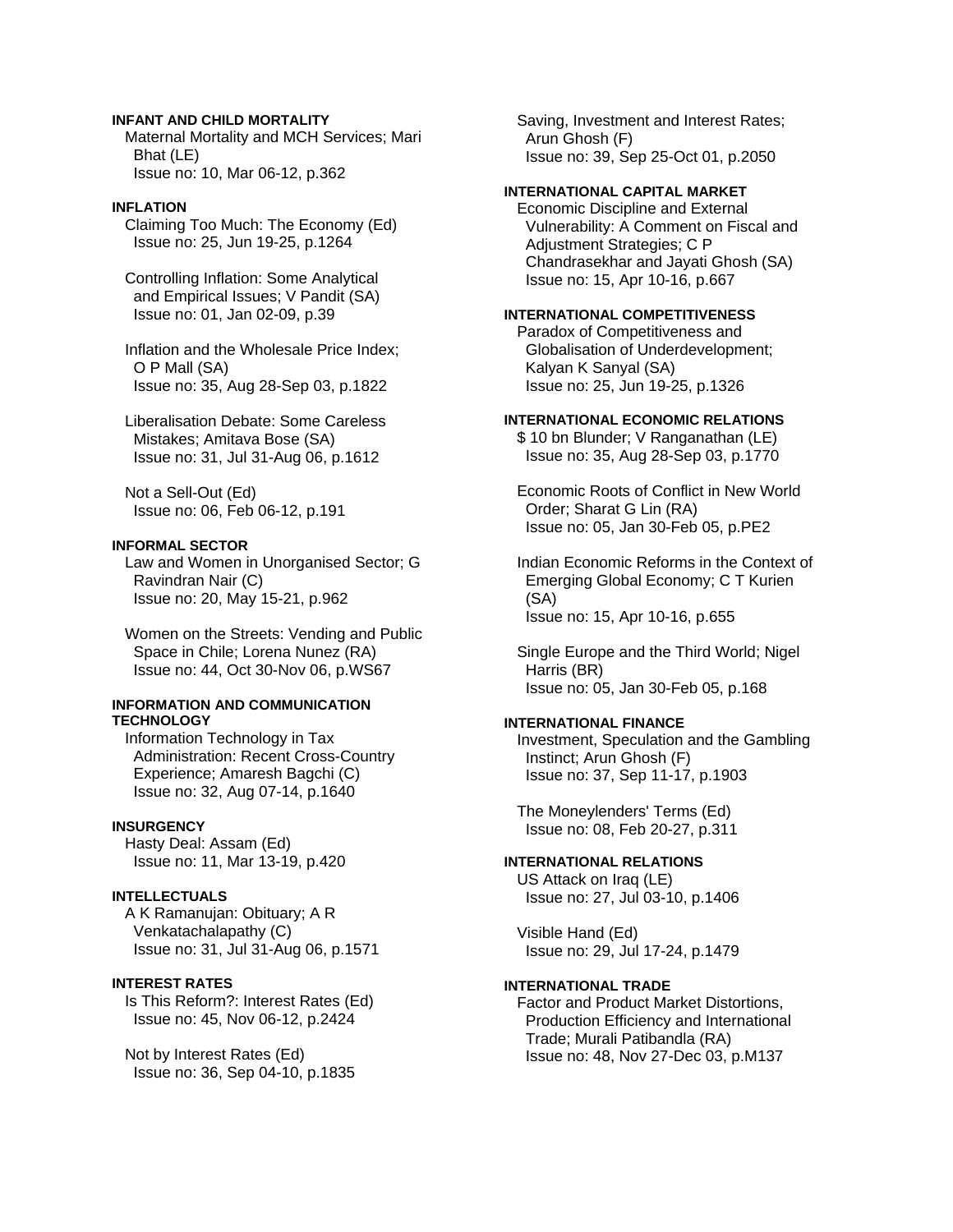# **INTERNATIONAL TRADE**

 Strategic Trade Policy and Developing Countries; Aditya Bhattacharjea (SA) Issue no: 35, Aug 28-Sep 03, p.1803

## **IRON AND STEEL INDUSTRY**

 J R D Tata, 1904-1993; Amiya Kumar Bagchi (C) Issue no: 52, Dec 25-31, p.2871

 Prejudice to the Fore? (Ed) Issue no: 20, May 15-21, p.947

 Unfinished Struggle of Contract Labourers; Krishna Chaitanya (C) Issue no: 48, Nov 27-Dec 03, p.2578

### **IRRIGATION**

 Irrigation in Eighth Plan: A Critique; B D Dhawan (RA) Issue no: 26, Jun 26-Jul 02, p.A38

 Reassessment of Irrigation Potential; B D Dhawan (D) Issue no: 43, Oct 23-29, p.2371

 Redefining Gujarat's Irrigation Potential: A Model; Dilip H Parikh, Amrish J Vora and Yoginder K Alagh (RA) Issue no: 26, Jun 26-Jul 02, p.A45

 Technological Prejudice: Case of Indian Irrigation; V Santha Kumar and R Rajagopalan (SA) Issue no: 14, Apr 03-09, p.586

# **IRRIGATION POLICY AND MANAGEMENT**

 Can Sardar Sarovar Project Ever Be Financed?; Himanshu Thakkar (C) Issue no: 42, Oct 16-22, p.2262

- Distribution Pattern of Lift Irrigation in India: An Analysis by Hydro-Geological Regions; R Maria Saleth and M Thangaraj (RA) Issue no: 39, Sep 25-Oct 01, p.A102
- In Search of Tanks: Some Hidden Facts; S Janakarajan (RA) Issue no: 26, Jun 26-Jul 02, p.A53

 Irrigation in Eighth Plan: A Critique; B D Dhawan (RA) Issue no: 26, Jun 26-Jul 02, p.A38

 On Irrigation Systems; B D Dhawan (BR) Issue no: 03, Jan 16-23, p.104

 Redefining Irrigation Potential: An Exercise in Clay Modelling; S M Vidwans (D) Issue no: 49, Dec 04-10, p.2682

 Subarnarekha Project: Singhbhum's Sorrow; Ashish Chadha (C) Issue no: 41, Oct 09-15, p.2194

 A Year of Drought?: Andhra Pradesh; K Balagopal (C) Issue no: 38, Sep 18-24, p.1970

#### **ISLAM**

 Islam and Women's Rights; Shabana Makani (BR) Issue no: 31, Jul 31-Aug 06, p.1583

#### **ISRAEL**

 An End and a Beginning: Palestine (Ed) Issue no: 39, Sep 25-Oct 01, p.2041

 Job for PLO: West Asia (Ed) Issue no: 43, Oct 23-29, p.2318

# **JAIPUR**

 Communal Violence in Jaipur; Shail Mayaram (SA) Issue no: 46, Nov 13-20, p.2524

# **JAMMU AND KASHMIR**

 Business as Usual?: Kashmir (Ed) Issue no: 48, Nov 27-Dec 03, p.2564

 Censoring Kashmir; A G Noorani (CL) Issue no: 51, Dec 18-24, p.2765

 Deadly Intrigues: Kashmir (Ed) Issue no: 16, Apr 17-23, p.728

 India Turns Clock Back: Kashmir; Gautam Navlakha (C) Issue no: 21, May 22-28, p.1017

 Kashmir: Time for Rethinking; Gautam Navlakha (C) Issue no: 45, Nov 06-12, p.2441

 Loutish Intervention: Kashmir (Ed) Issue no: 19, May 08-14, p.896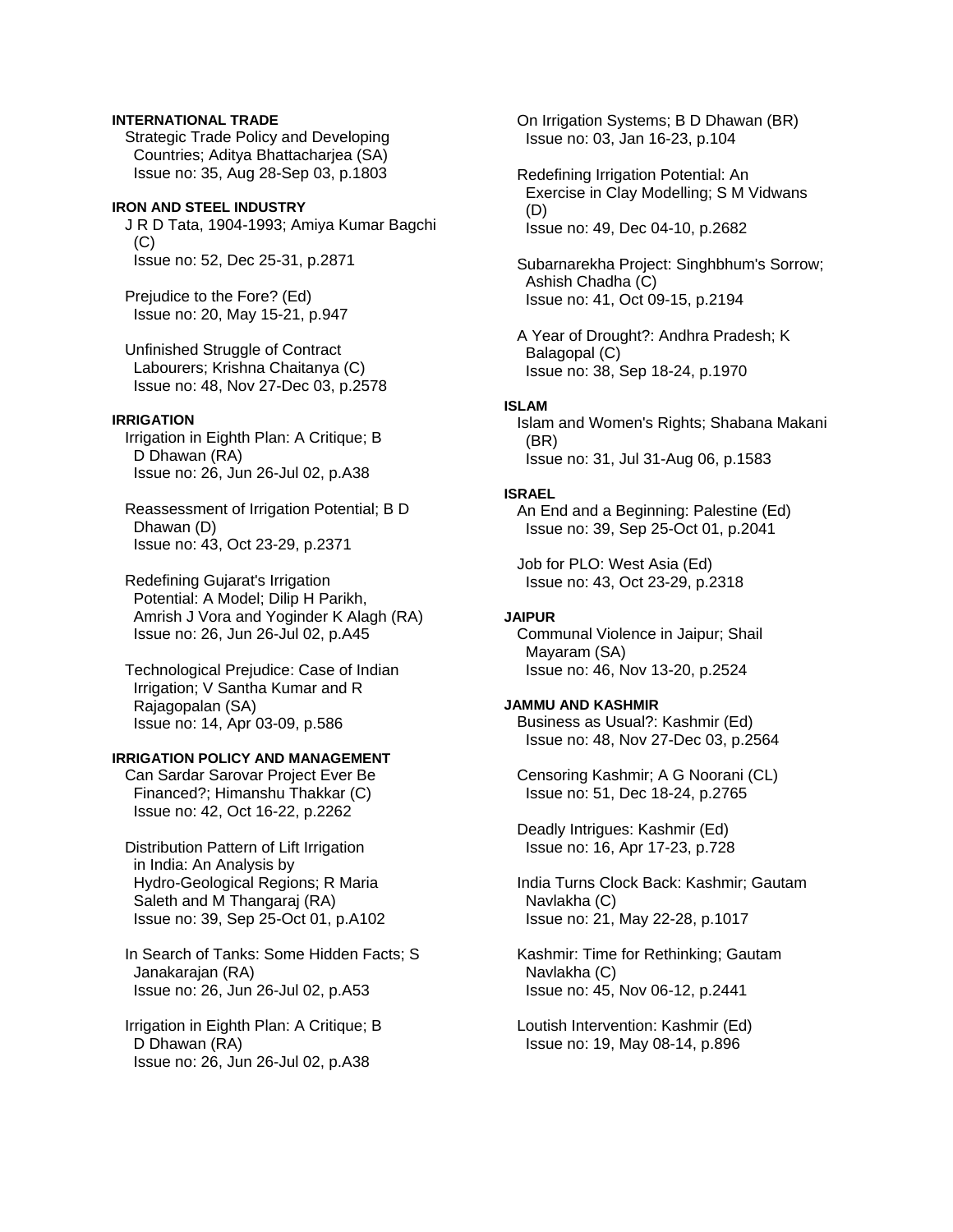## **JAMMU AND KASHMIR**

 Murder of Human Rights Activist: Kashmir (Ed) Issue no: 01, Jan 02-09, p.6

 A National Shame (Ed) Issue no: 43, Oct 23-29, p.2315

 Not in Kashmir Alone: Human Rights (Ed) Issue no: 23, Jun 05-11, p.1130

 Report on Prisons; A G Noorani (CL) Issue no: 34, Aug 21-27, p.1698

 Understanding the 'Kashmir Problem'; T N Madan (BR) Issue no: 17, Apr 24-30, p.811

 Weak Case (Ed) Issue no: 45, Nov 06-12, p.2423

#### **JAPAN**

 Cracking of Japanese Finance Capitalism; Frederic F Clairmont (C) Issue no: 44, Oct 30-Nov 06, p.2392

 Economic Policies and Institutions in Japan; V V Bhatt (BR) Issue no: 49, Dec 04-10, p.2656

 Economic Policies and Institutions in Japan; V V Bhatt (BR) Issue no: 49, Dec 04-10, p.2656

 Economic Policies and Institutions in Japan; V V Bhatt (BR) Issue no: 49, Dec 04-10, p.2656

#### **JHARKHAND**

 Ideology and Politics of Jharkhand Movement: An Overview; Arunabha Ghosh  $(C)$ Issue no: 35, Aug 28-Sep 03, p.1788

 Jharkhand Autonomy a Far Cry; Tilak D Gupta (C) Issue no: 39, Sep 25-Oct 01, p.2066

 Jharkhand Movement in West Bengal; Arunabha Ghosh (SA) Issue no: 03, Jan 16-23, p.121

# **JUDICIARY**

 Democracy and Judicial Review; S P Sathe (BR) Issue no: 17, Apr 24-30, p.813

## **KARNATAKA**

 Badanavala Killings: Signs for the Dalit Movement of Karnataka; Janaki Nair (C) Issue no: 19, May 08-14, p.911

 Congress[I]'s Dilemma: Karnataka (Ed) Issue no: 34, Aug 21-27, p.1693

 Ground Water Overexploitation through Borehole Technology; D S K Rao (RA) Issue no: 52, Dec 25-31, p.A129

 Karnataka Panchayat Act: Captive Bodies; S K Singh (C) Issue no: 52, Dec 25-31, p.2879

 Karnataka's New Step Backwards: Panchayati Raj; K S Krishnaswamy (C) Issue no: 18, May 01-07, p.847

 Lobbies Fuel Dissidence: Karnataka; Ambrose Pinto (C) Issue no: 35, Aug 28-Sep 03, p.1786

 Reflections on the Status of Planning; Nirmal Mukarji (RA) Issue no: 39, Sep 25-Oct 01, p.2071

#### **KERALA**

 Ageing in Kerala; S Guhan (BR) Issue no: 35, Aug 28-Sep 03, p.1802

 Consumer Redressal Agencies: How Effective?: Kerala Experience; E A Lizzy (C) Issue no: 32, Aug 07-14, p.1638

 Dynamics of Land Distribution: An Alternative Approach and Analysis with Reference to Kerala; Sakti Prasad Padhi and K N Nair (RA) Issue no: 12, Mar 20-27, p.A29

 Feeding Programmes and Food Intake in a Kerala Village; Richard W Franke (SA) Issue no: 08, Feb 20-27, p.355

 Gendered Justice: Kerala; M J Joseph (C) Issue no: 50, Dec 11-17, p.2711

 Kerala's Health Status: Some Issues; S Irudaya Rajan and K S James (D) Issue no: 36, Sep 04-10, p.1889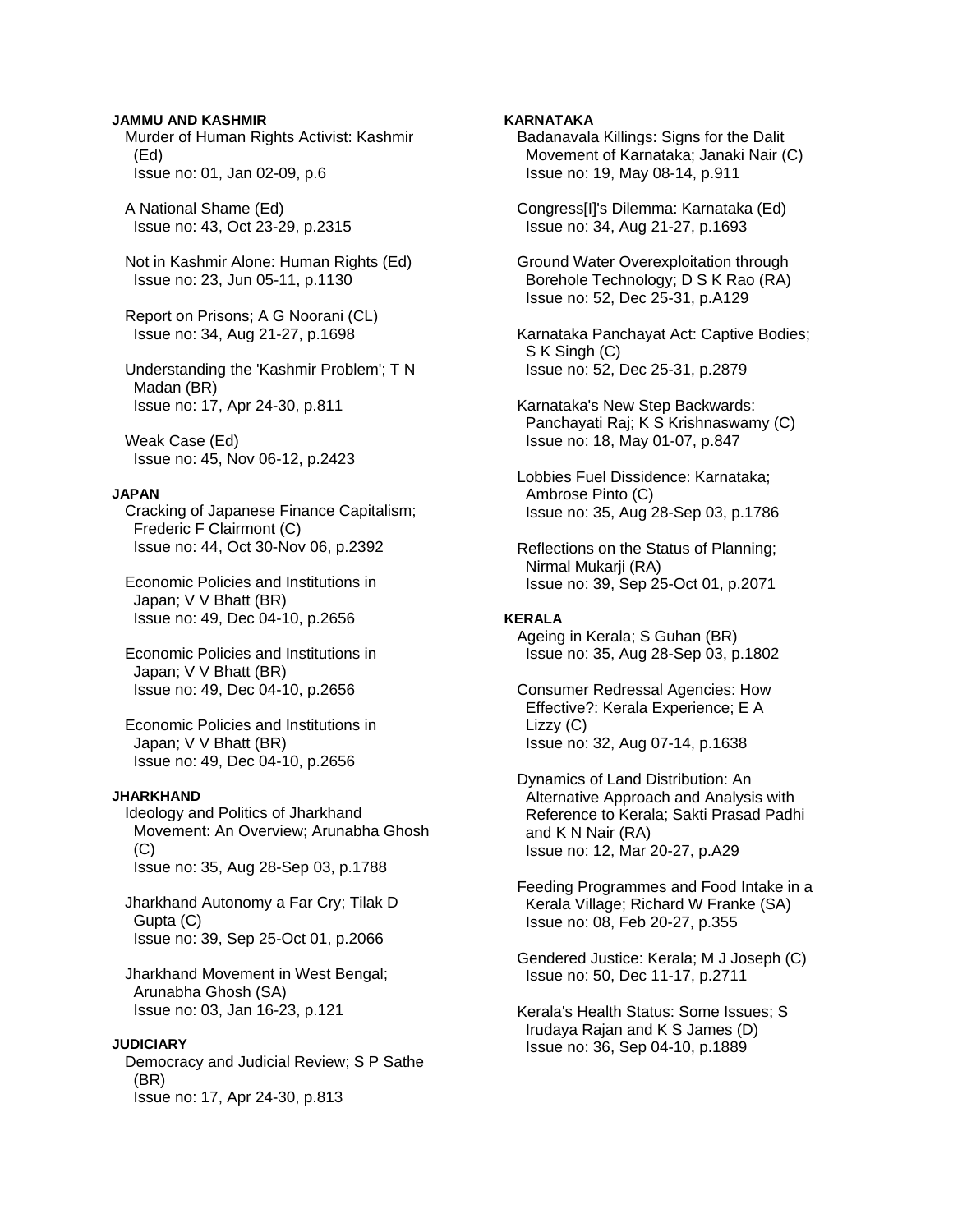# **KERALA**

 Kerala: An Unhealthy Population?; K Anil Kumar and Leena Abraham (D) Issue no: 11, Mar 13-19, p.478

 Literacy Movement in Kerala: One Step Forward, Two Step Backwards; S Mohana Kumar (C) Issue no: 41, Oct 09-15, p.2187

 States Go Slow: Panchayat Raj (Ed) Issue no: 48, Nov 27-Dec 03, p.2565

 Step Backward: Women's Rights (Ed) Issue no: 50, Dec 11-17, p.2689

 Traditional Fisher-People against Fishing Harbour: Kerala; Mukul (C) Issue no: 38, Sep 18-24, p.1974

#### **KEYNESIAN ECONOMICS**

 It Is Time We Reread Keynes; Arun Ghosh (F) Issue no: 43, Oct 23-29, p.2325

## **KINSHIP**

 Gender and Kinship in Sri Lanka; Sujata Patel (BR) Issue no: 36, Sep 04-10, p.1867

 Social Structure, Ideology and Language: Caste among Muslims; Parvaiz Nazir (SA) Issue no: 52, Dec 25-31, p.2897

### **LABOUR LAWS AND LEGISLATIONS**

 Law and Women in Unorganised Sector; G Ravindran Nair (C) Issue no: 20, May 15-21, p.962

 On Paper: Labour Laws (Ed) Issue no: 34, Aug 21-27, p.1693

 Women on the Streets: Vending and Public Space in Chile; Lorena Nunez (RA) Issue no: 44, Oct 30-Nov 06, p.WS67

# **LABOUR MARKET**

 Tamilian Labour and Malayan Plantations, 1840-1938; Ravindra K Jain (SA) Issue no: 43, Oct 23-29, p.2363

 Unemployment and Financing of Relief Employment in a Period of Stabilisation- India, 1992-94; Sudipto Mundle (SA) Issue no: 05, Jan 30-Feb 05, p.173

## **LAND HOLDINGS AND OWNERSHIP**

 Changes in Land Distribution in an Agrarian Economy: Measurement of Household Mobility; Madhura Swaminathan (D) Issue no: 21, May 22-28, p.1067

 Drought in Kalahandi: The Real Story; Jagadish Pradhan (C) Issue no: 22, May 29-Jun 04, p.1084

 Dynamics of Land Distribution: An Alternative Approach and Analysis with Reference to Kerala; Sakti Prasad Padhi and K N Nair (RA) Issue no: 12, Mar 20-27, p.A29

 Labour-Exploitation Ratio as a Measure of Peasant Differentiation: Its Fundamental Fallacy; Sumit Guha (P) Issue no: 34, Aug 21-27, p.1721

 Land Struggle in Uttar Pradesh; Amaresh Misra (C) Issue no: 39, Sep 25-Oct 01, p.2059

 Land System in India: A Historical Review; Rekha Bandyopadhyay (RA) Issue no: 52, Dec 25-31, p.A149

 Rural Poverty in the Semi-Arid Tropics of India: Identification, Determinants and Policy Interventions; R P Singh and P B R Hazell (RA) Issue no: 12, Mar 20-27, p.A9

 What is Happening in Rural West Bengal?: Agrarian Reform, Growth and Distribution; John Harriss (SA) Issue no: 24, Jun 12-18, p.1237

#### **LAND USE**

 Land-Use in Bombay; Nigel Harris (D) Issue no: 42, Oct 16-22, p.2300

#### **LANGUAGE**

 The Anxiety of Indianness: Our Novels in English; Meenakshi Mukherjee (SA) Issue no: 48, Nov 27-Dec 03, p.2607

 Indian-Language Newspapers and Why They Grow; Robin Jeffrey (SA) Issue no: 38, Sep 18-24, p.2004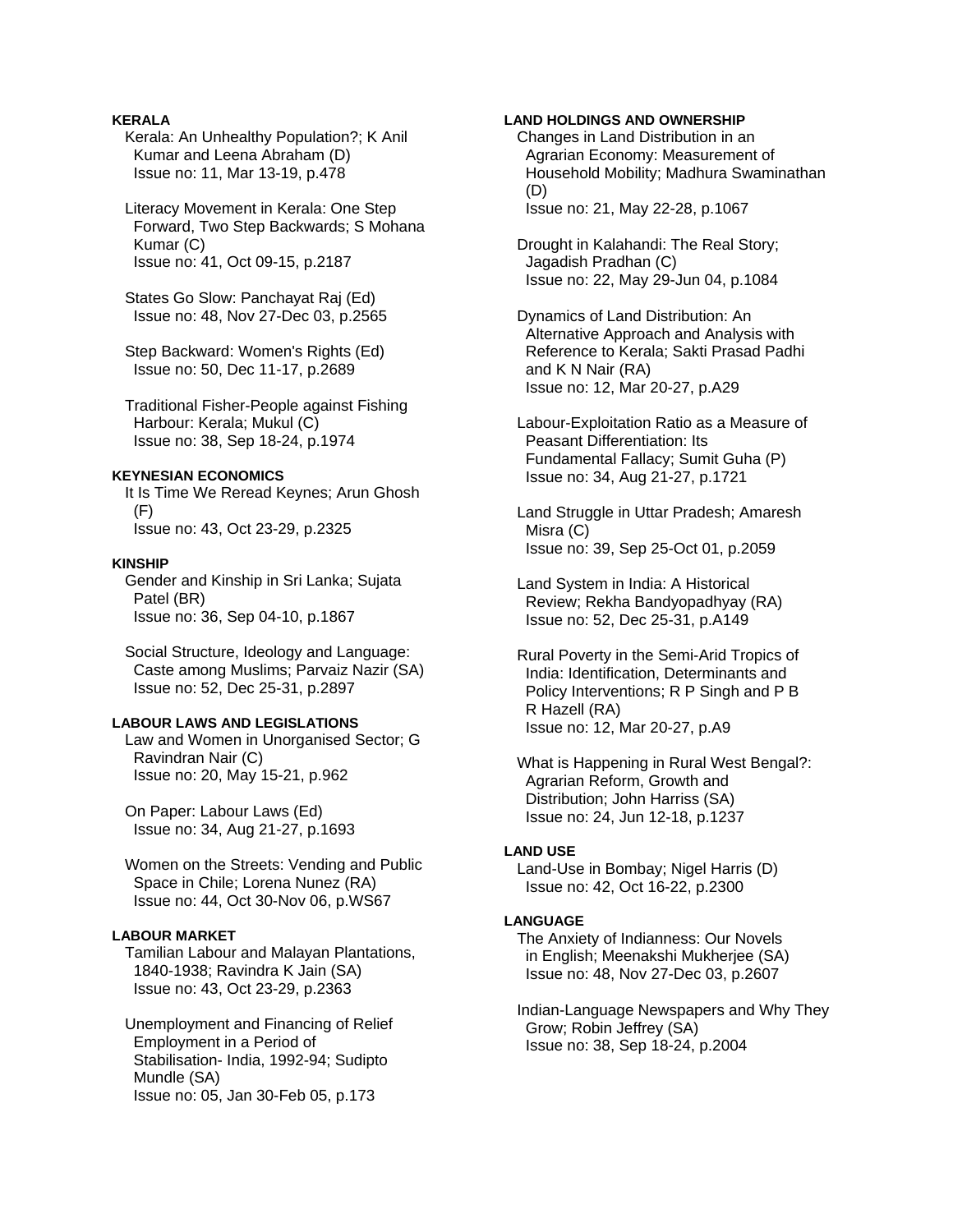# **LANGUAGE**

 Language and Nationality in North-East India; John Samuel (C) Issue no: 03, Jan 16-23, p.91

 Politics of Language; Sadhna Saxena and Kamal Mahendroo (C) Issue no: 45, Nov 06-12, p.2445

### **LATIN AMERICA**

 Liberalisation and Structural Adjustment in Latin America: In Search of an Alternative; Henry Veltmeyer (SA) Issue no: 39, Sep 25-Oct 01, p.2080

 Russia's Descent into Latin America; Fred Weir (SA) Issue no: 51, Dec 18-24, p.2811

#### **LAW AND ORDER**

 For Public Relations Only: Human Rights (Ed) Issue no: 41, Oct 09-15, p.2174

 Half-Hearted Action: Politics (Ed) Issue no: 41, Oct 09-15, p.2173

 In Defence; S Bandyopadhyay (LE) Issue no: 14, Apr 03-09, p.542

 Pakistan's Civil Liberties Watch-Dog; A G Noorani (CL) Issue no: 12, Mar 20-27, p.493

 Scarcity and Crime: A Study of 19th Century Bengal; Arun Mukherjee (SA) Issue no: 06, Feb 06-12, p.237

## **LAWS AND LEGISLATIONS**

 Legislation and Housing; Rudolf C Heredia (P) Issue no: 03, Jan 16-23, p.97

 Local Self-Government and Decentralised Development: Panchayat Raj Act; K P Kannan (C) Issue no: 49, Dec 04-10, p.2644

 A Matter of Fact; M S S Pandian (BR) Issue no: 37, Sep 11-17, p.1926

**LEAST DEVELOPD COUNTRIES**  Barriers to Growth: World Trade (Ed) Issue no: 42, Oct 16-22, p.2240

 Biotechnology: Miraculous or Murderous?; Gail Omvedt (BR) Issue no: 21, May 22-28, p.1033

 Changes in Land Distribution in an Agrarian Economy: Measurement of Household Mobility; Madhura Swaminathan (D) Issue no: 21, May 22-28, p.1067

 Conditionalities and Assistance: Looking for the Immutable; V K Natraj (C) Issue no: 07, Feb 13-19, p.270

 Democracy, on a Scale of 10; Arvind Sivaramakrishnan (BR) Issue no: 38, Sep 18-24, p.1986

 Electronic Reorganisation of Manufacturing: A New Techno-Economic Paradigm; J C B Annavajhula (RA) Issue no: 22, May 29-Jun 04, p.M63

 Financing Urban Local Governments: Issues and Approaches; Amaresh Bagchi (BR) Issue no: 37, Sep 11-17, p.1920

 Foreign Banks: Need for Control; Aparna Viswanathan (C) Issue no: 12, Mar 20-27, p.503

 Fund-Bank Policies of Stabilisation and Structural Adjustment: A Global and Historical Perspective; T Krishna Kumar (SA) Issue no: 17, Apr 24-30, p.815

 Gender Distance among Countries; Krishna Ahooja-Patel (SA) Issue no: 07, Feb 13-19, p.295

 Industrial R and D in Developing Countries and Dunkel Draft; Nirmal Kumar Chandra (C) Issue no: 48, Nov 27-Dec 03, p.2576

 Legal Protection of Software: Implications of Dunkel Draft for Third World; K Ravi Srinivas (C) Issue no: 17, Apr 24-30, p.802

 More of the Same: Fund-Bank (Ed) Issue no: 43, Oct 23-29, p.2317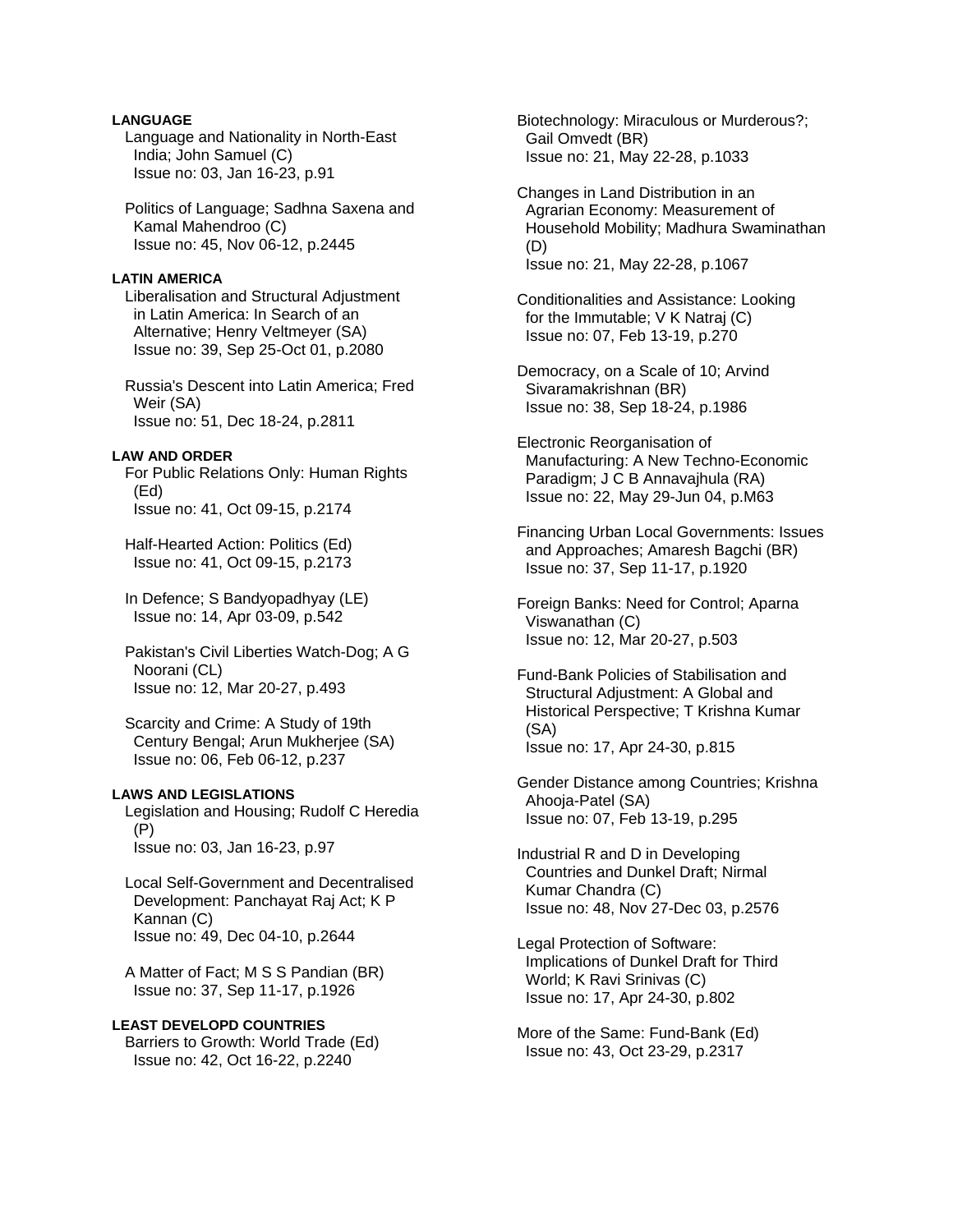# **LEAST DEVELOPD COUNTRIES**

 Nutrition and Health in Rural India; Jean Dreze (BR) Issue no: 07, Feb 13-19, p.276

 Post-Colonial World and Political Science in Transition; Neera Chandhoke (RA) Issue no: 40, Oct 02-08, p.2136

 Rendering Finance Commissions Obsolete (Ed) Issue no: 39, Sep 25-Oct 01, p.2039

 Rent-Seeking, New Political Economy and Negation of Politics; Amiya Kumar Bagchi (SA) Issue no: 34, Aug 21-27, p.1729

 Rhetoric and Performance under Aviation Bilateralism: Case of India; Baldev Raj Nayar (SA) Issue no: 49, Dec 04-10, p.2666

 Single Europe and the Third World; Nigel Harris (BR) Issue no: 05, Jan 30-Feb 05, p.168

 Stabilisation with Structural Reforms: Can the Two be Pursued Simultaneously?; Nirupam Bajpai (SA) Issue no: 20, May 15-21, p.990

 State, Ideologies and Urban Poor in Third World; Sanjay K Roy (SA) Issue no: 49, Dec 04-10, p.2677

 Strategic Trade Policy and Developing Countries: Aditva Bhattachariea (SA) Issue no: 35, Aug 28-Sep 03, p.1803

 Technology-Intensive Industrialisation in LDCs: Experience of Indian Industries; Dipankor Coondoo, Chiranjib Neogi and Buddhadeb Ghosh (RA) Issue no: 08, Feb 20-27, p.M43

 The Yawning Vacuum: A World without Alternatives; Rajni Kothari (SA) Issue no: 22, May 29-Jun 04, p.1100

# **LEATHER INDUSTRY**

 Development Process and Status of Women: Tanning Industry in Tamil Nadu; Millie Nihila (SA) Issue no: 41, Oct 09-15, p.2220

## **LIBERALISM**

 Anchoring Ambedkar in Liberalism; Gopal Guru (BR) Issue no: 38, Sep 18-24, p.1987

 Russian Idea and Prospects for Democracy; V V Serbinenko (SA) Issue no: 51, Dec 18-24, p.2793

#### **LIQUOR TRADE**

 Anti-Arrack Agitation of Women in Andhra Pradesh; D Narasimha Reddy and Arun Patnaik (SA) Issue no: 21, May 22-28, p.1059

 Anti-Arrack Movement; O Abbai Reddy (LE) Issue no: 06, Feb 06-12, p.190

 Movement against Alcohol; Abhay Bang (LE) Issue no: 20, May 15-21, p.946

 Prohibition, Congress Style: Andhra Pradesh; M Shatrugna (C) Issue no: 49, Dec 04-10, p.1643

### **LITERACY**

 Committing Adulteracy: Literacy and Non-Voting Child Public; Peggy Mohan (P) Issue no: 35, Aug 28-Sep 03, p.1797

 Market Economy and Mass Literacy: Revisiting Innis's Economics of Communication; Krishna Kumar (SA) Issue no: 50, Dec 11-17, p.2727

 Revisiting the National Literacy Mission; Sumanta Banerjee (C) Issue no: 25, Jun 19-25, p.1274

# **LITERACY PROGRAMMES**

 Cultural Communication in Literacy Campaigns: Social Relational Contexts, Processes and Hegemonic Organisation; Denzil Saldanha (SA) Issue no: 20, May 15-21, p.981

 Fourth Battle of Panipat: Total Literacy Campaign in Haryana; Prem Chand and A Mathew (C) Issue no: 40, Oct 02-08, p.2112

 Limits and Consequences of Literacy Programmes; Sadhna Saxena (C) Issue no: 08, Feb 20-27, p.323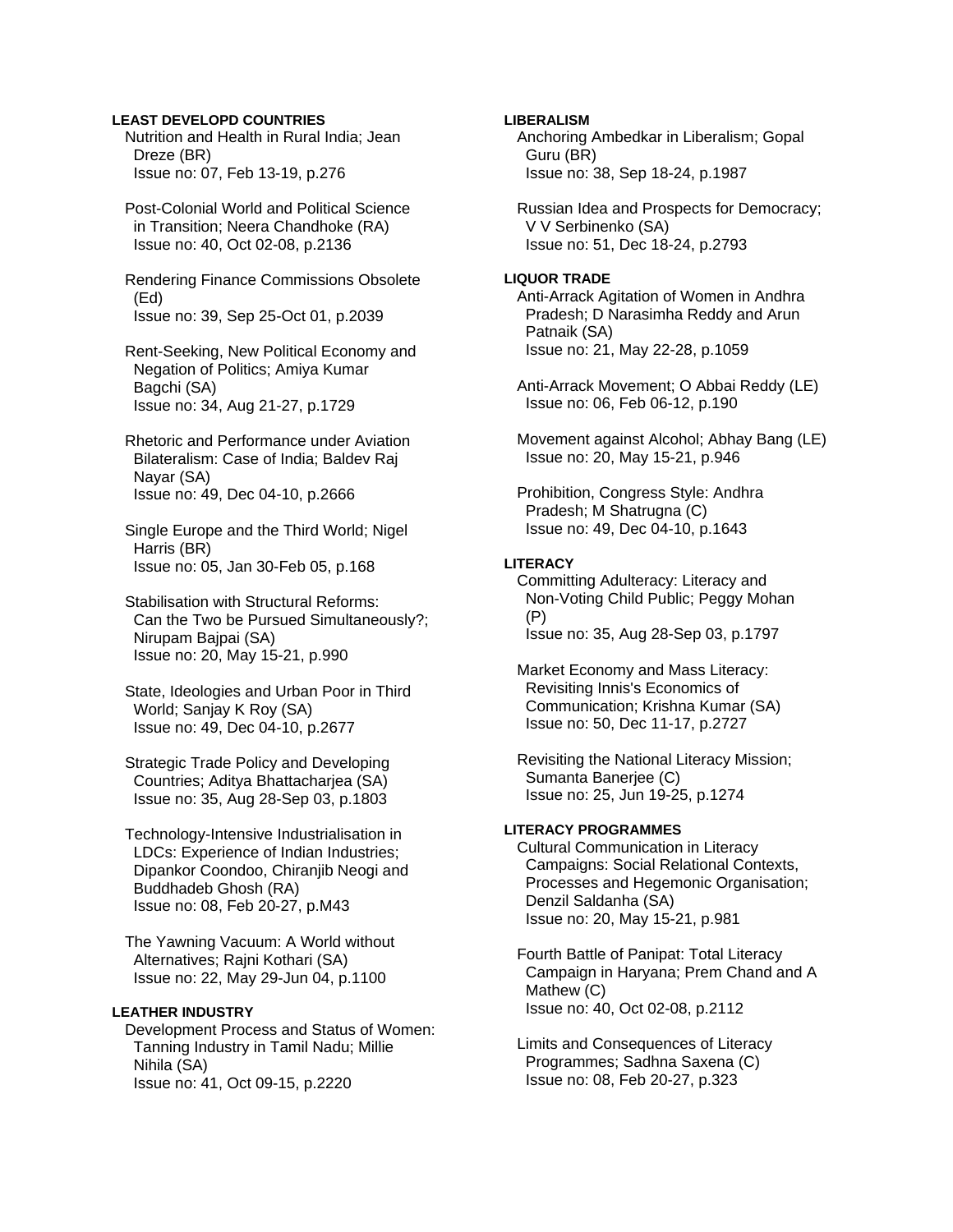## **LITERACY PROGRAMMES**

 Literacy Movement in Kerala: One Step Forward, Two Step Backwards; S Mohana Kumar (C) Issue no: 41, Oct 09-15, p.2187

 Politics of Language; Sadhna Saxena and Kamal Mahendroo (C) Issue no: 45, Nov 06-12, p.2445

 Revisiting the National Literacy Mission; Sumanta Banerjee (C) Issue no: 25, Jun 19-25, p.1274

 Total Literacy Campaigns: A Field Report; Nitya Rao (C) Issue no: 19, May 08-14, p.914

## **LITERATURE**

 The Anxiety of Indianness: Our Novels in English; Meenakshi Mukherjee (SA) Issue no: 48, Nov 27-Dec 03, p.2607

 Indian-Language Newspapers and Why They Grow; Robin Jeffrey (SA) Issue no: 38, Sep 18-24, p.2004

 Language and Nationality in North-East India; John Samuel (C) Issue no: 03, Jan 16-23, p.91

 Politics of Language; Sadhna Saxena and Kamal Mahendroo (C) Issue no: 45, Nov 06-12, p.2445

### **LTTE**

 RAW in Sri Lanka; Rita Manchanda (BR) Issue no: 19, May 08-14, p.921

## **MACROECONOMETRIC MODELS**

 Econometrics of Long-Term Growth: Trade-Offs with Inflation; Yoginder K Alagh and G S Guha (SA) Issue no: 42, Oct 16-22, p.2276

 Growth Perspectives of the Eighth Plan: A Two-Sector Open Economy Framework; Suman Sarkar (SA) Issue no: 27, Jul 03-10, p.1453

 Unemployment in India: Temporal and Regional Variations; Satya Paul (SA) Issue no: 44, Oct 30-Nov 06, p.2407

**MACROECONOMIC POLICY**  Macro-Economic Stabilisation in India, 1991-1993 and Beyond; Vijay Joshi and I M D Little (SA) Issue no: 49, Dec 04-10, p.2659

 No Escaping EFF (Ed) Issue no: 18, May 01-07, p.839

 Structural Maladjustment: Bangladesh's Experience with Market Reforms; Rehman Sobhan (SA) Issue no: 19, May 08-14, p.925

## **MADHYA PRADESH**

 Beyond Hindutva: Assembly Election: MP (Ed) Issue no: 50, Dec 11-17, p.2688

 Desperate Measures: Police Repression of Anti-Dam Movement at Alirajpur; Smita (C) Issue no: 12, Mar 20-27, p.501

 Eklavya's Programmes; Rashmi Paliwal and C N Subramaniam (LE) Issue no: 05, Jan 30-Feb 05, p.138

 Limits and Consequences of Literacy Programmes; Sadhna Saxena (C) Issue no: 08, Feb 20-27, p.323

 Mismanagement of Fisheries Development: Madhya Pradesh; Ram Pratap Gupta (C) Issue no: 37, Sep 11-17, p.1910

 Pattern of Urbanisation in Madhya Pradesh; A C Minocha (D) Issue no: 37, Sep 11-17, p.1950

 People's Struggles in Bastar; Anuradha Gandhi (LE) Issue no: 41, Oct 09-15, p.2170

 Politics of Language; Sadhna Saxena and Kamal Mahendroo (C) Issue no: 45, Nov 06-12, p.2445

 Report on Oustees of Bargi Project; Deepika D'Souza (LE) Issue no: 31, Jul 31-Aug 06, p.1546

 Smoking Peace Pipes: Madhya Pradesh (C) Issue no: 23, Jun 05-11, p.1143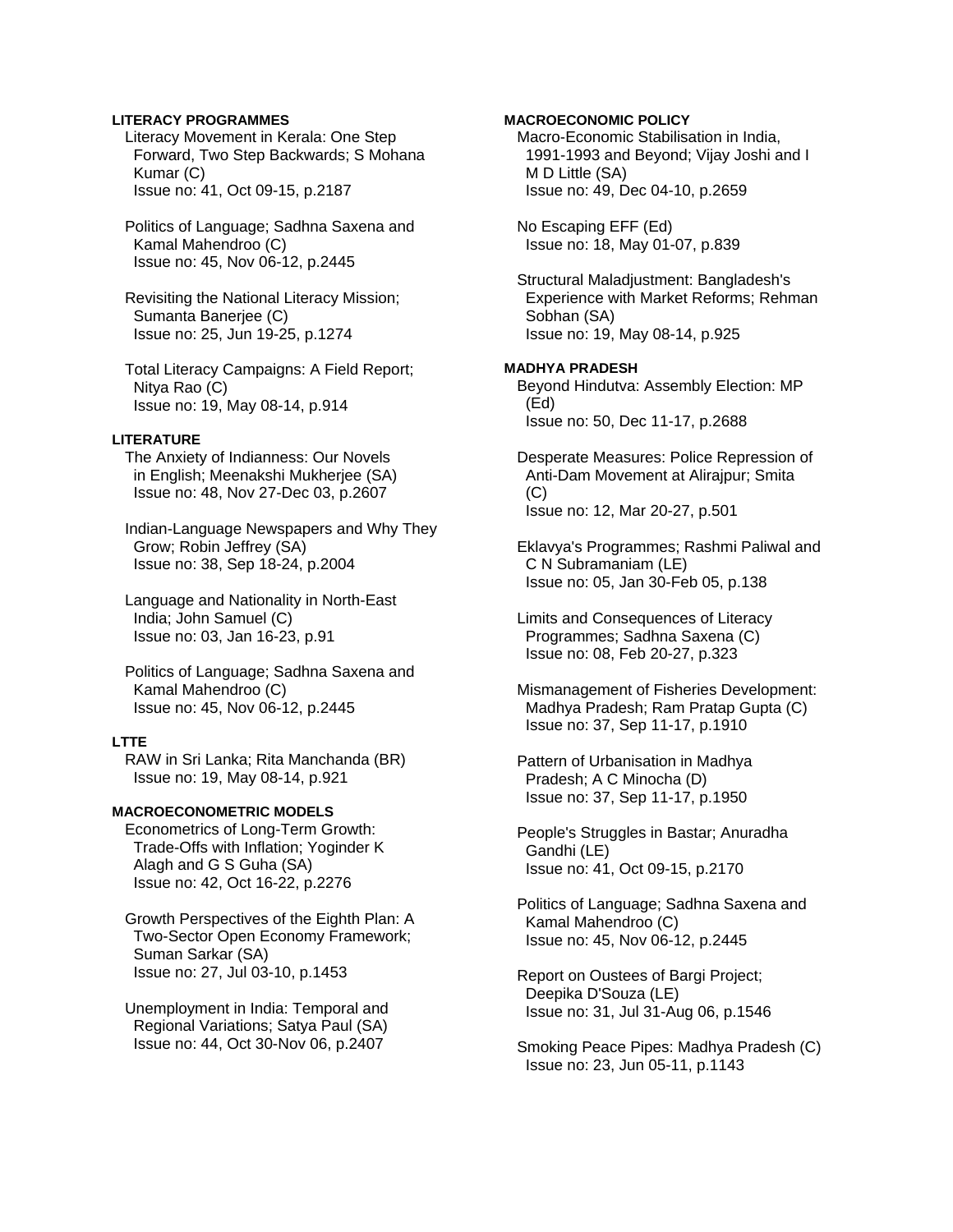## **MAHARASHTRA**

 The Aged, Their Problems and Social Intervention in Maharashtra; Kumudini Dandekar (SA) Issue no: 23, Jun 05-11, p.1188

 Continuities and Discontinuities in Maharashtra's Socio-Cultural Scene; Meera Kosambi (C) Issue no: 38, Sep 18-24, p.1977

 Cultural Communication in Literacy Campaigns: Social Relational Contexts, Processes and Hegemonic Organisation; Denzil Saldanha (SA) Issue no: 20, May 15-21, p.981

 Demand Side Management in Power Planning: An Exercise for HT Industries in Maharashtra; Rangan Banerjee and Jyoti K Parikh (SA) Issue no: 32, Aug 07-14, p.1659

 Emergence of Bahujan Mahasangha in Maharashtra; Gopal Guru (C) Issue no: 46, Nov 13-20, p.2500

 Family Size, Outcomes for Children, and Gender Disparities: Case of Rural Maharashtra; Shireen J Jejeebhoy (SA) Issue no: 35, Aug 28-Sep 03, p.1811

 Maharashtra University Act; S R Dastane (D) Issue no: 23, Jun 05-11, p.1195

 Maharashtra: Universities Bill: A Backward Step; J V Deshpande (C) Issue no: 11, Mar 13-19, p.436

 Mobilisation against Communalism in South Maharashtra; Anant Phadke (C) Issue no: 23, Jun 05-11, p.1142

 Politics of Relief: Earthquake (Ed) Issue no: 45, Nov 06-12, p.2424

 Round the Mulberry Bush: Maharashtra (Ed) Issue no: 51, Dec 18-24, p.2757

 Sardar Sarovar Project: Review of Resettlement and Rehabilitation in Maharashtra (C) Issue no: 34, Aug 21-27, p.1705

 State of Health Care in Maharashtra: A Comparative Analysis; Alex George and Sunil Nandraj (SA) Issue no: 32, Aug 07-14, p.1671

 Understanding Communal Riots in Maharashtra; Gopal Guru (C) Issue no: 19, May 08-14, p.903

 University Governance in Maharashtra; Amrik Singh (P) Issue no: 11, Mar 13-19, p.443

 Winkled Out (Ed) Issue no: 44, Oct 30-Nov 06, p.2375

### **MALARIA**

 Politics of Disease; Prabir (LE) Issue no: 12, Mar 20-27, p.482

#### **MALAYSIA**

 Tamilian Labour and Malayan Plantations, 1840-1938; Ravindra K Jain (SA) Issue no: 43, Oct 23-29, p.2363

# **MANAGEMENT**

 Demand Side Management in Power Planning: An Exercise for HT Industries in Maharashtra; Rangan Banerjee and Jyoti K Parikh (SA) Issue no: 32, Aug 07-14, p.1659

### **MANAGEMENT EDUCATION**

 Managerial Pilgrimage to Indian Ethos; N R Sheth (BR) Issue no: 31, Jul 31-Aug 06, p.1581

 Unethical Development; Manu N Kulkarni (LE) Issue no: 48, Nov 27-Dec 03, p.2562

 What about Ethics and Values in Management?; N R Sheth (RA) Issue no: 35, Aug 28-Sep 03, p.M87

#### **MANIPUR**

 Ethnic Cleansing: Manipur (Ed) Issue no: 41, Oct 09-15, p.2172

### **MAOISM**

 Maoist Baggage; Ajit Roy (BR) Issue no: 43, Oct 23-29, p.2346

 Maoist Baggage; Ajit Roy (BR) Issue no: 43, Oct 23-29, p.2346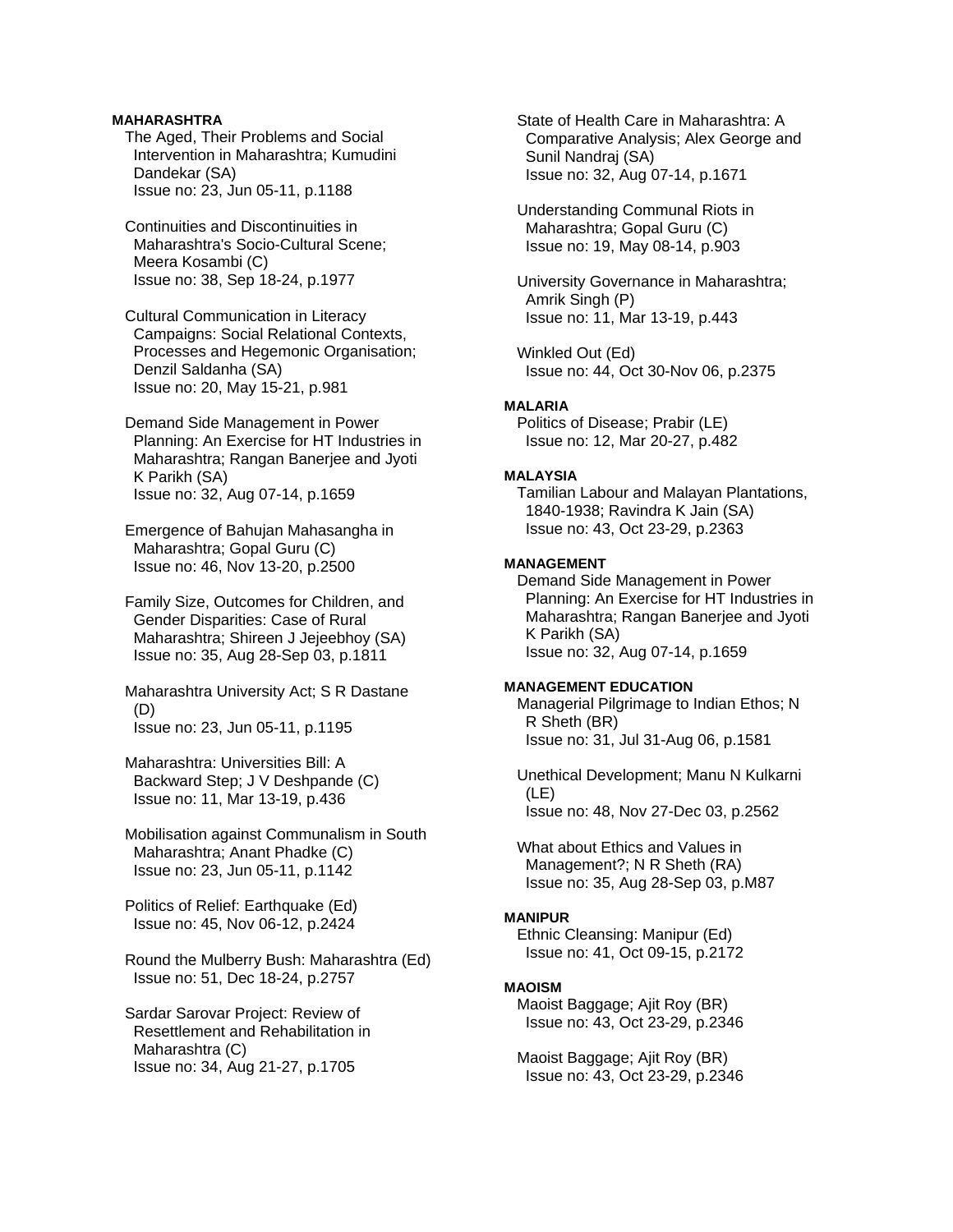## **MARKETING MANAGEMENT**

 Test-Marketing of New Products in Rural Areas; Rajendra K Aneja (RA) Issue no: 22, May 29-Jun 04, p.M77

## **MARXISM**

 Maoist Baggage; Ajit Roy (BR) Issue no: 43, Oct 23-29, p.2346

 Marx after Marxism: A Subaltern Historian's Perspective; Dipesh Chakrabarty (P) Issue no: 22, May 29-Jun 04, p.1094

 Marxism: The Dilemma of Critique; Manas Ray (SA) Issue no: 24, Jun 12-18, p.1248

 A Matter of Credentials: Communist Conclave (Ed) Issue no: 19, May 08-14, p.897

 Remembering Tom Bottomore; D N Dhanagare (C) Issue no: 48, Nov 27-Dec 03, p.2581

 Towards a Critical Marxism; Charles Bettelheim (C) Issue no: 34, Aug 21-27, p.1719

 Unity in Marx: Towards a Methodological Reconstruction; A Das Gupta (RA) Issue no: 05, Jan 30-Feb 05, p.PE47

#### **MATHEMATICS**

 Vedic Mathematics: Myth and Reality; S G Dani (P) Issue no: 31, Jul 31-Aug 06, p.1577

## **MEDIA AND MASS COMMUNICATIONS**

 Cultural Communication in Literacy Campaigns: Social Relational Contexts, Processes and Hegemonic Organisation; Denzil Saldanha (SA) Issue no: 20, May 15-21, p.981

 Media Moloch: Blight of Doublespeak; Frederic F Clairmont (BR) Issue no: 29, Jul 17-24, p.1513

## **MEDICAL EDUCATION**

 Private Practice and Medicare: West Bengal; Sujit K Das (C) Issue no: 36, Sep 04-10, p.1845

**MEDICAL ETHICS** 

 Women and Abortion; Amar Jesani and Aditi Iyer (P) Issue no: 48, Nov 27-Dec 03, p.2591

### **MEDIEVAL HISTORY**

 Disease and Medical Myths in Medieval Europe; Mohan Rao (BR) Issue no: 06, Feb 06-12, p.219

#### **MEXICO**

 Gender and Industrialisation; Madhura Swaminathan (BR) Issue no: 12, Mar 20-27, p.515

 Salinastroika and Other Novel Ideas; David Barkin (SA) Issue no: 12, Mar 20-27, p.531

### **MIDDLE EAST**

 Economic Roots of Conflict in New World Order; Sharat G Lin (RA) Issue no: 05, Jan 30-Feb 05, p.PE2

#### **MIGRANT LABOUR**

 Avoidable Confusion: Migrant Workers (Ed) Issue no: 21, May 22-28, p.1009

### **MIGRATION**

 Avoidable Confusion: Migrant Workers (Ed) Issue no: 21, May 22-28, p.1009

 Economic Reform, Poverty and Migration in China; Peter Nolan (SA) Issue no: 26, Jun 26-Jul 02, p.1369

 Rejected Peoples and Unwanted Migrants in South Asia; Myron Weiner (SA) Issue no: 34, Aug 21-27, p.1737

 The Tamil Migration Cycle, 1830-1950; Christophe Z Guilmoto (SA) Issue no: 03, Jan 16-23, p.111

 Tamilian Labour and Malayan Plantations, 1840-1938; Ravindra K Jain (SA) Issue no: 43, Oct 23-29, p.2363

 Unwanted Migrants; Nandy Chandan (LE) Issue no: 40, Oct 02-08, p.2102

#### **MILITARY**

 Amnesty and Indian-Baiters; A G Noorani (CL) Issue no: 45, Nov 06-12, p.2435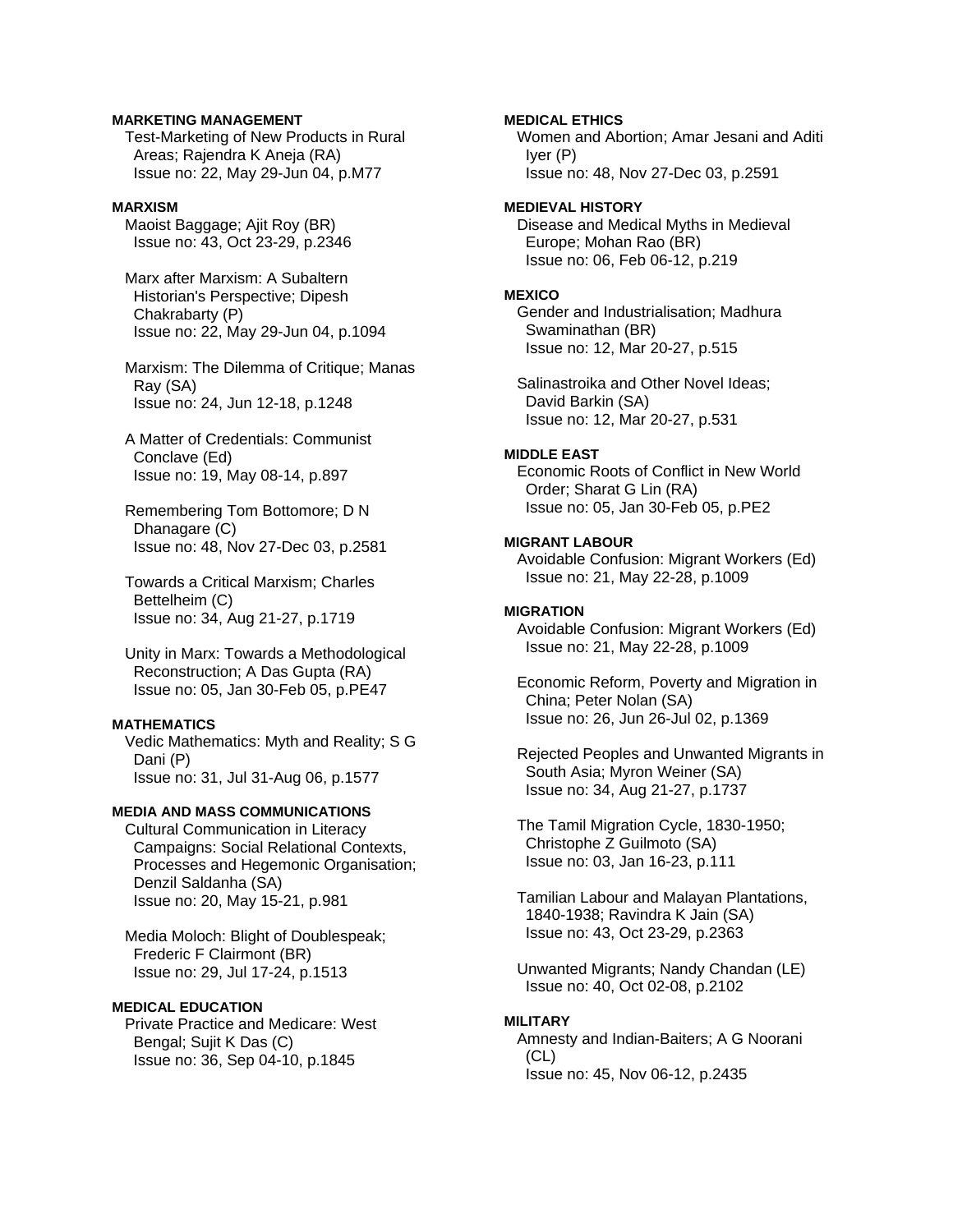## **MILITARY**

 IMET and Human Rights: Armed Forces (Ed) Issue no: 25, Jun 19-25, p.1265

 Military as a Factor in Russian Politics; Arup Banerji (SA) Issue no: 46, Nov 13-20, p.2543

 Reflections on the KGB in Russia; Leonid Shebarshin (SA) Issue no: 51, Dec 18-24, p.2829

 A Role for UN Still: Somalia (Ed) Issue no: 45, Nov 06-12, p.2425

## **MONETARY POLICY**

 Crisis in Moscow; R G Gidadhubli and Rama Sampat Kumar (C) Issue no: 41, Oct 09-15, p.2197

 Economic Policies and Institutions in Japan; V V Bhatt (BR) Issue no: 49, Dec 04-10, p.2656

 Foreign Banks: Need for Control; Aparna Viswanathan (C) Issue no: 12, Mar 20-27, p.503

 Missed Opportunity (Ed) Issue no: 15, Apr 10-16, p.599

 Not by Interest Rates (Ed) Issue no: 36, Sep 04-10, p.1835

 Reserve Bank Autonomy: Facing the Issues; D N Ghosh (F) Issue no: 42, Oct 16-22, p.2249

 Towards Monetary Chaos (Ed) Issue no: 42, Oct 16-22, p.2239

#### **MONEY MARKET**

 An Awesome Prospect (Ed) Issue no: 37, Sep 11-17, p.1895

 Insensitive Monetary Management (Ed) Issue no: 35, Aug 28-Sep 03, p.1771

 Lost Priority: Banking (Ed) Issue no: 51, Dec 18-24, p.2756

 Money and Banking; EPW Research Foundation (S) Issue no: 42, Oct 16-22, p.2245

 Power Generation, Foreign Investors and Money Market Brokers; Arun Ghosh (F) Issue no: 26, Jun 26-Jul 02, p.1343

 Reserve Bank Autonomy: Facing the Issues; D N Ghosh (F) Issue no: 42, Oct 16-22, p.2249

 Sharp Rise in Commercial Credit: Money and Banking (C) Issue no: 10, Mar 06-12, p.381

 Whose Money Is It?: Banks (Ed) Issue no: 44, Oct 30-Nov 06, p.2376

## **MONEY SUPPLY**

 Rational Expectations and Price Behaviour in India; Pulapre Balakrishnan (SA) Issue no: 23, Jun 05-11, p.1185

#### **MONSOON**

 Management by Secrecy: The Economy (Ed) Issue no: 16, Apr 17-23, p.728

 What Good Monsoons Have Helped to Conceal: Agriculture; Charvaka (C) Issue no: 06, Feb 06-12, p.205

#### **MOTION PICTURES**

 Censoring Behind the Barricade; A G Noorani (CL) Issue no: 36, Sep 04-10, p.1843

 Censoring Kashmir; A G Noorani (CL) Issue no: 51, Dec 18-24, p.2765

 Censoring Video Magazines; A G Noorani (CL) Issue no: 05, Jan 30-Feb 05, p.149

 Indigenous Film-Making; Leonard Henny (LE) Issue no: 20, May 15-21, p.946

 Pressures on Film Industry; Ravi Vasudevan (LE) Issue no: 25, Jun 19-25, p.1262

 Ram ke Nam: Documentary as Resistance; Jagdish Chaitanya (C) Issue no: 49, Dec 04-10, p.2646

# **MULTINATIONAL CORPORATIONS**  Dealing with MNEs; D N Ghosh (BR)

Issue no: 15, Apr 10-16, p.637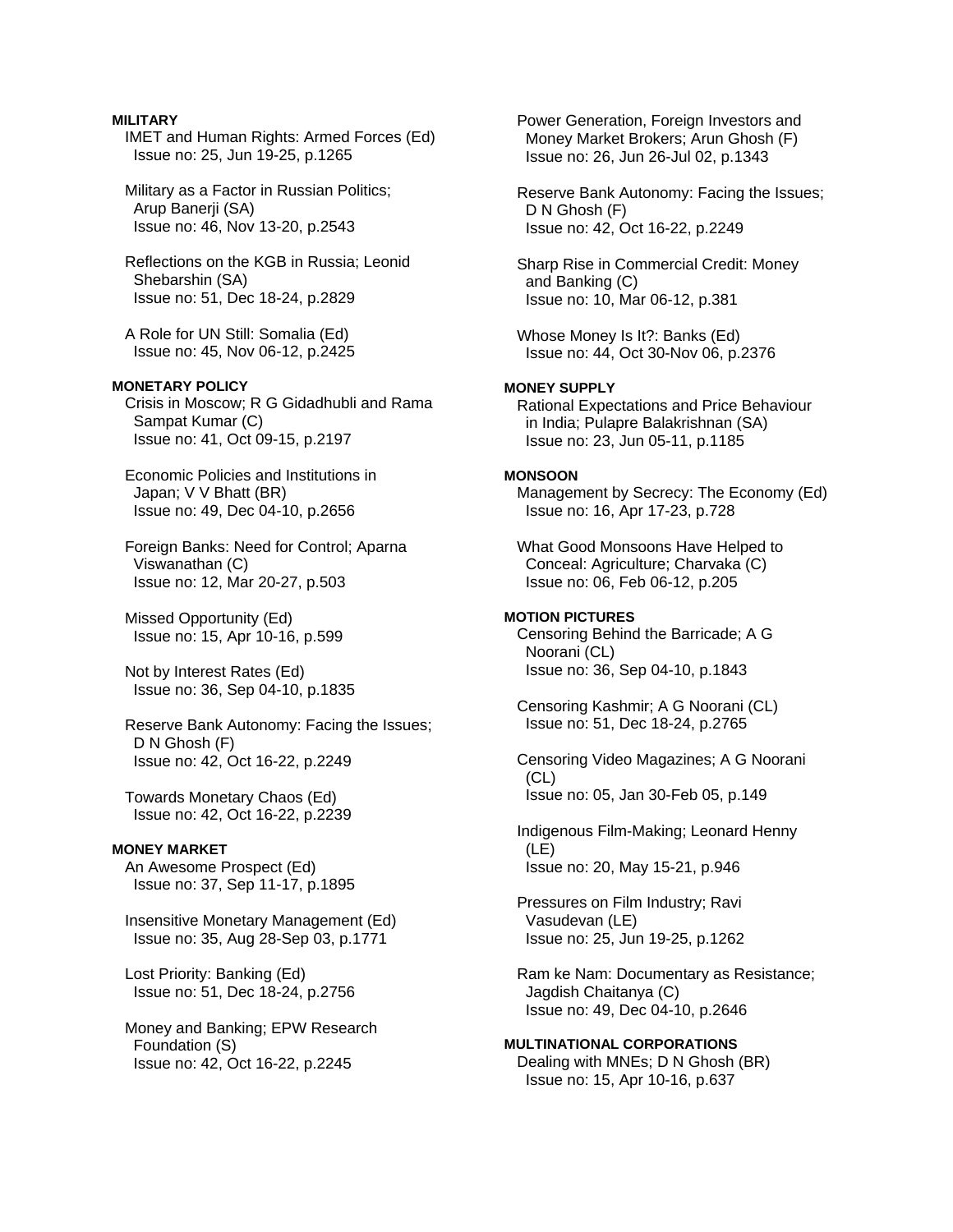### **MULTINATIONAL CORPORATIONS**

 Dunkel Draft on Drug Patents: Background and Implications; Sudip Chaudhuri (P) Issue no: 36, Sep 04-10, p.1861

 Industrial Negligence and Right to Know; K Ravi Srinivas (D) Issue no: 20, May 15-21, p.1004

 Lame-Duck Government and MNCs' Challenge: New Delhi; BM (C) Issue no: 23, Jun 05-11, p.1140

 Level Playing-Field: A Mirage; D N Ghosh (F) Issue no: 49, Dec 04-10, p.2633

 Political Economy of Beverage Imperialism; Frederic F Clairmont (C) Issue no: 07, Feb 13-19, p.272

 Struggle for Reform; D N Ghosh (F) Issue no: 38, Sep 18-24, p.1967

 Trade in Services and TNCs; Manmohan Agarwal (BR) Issue no: 43, Oct 23-29, p.2345

 Trade in Services and TNCs; Manmohan Agarwal (BR) Issue no: 43, Oct 23-29, p.2345

 Unity, Not Competition: Labour and Globalisation (Ed) Issue no: 51, Dec 18-24, p.2758

# **MUMBAI**

 Bombay Riots: Second Phase; Asghar Ali Engineer (C) Issue no: 12, Mar 20-27, p.505

 Bombay Shames India; Asghar Ali Engineer (C) Issue no: 03, Jan 16-23, p.81

 The City as Represented in Crowd Action: Bombay, 1893; Jim Masselos (SA) Issue no: 05, Jan 30-Feb 05, p.182

 The Communal Agenda: Bombay (Ed) Issue no: 03, Jan 16-23, p.72

 Hindutva's Low-Intensity War against Bombay's Riot Victims; Gurbir Singh (C) Issue no: 19, May 08-14, p.908

 Industrial Negligence (Ed) Issue no: 12, Mar 20-27, p.483

 Land-Use in Bombay; Nigel Harris (D) Issue no: 42, Oct 16-22, p.2300

 The Making of Bombay: Social, Cultural and Political Dimensions; Padma Prakash  $(C)$ Issue no: 40, Oct 02-08, p.2119

 Managerial Unionism; Bagaram Tulpule (BR) Issue no: 35, Aug 28-Sep 03, p.1801

 People's Commission Report on Bombay Riots; P A Sebastian (C) Issue no: 42, Oct 16-22, p.2256

 A Second Financial Centre for Bombay: Where Should It Be?; Shirish B Patel  $(C)$ Issue no: 32, Aug 07-14, p.1631

 Two Riots and After: A Fact-Finding Report on Bandra [East]; Flavia Agnes (C) Issue no: 07, Feb 13-19, p.265

#### **MUSLIM LEAGUE**

 Guilt of Partition; Asghar Ali Engineer (BR) Issue no: 22, May 29-Jun 04, p.1097

#### **MUSLIMS**

 The 'Muslim Problem': A Perspective; Sudhir Sonalkar (C) Issue no: 26, Jun 26-Jul 02, p.1345

 Behind-the-Scene Players: Bosnia (Ed) Issue no: 37, Sep 11-17, p.1898

 Deja Vu: Hindutva (Ed) Issue no: 22, May 29-Jun 04, p.1073

 Globalisation and Muslim Belt: Reshaping of British Racism; Kalpana Wilson (C) Issue no: 25, Jun 19-25, p.1288

 Indian Muslims since Partition; Balraj Puri (SA) Issue no: 40, Oct 02-08, p.2141

 Muslims in Indian Political Process: Group Goals and Alternative Strategies; Omar Khalidi (SA) Issue no: 01, Jan 02-09, p.43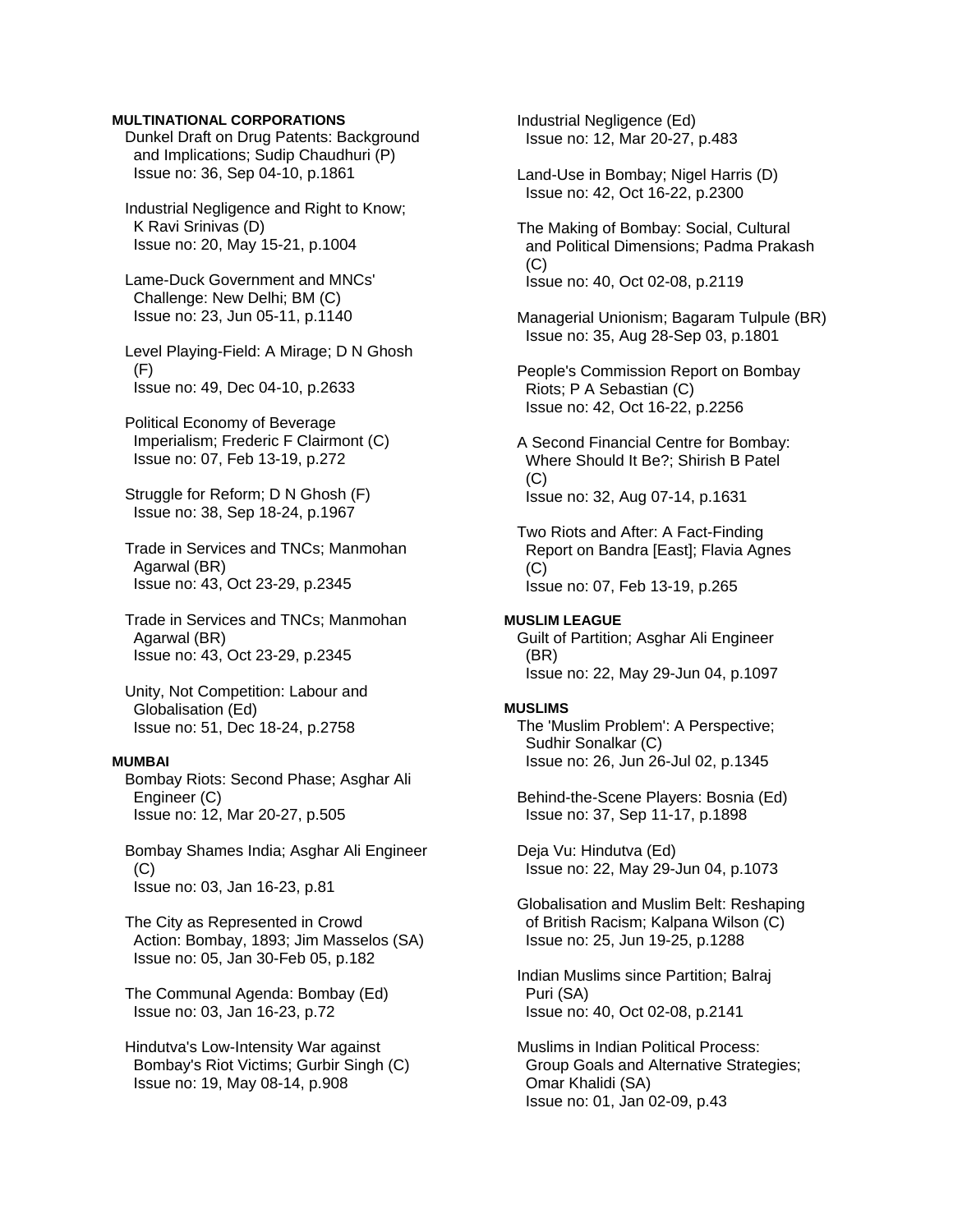## **MUSLIMS**

 Social Structure, Ideology and Language: Caste among Muslims; Parvaiz Nazir (SA) Issue no: 52, Dec 25-31, p.2897

 Understanding Communal Riots in Maharashtra; Gopal Guru (C) Issue no: 19, May 08-14, p.903

 Women and Muslim Fundamentalism; Anissa Helie (P) Issue no: 45, Nov 06-12, p.2454

# **NAGALAND**

 Disturbing Portents: North-East (Ed) Issue no: 52, Dec 25-31, p.2856

### **NAGPUR**

 Missing Tribals in Bhandara; Bernard D'Mello (LE) Issue no: 29, Jul 17-24, p.1478

# **NARMADA PROJECT**

 Beyond Narmada: Narmada Andolan (Ed) Issue no: 26, Jun 26-Jul 02, p.1336

 Can Sardar Sarovar Project Ever Be Financed?; Himanshu Thakkar (C) Issue no: 42, Oct 16-22, p.2262

 Desperate Measures: Police Repression of Anti-Dam Movement at Alirajpur; Smita  $(C)$ Issue no: 12, Mar 20-27, p.501

 Distorted Criticism; Anil Patel (LE) Issue no: 21, May 22-28, p.1006

 Financial Irresponsibility: Sardar Sarovar Project (Ed) Issue no: 46, Nov 13-20, p.2488

 Hydropower from Sardar Sarovar: Need, Justification and Viability; Shripad Dharmadhikary (C) Issue no: 48, Nov 27-Dec 03, p.2584

 Politics of Submergence; Sanjay Sangvai (C) Issue no: 50, Dec 11-17, p.2705

 Repression in Narmada Valley; Bina Srinivasan (C) Issue no: 49, Dec 04-10, p.2640

 Sardar Sarovar Project: Review of Resettlement and Rehabilitation in Maharashtra (C) Issue no: 34, Aug 21-27, p.1705

 Sharpening Divide: Narmada Project (Ed) Issue no: 48, Nov 27-Dec 03, p.2566

 State-Sponsored Attack on Pani Parishad: Gujarat; Shripad Dharmadhikary (C) Issue no: 20, May 15-21, p.961

 Time for a Review (Ed) Issue no: 14, Apr 03-09, p.543

 Violation of Court Orders (LE) Issue no: 42, Oct 16-22, p.2238

#### **NATIONAL INCOME**  Assessing Economic Reform; Rajesh Kumar Jha (D)

Issue no: 31, Jul 31-Aug 06, p.1615

 An Awesome Prospect (Ed) Issue no: 37, Sep 11-17, p.1895

 Defining the Deficit: The Budget (Ed) Issue no: 11, Mar 13-19, p.421

 Discussing Economic Reforms: Achievements and Future Intent; JM (P) Issue no: 31, Jul 31-Aug 06, p.1556

 Employment and Structural Adjustment: A Look at 1991 Census Data; B B Bhattacharya and Arup Mitra (SA) Issue no: 38, Sep 18-24, p.1989

 Figuring Out: The Budget (Ed) Issue no: 15, Apr 10-16, p.602

 Growth Perspectives of the Eighth Plan: A Two-Sector Open Economy Framework; Suman Sarkar (SA) Issue no: 27, Jul 03-10, p.1453

 Less for the States: Federal Transfers (Ed) Issue no: 11, Mar 13-19, p.421

 Liberalisation Theology: The Economy (Ed) Issue no: 08, Feb 20-27, p.312

 Planning and Liberalisation; S P Gupta (SA) Issue no: 43, Oct 23-29, p.2349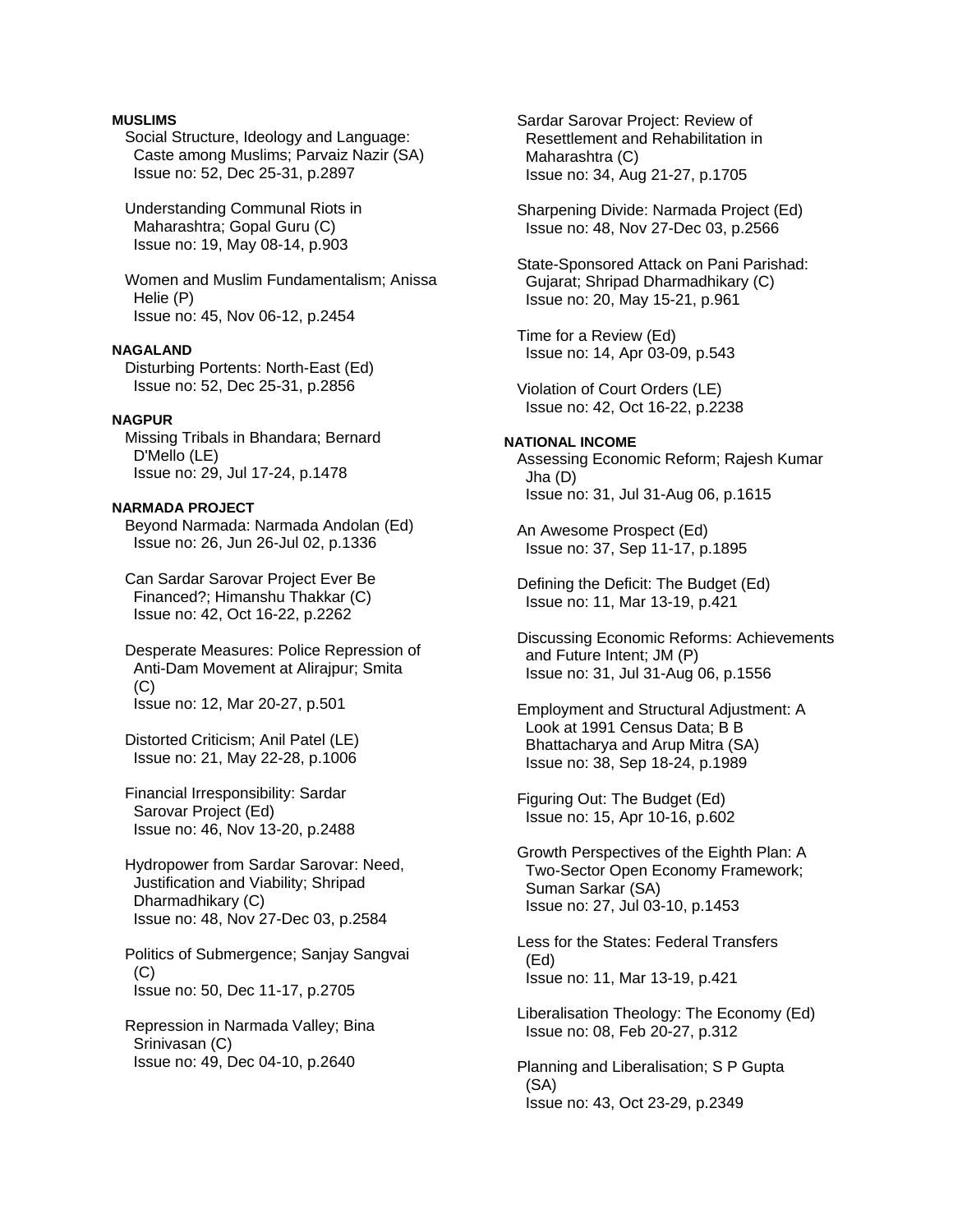# **NATIONAL INCOME**

 Receding Recovery (Ed) Issue no: 24, Jun 12-18, p.1199

 Reforming Deficit Measurement: The Indian Case; Anand P Gupta (SA) Issue no: 08, Feb 20-27, p.345

 Savings, Investment and Growth: Some Questions; Arun Ghosh (F) Issue no: 35, Aug 28-Sep 03, p.1779

 Sectoral Targets of the Eighth Plan: Some Implications; Ravindra H Dholakia (SA) Issue no: 32, Aug 07-14, p.1685

 Stagflation, Unemployment and Oligopoly; S R Sen (P) Issue no: 32, Aug 07-14, p.1649

 Structural Maladjustment: Bangladesh's Experience with Market Reforms; Rehman Sobhan (SA) Issue no: 19, May 08-14, p.925

 Tackling the Growing Burden of Public Debt; I S Gulati (SA) Issue no: 18, May 01-07, p.883

 Wrong Targets: Public Debt (Ed) Issue no: 15, Apr 10-16, p.600

### **NATIONALISM**

 Benares: The Many Splendoured City; Amaresh Misra (C) Issue no: 45, Nov 06-12, p.2448

 Communalism and Nationalism in Colonial India; Dipankar Gupta (BR) Issue no: 08, Feb 20-27, p.339

 Crisis of Nationalism: Back to the Future; Pierre Beaudet (C) Issue no: 49, Dec 04-10, p.2648

 Guilt of Partition; Asghar Ali Engineer (BR) Issue no: 22, May 29-Jun 04, p.1097

 Hindu Nationalism: Strategic Syncretism in Ideology Building; Christophe Jaffrelot (SA) Issue no: 12, Mar 20-27, p.517

 Indian Muslims since Partition; Balraj Puri (SA) Issue no: 40, Oct 02-08, p.2141

 Multiplication of Nations?: Political Economy of Sub-Nationalism in India; Sajal Nag (SA) Issue no: 29, Jul 17-24, p.1521

 Problematising Nationalism; A Raghurama Raju (P) Issue no: 27, Jul 03-10, p.1433

 Religion and Nationalism; Bidyut Chakrabarty (BR) Issue no: 25, Jun 19-25, p.1298

 Rhetoric against Age of Consent: Resisting Colonial Reason and Death of a Child-Wife; Tanika Sarkar (SA) Issue no: 36, Sep 04-10, p.1869

 Russian Chauvinism; Ajit Roy (LE) Issue no: 52, Dec 25-31, p.2854

 Selective Amnesia; D Banerji (LE) Issue no: 22, May 29-Jun 04, p.1070

### **NATIONALITY**

 Language and Nationality in North-East India; John Samuel (C) Issue no: 03, Jan 16-23, p.91

 Recovery, Rupture, Resistance: Indian State and Abduction of Women during Partition; Ritu Menon and Kamla Bhasin (RA) Issue no: 17, Apr 24-30, p.WS2

### **NATO**

 APEC: Cultural Chasm; M G G Pillai (C) Issue no: 52, Dec 25-31, p.2881

#### **NATURAL DISASTERS**

 Catastrophes and Categories; Gautam Ghosh (LE) Issue no: 44, Oct 30-Nov 06, p.2374

 Comprehensive Crop Insurance Scheme in Raigad District; M M Patil and S G Borude (RA) Issue no: 12, Mar 20-27, p.A25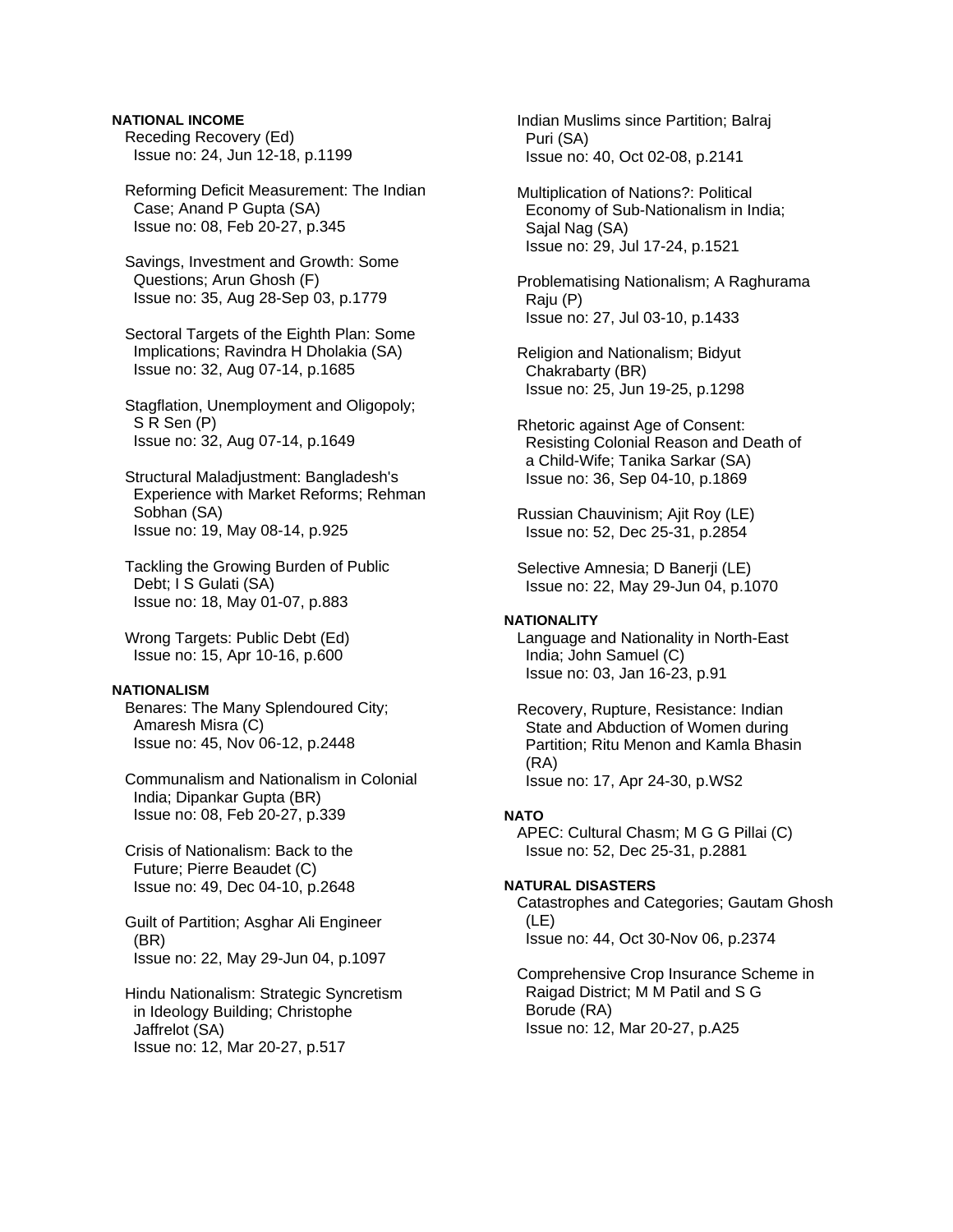# **NAXALISM**

 The Koyyur Kidnap: Question of Human Rights; G Haragopal (P) Issue no: 49, Dec 04-10, p.2650

 Koyyuru Incident: Another View; NB (LE) Issue no: 19, May 08-14, p.894

 Koyyuru: Reflections on a Kidnap; Kannabiran (C) Issue no: 12, Mar 20-27, p.495

## **NEPAL**

 Themes in Nepali Politics; Anirudha Gupta (C) Issue no: 37, Sep 11-17, p.1915

## **NGOS**

 Ahistorical, Apolitical and Authoritical; Debabar Banerji (BR) Issue no: 14, Apr 03-09, p.574

 Do We Need a Policy?: Population (Ed) Issue no: 31, Jul 31-Aug 06, p.1549

 Not in Kashmir Alone: Human Rights (Ed) Issue no: 23, Jun 05-11, p.1130

 Revitalisation of Rural Bank Branches; C L Dadhich (D) Issue no: 48, Nov 27-Dec 03, p.2620

 SSP and World Bank; Girish Patel (LE) Issue no: 23, Jun 05-11, p.1126

# **NON-PROLIFERATION TREATY**

 Towards a Nuclear Free World; Pran Chopra (SA) Issue no: 16, Apr 17-23, p.759

#### **NORTH-EAST INDIA**

 Assembly Elections: Winnability Is All; J V Deshpande (C) Issue no: 46, Nov 13-20, p.2505

 Chaudhuri Charan Singh: An Indian Political Life; Paul R Brass (SA) Issue no: 39, Sep 25-Oct 01, p.2087

 Language and Nationality in North-East India; John Samuel (C) Issue no: 03, Jan 16-23, p.91

 A Left Resurgence?: JNU Students' Union Elections; Amaresh Misra (C) Issue no: 48, Nov 27-Dec 03, p.2579

 New Thrust of Caste Mobilisation: Assembly Elections; Ajit Roy (C) Issue no: 49, Dec 04-10, p.2641

 Political Change in North India: Interpreting Assembly Election Results; Yogendra Yadav (C) Issue no: 51, Dec 18-24, p.2767

 Unfit to Vote! (LE) Issue no: 51, Dec 18-24, p.2754

# **NSS**

 Employment and Structural Adjustment: A Look at 1991 Census Data; B B Bhattacharya and Arup Mitra (SA) Issue no: 38, Sep 18-24, p.1989

 Flash in the Pan?: Poverty (Ed) Issue no: 32, Aug 07-14, p.1620

 Unemployment and Financing of Relief Employment in a Period of Stabilisation- India, 1992-94; Sudipto Mundle (SA) Issue no: 05, Jan 30-Feb 05, p.173

# **NUCLEAR ARMS**

 Towards a Nuclear Free World; Pran Chopra (SA) Issue no: 16, Apr 17-23, p.759

 Undisposable Dirt: Nuclear Industry (Ed) Issue no: 35, Aug 28-Sep 03, p.1774

### **NUCLEAR ENERGY**

 People's Preparedness for Nuclear Emergency (C) Issue no: 10, Mar 06-12, p.377

 Playing Ostrich Again: Nuclear Power (Ed) Issue no: 42, Oct 16-22, p.2241

 Towards a Nuclear Free World; Pran Chopra (SA) Issue no: 16, Apr 17-23, p.759

 Undisposable Dirt: Nuclear Industry (Ed) Issue no: 35, Aug 28-Sep 03, p.1774

 A Warning to Heed: Nuclear Power (Ed) Issue no: 15, Apr 10-16, p.600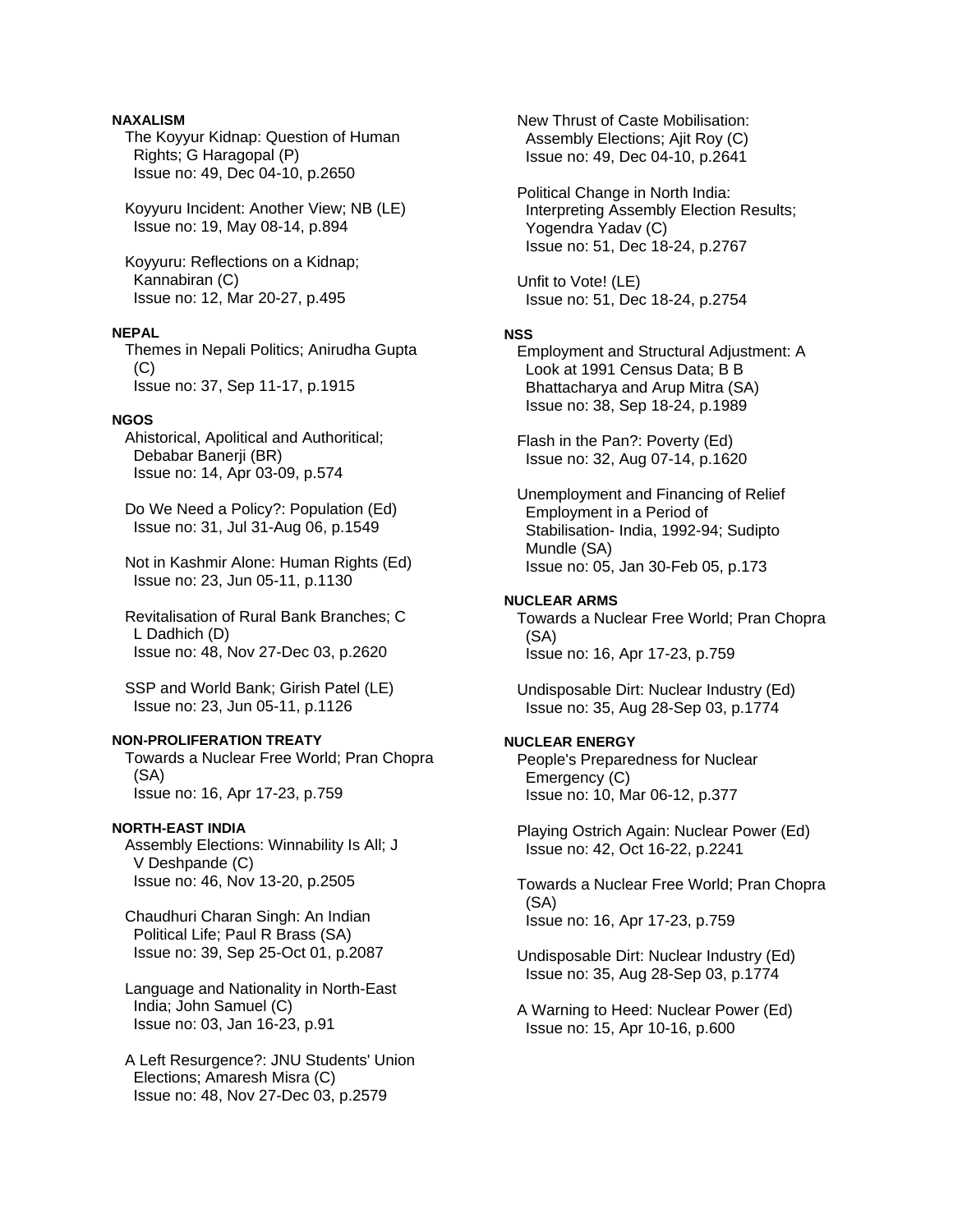# **NUCLEAR POLICY**

 People's Preparedness for Nuclear Emergency (C) Issue no: 10, Mar 06-12, p.377

 Playing Ostrich Again: Nuclear Power (Ed) Issue no: 42, Oct 16-22, p.2241

 Towards a Nuclear Free World; Pran Chopra (SA) Issue no: 16, Apr 17-23, p.759

 Undisposable Dirt: Nuclear Industry (Ed) Issue no: 35, Aug 28-Sep 03, p.1774

 A Warning to Heed: Nuclear Power (Ed) Issue no: 15, Apr 10-16, p.600

## **OBITUARIES**

 A K Ramanujan: Obituary; A R Venkatachalapathy (C) Issue no: 31, Jul 31-Aug 06, p.1571

 E P Thompson: Obituary; Sumit Sarkar (C) Issue no: 39, Sep 25-Oct 01, p.2055

 Gopalkrishna Kumar; A Vaidyanathan and Pulapre Balakrishnan (O) Issue no: 06, Feb 06-12, p.204

 H K Paranjape: In Remembrance; AM (O) Issue no: 05, Jan 30-Feb 05, p.150

 P N Mathur: Obituary; D Ghosh (C) Issue no: 23, Jun 05-11, p.1144

 Utpal Dutt: Obituary; Sumanta Banerjee (C) Issue no: 36, Sep 04-10, p.1848

# **OECD**

 Aid and Development Policy in the 1990s; Arjun Sengupta (SA) Issue no: 11, Mar 13-19, p.453

 Deepening Recession and Other Bad News: World Economy (Ed) Issue no: 31, Jul 31-Aug 06, p.1548

 Economic Development and the Market System; Arun Ghosh (F) Issue no: 48, Nov 27-Dec 03, p.2573

 Imperialism, Soviet Collapse and Implications for Post-Colonial World; Achin Vaniak (RA) Issue no: 05, Jan 30-Feb 05, p.PE37  Receding Recovery (Ed) Issue no: 24, Jun 12-18, p.1199

# **OIL**

 Economic Roots of Conflict in New World Order; Sharat G Lin (RA) Issue no: 05, Jan 30-Feb 05, p.PE2

#### **ORISSA**

 Drought in Kalahandi: The Real Story; Jagadish Pradhan (C) Issue no: 22, May 29-Jun 04, p.1084

 Face of Dowry in Orissa; Biswamoy Pati (C) Issue no: 21, May 22-28, p.1020

 New Economic Policy and Development of Backward Regions: A Note on Orissa; K R G Nair (SA) Issue no: 19, May 08-14, p.939

 Orissa Famine of 1866: Demographic and Economic Consequences; Bidyut Mohanty (SA) Issue no: 01, Jan 02-09, p.55

 Roots of Orissa's Underdevelopment; Biswamoy Pati (BR) Issue no: 52, Dec 25-31, p.2891

# **OVERSEAS INDIANS**

 Dispensing with FERA (Ed) Issue no: 01, Jan 02-09, p.3

 Footloose Funds: Non-Resident Deposits (Ed) Issue no: 52, Dec 25-31, p.2857

 More Is Not Better: Gold Import (Ed) Issue no: 01, Jan 02-09, p.5

 Stoking the Demand: Gold (Ed) Issue no: 24, Jun 12-18, p.1200

# **PAKISTAN**

 At the Labour Market's Mercy; Shakti Kak (BR) Issue no: 01, Jan 02-09, p.35

 Changing Equations: Pakistan (Ed) Issue no: 12, Mar 20-27, p.486

 Difficult Passage: Pakistan (Ed) Issue no: 15, Apr 10-16, p.602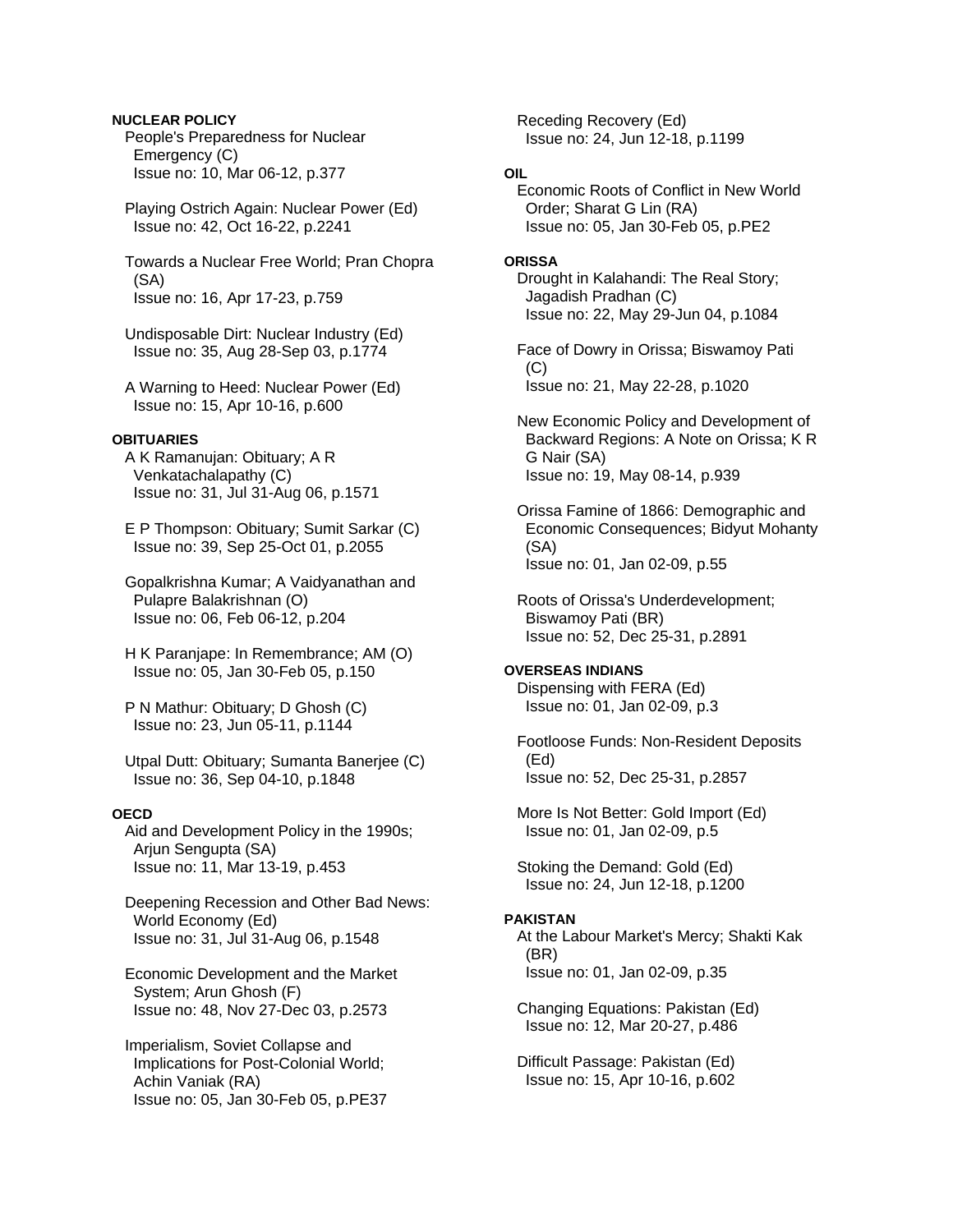## **PAKISTAN**

 New Constituency: Pakistan (Ed) Issue no: 24, Jun 12-18, p.1202

 Pakistan's Civil Liberties Watch-Dog; A G Noorani (CL) Issue no: 12, Mar 20-27, p.493

 Power Troika in Place Again: Pakistan (Ed) Issue no: 31, Jul 31-Aug 06, p.1550

 Pre-empting an Elected Government: Pakistan (Ed) Issue no: 38, Sep 18-24, p.1961

 Visible Hand (Ed) Issue no: 29, Jul 17-24, p.1479

 Weak Pulse: Pakistan (Ed) Issue no: 17, Apr 24-30, p.782

 Yesterday's Freedom Fighters: Pakistan (Ed) Issue no: 21, May 22-28, p.1010

#### **PALESTINE**

 An End and a Beginning: Palestine (Ed) Issue no: 39, Sep 25-Oct 01, p.2041

 Many Interests at Stake: Palestine (Ed) Issue no: 36, Sep 04-10, p.1838

#### **PANCHAYATS**

 For Panchayats the Dawn Is Not Yet; K S Krishnaswamy (C) Issue no: 41, Oct 09-15, p.2183

 Karnataka Panchayat Act: Captive Bodies; S K Singh (C) Issue no: 52, Dec 25-31, p.2879

 Karnataka's New Step Backwards: Panchayati Raj; K S Krishnaswamy (C) Issue no: 18, May 01-07, p.847

 Local Self-Government and Decentralised Development: Panchayat Raj Act; K P Kannan (C) Issue no: 49, Dec 04-10, p.2644

 New Challenges for Bengal Left: Panchayat Poll Pointers; Dipankar Bhattacharya (C) Issue no: 29, Jul 17-24, p.1491

 Panchayat Elections: A Turning Point?: Punjab; Rustam Singh and Anil Sharma (C) Issue no: 06, Feb 06-12, p.208

 Panchayat Raj; Sudhir Krishna (LE) Issue no: 39, Sep 25-Oct 01, p.2038

 Panchayati Raj and Early Warnings of Disasters; James Manor (C) Issue no: 21, May 22-28, p.1019

 Panchayats and Left Politics in West Bengal; Poromesh Acharya (C) Issue no: 22, May 29-Jun 04, p.1080

 Partyless Polls to Powerless Panchayats; Tilak D Gupta (C) Issue no: 31, Jul 31-Aug 06, p.1567

 States Go Slow: Panchayat Raj (Ed) Issue no: 48, Nov 27-Dec 03, p.2565

 The Third Stratum; Nirmal Mukarji (P) Issue no: 18, May 01-07, p.859

## **PARLIAMENT**

 Cat on a Hot Tin Roof; Arun Ghosh (F) Issue no: 24, Jun 12-18, p.1205

 Constructive Critic: Parliament (Ed) Issue no: 17, Apr 24-30, p.782

 End of the Road? (Ed) Issue no: 25, Jun 19-25, p.1263

 Mess in Management of Government Finances: Will New Parliamentary Committees Help?; K P Joseph (C) Issue no: 17, Apr 24-30, p.794

#### **PARTITION**

 Community, State and Gender: On Women's Agency during Partition; Urvashi Butalia (RA) Issue no: 17, Apr 24-30, p.WS12

 Guilt of Partition; Asghar Ali Engineer (BR) Issue no: 22, May 29-Jun 04, p.1097

 Indian Muslims since Partition; Balraj Puri (SA) Issue no: 40, Oct 02-08, p.2141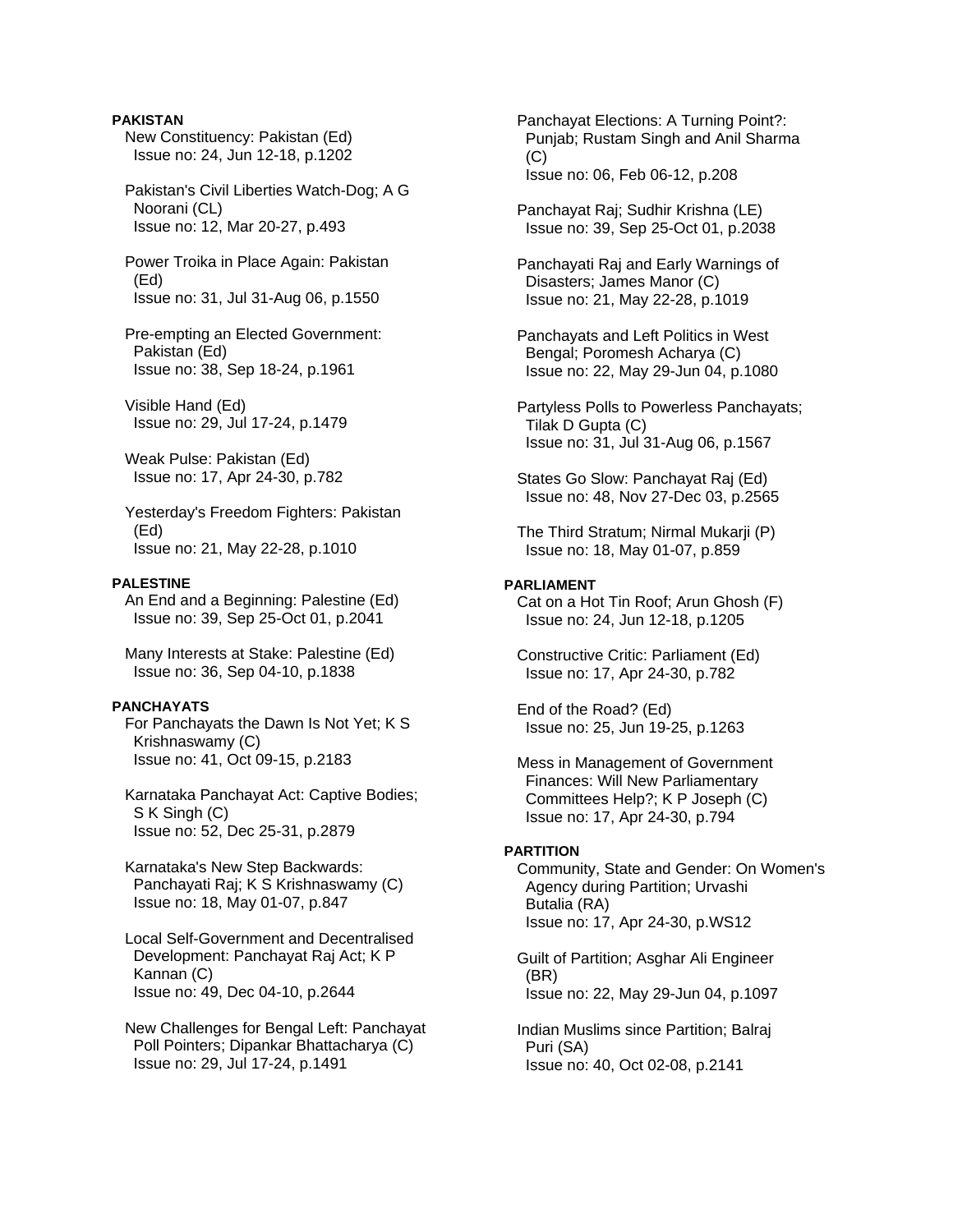# **PARTITION**

 Partition and Family Strategies: Gender-Education Linkages among Punjabi Women in Delhi; Karuna Chanana (RA) Issue no: 17, Apr 24-30, p.WS25

 Recovery, Rupture, Resistance: Indian State and Abduction of Women during Partition; Ritu Menon and Kamla Bhasin (RA) Issue no: 17, Apr 24-30, p.WS2

#### **PATENT LAW**

 Dunkel Draft on Drug Patents: Background and Implications; Sudip Chaudhuri (P) Issue no: 36, Sep 04-10, p.1861

 Indian Patents Act and TRIPS; Suman Sahai  $(C)$ Issue no: 29, Jul 17-24, p.1495

### **PATENTS**

 Dunkel Draft: Critique of Government's Interpretation; C Niranjan Rao (C) Issue no: 35, Aug 28-Sep 03, p.1791

 Legal Protection of Software: Implications of Dunkel Draft for Third World; K Ravi Srinivas (C) Issue no: 17, Apr 24-30, p.802

 Patent System and Pharmaceutical Sector; Biswajit Dhar and C Niranjan Rao (D) Issue no: 40, Oct 02-08, p.2167

 Strengthening India's Patent System: Implications for Pharmaceutical Sector; H Ashok Chandra Prasad and Shripad Bhat (SA) Issue no: 21, May 22-28, p.1037

## **PEASANTS**

 Farmers and Dunkel Draft; M D Nanjundaswamy (LE) Issue no: 26, Jun 26-Jul 02, p.1334

 Farmers' Movement: Fighting for Liberalisation; GO (C) Issue no: 50, Dec 11-17, p.2708

 Farmers' Rally against GATT Proposals; Wishvas Rane (C) Issue no: 44, Oct 30-Nov 06, p.2391

 Farmers' Rights, Biodiversity and International Treaties; Vandana Shiva (C) Issue no: 14, Apr 03-09, p.555

 Financial Intermediation and Rural Credit; Gurbachan Singh (D) Issue no: 01, Jan 02-09, p.68

 Labour-Exploitation Ratio as a Measure of Peasant Differentiation: Its Fundamental Fallacy; Sumit Guha (P) Issue no: 34, Aug 21-27, p.1721

 Peasants against Dunkel Draft; Hardev Singh Sandhu (LE) Issue no: 36, Sep 04-10, p.1834

 Selling Rural Produce in Cities; Rajendra K Aneja (BR) Issue no: 48, Nov 27-Dec 03, p.2597

# **PER CAPITA INCOME**

 State of Health Care in Maharashtra: A Comparative Analysis; Alex George and Sunil Nandraj (SA) Issue no: 32, Aug 07-14, p.1671

# **PERFORMANCE BUDGETING**

 Budget-Making; Tapas K Sen (BR) Issue no: 10, Mar 06-12, p.392

# **PERIODICALS**

Censoring Behind the Barricade; A G Noorani (CL) Issue no: 36, Sep 04-10, p.1843

Magisterial Bans on Journals; A G Noorani (CL) Issue no: 10, Mar 06-12, p.371

## **PESTICIDES**

 Ban on Use of Pesticides; Kisan Mehta (LE) Issue no: 31, Jul 31-Aug 06, p.1546

 Determining Limits of Pesticide Exposure; Aparna Viswanathan (C) Issue no: 15, Apr 10-16, p.615

## **PHARMACEUTICAL INDUSTRY**

 Concern for Profits, Not Health Care: Drug Policy (Ed) Issue no: 06, Feb 06-12, p.192

 Patent System and Pharmaceutical Sector; H Ashok Chandra Prasad and Shripad Bhat (D) Issue no: 45, Nov 06-12, p.2483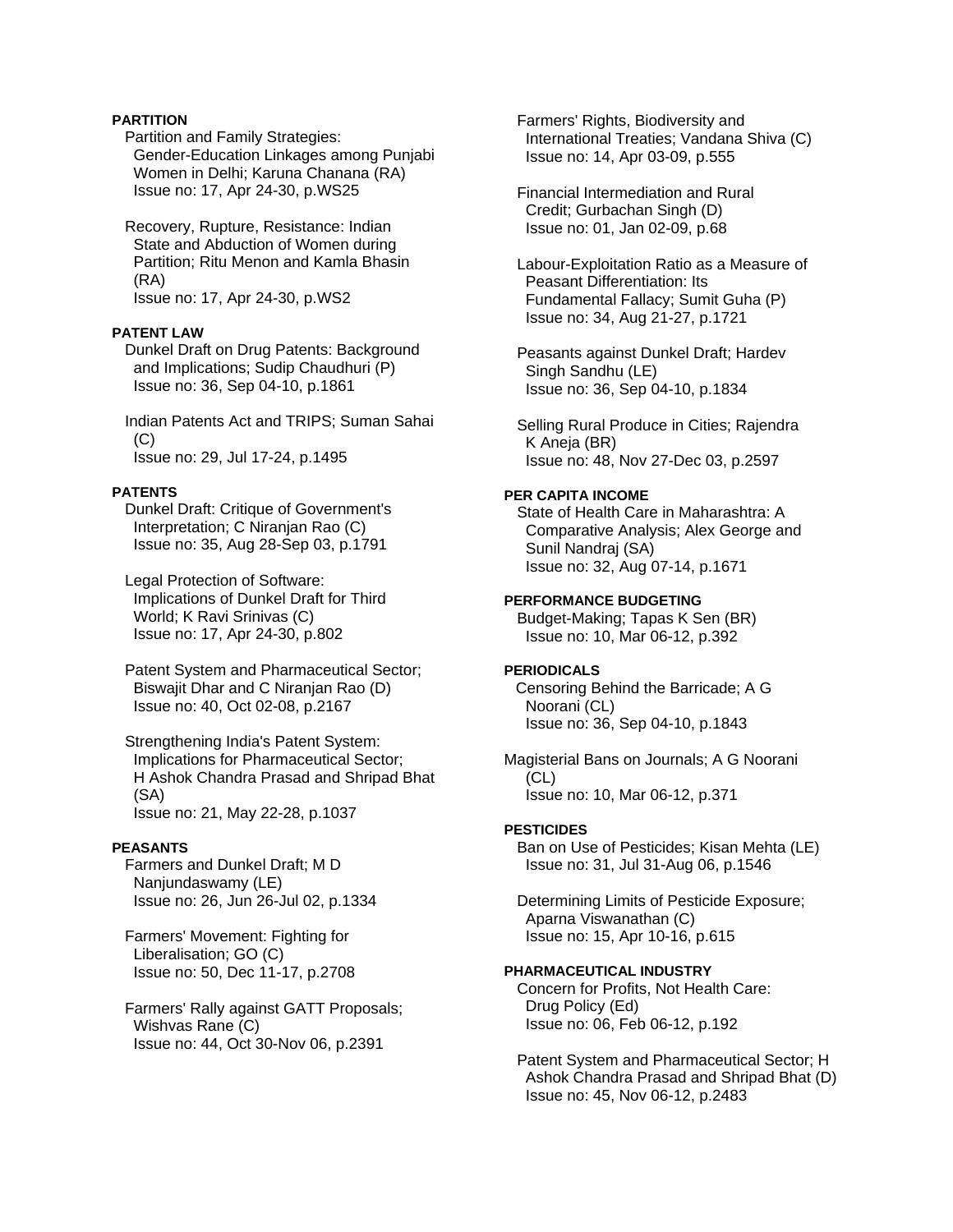## **PHARMACEUTICAL INDUSTRY**

 Strengthening India's Patent System: Implications for Pharmaceutical Sector; H Ashok Chandra Prasad and Shripad Bhat (SA)

Issue no: 21, May 22-28, p.1037

 Two Banks and the Drug Industry; S Srinivasan (C) Issue no: 26, Jun 26-Jul 02, p.1349

# **PHARMACEUTICAL POLICY**

 Drug Prices: How Stable?; Wishvas Rane (C) Issue no: 46, Nov 13-20, p.2506

 Wheels within Wheels: Drugs (Ed) Issue no: 42, Oct 16-22, p.2240

#### **PHARMACEUTICALS**

 Drug Prices: How Stable?; Wishvas Rane  $(C)$ Issue no: 46, Nov 13-20, p.2506

 Patent System and Pharmaceutical Sector; Biswajit Dhar and C Niranjan Rao (D) Issue no: 40, Oct 02-08, p.2167

 Rising Drug Prices; Wishvas Rane (C) Issue no: 16, Apr 17-23, p.743

 Self-Regulation Reconsidered: Drugs (Ed) Issue no: 12, Mar 20-27, p.485

 Strengthening India's Patent System: Implications for Pharmaceutical Sector; H Ashok Chandra Prasad and Shripad Bhat (SA) Issue no: 21, May 22-28, p.1037

 Two Banks and the Drug Industry; S Srinivasan (C) Issue no: 26, Jun 26-Jul 02, p.1349

### **PHILIPPINES**

 20 Years of Struggle; N Singh (LE) Issue no: 24, Jun 12-18, p.1198

#### **PHILOSOPHY**

 Class Structure and Social Philosophy in Health Care; Niranjan Phukan (D) Issue no: 32, Aug 07-14, p.1688

 Explanation and Meaning in Social Sciences; Sarah Joseph (BR) Issue no: 48, Nov 27-Dec 03, p.2595  Public Understanding of Science: Why Scientism Beats a Retreat; Dhruv Raina  $(C)$ Issue no: 42, Oct 16-22, p.2258

#### **PHYSICIANS**

 Consumer Protection Act and Medical Profession; Arun Bal (C) Issue no: 11, Mar 13-19, p.432

 Private Practice and Medicare: West Bengal; Sujit K Das (C) Issue no: 36, Sep 04-10, p.1845

# **PLANNING COMMISSION**

 Planning and Liberalisation; S P Gupta (SA) Issue no: 43, Oct 23-29, p.2349

 Reflections on the Status of Planning; Nirmal Mukarji (RA) Issue no: 39, Sep 25-Oct 01, p.2071

### **POLAND**

 Inevitable Intervention: Poland (Ed) Issue no: 42, Oct 16-22, p.2242

 Left, Right, Left...: Poland (Ed) Issue no: 39, Sep 25-Oct 01, p.2042

# **POLICE**

 Teaching Human Rights to Police; A G Noorani (CL) Issue no: 42, Oct 16-22, p.2252

#### **POLICE ATROCITIES**

 Bombay Shames India; Asghar Ali Engineer (C) Issue no: 03, Jan 16-23, p.81

 Cat in Mice Rights!; V Subramanyam (LE) Issue no: 16, Apr 17-23, p.726

 Desperate Measures: Police Repression of Anti-Dam Movement at Alirajpur; Smita (C) Issue no: 12, Mar 20-27, p.501

 Indonesian Way?: Human Rights (Ed) Issue no: 22, May 29-Jun 04, p.1073

 Lock-up Deaths; V Subrahmanyam (LE) Issue no: 11, Mar 13-19, p.418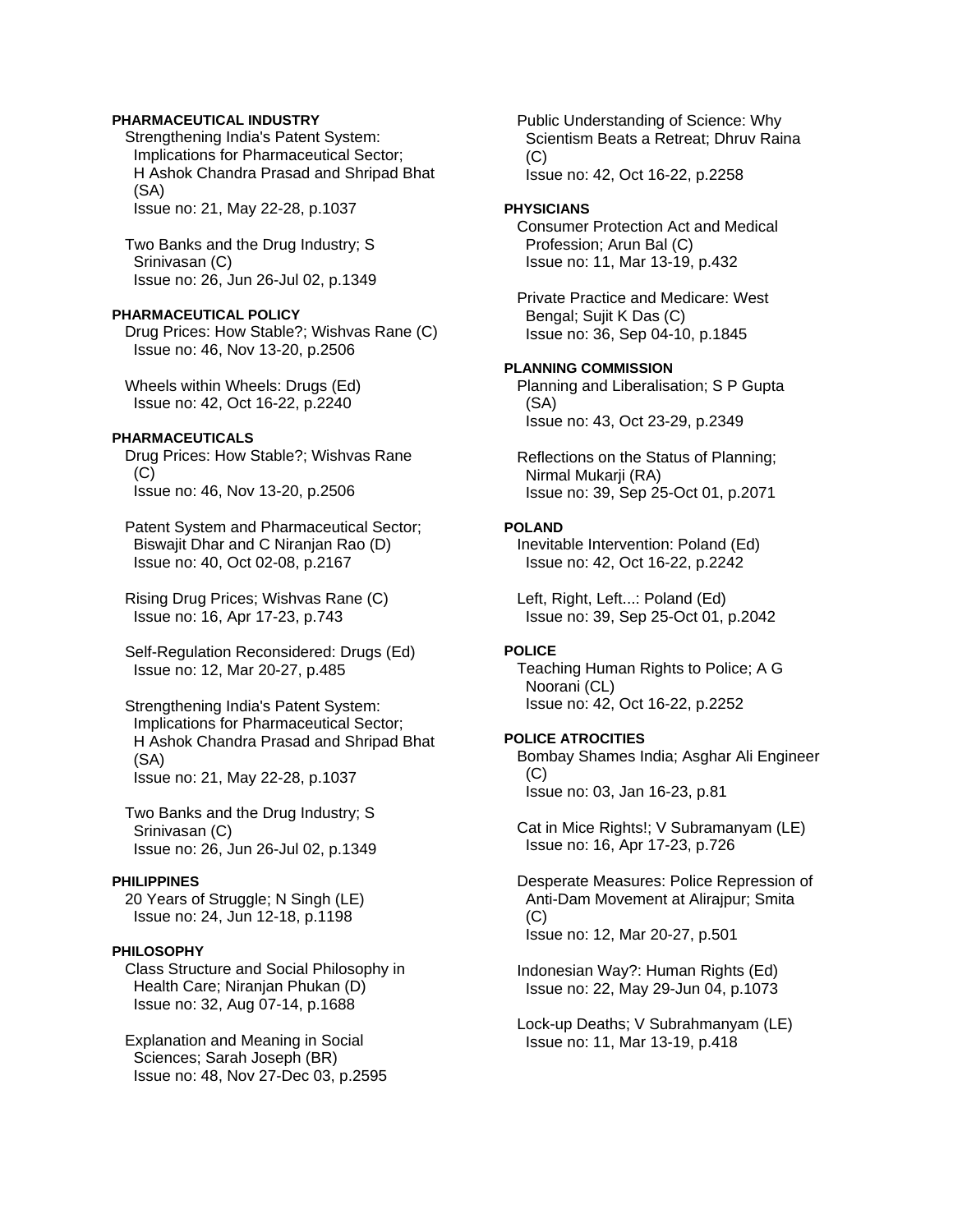**POLICE ATROCITIES**  Missing Tribals in Bhandara; Bernard D'Mello (LE) Issue no: 29, Jul 17-24, p.1478

**POLITICAL ECONOMY**  A-Way with Their Wor[l]d: Rural Labourers through the Postmodern Prism; Tom Brass (RA) Issue no: 23, Jun 05-11, p.1162

 Bengalis in Bihar; Sudeshna Basak (LE) Issue no: 36, Sep 04-10, p.1834

 Market Economy and Mass Literacy: Revisiting Innis's Economics of Communication; Krishna Kumar (SA) Issue no: 50, Dec 11-17, p.2727

 Multiplication of Nations?: Political Economy of Sub-Nationalism in India; Sajal Nag (SA) Issue no: 29, Jul 17-24, p.1521

 On Rent-Seeking; Ajit Karnik (D) Issue no: 44, Oct 30-Nov 06, p.2420

 Political Economy of Beverage Imperialism; Frederic F Clairmont (C) Issue no: 07, Feb 13-19, p.272

 Rent-Seeking, New Political Economy and Negation of Politics; Amiya Kumar Bagchi (SA) Issue no: 34, Aug 21-27, p.1729

 Towards Eradicating Hunger; Tapan K Ghosh (BR) Issue no: 03, Jan 16-23, p.103

## **POLITICAL HISTORY**

 Narrow Space; Ashok Mitra (BR) Issue no: 25, Jun 19-25, p.1297

# **POLITICAL PARTIES**

 Assembly Elections: Winnability Is All; J V Deshpande (C) Issue no: 46, Nov 13-20, p.2505

 Bad Bargaining: Politics (Ed) Issue no: 08, Feb 20-27, p.314

 Beyond Hindutva: Assembly Election: MP (Ed) Issue no: 50, Dec 11-17, p.2688

 Broader Identities: North-East (Ed) Issue no: 26, Jun 26-Jul 02, p.1338

 Canadian Federal Election: Great Divide?: Canada; V Subramaniam (C) Issue no: 51, Dec 18-24, p.2781

 Cat on a Hot Tin Roof; Arun Ghosh (F) Issue no: 24, Jun 12-18, p.1205

 Closing a Chapter?: CPI(M) (Ed) Issue no: 45, Nov 06-12, p.2424

 Communal Violence in Jaipur; Shail Mayaram (SA) Issue no: 46, Nov 13-20, p.2524

 Condoning Violence: West Bengal (Ed) Issue no: 24, Jun 12-18, p.1201

 Congress[I]'s Dilemma: Karnataka (Ed) Issue no: 34, Aug 21-27, p.1693

 Creating Space for Fanatics: Politics (Ed) Issue no: 18, May 01-07, p.840

 Dangerous Game: Politics (Ed) Issue no: 17, Apr 24-30, p.780

 Disillusioned Electorate: Uttar Pradesh; Amaresh Misra (C) Issue no: 46, Nov 13-20, p.2503

 Dog Days (Ed) Issue no: 22, May 29-Jun 04, p.1071

 Emergence of Bahujan Mahasangha in Maharashtra; Gopal Guru (C) Issue no: 46, Nov 13-20, p.2500

 Ideological Polarisation: Uttar Pradesh; Amaresh Misra (C) Issue no: 12, Mar 20-27, p.502

 Ideology and Politics of Jharkhand Movement: An Overview; Arunabha Ghosh  $(C)$ Issue no: 35, Aug 28-Sep 03, p.1788

 Ideology in Retreat: Assembly Elections; J V Deshpande (C) Issue no: 51, Dec 18-24, p.2780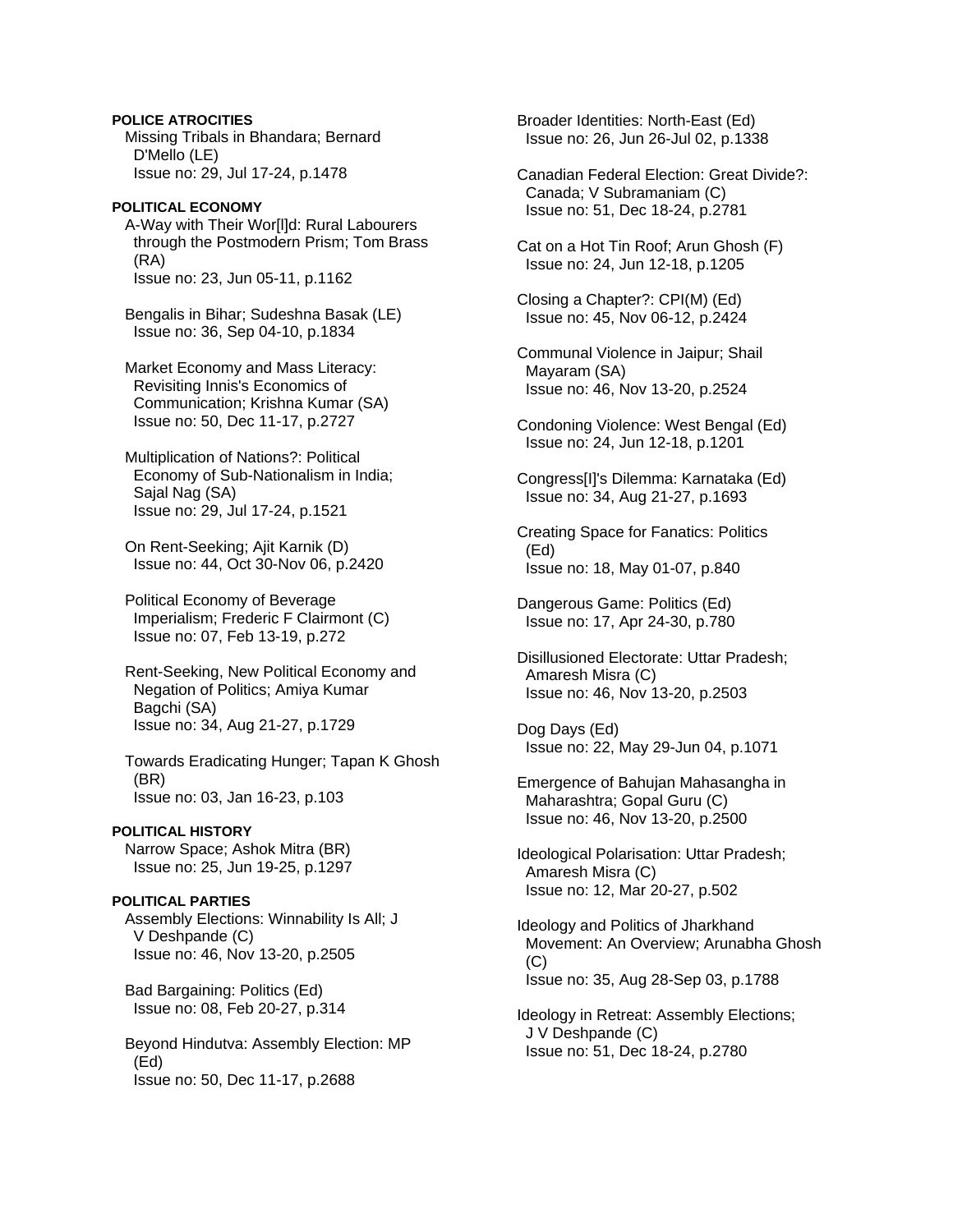**POLITICAL PARTIES**  India's New Secular Activism: Exploding Some Myths; Aswini K Ray (P) Issue no: 20, May 15-21, p.968 Irrelevant Manoeuvres (Ed) Issue no: 03, Jan 16-23, p.71 Issues, and Fake Issues: Assembly Polls (Ed) Issue no: 46, Nov 13-20, p.2488 Just Deserts: Politics (Ed) Issue no: 22, May 29-Jun 04, p.1074 A Liability: Politics (Ed) Issue no: 26, Jun 26-Jul 02, p.1336 A Long Haul (Ed) Issue no: 49, Dec 04-10, p.2623 Message of the Assembly Elections: New Delhi; BM (C) Issue no: 50, Dec 11-17, p.2704 Mobilisation against Communalism in South Maharashtra; Anant Phadke (C) Issue no: 23, Jun 05-11, p.1142 Mulayam Singh's New Tune: Uttar Pradesh; Amaresh Misra (C) Issue no: 27, Jul 03-10, p.1421 New Thrust of Caste Mobilisation: Assembly Elections; Ajit Roy (C) Issue no: 49, Dec 04-10, p.2641 No Clear Strategy (LE) Issue no: 32, Aug 07-14, p.1618 No Stepping-Stone: Assembly Elections: Delhi (Ed) Issue no: 49, Dec 04-10, p.2625 On Whose Side Is the Administration?: Uttar Pradesh; Amaresh Misra (C) Issue no: 06, Feb 06-12, p.207 Partyless Polls to Powerless Panchayats; Tilak D Gupta (C) Issue no: 31, Jul 31-Aug 06, p.1567 Patna By-Election: Significant Contest; Krishna Chaitanya (C) Issue no: 20, May 15-21, p.959

 Politics of Religious Hate: Beyond the Bills; Anil Nauriya (C) Issue no: 37, Sep 11-17, p.1906

 Problems of Left Assertion in Bihar: Patna Poll Lessons; Tilak D Gupta (C) Issue no: 25, Jun 19-25, p.1279

 Self-Made Predicament: Politics (Ed) Issue no: 15, Apr 10-16, p.601

 Short-Sighted Reactions: Politics (Ed) Issue no: 51, Dec 18-24, p.2757

 Some Headway (Ed) Issue no: 31, Jul 31-Aug 06, p.1547

 Split in Anti-BJP Vote: Elections (Ed) Issue no: 39, Sep 25-Oct 01, p.2040

 Task for the Left: Politics (Ed) Issue no: 29, Jul 17-24, p.1480

 Tebhaga in Wider Political Perspective; Pratik Chakraborty (BR) Issue no: 49, Dec 04-10, p.2658

 Two Swords in a Scabbard: Crisis in DMK; V Geetha and S V Rajadurai (C) Issue no: 45, Nov 06-12, p.2437

 Unfit to Vote! (LE) Issue no: 51, Dec 18-24, p.2754

 The Unmanifested: The Unmanifested (Ed) Issue no: 44, Oct 30-Nov 06, p.2376

# **POLITICAL PERSONALITIES**

 Chaudhuri Charan Singh: An Indian Political Life; Paul R Brass (SA) Issue no: 39, Sep 25-Oct 01, p.2087

 Denationalising the Past: Nation in E V Ramaswamy's Political Discourse; M S S Pandian (SA) Issue no: 42, Oct 16-22, p.2282

# **POLITICAL SCIENCE**

 Post-Colonial World and Political Science in Transition; Neera Chandhoke (RA) Issue no: 40, Oct 02-08, p.2136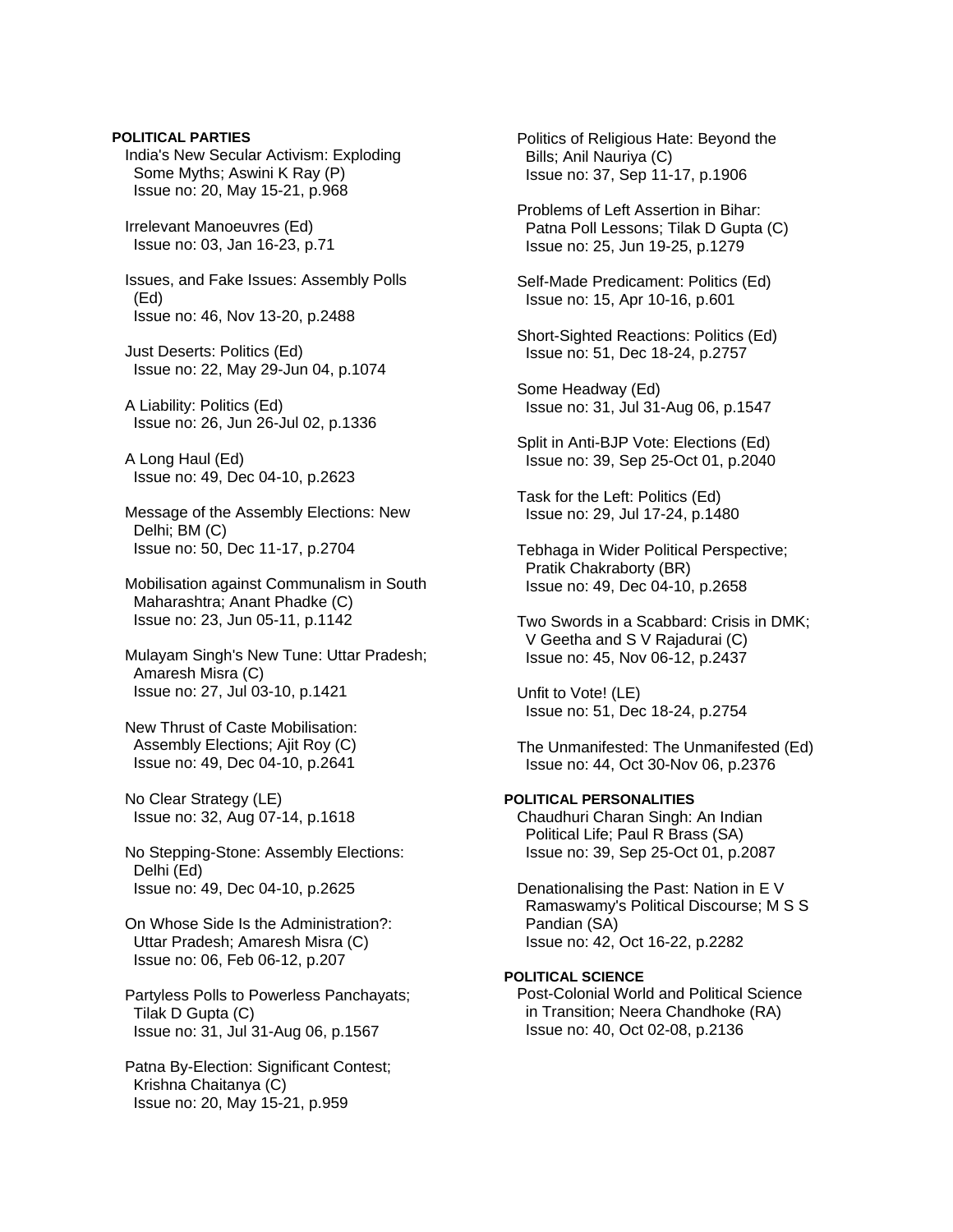# **POLITICAL SITUATION**

 1993-94 Budget: Opportunity for the Opposition: New Delhi; BM (C) Issue no: 01, Jan 02-09, p.17

 Appearance and Essence: Combating BJP (Ed) Issue no: 08, Feb 20-27, p.312

 Atrophy and the Nation (Ed) Issue no: 05, Jan 30-Feb 05, p.139

 Ayodhya Card: Politics (Ed) Issue no: 36, Sep 04-10, p.1836

 Bad Bargaining: Politics (Ed) Issue no: 08, Feb 20-27, p.314

 Broader Identities: North-East (Ed) Issue no: 26, Jun 26-Jul 02, p.1338

 The Buddhadev Affair: West Bengal; Ajit Roy (C) Issue no: 38, Sep 18-24, p.1973

 Business as Usual?: Kashmir (Ed) Issue no: 48, Nov 27-Dec 03, p.2564

 Cardboard Men and Superior Powers (LE) Issue no: 08, Feb 20-27, p.310

 Cat on a Hot Tin Roof; Arun Ghosh (F) Issue no: 24, Jun 12-18, p.1205

 Changing Equations: Pakistan (Ed) Issue no: 12, Mar 20-27, p.486

 Class Justice: Politics (Ed) Issue no: 43, Oct 23-29, p.2316

 Closing a Chapter?: CPI(M) (Ed) Issue no: 45, Nov 06-12, p.2424

 Condoning Violence: West Bengal (Ed) Issue no: 24, Jun 12-18, p.1201

 Congress[I]'s Dilemma: Karnataka (Ed) Issue no: 34, Aug 21-27, p.1693

 Creating Space for Fanatics: Politics (Ed) Issue no: 18, May 01-07, p.840

 The Danes, Maastricht and European Federalism; Christian Sorensen (C) Issue no: 10, Mar 06-12, p.383

 Danger Signals: West Bengal (Ed) Issue no: 32, Aug 07-14, p.1621 Dangerous Game: Politics (Ed) Issue no: 17, Apr 24-30, p.780 Democratisation in Rural Bengal; Olle Tornquist (LE) Issue no: 01, Jan 02-09, p.2 Design and Operation of Political Processes in Rural Co-operatives; Vikash N Pandey and Debiprasad Mishra (C) Issue no: 26, Jun 26-Jul 02, p.1353 Dog Days (Ed) Issue no: 22, May 29-Jun 04, p.1071 Easy Amnesia: Ayodhya (Ed) Issue no: 51, Dec 18-24, p.2757 Eklavya's Programmes; Rashmi Paliwal and C N Subramaniam (LE) Issue no: 05, Jan 30-Feb 05, p.138 Ethiopia: A View from the Ground; Sanjoy Ghose (C) Issue no: 43, Oct 23-29, p.2337 Fishing in Troubled Waters: Tripura (Ed) Issue no: 36, Sep 04-10, p.1836 Getting Tough with the Weak; Arun Ghosh (F) Issue no: 10, Mar 06-12, p.370 A Good Turn: Congress (I) (Ed) Issue no: 37, Sep 11-17, p.1897 Government's Diappearing Options: New Delhi; BM (C) Issue no: 35, Aug 28-Sep 03, p.1783 Half-Hearted Action: Politics (Ed) Issue no: 41, Oct 09-15, p.2173 Hindutva's Other Victims (Ed) Issue no: 06, Feb 06-12, p.192 Ideological Collapse: Politics (Ed) Issue no: 03, Jan 16-23, p.73 Ideological Polarisation: Uttar Pradesh; Amaresh Misra (C) Issue no: 12, Mar 20-27, p.502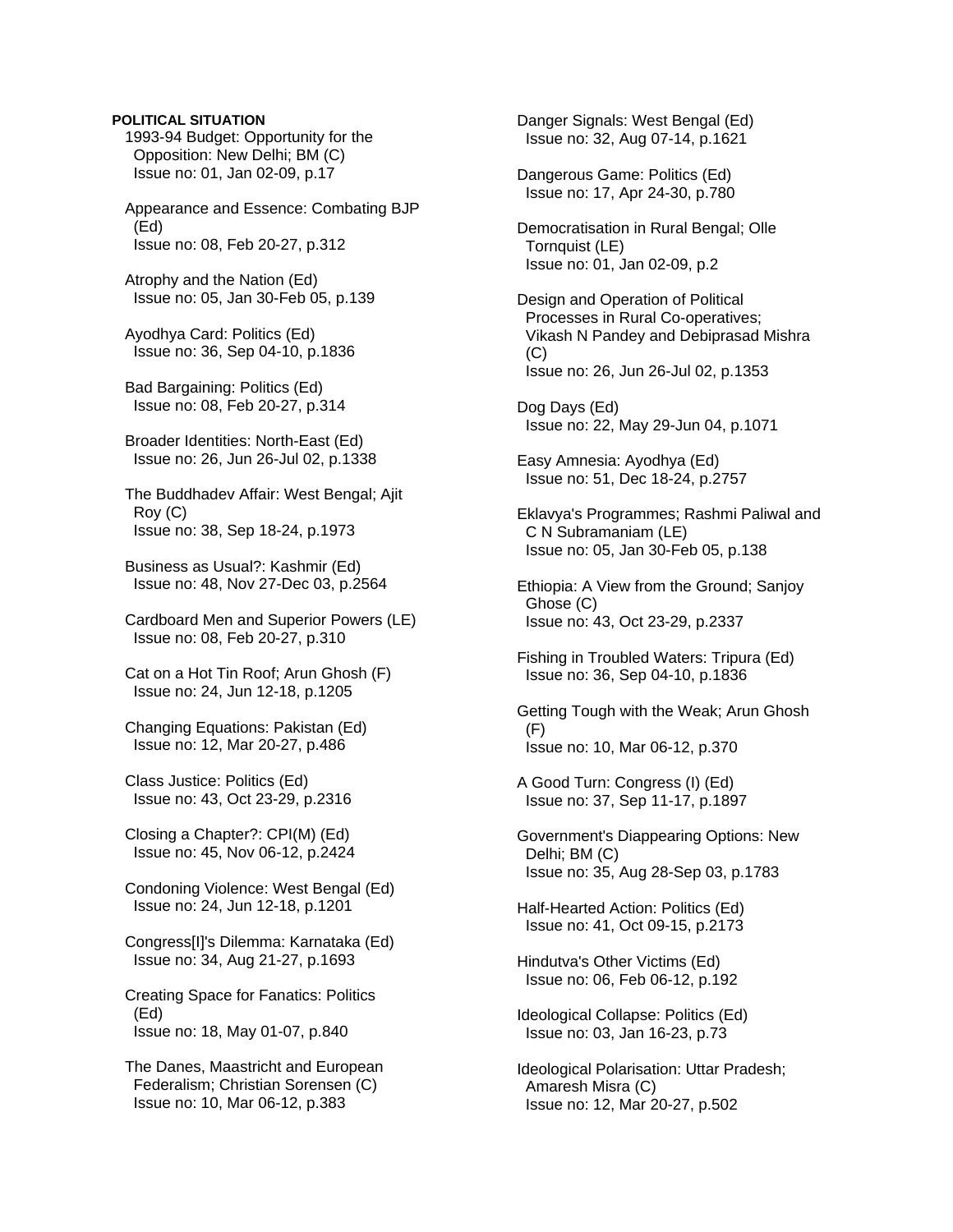### **POLITICAL SITUATION**

 In No-Man's-Land; Deena Khatkhate (F) Issue no: 01, Jan 02-09, p.16

 India's New Secular Activism: Exploding Some Myths; Aswini K Ray (P) Issue no: 20, May 15-21, p.968

 India's Political System: What Is To Be Done?; S R Sen (P) Issue no: 01, Jan 02-09, p.27

 Inevitable Intervention: Poland (Ed) Issue no: 42, Oct 16-22, p.2242

 Irrelevant Manoeuvres (Ed) Issue no: 03, Jan 16-23, p.71

 Jharkhand Autonomy a Far Cry; Tilak D Gupta (C) Issue no: 39, Sep 25-Oct 01, p.2066

 Just Deserts: Politics (Ed) Issue no: 22, May 29-Jun 04, p.1074

 Karbi Anglong Revisited; Dipankar Bhattacharya (C) Issue no: 35, Aug 28-Sep 03, p.1785

 Karnataka's New Step Backwards: Panchayati Raj; K S Krishnaswamy (C) Issue no: 18, May 01-07, p.847

 A Liability: Politics (Ed) Issue no: 26, Jun 26-Jul 02, p.1336

 Lobbies Fuel Dissidence: Karnataka; Ambrose Pinto (C) Issue no: 35, Aug 28-Sep 03, p.1786

 A Long Haul (Ed) Issue no: 49, Dec 04-10, p.2623

 Message of the Assembly Elections: New Delhi; BM (C) Issue no: 50, Dec 11-17, p.2704

 Military as a Factor in Russian Politics; Arup Banerji (SA) Issue no: 46, Nov 13-20, p.2543

 Mobilisation against Communalism in South Maharashtra; Anant Phadke (C) Issue no: 23, Jun 05-11, p.1142

 New Constituency: Pakistan (Ed) Issue no: 24, Jun 12-18, p.1202

 No Clear Strategy (LE) Issue no: 32, Aug 07-14, p.1618

 Non-Event to Note: Janata Merger (Ed) Issue no: 39, Sep 25-Oct 01, p.2041

 Obscurantist Wave: Politics (Ed) Issue no: 11, Mar 13-19, p.421

 Of Communal Consciousness and Communal Violence: Impressions from Post-Riot Surat; Sudhir Chandra (SA) Issue no: 36, Sep 04-10, p.1883

 On Whose Side Is the Administration?: Uttar Pradesh; Amaresh Misra (C) Issue no: 06, Feb 06-12, p.207

 Political Change in North India: Interpreting Assembly Election Results; Yogendra Yadav (C) Issue no: 51, Dec 18-24, p.2767

 Politics and Sexuality in France, 1950-1991; Janine Mossuz-Lavau (RA) Issue no: 44, Oct 30-Nov 06, p.WS63

 Power Troika in Place Again: Pakistan (Ed) Issue no: 31, Jul 31-Aug 06, p.1550

 President Bush's Farewell with Arms; James Petras and Chronis Polychroniou  $(C)$ Issue no: 05, Jan 30-Feb 05, p.160

 Problems of Left Assertion in Bihar: Patna Poll Lessons; Tilak D Gupta (C) Issue no: 25, Jun 19-25, p.1279

 Russian Ethnic Attitudes in Changing Political Situation; Leokadia Drobizheva (SA) Issue no: 51, Dec 18-24, p.2833

 Self-Made Predicament: Politics (Ed) Issue no: 15, Apr 10-16, p.601

 Shift in Political Alignment: West Bengal; Ajit Roy (C) Issue no: 01, Jan 02-09, p.19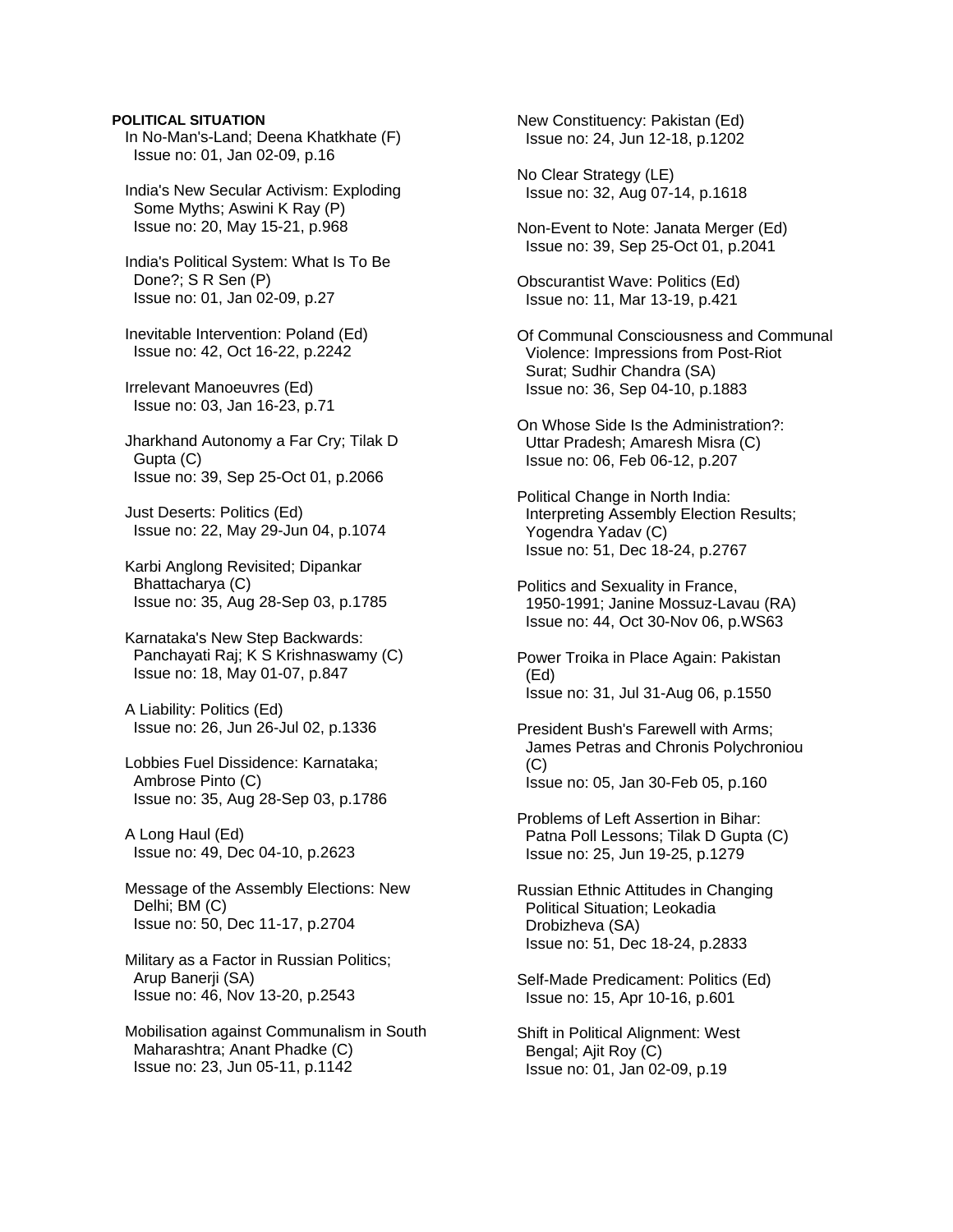# **POLITICAL SITUATION**

 Short-Sighted Reactions: Politics (Ed) Issue no: 51, Dec 18-24, p.2757

 Shot-in-the-Arm for BJP: Politics (Ed) Issue no: 16, Apr 17-23, p.729

 Smoking Peace Pipes: Madhya Pradesh (C) Issue no: 23, Jun 05-11, p.1143

 Some Headway (Ed) Issue no: 31, Jul 31-Aug 06, p.1547

 Spurious Choice?: Congress (Ed) Issue no: 14, Apr 03-09, p.544

 Strong Medicine: Politics (Ed) Issue no: 10, Mar 06-12, p.364

 Task for the Left: Politics (Ed) Issue no: 29, Jul 17-24, p.1480

 Tebhaga in Wider Political Perspective; Pratik Chakraborty (BR) Issue no: 49, Dec 04-10, p.2658

 Themes in Nepali Politics; Anirudha Gupta (C) Issue no: 37, Sep 11-17, p.1915

 The Third Stratum; S Shukla (D) Issue no: 23, Jun 05-11, p.1195

 Threat of Surcease (Ed) Issue no: 17, Apr 24-30, p.779

 Two Swords in a Scabbard: Crisis in DMK; V Geetha and S V Rajadurai (C) Issue no: 45, Nov 06-12, p.2437

 Understanding Transition towards Post-Apartheid South Africa; Rajen Harshe (P) Issue no: 38, Sep 18-24, p.1980

 Verdict for Going Slow: Russia (Ed) Issue no: 51, Dec 18-24, p.2756

 Weak Case (Ed) Issue no: 45, Nov 06-12, p.2423

 Weak Pulse: Pakistan (Ed) Issue no: 17, Apr 24-30, p.782

 The Western Illness; Brian May (D) Issue no: 26, Jun 26-Jul 02, p.1396  What about Act Five, Scene Five?: Politics (Ed) Issue no: 40, Oct 02-08, p.2104

**POLITICAL VIOLENCE**  Bhilai Struggles Intensify (LE) Issue no: 40, Oct 02-08, p.2102

 Hasty Deal: Assam (Ed) Issue no: 11, Mar 13-19, p.420

 Murder with a Motive: South Africa (Ed) Issue no: 16, Apr 17-23, p.730

# **POLITICS AND CASTE**  Behind the Caste Lines: Assembly Elections: UP (Ed)

Issue no: 49, Dec 04-10, p.2624

 Caste and Class; Prabir (LE) Issue no: 50, Dec 11-17, p.2686

 Dalits and Non-Brahmin Consciousness in Colonial Tamil Nadu; V Geetha and S V Rajadurai (SA) Issue no: 39, Sep 25-Oct 01, p.2091

 Neo-Brahminism: An Intentional Fallacy?; V Geetha and S V Rajadurai (D) Issue no: 03, Jan 16-23, p.129

 Round the Mulberry Bush: Maharashtra (Ed) Issue no: 51, Dec 18-24, p.2757

# **POLITICS AND RELIGION**

 Colour of the ANC: South Africa; N D Jayaprakash (C) Issue no: 48, Nov 27-Dec 03, p.2589

 Communalising Gender/Engendering Community: Women, Legal Discourse and Saffron Agenda; Ratna Kapur and Brenda Cossman (RA) Issue no: 17, Apr 24-30, p.WS35

 Dark Days; Rajendra K Aneja (LE) Issue no: 08, Feb 20-27, p.310

 A Different View: Religion and Politics (Ed) Issue no: 35, Aug 28-Sep 03, p.1773

 The Fascism of the Sangh Parivar; Sumit Sarkar (P) Issue no: 05, Jan 30-Feb 05, p.163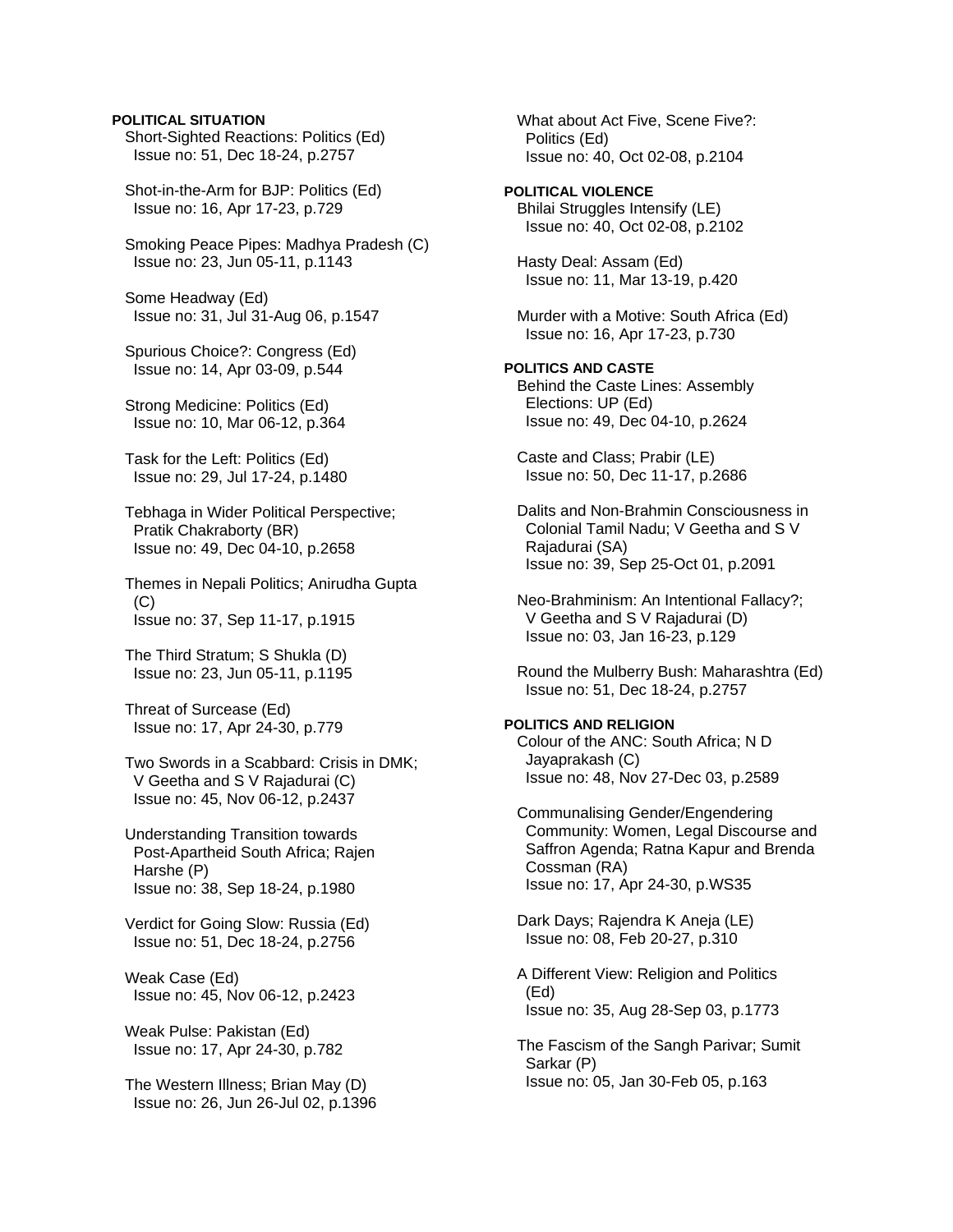# **POLITICS AND RELIGION**

 Joke Repeated (Ed) Issue no: 32, Aug 07-14, p.1619

 More Lessons from Ayodhya; Gautam Navlakha (C) Issue no: 36, Sep 04-10, p.1849

 Political Riverly among Religious Communities: A Case Study of Communal Reservations in India; Dick Kooiman (SA) Issue no: 07, Feb 13-19, p.287

 Politics as Religion: Constitution [Eightieth] Amendment Bill; Upendra Baxi (C) Issue no: 39, Sep 25-Oct 01, p.2052

 Politics of Religious Hate: Beyond the Bills; Anil Nauriya (C) Issue no: 37, Sep 11-17, p.1906

 Religion-Politics Separation: Some Thoughts on Proposed Legislation; S P Sathe (C) Issue no: 44, Oct 30-Nov 06, p.2388

 State and Saibaba; I Lakshmi (LE) Issue no: 05, Jan 30-Feb 05, p.138

#### **POPULATION**

 Ageing in Kerala; S Guhan (BR) Issue no: 35, Aug 28-Sep 03, p.1802

 Behind Hindu Growth Rate: Glimpses of Upper Class Statecraft; M Shiviah (D) Issue no: 14, Apr 03-09, p.594

 Committing Adulteracy: Literacy and Non-Voting Child Public; Peggy Mohan (P) Issue no: 35, Aug 28-Sep 03, p.1797

 Do We Need a Policy?: Population (Ed) Issue no: 31, Jul 31-Aug 06, p.1549

 Kerala: An Unhealthy Population?; K Anil Kumar and Leena Abraham (D) Issue no: 11, Mar 13-19, p.478

 Ominous Prospects: Family Planning (Ed) Issue no: 05, Jan 30-Feb 05, p.141

 Population, Poverty and Employment in India; Pundarikaksha Mukhopadhaya (D) Issue no: 16, Apr 17-23, p.775

 Structural Adjustment and Education: Issues Related to Equity; C Upendranadh (SA) Issue no: 44, Oct 30-Nov 06, p.2415

 Trends in Level of Living in Urban India; Pradip Maiti and Manabendu Chattopadhyay (SA) Issue no: 46, Nov 13-20, p.2547

 Urbanisation and Alternate Policy Perspectives; Amitabh Kundu (C) Issue no: 26, Jun 26-Jul 02, p.1351

# **POPULATION POLICY**

 Fix It, Forget It: Norplant and Human Rights; Vimal Balasubrahmanyan (C) Issue no: 22, May 29-Jun 04, p.1088

 Population Policy (Ed) Issue no: 50, Dec 11-17, p.2687

### **PORTS**

 Port Systems in Colonial India; Kanakalatha Mukund (BR) Issue no: 45, Nov 06-12, p.2459

# **POVERTY**

 Economic Reform, Poverty and Migration in China; Peter Nolan (SA) Issue no: 26, Jun 26-Jul 02, p.1369

 Flash in the Pan?: Poverty (Ed) Issue no: 32, Aug 07-14, p.1620

 Liberalisation and Structural Adjustment in Latin America: In Search of an Alternative; Henry Veltmeyer (SA) Issue no: 39, Sep 25-Oct 01, p.2080

 Market System, Socialism and Democracy; Arun Ghosh (F) Issue no: 01, Jan 02-09, p.13

 A Moving Narrative; Harsh Sethi (BR) Issue no: 07, Feb 13-19, p.277

 Population, Poverty and Employment in India; Pundarikaksha Mukhopadhaya (D) Issue no: 16, Apr 17-23, p.775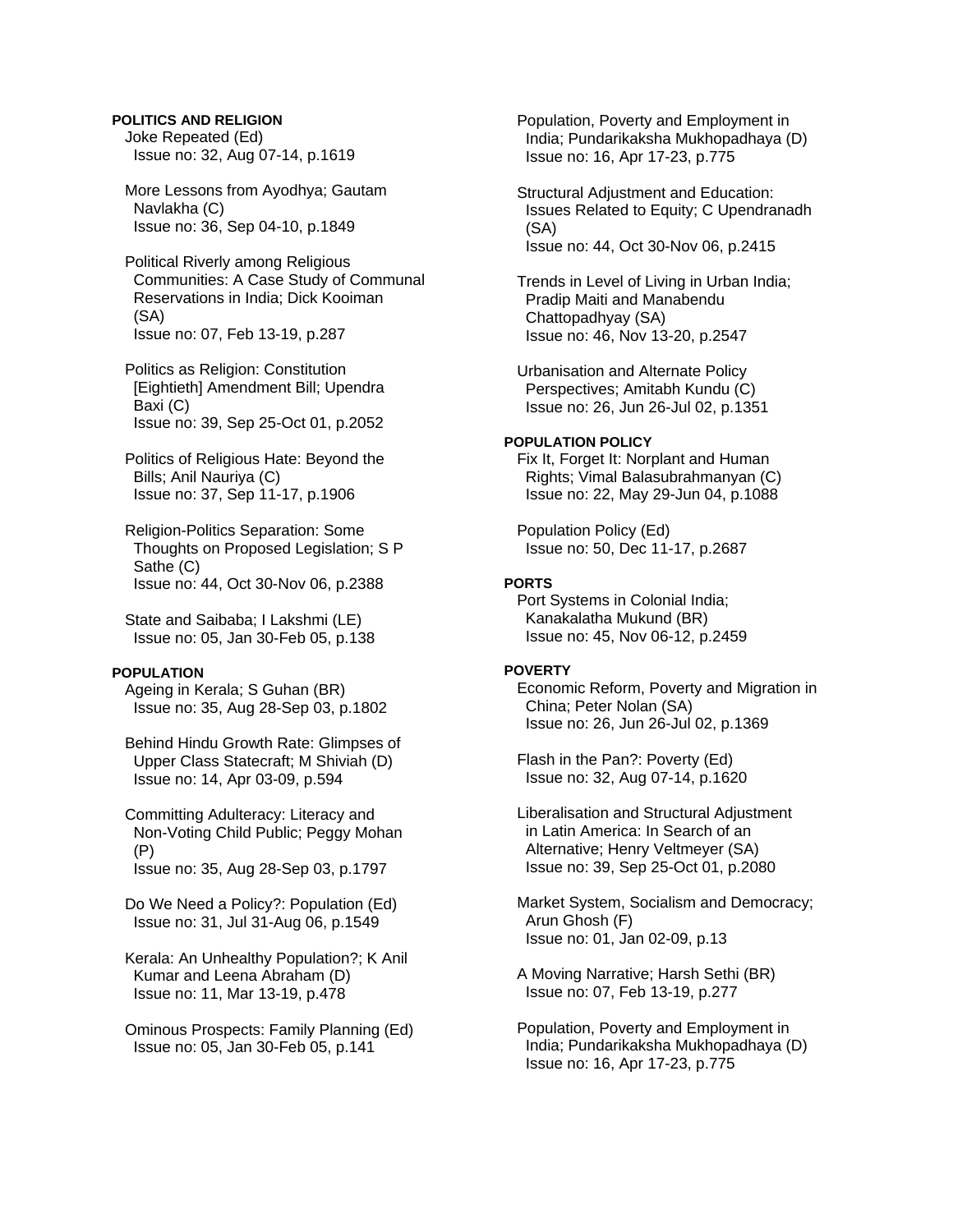# **POVERTY**

 Roots of Orissa's Underdevelopment; Biswamoy Pati (BR) Issue no: 52, Dec 25-31, p.2891

 Town Planning, Public Health and Urban Poor: Some Explorations from Delhi; Ritu Priya (SA) Issue no: 17, Apr 24-30, p.824

# **POVERTY ALLEVIATION PROGRAMMES**

 Measures of Poverty Suited to Design and Evaluate Poverty Alleviation Programmes; T Krishna Kumar (SA) Issue no: 52, Dec 25-31, p.2893

 Rural Poverty in the Semi-Arid Tropics of India: Identification, Determinants and Policy Interventions; R P Singh and P B R Hazell (RA) Issue no: 12, Mar 20-27, p.A9

 Statistical Mirage of Poverty Alleviation; S M Vidwans (D) Issue no: 35, Aug 28-Sep 03, p.1828

# **POVERTY MEASUREMENT**

 Measures of Poverty Suited to Design and Evaluate Poverty Alleviation Programmes; T Krishna Kumar (SA) Issue no: 52, Dec 25-31, p.2893

 Poverty Levels in India: Norms, Estimates and Trends; EPW Research Foundation (SS) Issue no: 34, Aug 21-27, p.1748

#### **POWER INDUSTRY**

 Power Generation, Foreign Investors and Money Market Brokers; Arun Ghosh (F) Issue no: 26, Jun 26-Jul 02, p.1343

### **POWER POLICY**

 New Power Policy: Bankrupting the Power Sector; P Purkayastha (C) Issue no: 20, May 15-21, p.955

# **POWER SECTOR REFORMS**

 New Power Policy: Bankrupting the Power Sector; P Purkayastha (C) Issue no: 20, May 15-21, p.955

 Panicky Policies: Power (Ed) Issue no: 44, Oct 30-Nov 06, p.2377  Waiting for the Foreign Investor: Power (Ed) Issue no: 15, Apr 10-16, p.601

 Who Needs 10,000 MW of Private Power?; Nirmalya Roy (C) Issue no: 27, Jul 03-10, p.1420

#### **POWER TARIFF**

 Demand Side Management in Power Planning: An Exercise for HT Industries in Maharashtra; Rangan Banerjee and Jyoti K Parikh (SA) Issue no: 32, Aug 07-14, p.1659

# **PRECIOUS METALS**

 More Is Not Better: Gold Import (Ed) Issue no: 01, Jan 02-09, p.5

 Stoking the Demand: Gold (Ed) Issue no: 24, Jun 12-18, p.1200

 To What Purpose?: Gold Bonds (Ed) Issue no: 25, Jun 19-25, p.1265

#### **PRESIDENTIAL ELECTIONS**

 Changing Face of Singapore; M G G Pillai  $(C)$ Issue no: 42, Oct 16-22, p.2264

 Russia's Presidency; Hari Vasudevan (SA) Issue no: 51, Dec 18-24, p.2823

#### **PRESS**

 Abdication by Government: Attacks by Government (Ed) Issue no: 37, Sep 11-17, p.1896

 Indian-Language Newspapers and Why They Grow; Robin Jeffrey (SA) Issue no: 38, Sep 18-24, p.2004

 Panchayati Raj and Early Warnings of Disasters; James Manor (C) Issue no: 21, May 22-28, p.1019

### **PRESS FREEDOM**

 Magisterial Bans on Journals; A G Noorani (CL) Issue no: 10, Mar 06-12, p.371

#### **PRICE CONTROL**

 Rational Expectations and Price Behaviour in India; Pulapre Balakrishnan (SA) Issue no: 23, Jun 05-11, p.1185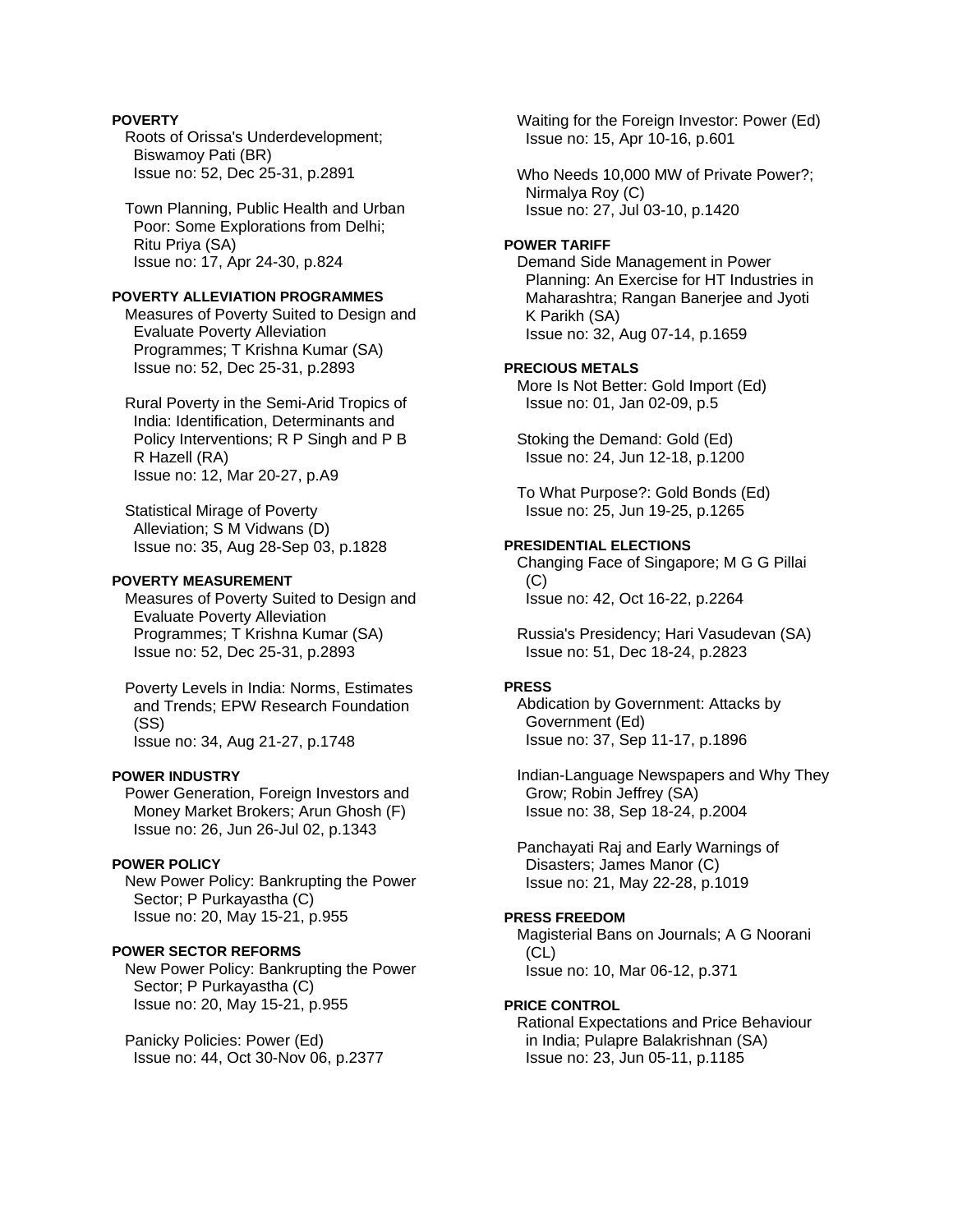## **PRICES**

- Controlling Inflation: Some Analytical and Empirical Issues; V Pandit (SA) Issue no: 01, Jan 02-09, p.39
- Essential Commodities Bear the Brunt: Prices (C) Issue no: 08, Feb 20-27, p.328
- Rising Drug Prices; Wishvas Rane (C) Issue no: 16, Apr 17-23, p.743
- The Wheat Story: Recent Changes in Price Policy; V M Rao (C) Issue no: 44, Oct 30-Nov 06, p.2385
- World Bank Prescriptions: Bangladesh (Ed) Issue no: 19, May 08-14, p.898

# **PRIMARY EDUCATION**

- Privatising Primary Education; Wishvas Rane (LE) Issue no: 39, Sep 25-Oct 01, p.2038
- Total Literacy Campaigns: A Field Report; Nitya Rao (C) Issue no: 19, May 08-14, p.914

## **PRIVATE CORPORATE SECTOR**

 Macroeconomic Impact of Public Sector Enterprises: Some Further Evidence; R Nagaraj (SA) Issue no: 03, Jan 16-23, p.105

#### **PRIVATE SECTOR**

 Inter-Industry Variations in Capital Structure; Sidharth Sinha (RA) Issue no: 35, Aug 28-Sep 03, p.M91

#### **PRIVATIZATION**

 Coffee Trade in India: Is There a Case for Privatisation?; D Narayana (C) Issue no: 36, Sep 04-10, p.1853

 Crisis in Moscow; R G Gidadhubli and Rama Sampat Kumar (C) Issue no: 41, Oct 09-15, p.2197

 No Link; Y Venugopal Reddy (LE) Issue no: 50, Dec 11-17, p.2686

 Prejudice to the Fore? (Ed) Issue no: 20, May 15-21, p.947  Privatisation in East European Countries; R G Gidadhubli and Rama Sampat Kumar (C) Issue no: 24, Jun 12-18, p.1216

- Privatisation in the Russian Federation; Arup Banerji (SA) Issue no: 51, Dec 18-24, p.2817
- Privatisation Policy; D M Bhouraskar (D) Issue no: 34, Aug 21-27, p.1747

 Privatisation: Cure or Curse?; A P Saxena (BR) Issue no: 21, May 22-28, p.1036

 Privatisation: Magic Wand or Budgetary Cop-Out?; JM (P) Issue no: 52, Dec 25-31, p.2865

 Privatising Primary Education; Wishvas Rane (LE) Issue no: 39, Sep 25-Oct 01, p.2038

 Public Goods and Rush for Privatisation; Arun Ghosh (F) Issue no: 41, Oct 09-15, p.2181

 Textile Mills of Assam: Is Privatisation the Answer?; Sriparna B Baruah (C) Issue no: 31, Jul 31-Aug 06, p.1569

 What Is India's Privatisation Policy?; Prajapati Trivedi (RA) Issue no: 22, May 29-Jun 04, p.M71

# **PROSTITUTION**

 The 'Beshya' and the 'Babu': Prostitute and Her Clientele in 19th Century Bengal; Sumanta Banerjee (SA) Issue no: 45, Nov 06-12, p.2461

## **PSYCHOLOGY**

 Psychology and Challenge of Postmodern Condition; Ananta Giri (P) Issue no: 40, Oct 02-08, p.2130

# **PUBLIC DEBT, UNION**

 Tackling the Growing Burden of Public Debt; I S Gulati (SA) Issue no: 18, May 01-07, p.883

 Wrong Targets: Public Debt (Ed) Issue no: 15, Apr 10-16, p.600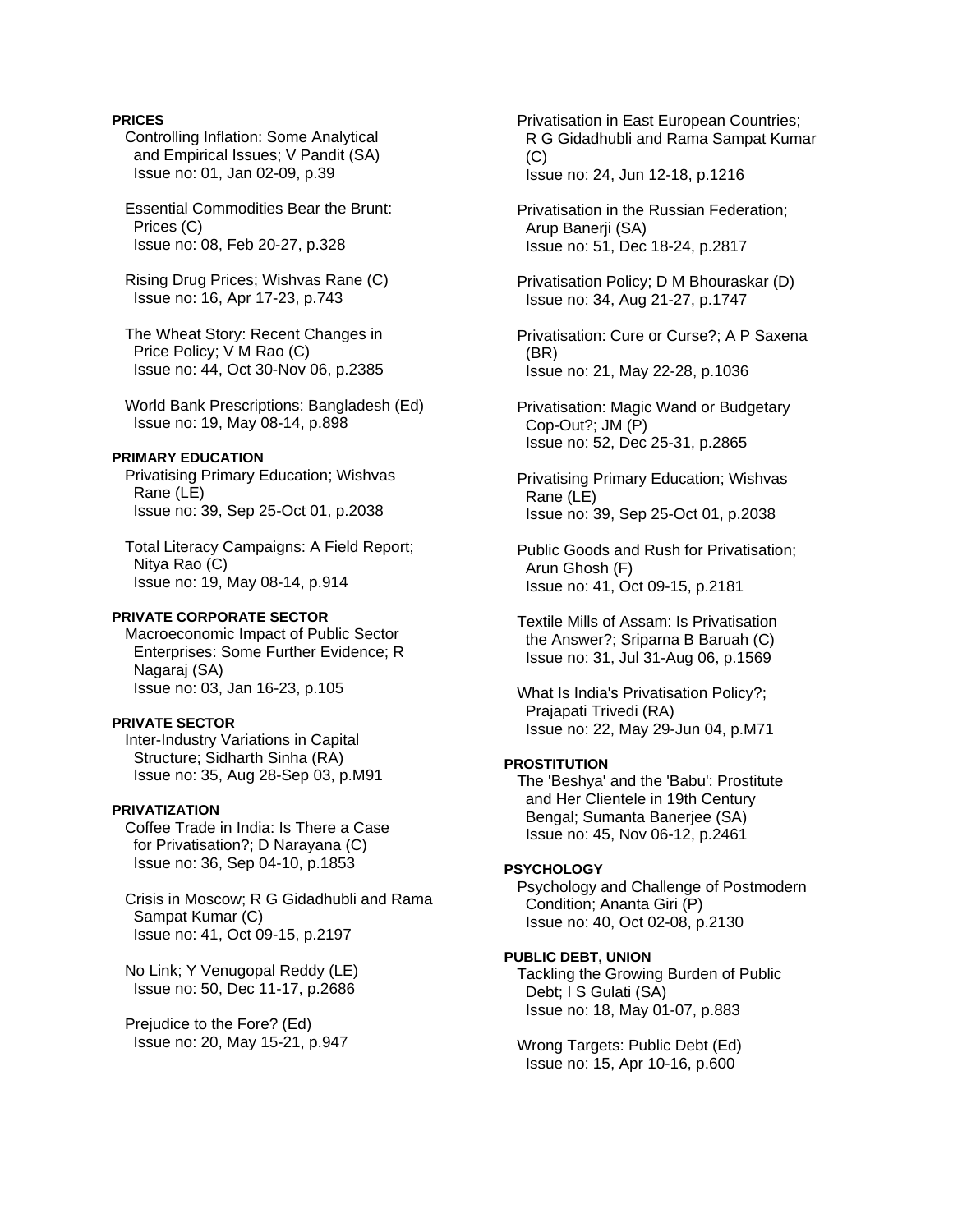## **PUBLIC DISTRIBUTION SYSTEM**

 A Landmark in Policy Analysis; Ranjit Sau (BR) Issue no: 11, Mar 13-19, p.449

 Not for the Poor: Public Distribution System (Ed) Issue no: 20, May 15-21, p.948

 Revamping PDS: Some Issues and Implications; S Geetha and M H Suryanarayana (SA) Issue no: 41, Oct 09-15, p.2207

 Squandering a Bounty (Ed) Issue no: 41, Oct 09-15, p.2171

 Subsidies, Patents and Market Access in Dunkel Draft; Rajaram Dasgupta (C) Issue no: 18, May 01-07, p.855

#### **PUBLIC EXPENDITURE**

 Expenditure Compession and Health Sector Outlays; V B Tulasidhar (SA) Issue no: 45, Nov 06-12, p.2473

 New Economic Policy and Vulnerable Sections: Rationale for Public Intervention; V S Vyas (SA) Issue no: 10, Mar 06-12, p.405

 State's Dwindling Role in Health Sector  $(C)$ Issue no: 07, Feb 13-19, p.269

# **PUBLIC FINANCE**

 Financing Urban Local Governments: Issues and Approaches; Amaresh Bagchi (BR) Issue no: 37, Sep 11-17, p.1920

# **PUBLIC HEALTH**

 Disease and Medical Myths in Medieval Europe; Mohan Rao (BR) Issue no: 06, Feb 06-12, p.219

 Expenditure Compession and Health Sector Outlays; V B Tulasidhar (SA) Issue no: 45, Nov 06-12, p.2473

 Financing Health Care; C A K Yesduian (BR) Issue no: 51, Dec 18-24, p.2789

 Industrial Negligence and Right to Know; K Ravi Srinivas (D) Issue no: 20, May 15-21, p.1004

 Movement against Alcohol; Abhay Bang (LE) Issue no: 20, May 15-21, p.946

 State's Dwindling Role in Health Sector (C) Issue no: 07, Feb 13-19, p.269

 Town Planning, Public Health and Urban Poor: Some Explorations from Delhi; Ritu Priya (SA) Issue no: 17, Apr 24-30, p.824

 World Bank and India's Health; N H Antia (P) Issue no: 52, Dec 25-31, p.2883

### **PUBLIC INVESTMENT**

 Saving, Investment and Interest Rates; Arun Ghosh (F) Issue no: 39, Sep 25-Oct 01, p.2050

 Shoe Begins to Pinch (Ed) Issue no: 34, Aug 21-27, p.1691

# **PUBLIC SECTOR BANKS**

 On Viability of Rural Branches; C L Dadhich (D) Issue no: 26, Jun 26-Jul 02, p.1399

 Wrong Priorities: Banking Policy (Ed) Issue no: 05, Jan 30-Feb 05, p.140

# **PUBLIC SECTOR ENTERPRISES**

 Inter-Industry Variations in Capital Structure; Sidharth Sinha (RA) Issue no: 35, Aug 28-Sep 03, p.M91

 Macroeconomic Impact of Public Sector Enterprises: Comment; S Mohanan Pillai (D) Issue no: 22, May 29-Jun 04, p.1121

 Macroeconomic Impact of Public Sector Enterprises: Some Further Evidence; R Nagaraj (SA) Issue no: 03, Jan 16-23, p.105

 Narrow Perspective: PSU Disinvestment (Ed) Issue no: 27, Jul 03-10, p.1409

 Privatisation: Magic Wand or Budgetary Cop-Out?; JM (P) Issue no: 52, Dec 25-31, p.2865

 Productivity in Public Sector: Analysis at Industrial Group Level; Anita Kumari (RA) Issue no: 48, Nov 27-Dec 03, p.M145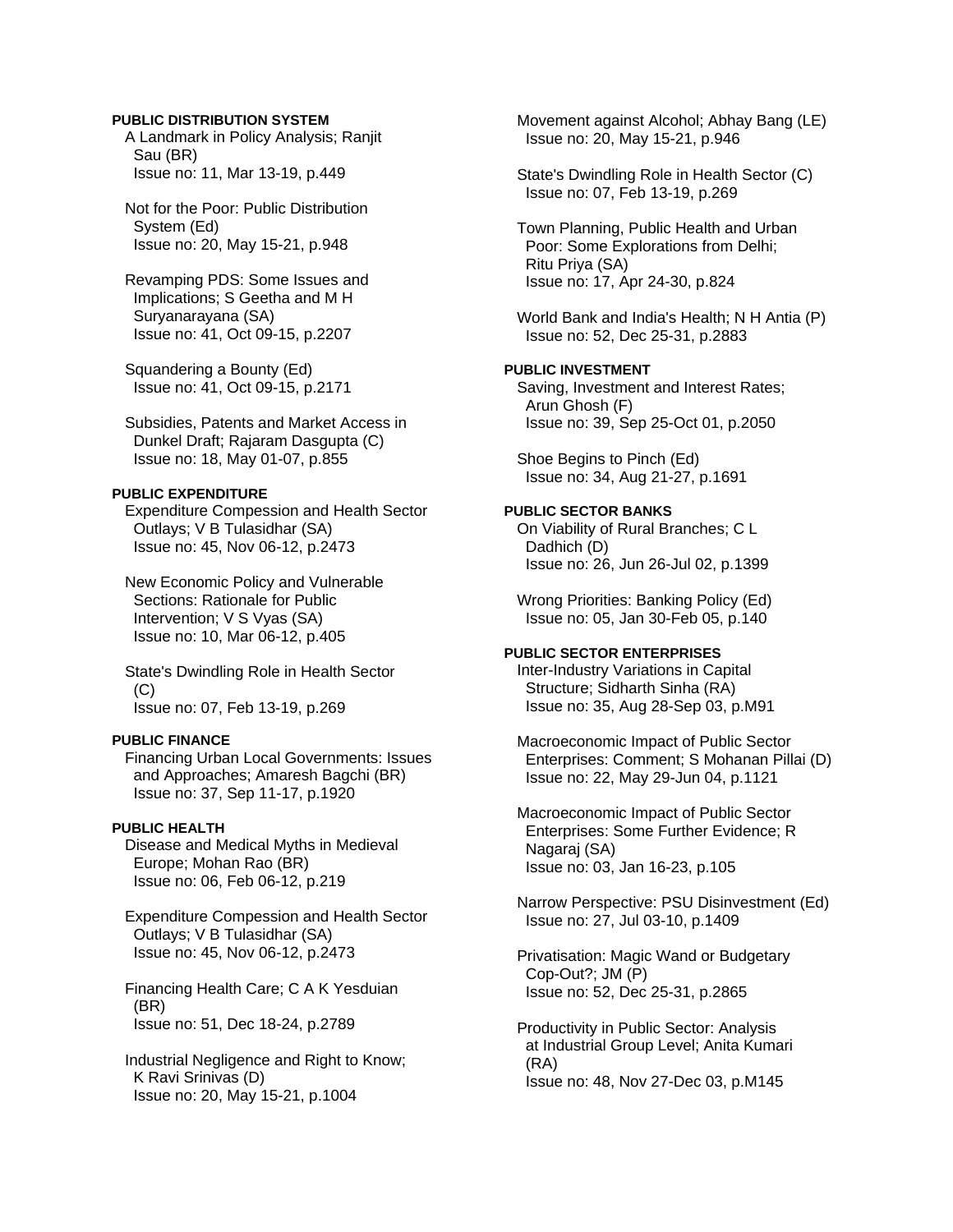## **PUBLIC SECTOR ENTERPRISES**

 Reforming Deficit Measurement: The Indian Case; Anand P Gupta (SA) Issue no: 08, Feb 20-27, p.345

 Reply; R Nagaraj (D) Issue no: 22, May 29-Jun 04, p.1122

 Sale of Public Enterprise Shares: Frittering Away Nation's Wealth; R K Mishra, R Nandagopal and A Lateef Syed Mohammad (RA) Issue no: 48, Nov 27-Dec 03, p.M163

 Starved of Investment: Government Enterprises (Ed) Issue no: 25, Jun 19-25, p.1266

 Trade Policies and Development: Conventional Wisdom Questioned; Biswajit Dhar (BR) Issue no: 06, Feb 06-12, p.221

 What Is India's Privatisation Policy?; Prajapati Trivedi (RA) Issue no: 22, May 29-Jun 04, p.M71

# **PUBLIC SERVANTS**

 The Capitulation (Ed) Issue no: 23, Jun 05-11, p.1127

 Getting Tough with the Weak; Arun Ghosh (F) Issue no: 10, Mar 06-12, p.370

 Panchayati Raj and Early Warnings of Disasters; James Manor (C) Issue no: 21, May 22-28, p.1019

# **PUBLIC SERVICES**

 Bangalore's Public Services: A Report Card; Samuel Paul (SA) Issue no: 52, Dec 25-31, p.2901

# **PUNJAB**

 Ground Water Depletion in Punjab; B D Dhawan (P) Issue no: 44, Oct 30-Nov 06, p.2397

 Panchayat Elections: A Turning Point?: Punjab; Rustam Singh and Anil Sharma  $(C)$ Issue no: 06, Feb 06-12, p.208

 Peasants against Dunkel Draft; Hardev Singh Sandhu (LE) Issue no: 36, Sep 04-10, p.1834

# **RACIAL CONFLICTS**

 Blacks against Blacks Violence in South Africa; Rama S Melkote (C) Issue no: 23, Jun 05-11, p.1148

 Divide and Rule; Zapo Videlici (LE) Issue no: 45, Nov 06-12, p.2422

 New Questions: South Africa (Ed) Issue no: 20, May 15-21, p.950

## **RACIAL DISCRIMINATION**

 Colour of the ANC: South Africa; N D Jayaprakash (C) Issue no: 48, Nov 27-Dec 03, p.2589

 Malcolm's Travels; Harmala Gupta (BR) Issue no: 20, May 15-21, p.978

 Putting an X over America; Amitava Kumar (LE) Issue no: 07, Feb 13-19, p.250

 Trouble to Come: South Africa (Ed) Issue no: 50, Dec 11-17, p.2690

#### **RAILWAY BUDGET**

 On a Tight Leash: Railways (Ed) Issue no: 10, Mar 06-12, p.366

#### **RAILWAYS**

 On a Tight Leash: Railways (Ed) Issue no: 10, Mar 06-12, p.366

#### **RAINFALL**

 Drought in Kalahandi: The Real Story; Jagadish Pradhan (C) Issue no: 22, May 29-Jun 04, p.1084

 Famine Mortality; Elizabeth Whitcombe (SA) Issue no: 23, Jun 05-11, p.1169

 Redefining Gujarat's Irrigation Potential: A Model; Dilip H Parikh, Amrish J Vora and Yoginder K Alagh (RA) Issue no: 26, Jun 26-Jul 02, p.A45

 What Good Monsoons Have Helped to Conceal: Agriculture; Charvaka (C) Issue no: 06, Feb 06-12, p.205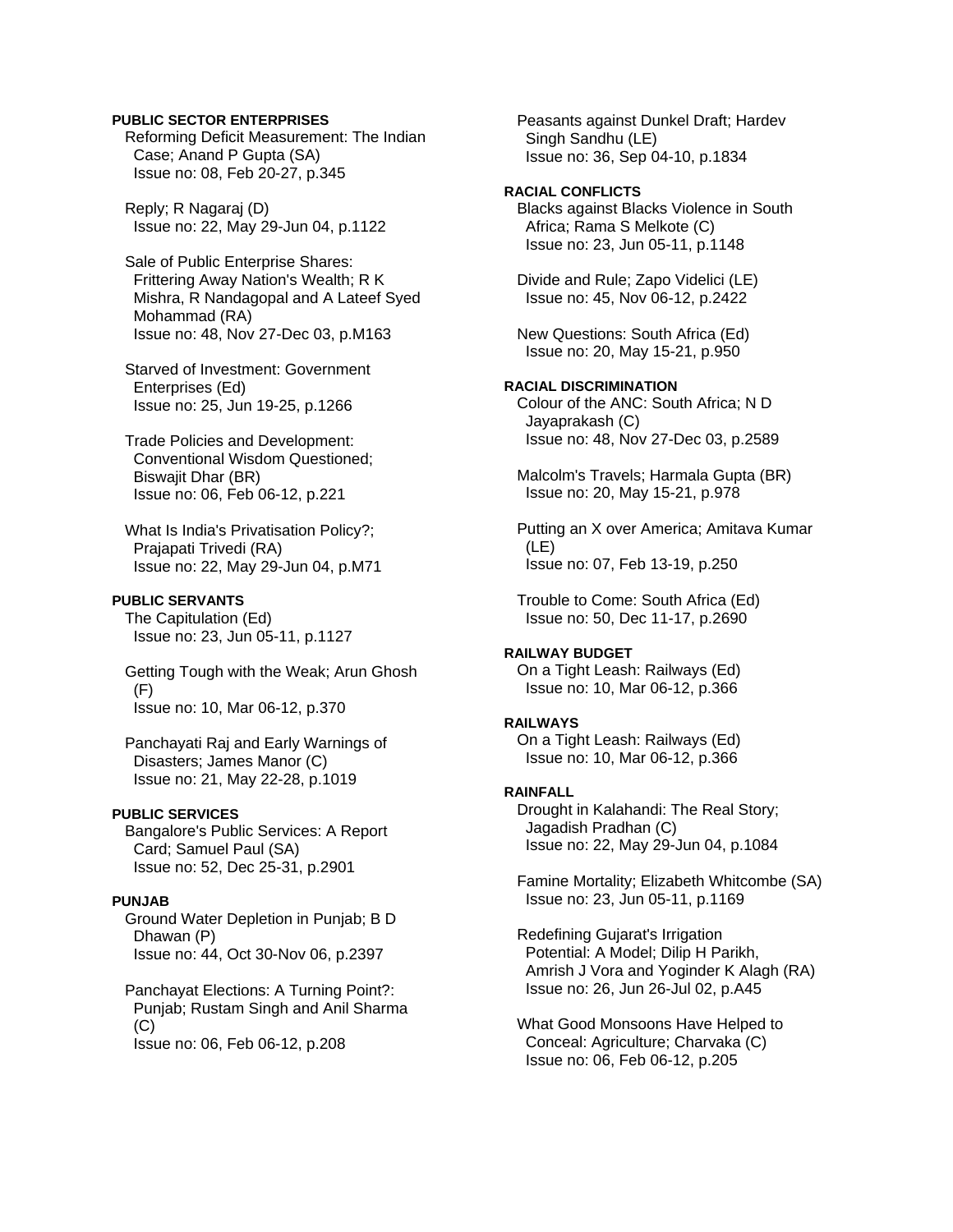# **RAJASTHAN**

 Bias in Social Consumption: Case of Residential Water in Rajasthan; V Ratna Reddy and M S Rathore (C) Issue no: 32, Aug 07-14, p.1645

 Women's Development: What Is the State's Intention? (C) Issue no: 10, Mar 06-12, p.373

#### **RAJYA SABHA**

 Shock for Left Front: Rajya Sabha Election (Ed) Issue no: 36, Sep 04-10, p.1837

#### **RBI**

 Ad Hoc Treasury Bills System: Rip van Winkle Wakes Up; T K Velayudham (C) Issue no: 46, Nov 13-20, p.2504

# **RELIEF AND REHABILITATION**

 Politics of Relief: Earthquake (Ed) Issue no: 45, Nov 06-12, p.2424

 Report on Oustees of Bargi Project; Deepika D'Souza (LE) Issue no: 31, Jul 31-Aug 06, p.1546

 Sardar Sarovar Project: Review of Resettlement and Rehabilitation in Maharashtra (C) Issue no: 34, Aug 21-27, p.1705

# **RELIGION**

 Changing Values in India Today; M N Srinivas (SA) Issue no: 19, May 08-14, p.933

 Communal Representation in Tamil Nadu, 1850-1916: The Pre-Non-Brahmin Movement Phase; P Radhakrishnan (SA) Issue no: 31, Jul 31-Aug 06, p.1585

 Communalising Gender/Engendering Community: Women, Legal Discourse and Saffron Agenda; Ratna Kapur and Brenda Cossman (RA) Issue no: 17, Apr 24-30, p.WS35

 Hindu Nationalism: Strategic Syncretism in Ideology Building; Christophe Jaffrelot (SA) Issue no: 12, Mar 20-27, p.517

 Hindutvavad's Political Agenda; Ajit Roy (C) Issue no: 12, Mar 20-27, p.499

 Identity, Culture and Community; Sarah Joseph (P) Issue no: 17, Apr 24-30, p.807

 Many Religions; G P Deshpande (BR) Issue no: 42, Oct 16-22, p.2273

 Misuse of Religion (LE) Issue no: 14, Apr 03-09, p.542

 Religion and Nationalism; Bidyut Chakrabarty (BR) Issue no: 25, Jun 19-25, p.1298

 Religion in Russia Today: Renewal and Conflict; Dev Murarka (SA) Issue no: 51, Dec 18-24, p.2841

 Roots of Hindu Fundamentalism; B P R Vithal (P) Issue no: 08, Feb 20-27, p.335

 Selective Amnesia; D Banerji (LE) Issue no: 22, May 29-Jun 04, p.1070

 Struggle against Communalism: Defining a Positive Alternative; Rohini P H (P) Issue no: 43, Oct 23-29, p.2339

## **RELIGIOUS DISCRIMINATION**

 Narrowing Space for Minorities: Religious Movements (Ed) Issue no: 34, Aug 21-27, p.1694

# **RELIGIOUS FUNDAMENTALISM**

 Anti-Ulema Fever; Iqbal Masud (C) Issue no: 44, Oct 30-Nov 06, p.2387

 Hindutva's Hidden Agenda: Why Women Fear Religious Fundamentalism; Veena Poonacha (C) Issue no: 11, Mar 13-19, p.438

 India Turns Clock Back: Kashmir; Gautam Navlakha (C) Issue no: 21, May 22-28, p.1017

 Kashmir: Time for Rethinking; Gautam Navlakha (C) Issue no: 45, Nov 06-12, p.2441

 Many Interests at Stake: Palestine (Ed) Issue no: 36, Sep 04-10, p.1838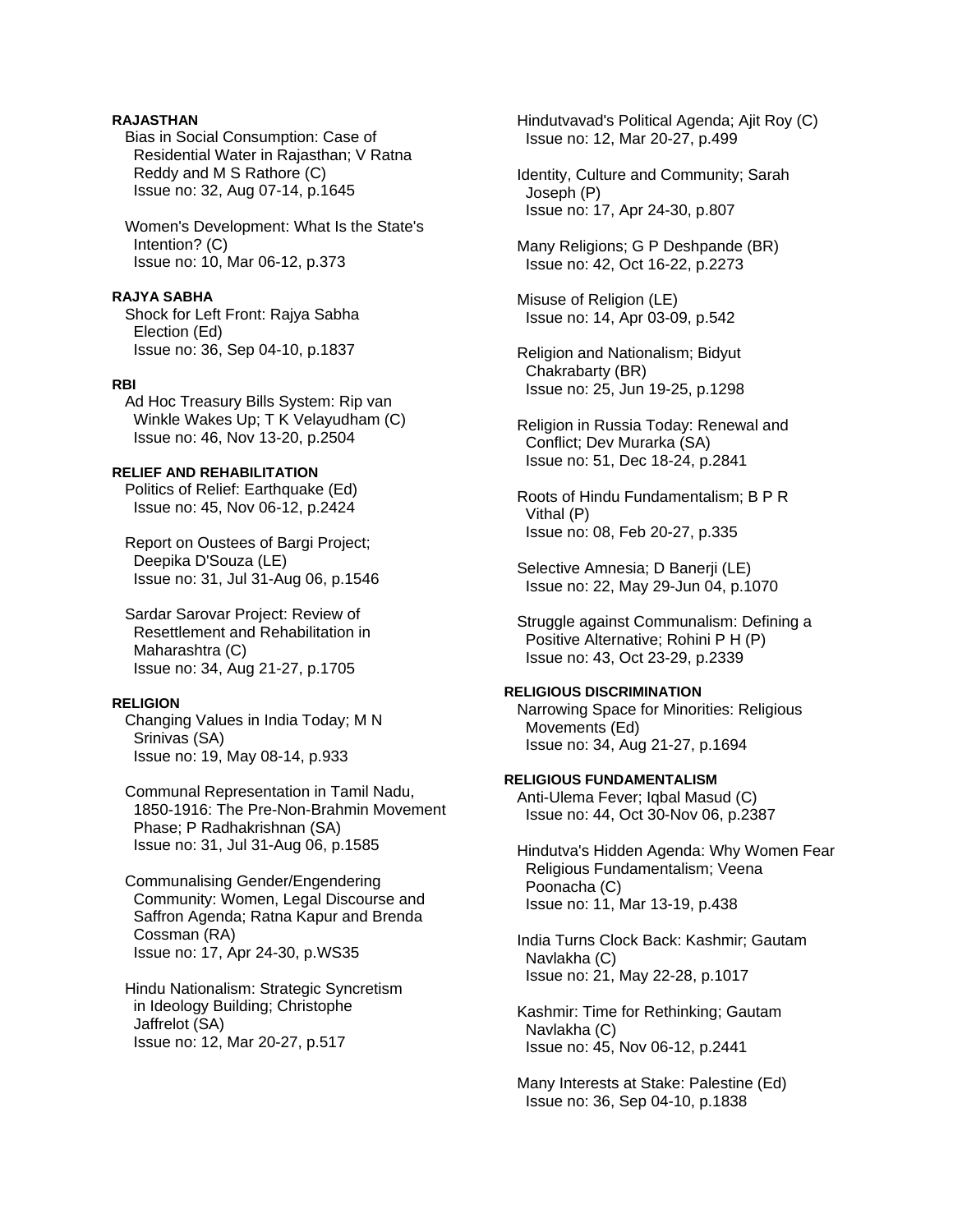### **RELIGIOUS FUNDAMENTALISM**

 A National Shame (Ed) Issue no: 43, Oct 23-29, p.2315

 Women and Muslim Fundamentalism; Anissa Helie (P) Issue no: 45, Nov 06-12, p.2454

# **RELIGIOUS HISTORY**

 Camille, Bulke's Ramkatha; Iqbal Akhtar (LE) Issue no: 36, Sep 04-10, p.1834

 The Defilers; M S S Pandian (C) Issue no: 27, Jul 03-10, p.1422

 Surat under the Raj; Vinay Lal (BR) Issue no: 18, May 01-07, p.863

#### **REPRODUCTIVE HEALTH**

 New Approach to Women's Health Care: Means to an End?; Padma Prakash (P) Issue no: 51, Dec 18-24, p.2783

 Population Policy (Ed) Issue no: 50, Dec 11-17, p.2687

# **RESEARCH AND DEVELOPMENT**

 Creating a Community of Discourse in Sociology in India; Ananta Giri (D) Issue no: 29, Jul 17-24, p.1538

 Crisis in Sociological Research; G B Venkatesha Murthy (D) Issue no: 45, Nov 06-12, p.2484

 CSIR and Technological Self-Reliance; S R Valluri (C) Issue no: 14, Apr 03-09, p.565

 Indian Patents Act and TRIPS; Suman Sahai  $(C)$ Issue no: 29, Jul 17-24, p.1495

 Industrial R and D in Developing Countries and Dunkel Draft; Nirmal Kumar Chandra (C) Issue no: 48, Nov 27-Dec 03, p.2576

 New Economic Policy and Technological Change: Towards New Initiatives; Vinod Vyasulu (SA) Issue no: 29, Jul 17-24, p.1515

 Structural Configuration and Strategic Investments: Indian Automobile Industry; C Bhaktavatsala Rao (RA) Issue no: 08, Feb 20-27, p.M21

#### **RESERVATION POLICY**

 New Reservation Policy: Bihar; Kameshwar Choudhary (C) Issue no: 23, Jun 05-11, p.1145

 Of Reservation, Merit and Distributive Justice; Ghanshyam Shah (BR) Issue no: 15, Apr 10-16, p.633

 Political Postures: Reservation for OBCs (Ed) Issue no: 38, Sep 18-24, p.1960

 The Uganda Asian Expulsion: Twenty Years After; Mahmood Mamdani (C) Issue no: 03, Jan 16-23, p.93

# **RICE**

 An Experiment in Food Security: Andhra Pradesh; I Y R Krishna Rao (C) Issue no: 37, Sep 11-17, p.1911

## **RISK MANAGEMENT**

 Priorities for Financial Reform; D N Ghosh (F) Issue no: 08, Feb 20-27, p.321

#### **RSS**

 RSS and the Popularisation of Hindutva; Thomas Blom Hansen (BR) Issue no: 42, Oct 16-22, p.2270

 Sangh Parivar and Democratic Rights; Sumanta Banerjee (C) Issue no: 34, Aug 21-27, p.1715

## **RURAL BANKS**

 Financial Intermediation and Rural Credit; Gurbachan Singh (D) Issue no: 01, Jan 02-09, p.68

 Financial Sector Reforms: In There a Strategy for Agricultural Credit?; D Narayana (C) Issue no: 42, Oct 16-22, p.2253

 Limits of Credit, Not Credit Limits; V M Dandekar (RA) Issue no: 39, Sep 25-Oct 01, p.A86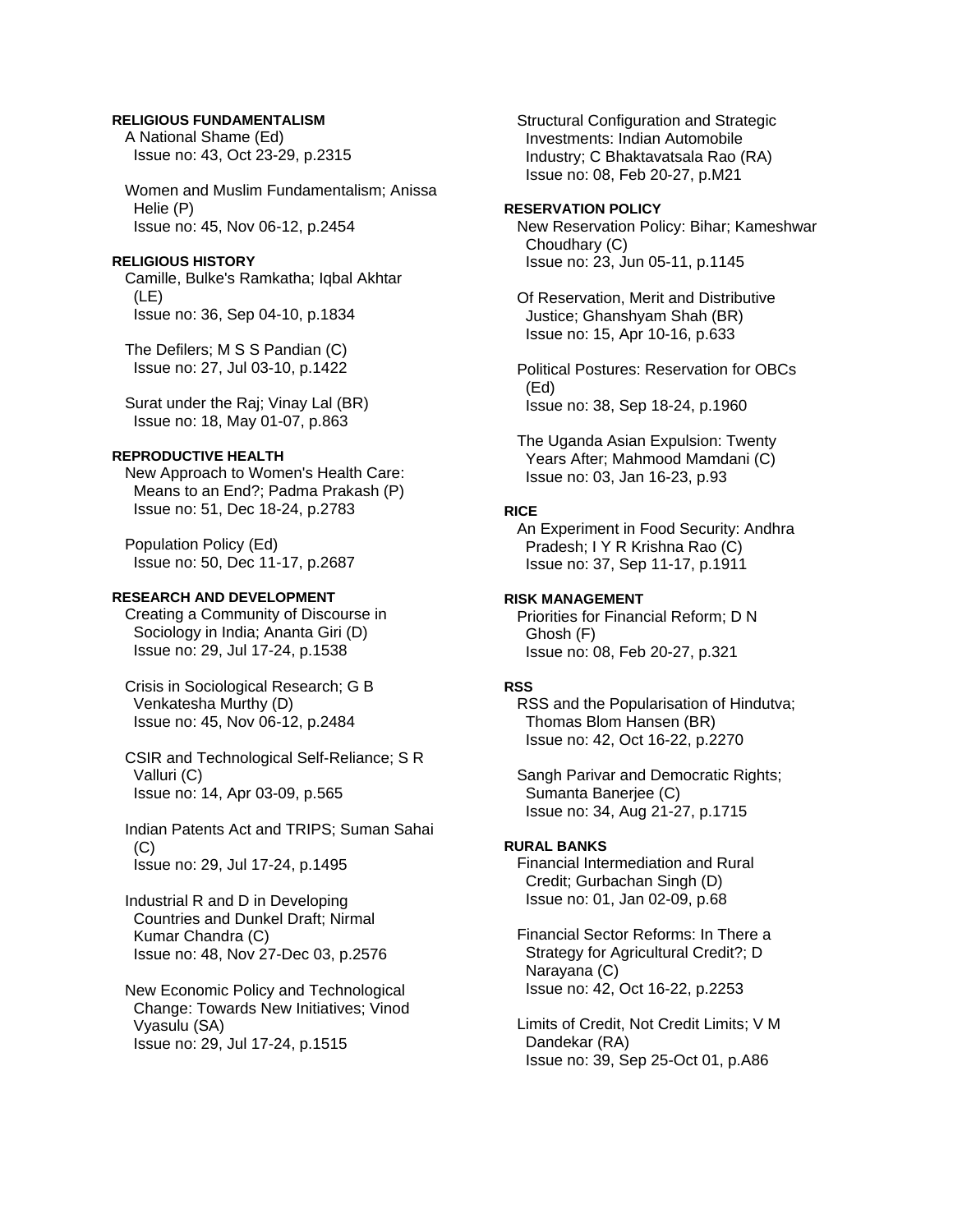## **RURAL BANKS**

 Lip Service: Priority Sector Credit (Ed) Issue no: 23, Jun 05-11, p.1128

 Markets, Middlemen and Mahajans: Some Lessons from Nawadih (C) Issue no: 08, Feb 20-27, p.326

 Monkeying with Rural Credit (Ed) Issue no: 38, Sep 18-24, p.1959

 Myth of Non-Viability of Rural Branches: Banks (C) Issue no: 18, May 01-07, p.853

- On Viability of Rural Branches; C L Dadhich (D) Issue no: 26, Jun 26-Jul 02, p.1399
- Problem of Rural Credit in India; H B Shivamaggi (RA) Issue no: 26, Jun 26-Jul 02, p.1361

 Rural Banking: Misdirected Policy Changes; Bhupat M Desai (C) Issue no: 52, Dec 25-31, p.2868

 Rural Credit in a Market Regime; Thomas A Timberg (BR) Issue no: 08, Feb 20-27, p.343

 Viability of Rural Bank Branches (LE) Issue no: 34, Aug 21-27, p.1690

# **RURAL DEVELOPMENT**

 Agriculture and Rural Development in 1990s and Beyond: Redesigning Relations between State and Institutions of Development; Tushaar Shah (RA) Issue no: 39, Sep 25-Oct 01, p.A74

 Growing Rural Unrest; K P Kumaran (C) Issue no: 01, Jan 02-09, p.21

 Karnataka Panchayat Act: Captive Bodies; S K Singh (C) Issue no: 52, Dec 25-31, p.2879

 Rural Banking: Misdirected Policy Changes; Bhupat M Desai (C) Issue no: 52, Dec 25-31, p.2868

 Selling Rural Produce in Cities; Rajendra K Aneja (BR) Issue no: 48, Nov 27-Dec 03, p.2597

 Watershed Development: A Contrast with NREP/JRY; Kanchan Chopra and Gopal K Kadekodi (RA) Issue no: 26, Jun 26-Jul 02, p.A61

#### **RURAL HEALTH**

 Nutrition and Health in Rural India; Jean Dreze (BR) Issue no: 07, Feb 13-19, p.276

#### **RURAL LABOUR AND EMPLOYMENT**

 Rural Employment Programmes: Case for Involving Voluntary Organisations; S Galab (SA) Issue no: 10, Mar 06-12, p.409

 Watershed Development: A Contrast with NREP/JRY; Kanchan Chopra and Gopal K Kadekodi (RA) Issue no: 26, Jun 26-Jul 02, p.A61

#### **RURAL POVERTY**

 Agriculture and Rural Development in 1990s and Beyond: Redesigning Relations between State and Institutions of Development; Tushaar Shah (RA) Issue no: 39, Sep 25-Oct 01, p.A74

 Green Revolution in Middle Phase; G Parthasarathy (BR) Issue no: 12, Mar 20-27, p.516

 Markets, Middlemen and Mahajans: Some Lessons from Nawadih (C) Issue no: 08, Feb 20-27, p.326

 Rural Poverty; Kripa Shankar (LE) Issue no: 23, Jun 05-11, p.1126

 Rural Poverty in the Semi-Arid Tropics of India: Identification, Determinants and Policy Interventions; R P Singh and P B R Hazell (RA) Issue no: 12, Mar 20-27, p.A9

 Statistical Mirage of Poverty Alleviation; S M Vidwans (D) Issue no: 35, Aug 28-Sep 03, p.1828

# **RURAL SOCIOLOGY**

 Family Size, Outcomes for Children, and Gender Disparities: Case of Rural Maharashtra; Shireen J Jejeebhoy (SA) Issue no: 35, Aug 28-Sep 03, p.1811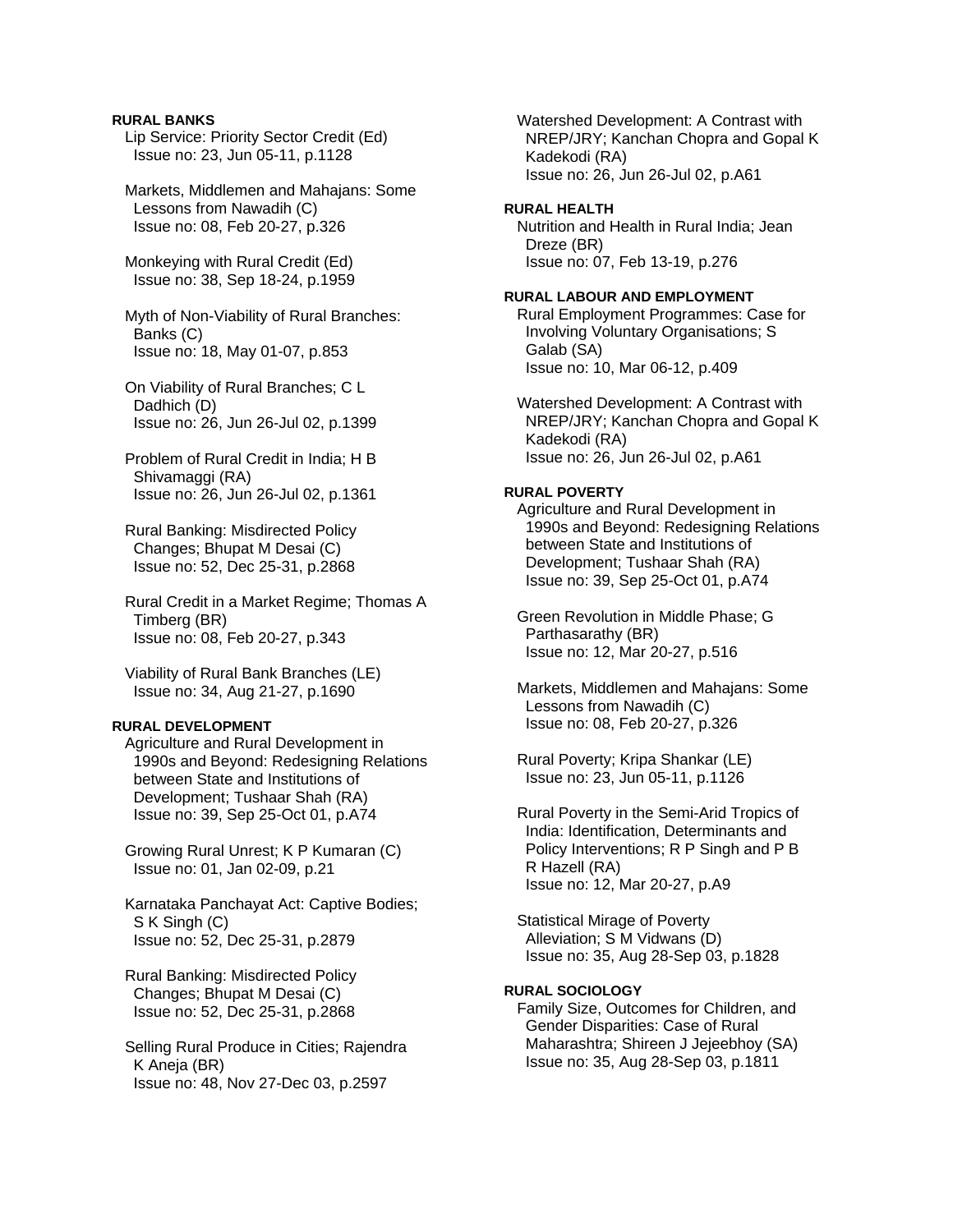### **RUSSIA**

 Bitter Pill; K Prakash (LE) Issue no: 32, Aug 07-14, p.1618

 Crisis in Moscow; R G Gidadhubli and Rama Sampat Kumar (C) Issue no: 41, Oct 09-15, p.2197

 Democracy, Yeltsin Style: Russia (Ed) Issue no: 49, Dec 04-10, p.2626

 Eurasianism as an Ideology for Russia's Future; Madhavan K Palat (SA) Issue no: 51, Dec 18-24, p.2799

 Military as a Factor in Russian Politics; Arup Banerji (SA) Issue no: 46, Nov 13-20, p.2543

 Privatisation in the Russian Federation; Arup Banerji (SA) Issue no: 51, Dec 18-24, p.2817

 Reflections on the KGB in Russia; Leonid Shebarshin (SA) Issue no: 51, Dec 18-24, p.2829

 Religion in Russia Today: Renewal and Conflict; Dev Murarka (SA) Issue no: 51, Dec 18-24, p.2841

 Reward for Reform: IMF Credit for Russia (Ed) Issue no: 27, Jul 03-10, p.1408

 Russia and the West (LE) Issue no: 48, Nov 27-Dec 03, p.2562

 Russia under IMF Rule; Michel Chossudovsky (C) Issue no: 15, Apr 10-16, p.623

 Russia's Ailing Economy: Reviving Barter System; R G Didadhubli (C) Issue no: 31, Jul 31-Aug 06, p.1575

 Russia's Descent into Latin America; Fred Weir (SA) Issue no: 51, Dec 18-24, p.2811

 Russia's Presidency; Hari Vasudevan (SA) Issue no: 51, Dec 18-24, p.2823

 Russia's Sinking Economy: External Dimensions; Nirmal Kumar Chandra (SA) Issue no: 20, May 15-21, p.995

 Russia: Transition to Underdevelopment; James Petras and Steve Vieux (P) Issue no: 50, Dec 11-17, p.2717

 Russian Chauvinism; Ajit Roy (LE) Issue no: 52, Dec 25-31, p.2854

 Russian Ethnic Attitudes in Changing Political Situation; Leokadia Drobizheva (SA) Issue no: 51, Dec 18-24, p.2833

 Russian Idea and Prospects for Democracy; V V Serbinenko (SA) Issue no: 51, Dec 18-24, p.2793

 State Regulation and Market Mechanism: Importance of Indian Experience for Russia; O V Malyarov (P) Issue no: 12, Mar 20-27, p.511

 Tough Questions: Russia (Ed) Issue no: 14, Apr 03-09, p.546

 Verdict for Going Slow: Russia (Ed) Issue no: 51, Dec 18-24, p.2756

 Women in Russian Politics; Valerii Tishkov (SA) Issue no: 51, Dec 18-24, p.2837

**SCAMS AND SCANDALS**  Diversionary Tactics: Securities Scam (Ed) Issue no: 11, Mar 13-19, p.422

 Example from Above: Corruption (Ed) Issue no: 05, Jan 30-Feb 05, p.142

 An Eyewash (Ed) Issue no: 16, Apr 17-23, p.727

 Sham Regulation: Securities Scam (Ed) Issue no: 29, Jul 17-24, p.1480

 The Trees Minus the Forest: Janakiraman Reports on Banking Scam (C) Issue no: 23, Jun 05-11, p.1137

# **SCHEDULED CASTES AND TRIBES**

 Hunger's Death-Roll: Melghat (Ed) Issue no: 49, Dec 04-10, p.2626

 India's Educational Efforts: Rhetoric and Reality; P Radhakrishnan and R Akila (SA) Issue no: 48, Nov 27-Dec 03, p.2613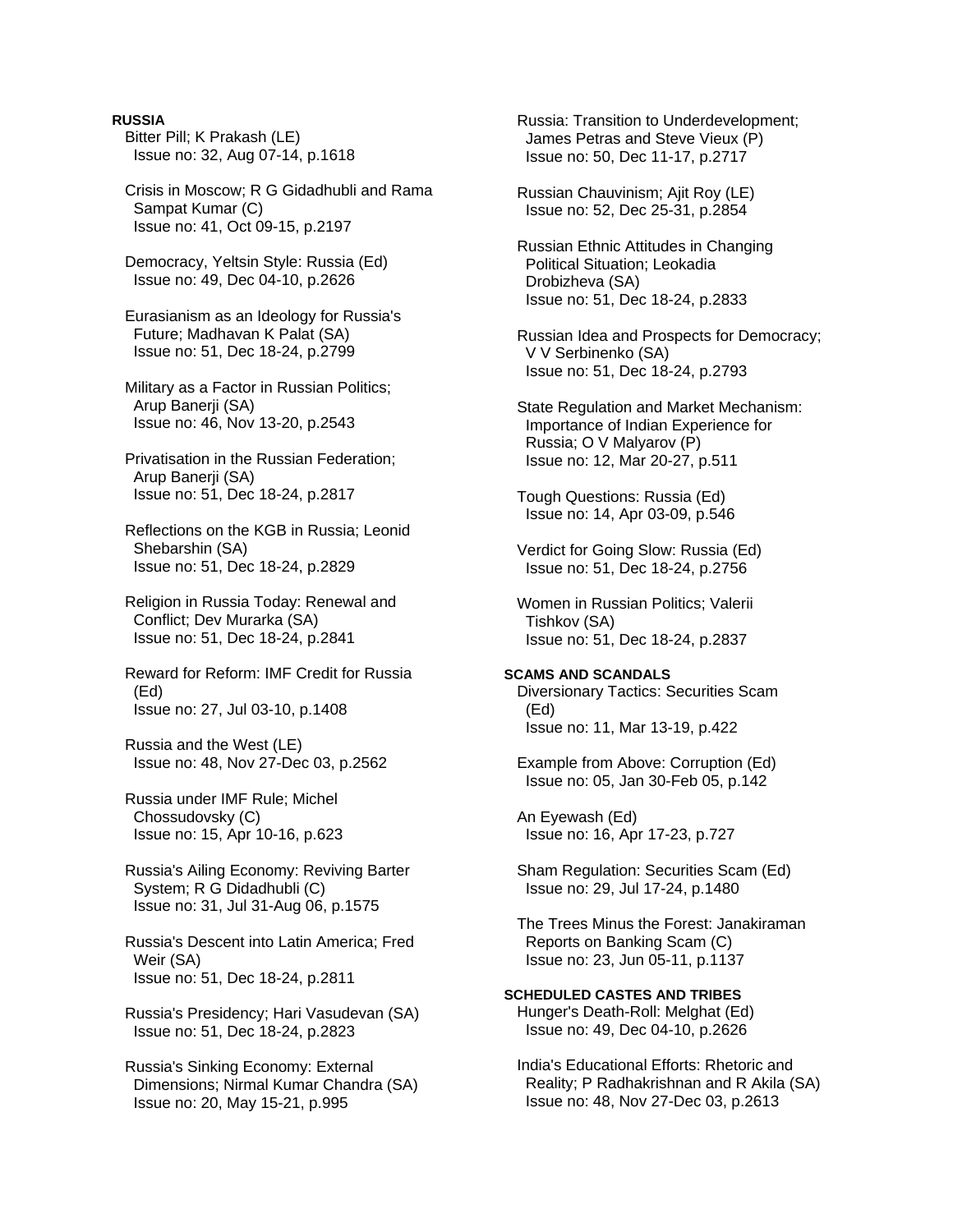## **SCHEDULED CASTES AND TRIBES**

 Political Postures: Reservation for OBCs (Ed) Issue no: 38, Sep 18-24, p.1960

# **SCHOOL EDUCATION**

 Fourth Battle of Panipat: Total Literacy Campaign in Haryana; Prem Chand and A Mathew (C) Issue no: 40, Oct 02-08, p.2112

# **SCIENCE AND TECHNOLOGY**

 Occultists to the Fore: Indian Science (Ed) Issue no: 01, Jan 02-09, p.4

 Paper Plans: Science and Technology (Ed) Issue no: 16, Apr 17-23, p.729

 Public Understanding of Science: Why Scientism Beats a Retreat; Dhruv Raina (C) Issue no: 42, Oct 16-22, p.2258

 Science and Superstition; Bharat Dogra  $(C)$ Issue no: 19, May 08-14, p.913

 Traditional Sciences Congress; Rajni Bakshi (C) Issue no: 52, Dec 25-31, p.2872

# **SCIENTIFIC RESEARCH**

 CSIR and Technological Self-Reliance; S R Valluri (C) Issue no: 14, Apr 03-09, p.565

 Gigantic Peripheries: India and China in World Knowledge System; Philip G Altbach (P) Issue no: 24, Jun 12-18, p.1220

 Occultists to the Fore: Indian Science (Ed) Issue no: 01, Jan 02-09, p.4

 Patenting Gene Fragments; Arun Agrawal (C) Issue no: 22, May 29-Jun 04, p.1089

#### **SCIENTISTS**

 Management by Secrecy: The Economy (Ed) Issue no: 16, Apr 17-23, p.728

 Two Famous Bengali Scientists: Some Personal Memories; Ajit Roy (C) Issue no: 17, Apr 24-30, p.796

**SEAFOOD**

 Chilika Lake Controversy; Bharat Dogra  $(C)$ Issue no: 01, Jan 02-09, p.20

#### **SECULARISM**

 Challenge Facing Secularists; R M Honavar (D) Issue no: 12, Mar 20-27, p.538

 Evading the Problem; Ashok V Chowgule (LE) Issue no: 46, Nov 13-20, p.2486

 The Fascism of the Sangh Parivar; Sumit Sarkar (P) Issue no: 05, Jan 30-Feb 05, p.163

 Polity and Culture in the Wake of Ayodhya; G P Deshpande (P) Issue no: 06, Feb 06-12, p.215

 Why Did December 6, 1992 Happen?; K Balagopal (C) Issue no: 17, Apr 24-30, p.790

### **SEEDS AND SEED INDUSTRY**

 Emphatic Protest: Seed Policy (Ed) Issue no: 07, Feb 13-19, p.253

 Piracy by MNCs: Common Plant Property (Ed) Issue no: 32, Aug 07-14, p.1621

# **SEEDS POLICY**

 Emphatic Protest: Seed Policy (Ed) Issue no: 07, Feb 13-19, p.253

 Piracy by MNCs: Common Plant Property (Ed) Issue no: 32, Aug 07-14, p.1621

#### **SENIOR CITIZENS**

 The Aged, Their Problems and Social Intervention in Maharashtra; Kumudini Dandekar (SA) Issue no: 23, Jun 05-11, p.1188

# **SERVICES SECTOR**

 Marx and Service Sector; Priyatosh Maitra (LE) Issue no: 03, Jan 16-23, p.70

#### **SEX RATIO**

 The Aged, Their Problems and Social Intervention in Maharashtra; Kumudini Dandekar (SA) Issue no: 23, Jun 05-11, p.1188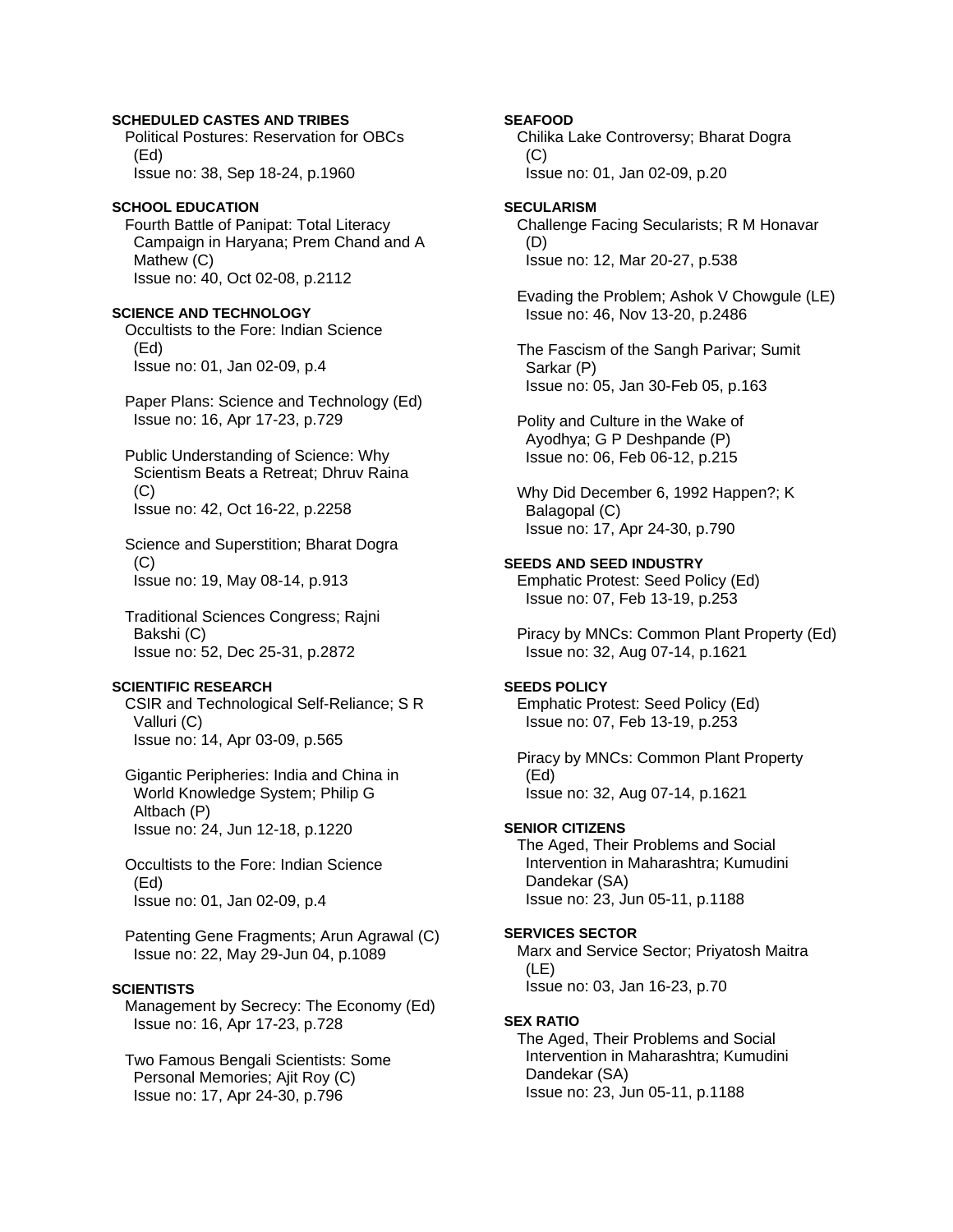# **SEX RATIO**

 Sex Ratio and Violence: Spurious Results; Arup Mitra (D) Issue no: 01, Jan 02-09, p.67

# **SEXUALITY**

 Choice and Dilemma of the Conscientious Activist; Vimal Balasubrahmanyan (C) Issue no: 38, Sep 18-24, p.1976

 Free Markets, AIDS and Child Prostitution: Thiland; James Petras and Tienchai Wongchaisuwan (C) Issue no: 11, Mar 13-19, p.440

 Politics and Sexuality in France, 1950-1991; Janine Mossuz-Lavau (RA) Issue no: 44, Oct 30-Nov 06, p.WS63

# **SHIV SENA**

 Abdication by Government: Attacks by Government (Ed) Issue no: 37, Sep 11-17, p.1896

## **SINGAPORE**

 Changing Face of Singapore; M G G Pillai (C) Issue no: 42, Oct 16-22, p.2264

### **SLUMS**

 How the Urban Poor Live; V Nath (BR) Issue no: 45, Nov 06-12, p.2457

# **SMALL SAVINGS**

 States' Loss: Small Savings (Ed) Issue no: 12, Mar 20-27, p.484

## **SMALL-SCALE INDUSTRIES**

 Fate of Sick Small Units; S N Phadnis (LE) Issue no: 03, Jan 16-23, p.70

 Finance for Small Industry; K R Pillai (LE) Issue no: 44, Oct 30-Nov 06, p.2374

 Finance for Small Industry: Wrong Signals (C) Issue no: 36, Sep 04-10, p.1846

 Flexible Specialisation in India?; Mark Holmstrom (RA) Issue no: 35, Aug 28-Sep 03, p.M82

 Modern Small Industry, 1972 and 1987-88: Aspects of Growth and Structural Change; J C Sandesara (SA) Issue no: 06, Feb 06-12, p.223

## **SOCIAL CHANGE**

 Continuities and Discontinuities in Maharashtra's Socio-Cultural Scene; Meera Kosambi (C) Issue no: 38, Sep 18-24, p.1977

 Pressures on Film Industry; Ravi Vasudevan (LE) Issue no: 25, Jun 19-25, p.1262

#### **SOCIAL CONFLICTS**

 Growing Rural Unrest; K P Kumaran (C) Issue no: 01, Jan 02-09, p.21

# **SOCIAL DEVELOPMENT**

 Social Causes of Hunger; Porus Olpadwala (RA) Issue no: 27, Jul 03-10, p.1439

 Technological Innovations in Agriculture: Policy Options for Social Welfare; S S Kutaula (SA) Issue no: 29, Jul 17-24, p.1533

# **SOCIAL JUSTICE**

 Aid and Development Policy in the 1990s; Arjun Sengupta (SA) Issue no: 11, Mar 13-19, p.453

 Fragile Mega-Worlds: After the Sacrifice; Peggy Mohan (P) Issue no: 21, May 22-28, p.1030

 Reflections on the Status of Planning; Nirmal Mukarji (RA) Issue no: 39, Sep 25-Oct 01, p.2071

 The Third Stratum; Nirmal Mukarji (P) Issue no: 18, May 01-07, p.859

#### **SOCIAL MOVEMENTS**

 Dalit Movement in Mainstream Sociology; Gopal Guru (P) Issue no: 14, Apr 03-09, p.570

 Hidden from Her Story: Women, Feminism and New Global Solidarity; Peter Waterman (RA) Issue no: 44, Oct 30-Nov 06, p.WS83

 Of Brahmins, Sacred and Socialist; Gail Omvedt (BR) Issue no: 44, Oct 30-Nov 06, p.2402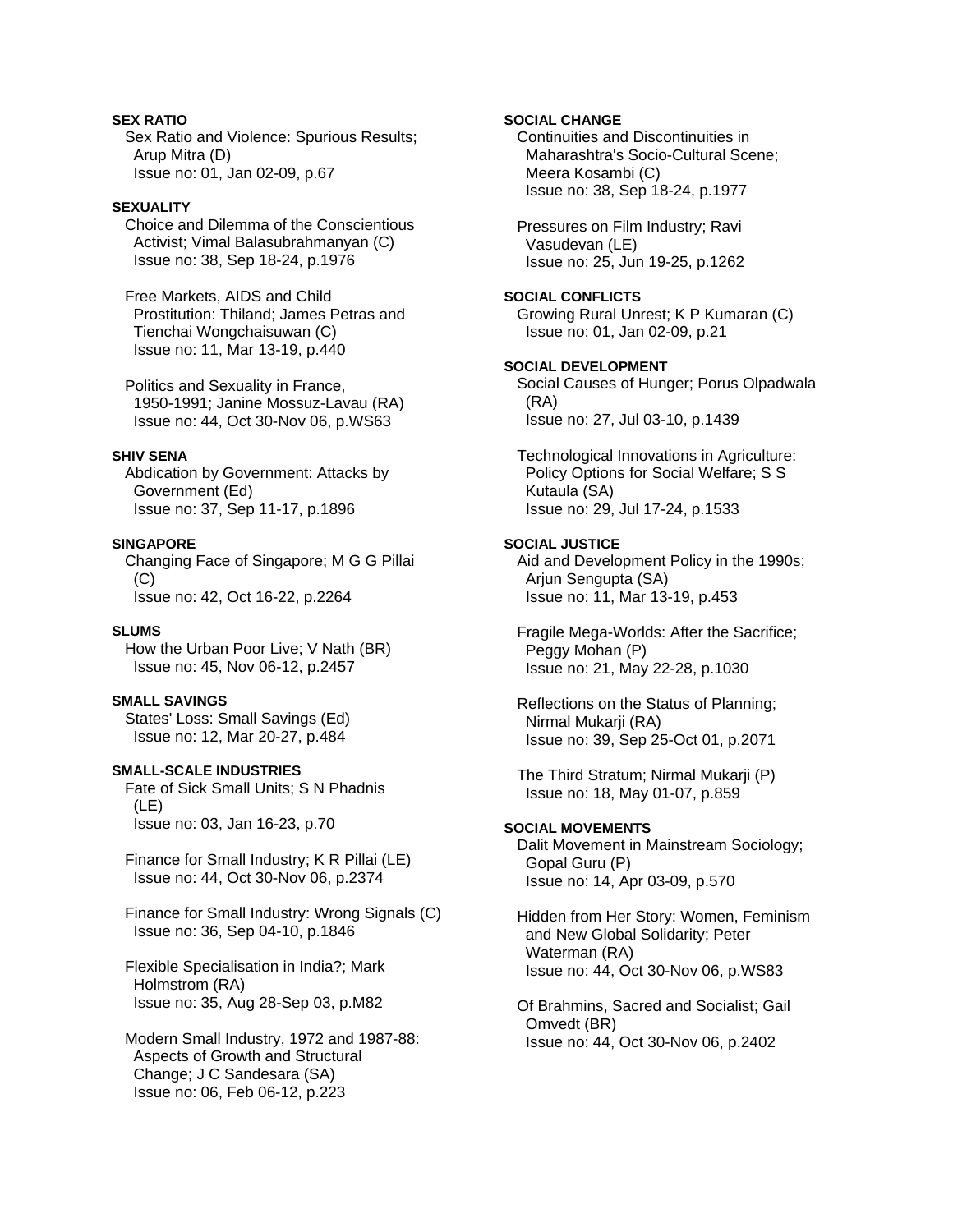# **SOCIAL MOVEMENTS**

 Of Brahmins, Sacred and Socialist; Gail Omvedt (BR) Issue no: 44, Oct 30-Nov 06, p.2402

 Social Movements, State and Democracy; Sarah Joseph (C) Issue no: 08, Feb 20-27, p.330

 Towards an Indian Agenda for the Indian Left; Yogendra Yadav (P) Issue no: 41, Oct 09-15, p.2199

# **SOCIAL SCIENCE RESEARCH**

 Adding Spice to the Witch's Brew; Vinod Vyasulu (D) Issue no: 10, Mar 06-12, p.414

 Sociological Research in India: The State of Crisis; Veena Das (P) Issue no: 23, Jun 05-11, p.1159

# **SOCIAL SCIENCES**

 Dalit Movement in Mainstream Sociology; Gopal Guru (P) Issue no: 14, Apr 03-09, p.570

 Explanation and Meaning in Social Sciences; Sarah Joseph (BR) Issue no: 48, Nov 27-Dec 03, p.2595

 The Subject in Fieldwork: Malinowski and Gandhi; Amrit Srinivasan (SA) Issue no: 50, Dec 11-17, p.2745

 Unity in Marx: Towards a Methodological Reconstruction; A Das Gupta (RA) Issue no: 05, Jan 30-Feb 05, p.PE47

# **SOCIAL SECURITY**

 Gender: Between Family and State; Kamala Ganesh and Carla Risseeuw (C) Issue no: 43, Oct 23-29, p.2332

 Social Security in an Insecure Economy; Arun Ghosh (F) Issue no: 45, Nov 06-12, p.2432

# **SOCIAL WELFARE**

 Technological Innovations in Agriculture: Policy Options for Social Welfare; S S Kutaula (SA) Issue no: 29, Jul 17-24, p.1533

### **SOCIALISM**

 Chilean Socialism and Transition; Eduardo Ortiz (C) Issue no: 40, Oct 02-08, p.2124

 Market System, Socialism and Democracy; Arun Ghosh (F) Issue no: 01, Jan 02-09, p.13

 Of Brahmins, Sacred and Socialist; Gail Omvedt (BR) Issue no: 44, Oct 30-Nov 06, p.2402

 Socialising the Girl Child in Colonial Bengal; Jasodhara Bagchi (SA) Issue no: 41, Oct 09-15, p.2214

 Socialism, Modern Capitalism and Democracy; Arun Ghosh (F) Issue no: 14, Apr 03-09, p.551

 Towards an Indian Agenda for the Indian Left; Yogendra Yadav (P) Issue no: 41, Oct 09-15, p.2199

 Unity in Marx: Towards a Methodological Reconstruction; A Das Gupta (RA) Issue no: 05, Jan 30-Feb 05, p.PE47

 Was Collapse of CPSU Inevitable?: A Polemical Essay; N K Chandra (RA) Issue no: 05, Jan 30-Feb 05, p.PE23

 What Collapsed in the Soviet Union?; DN  $(C)$ Issue no: 45, Nov 06-12, p.2443

 The [Ex]Soviet Economy: Towards a Reassessment of Contending Theses; Paresh Chattopadhyay (RA) Issue no: 05, Jan 30-Feb 05, p.PE13

# **SOCIALIST PARTY**

 India and Myanmar: Tangled Ties; M G G Pillai (C) Issue no: 06, Feb 06-12, p.213

 Mitterrandism and the SPF: On the Edge of Doom; Frederic F Clairmont (C) Issue no: 21, May 22-28, p.1023

 Rising Tide of Nazidom: Germany; Frederic F Clairmont (C) Issue no: 01, Jan 02-09, p.24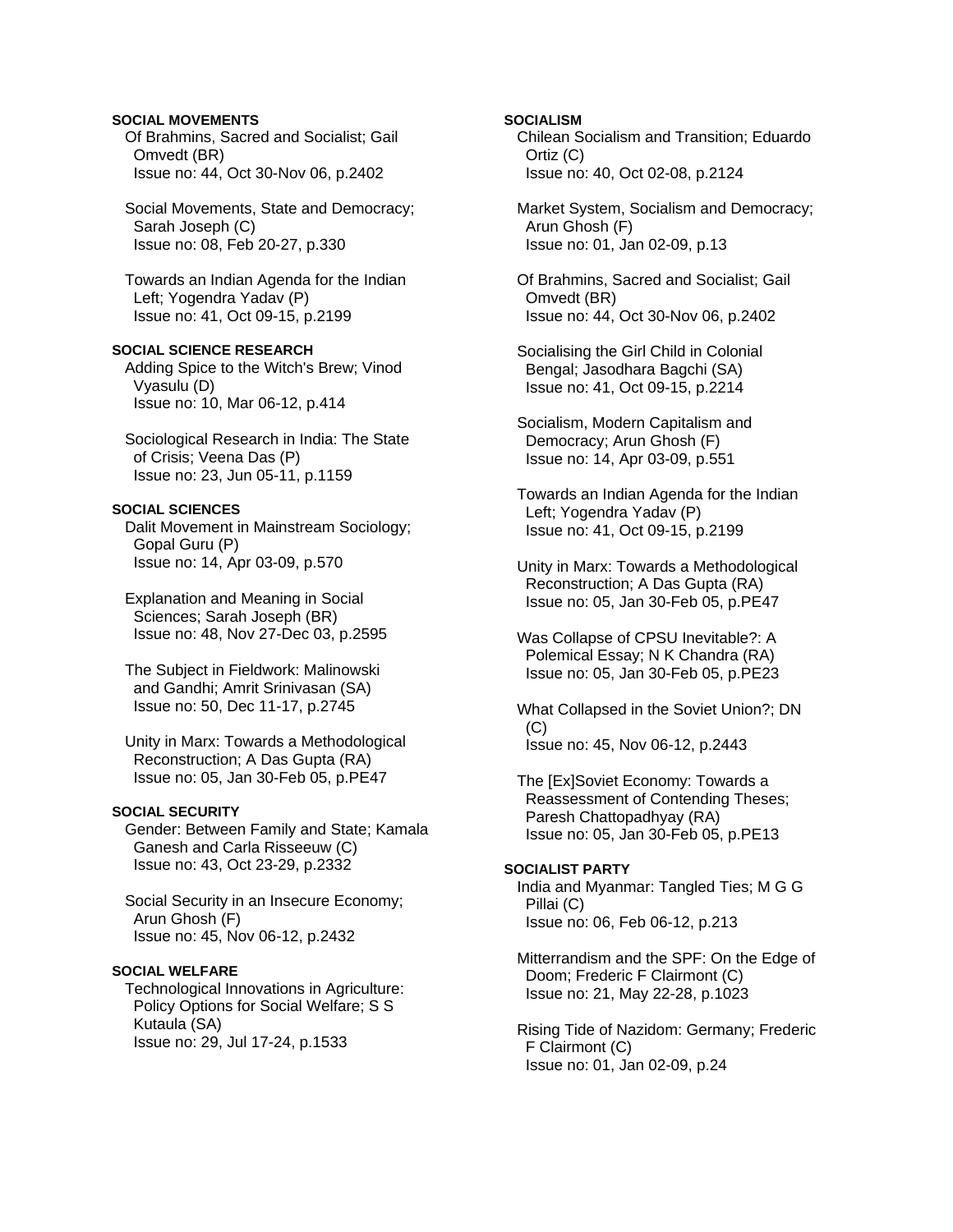# **SOCIALIST PARTY**

 The Western Illness; Brian May (D) Issue no: 26, Jun 26-Jul 02, p.1396

# **SOCIALISTS**

 E P Thompson: Obituary; Sumit Sarkar (C) Issue no: 39, Sep 25-Oct 01, p.2055

 Narrow Space; Ashok Mitra (BR) Issue no: 25, Jun 19-25, p.1297

 Of Brahmins, Sacred and Socialist; Gail Omvedt (BR) Issue no: 44, Oct 30-Nov 06, p.2402

# **SOCIOLOGISTS**

 Marx the Journalist; Robi Chakravorti (C) Issue no: 36, Sep 04-10, p.1856

 Remembering Tom Bottomore; D N Dhanagare (C) Issue no: 48, Nov 27-Dec 03, p.2581

#### **SOCIOLOGY**

 Creating a Community of Discourse in Sociology in India; Ananta Giri (D) Issue no: 29, Jul 17-24, p.1538

 Crisis in Sociological Research; G B Venkatesha Murthy (D) Issue no: 45, Nov 06-12, p.2484

 Necessities and Luxuries; Andre Beteille (RA) Issue no: 24, Jun 12-18, p.1232

 Sociological Research in India: The State of Crisis; Veena Das (P) Issue no: 23, Jun 05-11, p.1159

 The Subject in Fieldwork: Malinowski and Gandhi; Amrit Srinivasan (SA) Issue no: 50, Dec 11-17, p.2745

 Where Fact Crosses Fiction; Ramachandra Guha (BR) Issue no: 11, Mar 13-19, p.451

#### **SOFTWARE INDUSTRY**

 Beyond Body-Shopping: Software Exports (Ed) Issue no: 35, Aug 28-Sep 03, p.1773

 Legal Protection of Software: Implications of Dunkel Draft for Third World; K Ravi Srinivas (C) Issue no: 17, Apr 24-30, p.802

#### **SOUTH AFRICA**

 Blacks against Blacks Violence in South Africa; Rama S Melkote (C) Issue no: 23, Jun 05-11, p.1148

 Colour of the ANC: South Africa; N D Jayaprakash (C) Issue no: 48, Nov 27-Dec 03, p.2589

 Murder with a Motive: South Africa (Ed) Issue no: 16, Apr 17-23, p.730

 New Questions: South Africa (Ed) Issue no: 20, May 15-21, p.950

 Trouble to Come: South Africa (Ed) Issue no: 50, Dec 11-17, p.2690

 Understanding Transition towards Post-Apartheid South Africa; Rajen Harshe (P) Issue no: 38, Sep 18-24, p.1980

#### **SOUTH INDIA**

 Caste, Class and Patriarchy; Gabriele Dietrich (BR) Issue no: 10, Mar 06-12, p.389

 Female Beedi Workers in a South Indian Village; A Dharmalingam (SA) Issue no: 27, Jul 03-10, p.1461

 A Matter of Fact; M S S Pandian (BR) Issue no: 37, Sep 11-17, p.1926

# **SOVIET UNION**

 Imperialism, Soviet Collapse and Implications for Post-Colonial World; Achin Vaniak (RA) Issue no: 05, Jan 30-Feb 05, p.PE37

 Rupee-Rouble Agreement: Was It a Sell-Out?; Sunil Kanwar (C) Issue no: 11, Mar 13-19, p.431

 Was Collapse of CPSU Inevitable?: A Polemical Essay; N K Chandra (RA) Issue no: 05, Jan 30-Feb 05, p.PE23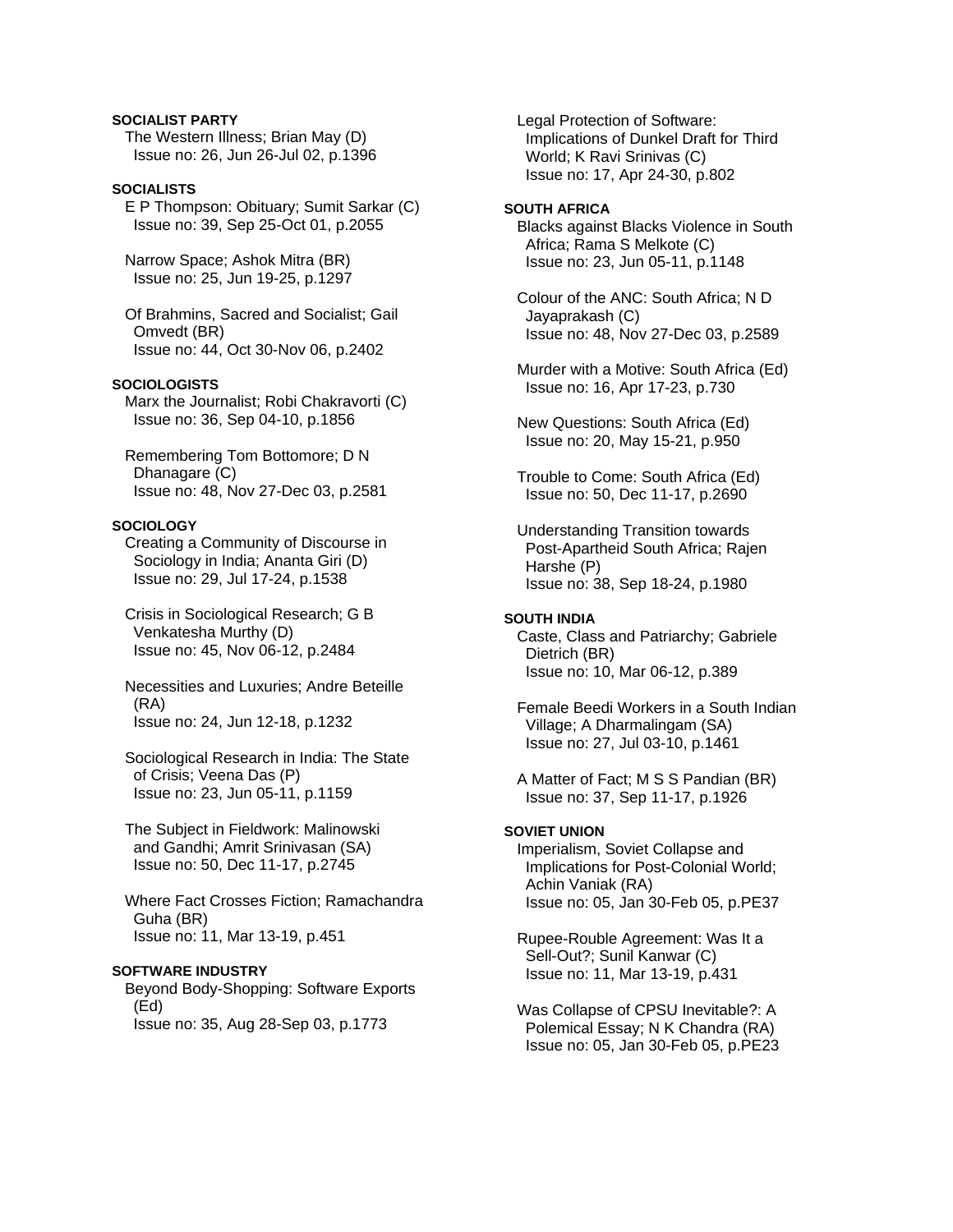**SOVIET UNION**  What Collapsed in the Soviet Union?; DN  $(C)$ Issue no: 45, Nov 06-12, p.2443

 Winds of Change in Erstwhile Communist Bloc; Sunil kanwar (BR) Issue no: 34, Aug 21-27, p.1726

 The [Ex]Soviet Economy: Towards a Reassessment of Contending Theses; Paresh Chattopadhyay (RA) Issue no: 05, Jan 30-Feb 05, p.PE13

## **SRI LANKA**

 Gender and Kinship in Sri Lanka; Sujata Patel (BR) Issue no: 36, Sep 04-10, p.1867

 RAW in Sri Lanka; Rita Manchanda (BR) Issue no: 19, May 08-14, p.921

 Uneasy Gains: Sri Lanka (Ed) Issue no: 27, Jul 03-10, p.1410

# **STATE ELECTRICITY BOARDS**

 New Power Policy: Bankrupting the Power Sector; P Purkayastha (C) Issue no: 20, May 15-21, p.955

 Power Generation, Foreign Investors and Money Market Brokers; Arun Ghosh (F) Issue no: 26, Jun 26-Jul 02, p.1343

 Public Goods and Rush for Privatisation; Arun Ghosh (F) Issue no: 41, Oct 09-15, p.2181

# **STOCK MARKET**

 Dancing to Speculators' Tune: Stock Markets (Ed) Issue no: 22, May 29-Jun 04, p.1072

 More Bank Funds for Shares?: Stock Market (Ed) Issue no: 12, Mar 20-27, p.484

 New Danger: Stock Market (Ed) Issue no: 50, Dec 11-17, p.2688

 The Scam and Economic Reform: New Delhi; BM (C) Issue no: 27, Jul 03-10, p.1418

#### **STOCK MARKET REGULATIONS**

 High Cost of Liberalisation: Capital Market (Ed) Issue no: 17, Apr 24-30, p.780

 Insider Trading and SEBI; C B Bhave (LE) Issue no: 05, Jan 30-Feb 05, p.138

 New Danger: Stock Market (Ed) Issue no: 50, Dec 11-17, p.2688

 No Bones Broken (Ed) Issue no: 52, Dec 25-31, p.2855

 Time for Firmness (Ed) Issue no: 51, Dec 18-24, p.2755

# **STRIKES AND LOCKOUTS**

 Bombay Textile Strike; Bagaram Tulpule (BR) Issue no: 03, Jan 16-23, p.101

#### **STUDENT POLITICS**

 A Left Resurgence?: JNU Students' Union Elections; Amaresh Misra (C) Issue no: 48, Nov 27-Dec 03, p.2579

### **SUBALTERN STUDIES**

 Subaltern Consciousness and Historiography of Indian Rebellion of 1857; Darshan Perusek (SA) Issue no: 37, Sep 11-17, p.1931

# **SURAT**

 Anti-Muslim Pogrom in Surat; Jan Breman  $(C)$ Issue no: 16, Apr 17-23, p.737

 Surat under the Raj; Vinay Lal (BR) Issue no: 18, May 01-07, p.863

#### **SUSTAINABLE DEVELOPMENT**

 Ecology and Sustainable Development; R Thamarajakshi (BR) Issue no: 17, Apr 24-30, p.810

 Ecology and Sustainable Development; R Thamarajakshi (BR) Issue no: 17, Apr 24-30, p.810

 Sustainable Mountain Agriculture: Beyond a Mountain Perspective; R Maria Saleth (BR) Issue no: 20, May 15-21, p.976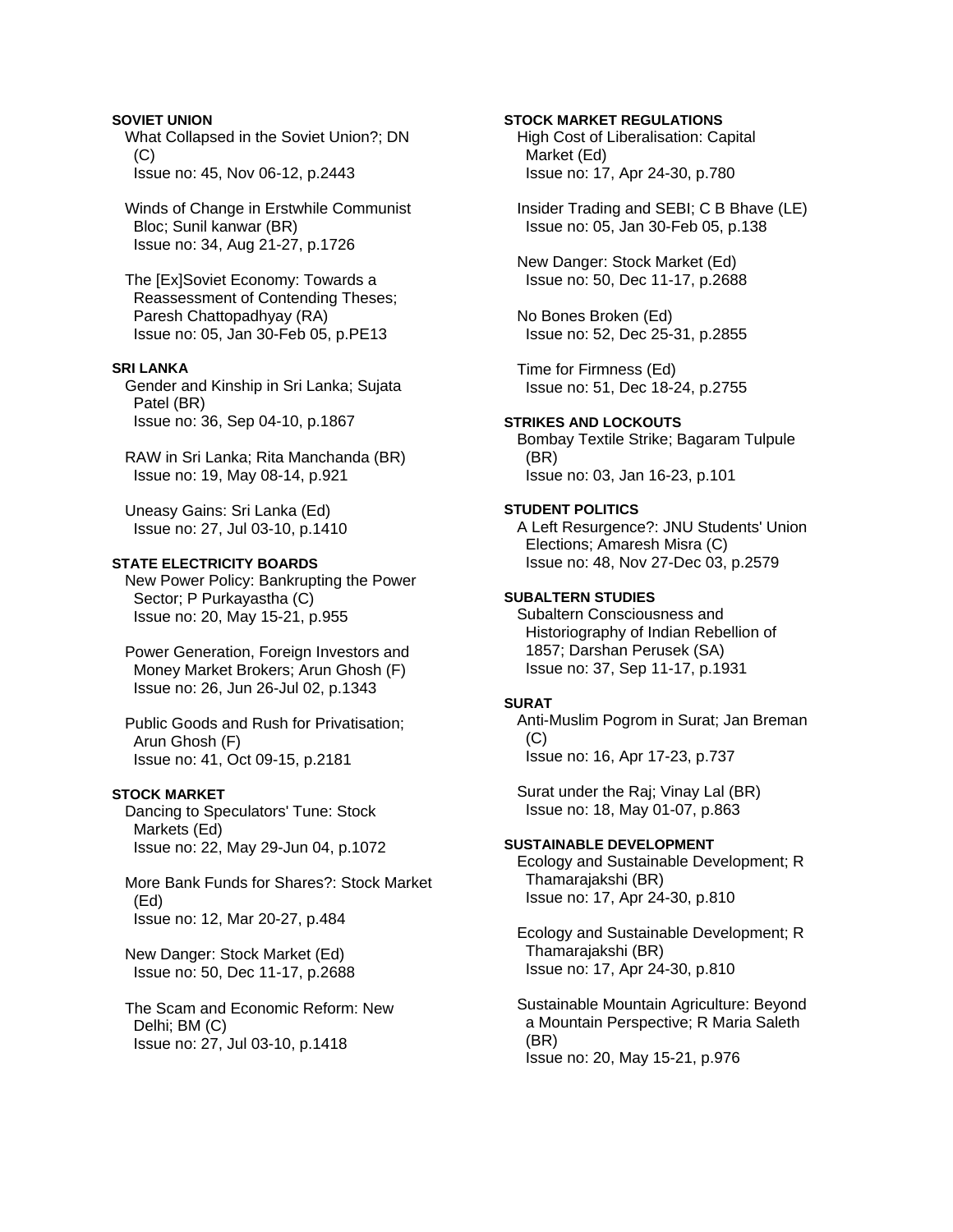# **TAMIL NADU**

 Communal Representation in Tamil Nadu, 1850-1916: The Pre-Non-Brahmin Movement Phase; P Radhakrishnan (SA) Issue no: 31, Jul 31-Aug 06, p.1585

 Dalits and Non-Brahmin Consciousness in Colonial Tamil Nadu; V Geetha and S V Rajadurai (SA) Issue no: 39, Sep 25-Oct 01, p.2091

 Democratising Death: PMK Experiment; V Geetha and S V Rajadurai (C) Issue no: 12, Mar 20-27, p.500

 Development Process and Status of Women: Tanning Industry in Tamil Nadu; Millie Nihila (SA) Issue no: 41, Oct 09-15, p.2220

 People's Preparedness for Nuclear Emergency (C) Issue no: 10, Mar 06-12, p.377

 Tamilian Labour and Malayan Plantations, 1840-1938; Ravindra K Jain (SA) Issue no: 43, Oct 23-29, p.2363

 Two Swords in a Scabbard: Crisis in DMK; V Geetha and S V Rajadurai (C) Issue no: 45, Nov 06-12, p.2437

#### **TAMILS**

 The Tamil Migration Cycle, 1830-1950; Christophe Z Guilmoto (SA) Issue no: 03, Jan 16-23, p.111

# **TARIFF REFORMS**

 Union Budget for 1993-94: Some Macro-Economic Considerations; Pulapre Balakrishnan (SA) Issue no: 15, Apr 10-16, p.705

# **TAX ADMINISTRATION**

 Information Technology in Tax Administration: Recent Cross-Country Experience; Amaresh Bagchi (C) Issue no: 32, Aug 07-14, p.1640

 Wall Street Populism; James Petras (C) Issue no: 12, Mar 20-27, p.508

### **TAX REFORMS**

 Adoption of Value Added Tax in India: Problems and Prospects; Mahesh C Purohit (SA) Issue no: 10, Mar 06-12, p.393

 Budget-Making with a Difference: United States; Amaresh Bagchi (C) Issue no: 08, Feb 20-27, p.333

 Ecology and Sustainable Development; R Thamarajakshi (BR) Issue no: 17, Apr 24-30, p.810

 Grave-Digging (Ed) Issue no: 10, Mar 06-12, p.363

 On Tax Holiday: Industry (Ed) Issue no: 32, Aug 07-14, p.1620

 Privatisation: Magic Wand or Budgetary Cop-Out?; JM (P) Issue no: 52, Dec 25-31, p.2865

 Tax Reform in India; Richard M Bird (RA) Issue no: 50, Dec 11-17, p.2721

 Tax Reform in India; Richard M Bird (RA) Issue no: 50, Dec 11-17, p.2721

 Tax Reform in India; Richard M Bird (RA) Issue no: 50, Dec 11-17, p.2721

 Towards an Alternative System of Tax-Sharing in India; S Gurumurthi (SA) Issue no: 12, Mar 20-27, p.525

 Value Added Tax and Fiscal Federalism: A Possible Model for VAT in a Federal Economy; S Gurumurthi (SA) Issue no: 22, May 29-Jun 04, p.1108

#### **TAXATION**

 Adoption of Value Added Tax in India: Problems and Prospects; Mahesh C Purohit (SA) Issue no: 10, Mar 06-12, p.393

 Dissection of a Bold Budget; Arindam Das-Gupta and Dilip Mookherjee (SA) Issue no: 15, Apr 10-16, p.695

 Gaping Holes: Tax Receipts (Ed) Issue no: 43, Oct 23-29, p.2316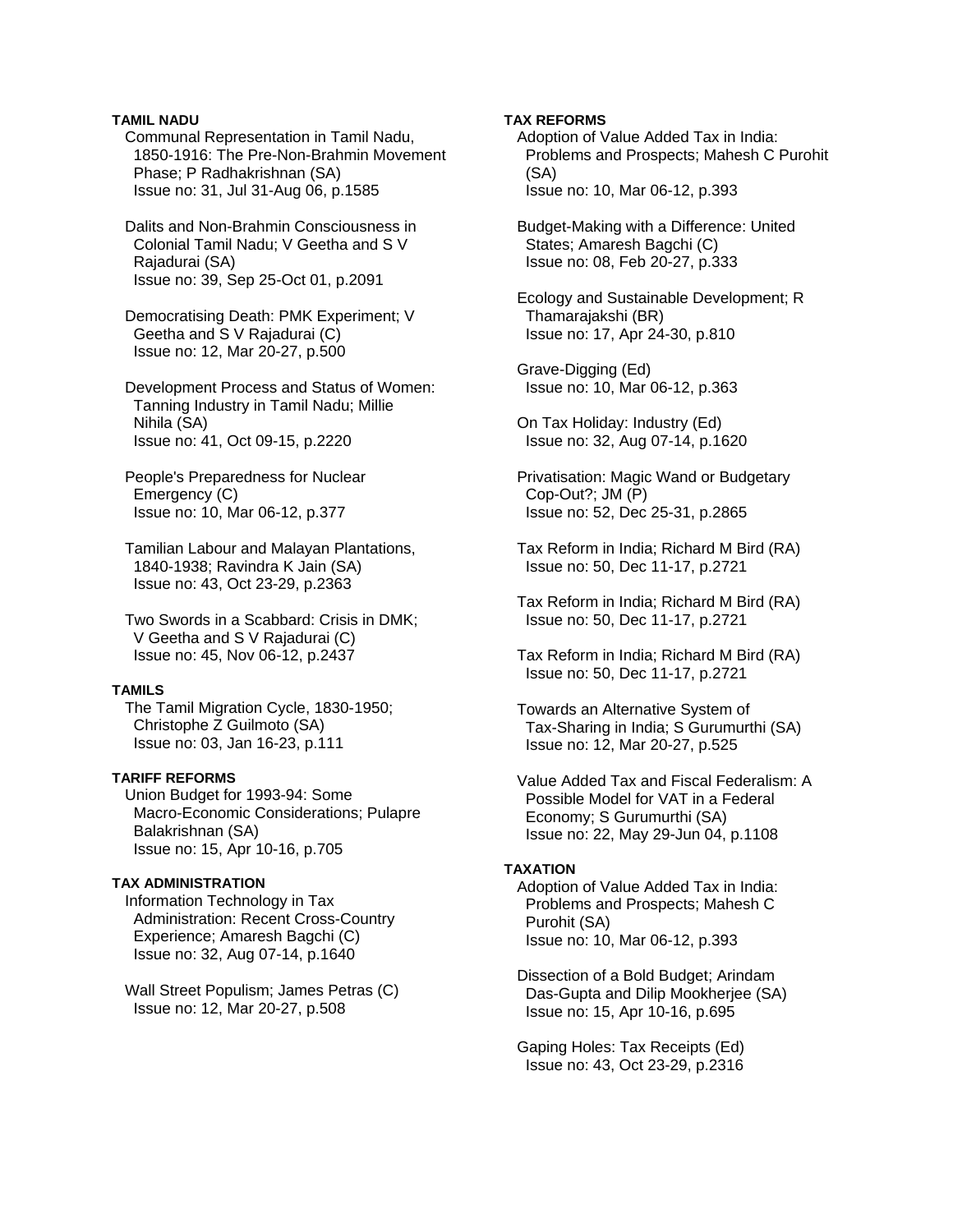# **TAXATION**

 Immunity on Tap for Tax Evaders: Gold Bonds (Ed) Issue no: 08, Feb 20-27, p.313

 Tax Sharing in India; G Thimmaiah (D) Issue no: 17, Apr 24-30, p.836

 Tax-Sharing; S Gurumurthi (LE) Issue no: 22, May 29-Jun 04, p.1070

 Towards an Alternative System of Tax-Sharing in India; S Gurumurthi (SA) Issue no: 12, Mar 20-27, p.525

# **TECHNOLOGY AND DEVELOPMENT**

 CSIR and Technological Self-Reliance; S R Valluri (C) Issue no: 14, Apr 03-09, p.565

 Electronic Reorganisation of Manufacturing: A New Techno-Economic Paradigm; J C B Annavajhula (RA) Issue no: 22, May 29-Jun 04, p.M63

 India's Supercomputers; M G G Pillai (C) Issue no: 31, Jul 31-Aug 06, p.1573

 Patenting Gene Fragments; Arun Agrawal (C) Issue no: 22, May 29-Jun 04, p.1089

 Politics of Biosafety and Regulatory Mechanisms: Japanese Vaccine Trials in India; K Ravi Srinivas (C) Issue no: 36, Sep 04-10, p.1850

 Technological Innovations in Agriculture: Policy Options for Social Welfare; S S Kutaula (SA) Issue no: 29, Jul 17-24, p.1533

 Technology-Intensive Industrialisation in LDCs: Experience of Indian Industries; Dipankor Coondoo, Chiranjib Neogi and Buddhadeb Ghosh (RA) Issue no: 08, Feb 20-27, p.M43

# **TECHNOLOGY TRANSFER**

 Technology Transition in Garhwal; A Ravindra and Salil Das (C) Issue no: 14, Apr 03-09, p.561

# **TELECOMMUNICATIONS**

 Thorny Road to Open Market: Lesson from Hero Cup; Dipankar Sinha (C) Issue no: 51, Dec 18-24, p.2775

# **TELEVISION**

 Freedom and Television; A G Noorani (CL) Issue no: 49, Dec 04-10, p.2635

 Thorny Road to Open Market: Lesson from Hero Cup; Dipankar Sinha (C) Issue no: 51, Dec 18-24, p.2775

#### **TERRORISM**

 US State Terrorism: Another Criminal Act; Frederic F Clairmont (C) Issue no: 27, Jul 03-10, p.1423

### **TEXTILE INDUSTRY**

 Bombay Textile Strike; Bagaram Tulpule (BR) Issue no: 03, Jan 16-23, p.101

 Managerial Unionism; Bagaram Tulpule (BR) Issue no: 35, Aug 28-Sep 03, p.1801

 Textile Mills of Assam: Is Privatisation the Answer?; Sriparna B Baruah (C) Issue no: 31, Jul 31-Aug 06, p.1569

# **THAILAND**

 Free Markets, AIDS and Child Prostitution: Thiland; James Petras and Tienchai Wongchaisuwan (C) Issue no: 11, Mar 13-19, p.440

# **TOTAL FACTOR PRODUCTIVITY**

 Productivity in Public Sector: Analysis at Industrial Group Level; Anita Kumari (RA) Issue no: 48, Nov 27-Dec 03, p.M145

### **TOWN AND URBAN PLANNING**

 Town Planning, Public Health and Urban Poor: Some Explorations from Delhi; Ritu Priya (SA) Issue no: 17, Apr 24-30, p.824

 Trends in Level of Living in Urban India; Pradip Maiti and Manabendu Chattopadhyay (SA) Issue no: 46, Nov 13-20, p.2547

#### **TRADE AGREEMENTS**

 India's Rouble Debt and Depreciating Rouble; Nirmal Kumar Chandra (SA) Issue no: 27, Jul 03-10, p.1443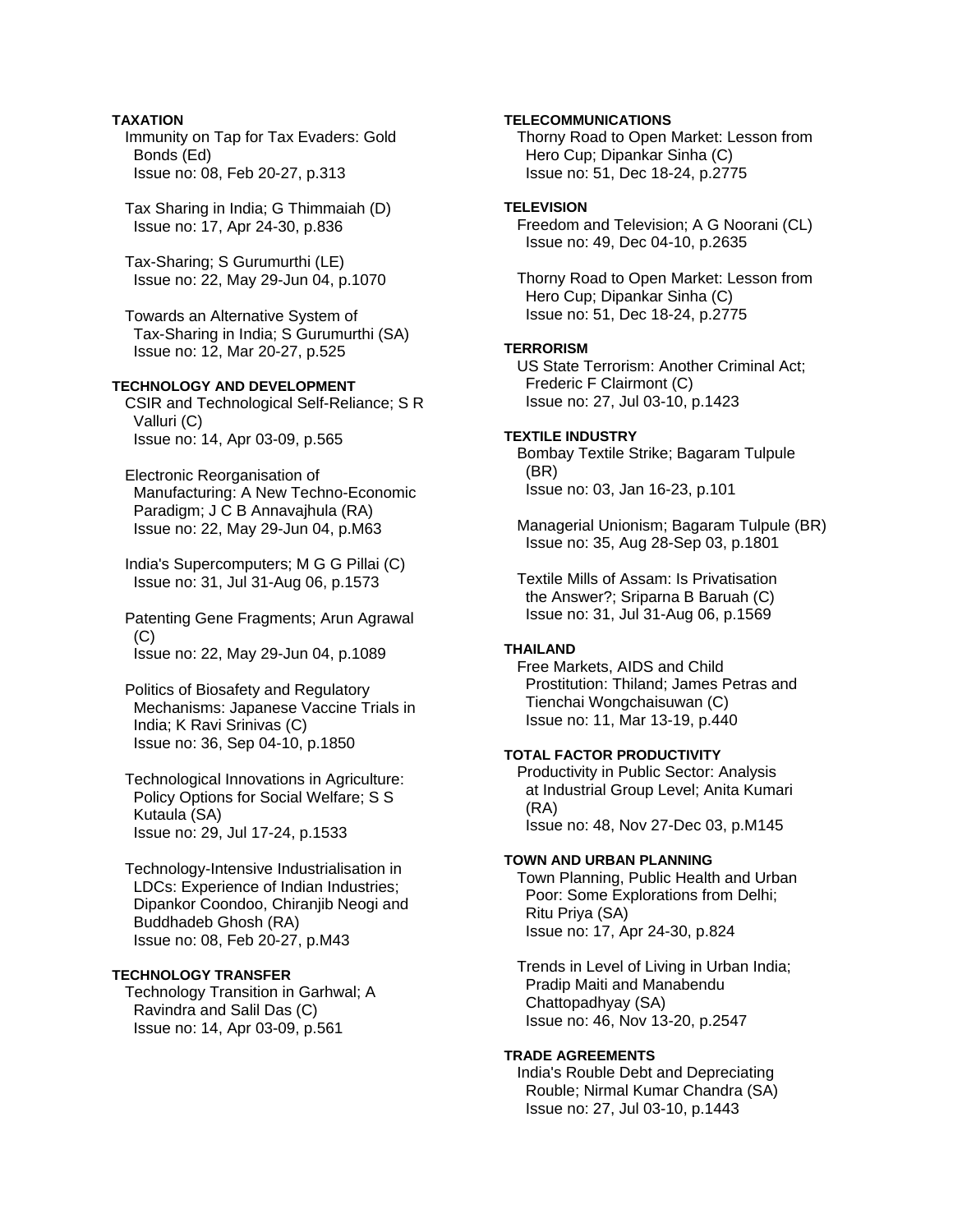# **TRADE AGREEMENTS**

Inter-Sectoral Terms of Trade: Issues of Concept and Method; B L Mungekar (RA) Issue no: 39, Sep 25-Oct 01, p.A111

 Single Europe and the Third World; Nigel Harris (BR) Issue no: 05, Jan 30-Feb 05, p.168

 Uruguay Round of Trade Negotiations: An Assessment and Overview; Prem Kumar (C) Issue no: 49, Dec 04-10, p.2636

# **TRADE LIBERALIZATION**

 External Sector Liberalisation in India; Alok Ray (SA) Issue no: 40, Oct 02-08, p.2161

 Industry and Trade Liberalisation: Performance of Motor Vehicles and Electronics Industries, 1981-91; D Narayana and K J Joseph (RA) Issue no: 08, Feb 20-27, p.M13

 South-South Trade Preferences and Prospects; V V Bhanoji Rao (BR) Issue no: 19, May 08-14, p.923

## **TRADE POLICY**

 Economic Reforms and Agricultural Policy; Kirit S Parikh, Shikha Jha and P V Srinivasan (C) Issue no: 29, Jul 17-24, p.1497

 Future Trade and Exchange Rate Policy for India; Vijay Joshi and I M D Little (SA) Issue no: 31, Jul 31-Aug 06, p.1599

 Russia's Ailing Economy: Reviving Barter System; R G Didadhubli (C) Issue no: 31, Jul 31-Aug 06, p.1575

 Shifting Focus; Bhanoji Rao (LE) Issue no: 42, Oct 16-22, p.2238

 Strategic Trade Policy and Developing Countries; Aditya Bhattacharjea (SA) Issue no: 35, Aug 28-Sep 03, p.1803

 Trade and Exchange Rate Policy for India; Amiya Kumar Bagchi and Prabirjit Sarkar (D)

Issue no: 38, Sep 18-24, p.2012

 Trade Policies and Development: Conventional Wisdom Questioned; Biswajit Dhar (BR) Issue no: 06, Feb 06-12, p.221

 Trade Policy and Development; Biswajit Dhar (D) Issue no: 52, Dec 25-31, p.2910

 Turnaround in Industrial Growth: Hasty Claims for Liberalisation; L C Jain (RA) Issue no: 08, Feb 20-27, p.M2

# **TRADE STATISTICS**

 Coffee Trade in India: Is There a Case for Privatisation?; D Narayana (C) Issue no: 36, Sep 04-10, p.1853

#### **TRADE UNIONS**

 Ironic; Majaz (LE) Issue no: 07, Feb 13-19, p.250

 Left Trade Unions and New Economic Policies; Biren Roy (C) Issue no: 51, Dec 18-24, p.2777

 Managerial Unionism; Bagaram Tulpule (BR) Issue no: 35, Aug 28-Sep 03, p.1801

 Our Trade Unions: An Overview; N R Sheth (SA) Issue no: 06, Feb 06-12, p.231

### **TRANSITION ECONOMIES**

 Mirage of Stabilisation: East Europe (Ed) Issue no: 37, Sep 11-17, p.1896

# **TRIBAL DEVELOPMENT**

 Exploring School-Community Linkages; Edward A Rodrigues (BR) Issue no: 20, May 15-21, p.980

### **TRIBALS**

 Abuse with a Purpose: Traditional Rituals (Ed) Issue no: 40, Oct 02-08, p.2106

 Fishing in Troubled Waters: Tripura (Ed) Issue no: 36, Sep 04-10, p.1836

 Growing Rural Unrest; K P Kumaran (C) Issue no: 01, Jan 02-09, p.21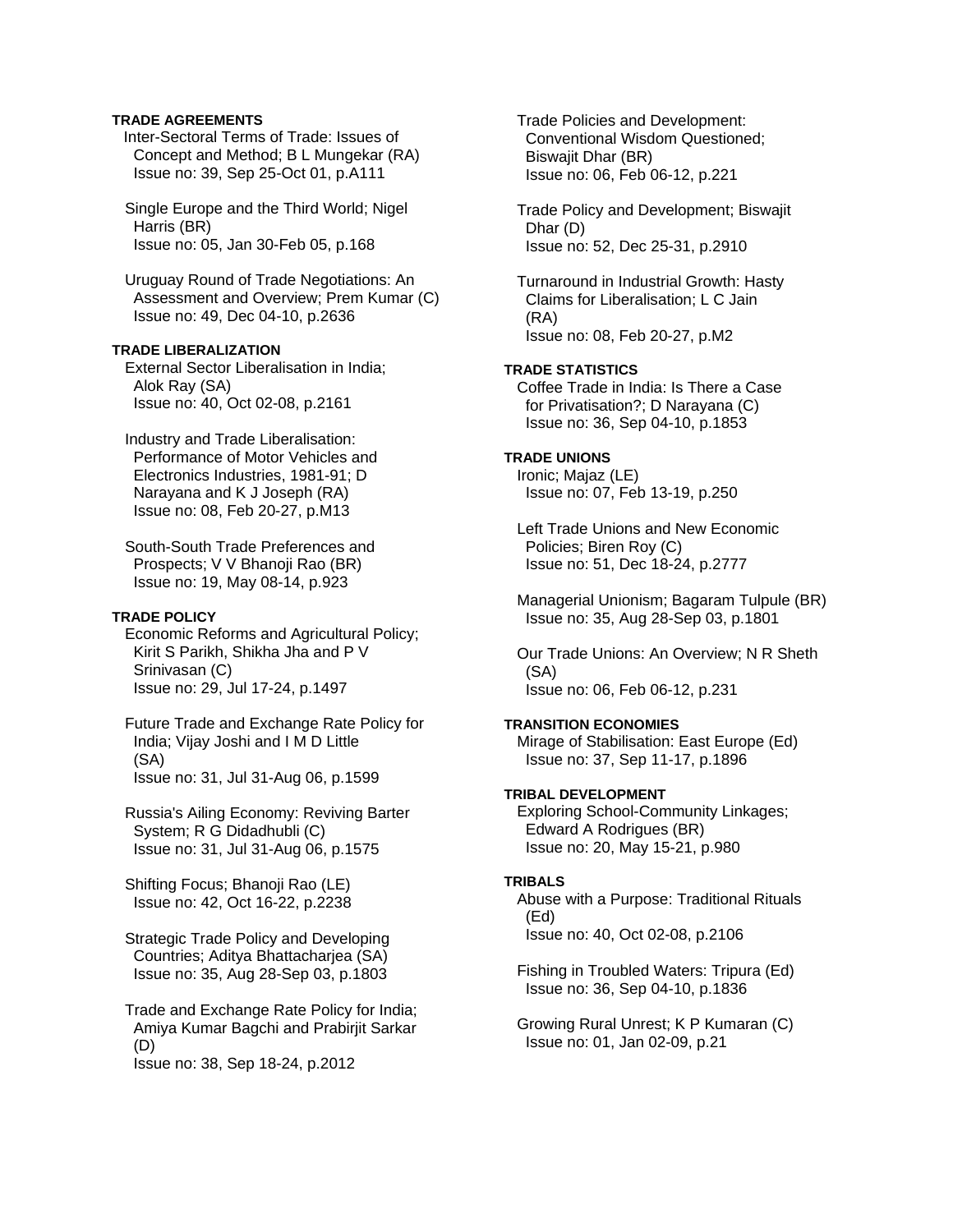### **TRIBALS**

 Ideology and Politics of Jharkhand Movement: An Overview; Arunabha Ghosh (C) Issue no: 35, Aug 28-Sep 03, p.1788

 Jharkhand Movement in West Bengal; Arunabha Ghosh (SA) Issue no: 03, Jan 16-23, p.121

 The Koyyur Kidnap: Question of Human Rights; G Haragopal (P) Issue no: 49, Dec 04-10, p.2650

 Missing Tribals in Bhandara; Bernard D'Mello (LE) Issue no: 29, Jul 17-24, p.1478

 People's Struggles in Bastar; Anuradha Gandhi (LE) Issue no: 41, Oct 09-15, p.2170

 Politics of Submergence; Sanjay Sangvai  $(C)$ Issue no: 50, Dec 11-17, p.2705

 Roots of Orissa's Underdevelopment; Biswamoy Pati (BR) Issue no: 52, Dec 25-31, p.2891

 Subarnarekha Project: Singhbhum's Sorrow; Ashish Chadha (C) Issue no: 41, Oct 09-15, p.2194

 Winkled Out (Ed) Issue no: 44, Oct 30-Nov 06, p.2375

#### **TRIPS**

 Burden of Proof: Danger Clause in Dunkel Text; Suman Sahai (C) Issue no: 20, May 15-21, p.958

 The Capitulation (Ed) Issue no: 23, Jun 05-11, p.1127

 Dunkel Draft on Drug Patents: Background and Implications; Sudip Chaudhuri (P) Issue no: 36, Sep 04-10, p.1861

 Farmers' Rights, Biodiversity and International Treaties; Vandana Shiva (C) Issue no: 14, Apr 03-09, p.555

 Indian Patents Act and TRIPS; Suman Sahai  $(C)$ Issue no: 29, Jul 17-24, p.1495

 Innovation, TRIPS and Future Trend; S R Sen (P) Issue no: 37, Sep 11-17, p.1918

 Patent System and Pharmaceutical Sector; H Ashok Chandra Prasad and Shripad Bhat (D) Issue no: 45, Nov 06-12, p.2483

 Well-Timed Bullying: Special 301 (Ed) Issue no: 18, May 01-07, p.841

#### **TRIPURA**

 Fishing in Troubled Waters: Tripura (Ed) Issue no: 36, Sep 04-10, p.1836

 Postponement of Assembly Elections: Tripura (C) Issue no: 08, Feb 20-27, p.325

### **UGANDA**

 The Uganda Asian Expulsion: Twenty Years After; Mahmood Mamdani (C) Issue no: 03, Jan 16-23, p.93

 Women and Urban Housing Crisis: Impact of Public Policies and Practices in Uganda; Hilda Ntege (RA) Issue no: 44, Oct 30-Nov 06, p.WS46

### **ULFA**

 Another Deal in the Offing?: Assam; Kamaroopi (C) Issue no: 10, Mar 06-12, p.376

 Changing Political Equations: Assam (Ed) Issue no: 24, Jun 12-18, p.1201

 Decline of ULFA; Niranjan Phukan (D) Issue no: 38, Sep 18-24, p.2014

 In New Role: Assam (Ed) Issue no: 06, Feb 06-12, p.193

 No Tears for the Liberators: Assam; Udayon Misra (C) Issue no: 32, Aug 07-14, p.1635

#### **UNCTAD**

 Speeding Up the Message: GATT (Ed) Issue no: 52, Dec 25-31, p.2857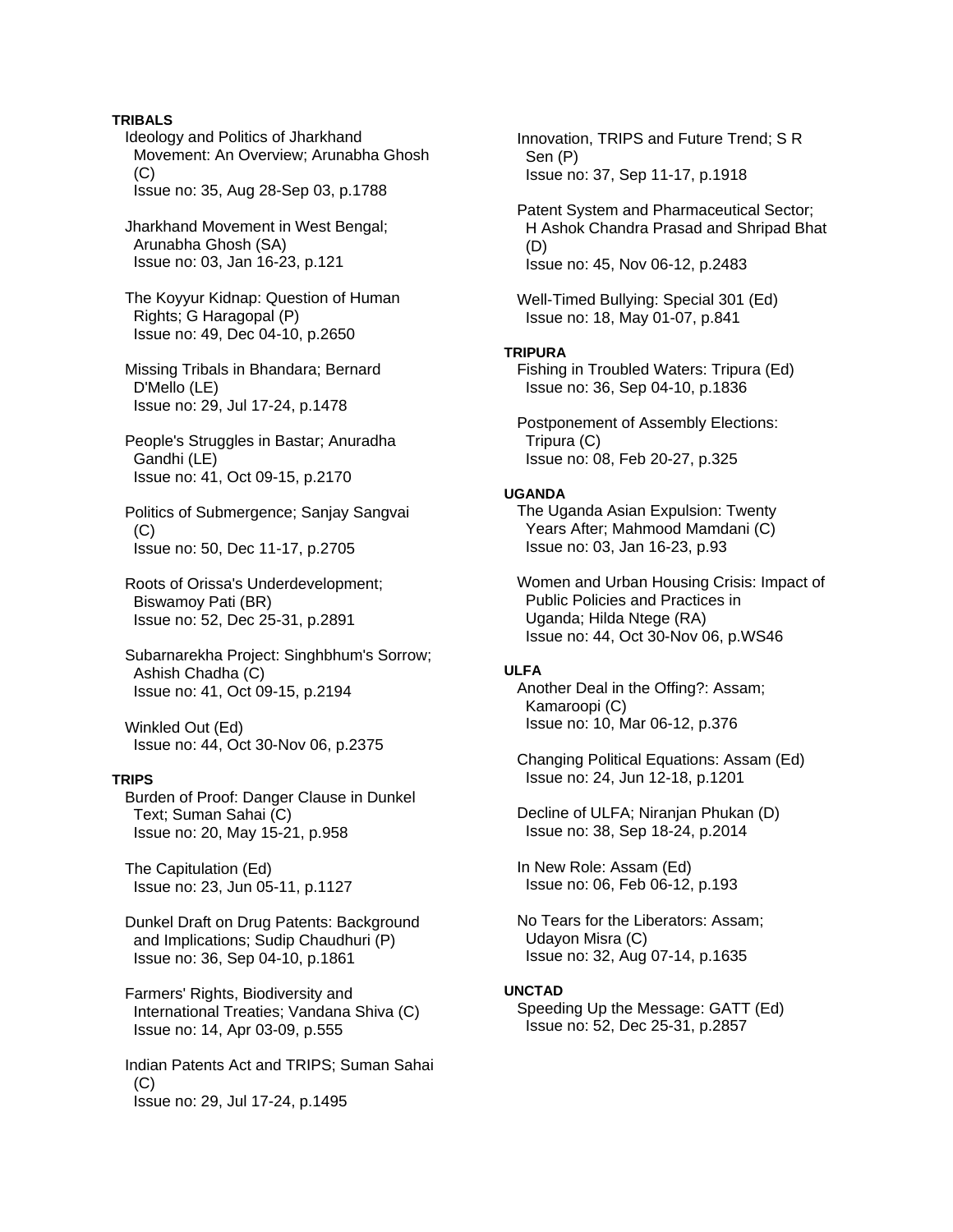## **UNEMPLOYMENT**

 Social Security in an Insecure Economy; Arun Ghosh (F) Issue no: 45, Nov 06-12, p.2432

 Stagflation, Unemployment and Oligopoly; S R Sen (P) Issue no: 32, Aug 07-14, p.1649

 Unemployment and Financing of Relief Employment in a Period of Stabilisation- India, 1992-94; Sudipto Mundle (SA) Issue no: 05, Jan 30-Feb 05, p.173

 Unemployment in India: Temporal and Regional Variations; Satya Paul (SA) Issue no: 44, Oct 30-Nov 06, p.2407

#### **UNITED NATIONS**

 Emergence of the Submerged: Indigenous People at UN; C R Bijoy (C) Issue no: 26, Jun 26-Jul 02, p.1357

 India's Report to UN on Human Rights; A G Noorani (CL) Issue no: 22, May 29-Jun 04, p.1079

 A Role for UN Still: Somalia (Ed) Issue no: 45, Nov 06-12, p.2425

 Way to World Disorder?: Somalia; Anirudha Gupta (C) Issue no: 50, Dec 11-17, p.2713

#### **UNITED STATES**

 Beyond Body-Shopping: Software Exports (Ed) Issue no: 35, Aug 28-Sep 03, p.1773

 Budget-Making with a Difference: United States; Amaresh Bagchi (C) Issue no: 08, Feb 20-27, p.333

 Determining Limits of Pesticide Exposure; Aparna Viswanathan (C) Issue no: 15, Apr 10-16, p.615

 Economic Roots of Conflict in New World Order; Sharat G Lin (RA) Issue no: 05, Jan 30-Feb 05, p.PE2

 IMET and Human Rights: Armed Forces (Ed) Issue no: 25, Jun 19-25, p.1265

 In No-Man's-Land; Deena Khatkhate (F) Issue no: 01, Jan 02-09, p.16

 Patenting Gene Fragments; Arun Agrawal (C) Issue no: 22, May 29-Jun 04, p.1089

 President Bush's Farewell with Arms; James Petras and Chronis Polychroniou  $(C)$ Issue no: 05, Jan 30-Feb 05, p.160

 Putting an X over America; Amitava Kumar (LE) Issue no: 07, Feb 13-19, p.250

 A Role for UN Still: Somalia (Ed) Issue no: 45, Nov 06-12, p.2425

 US and West Asia: Silencing Dissent; Robi Chakravorti (C) Issue no: 46, Nov 13-20, p.2513

 US State Terrorism: Another Criminal Act; Frederic F Clairmont (C) Issue no: 27, Jul 03-10, p.1423

 Visible Hand (Ed) Issue no: 29, Jul 17-24, p.1479

 Way to World Disorder?: Somalia; Anirudha Gupta (C) Issue no: 50, Dec 11-17, p.2713

#### **UNITED STATES-IRAQ RELATIONS**

 US Attack on Iraq (LE) Issue no: 27, Jul 03-10, p.1406

# **UNITED STATES-UNITED NATIONS RELATIONS**

 US versus UN; Pran Chopra (BR) Issue no: 36, Sep 04-10, p.1866

## **UNIVERSITIES**

 Ideology Returns to the Campus: Uttar Pradesh; Chaitanya Krishna (C) Issue no: 24, Jun 12-18, p.1215

 Maharashtra University Act; S R Dastane (D) Issue no: 23, Jun 05-11, p.1195

 Maharashtra: Universities Bill: A Backward Step; J V Deshpande (C) Issue no: 11, Mar 13-19, p.436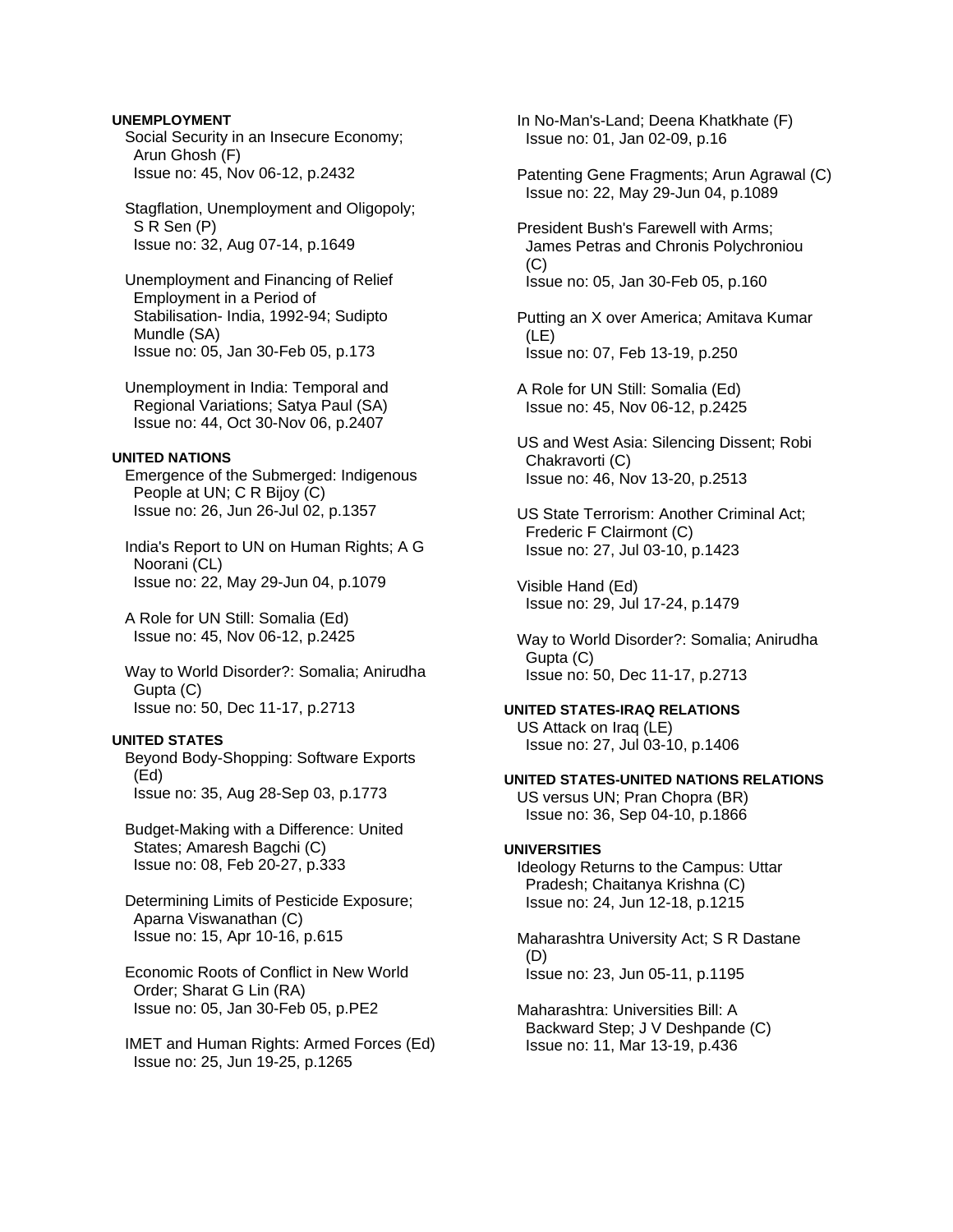# **UNIVERSITIES**

 University Governance in Maharashtra; Amrik Singh (P) Issue no: 11, Mar 13-19, p.443

#### **URBANIZATION**

 How the Urban Poor Live; V Nath (BR) Issue no: 45, Nov 06-12, p.2457

 Pattern of Urbanisation in Madhya Pradesh; A C Minocha (D) Issue no: 37, Sep 11-17, p.1950

 A Second Financial Centre for Bombay: Where Should It Be?; Shirish B Patel (C) Issue no: 32, Aug 07-14, p.1631

 Urbanisation and Alternate Policy Perspectives; Amitabh Kundu (C) Issue no: 26, Jun 26-Jul 02, p.1351

# **UTTAR PRADESH**

 Agricultural Labourers in Eastern UP; Kripa Shankar (C) Issue no: 24, Jun 12-18, p.1211

 Behind the Caste Lines: Assembly Elections: UP (Ed) Issue no: 49, Dec 04-10, p.2624

 Dalit Assertion: Possibilities and Limits: UP; Amaresh Misra (C) Issue no: 50, Dec 11-17, p.2701

 Decentralised Management of Natural Resources in the UP Hills; Sri Madhava Ashish (C) Issue no: 35, Aug 28-Sep 03, p.1793

 Disillusioned Electorate: Uttar Pradesh; Amaresh Misra (C) Issue no: 46, Nov 13-20, p.2503

 Ideological Polarisation: Uttar Pradesh; Amaresh Misra (C) Issue no: 12, Mar 20-27, p.502

 Ideology in Retreat: Assembly Elections; J V Deshpande (C) Issue no: 51, Dec 18-24, p.2780

 Ideology Returns to the Campus: Uttar Pradesh; Chaitanya Krishna (C) Issue no: 24, Jun 12-18, p.1215

 Land Struggle in Uttar Pradesh; Amaresh Misra (C) Issue no: 39, Sep 25-Oct 01, p.2059

 Mulayam Singh's New Tune: Uttar Pradesh; Amaresh Misra (C) Issue no: 27, Jul 03-10, p.1421

 Non-Event to Note: Janata Merger (Ed) Issue no: 39, Sep 25-Oct 01, p.2041

 On Whose Side Is the Administration?: Uttar Pradesh; Amaresh Misra (C) Issue no: 06, Feb 06-12, p.207

# **VALUE ADDED TAX**

 Adoption of Value Added Tax in India: Problems and Prospects; Mahesh C Purohit (SA) Issue no: 10, Mar 06-12, p.393

 Future Trade and Exchange Rate Policy for India; Vijay Joshi and I M D Little (SA) Issue no: 31, Jul 31-Aug 06, p.1599

 Tax Reform in India; Richard M Bird (RA) Issue no: 50, Dec 11-17, p.2721

 Tax Reform in India; Richard M Bird (RA) Issue no: 50, Dec 11-17, p.2721

 Tax Reform in India; Richard M Bird (RA) Issue no: 50, Dec 11-17, p.2721

 Value Added Tax and Fiscal Federalism: A Possible Model for VAT in a Federal Economy; S Gurumurthi (SA) Issue no: 22, May 29-Jun 04, p.1108

# **VIOLENCE AGAINST WOMEN**

 Community, State and Gender: On Women's Agency during Partition; Urvashi Butalia (RA) Issue no: 17, Apr 24-30, p.WS12

 Face of Dowry in Orissa; Biswamoy Pati (C) Issue no: 21, May 22-28, p.1020

 Rapists Go Unpunished; V Subramanyam (LE) Issue no: 37, Sep 11-17, p.1894

 Recovery, Rupture, Resistance: Indian State and Abduction of Women during Partition; Ritu Menon and Kamla Bhasin (RA) Issue no: 17, Apr 24-30, p.WS2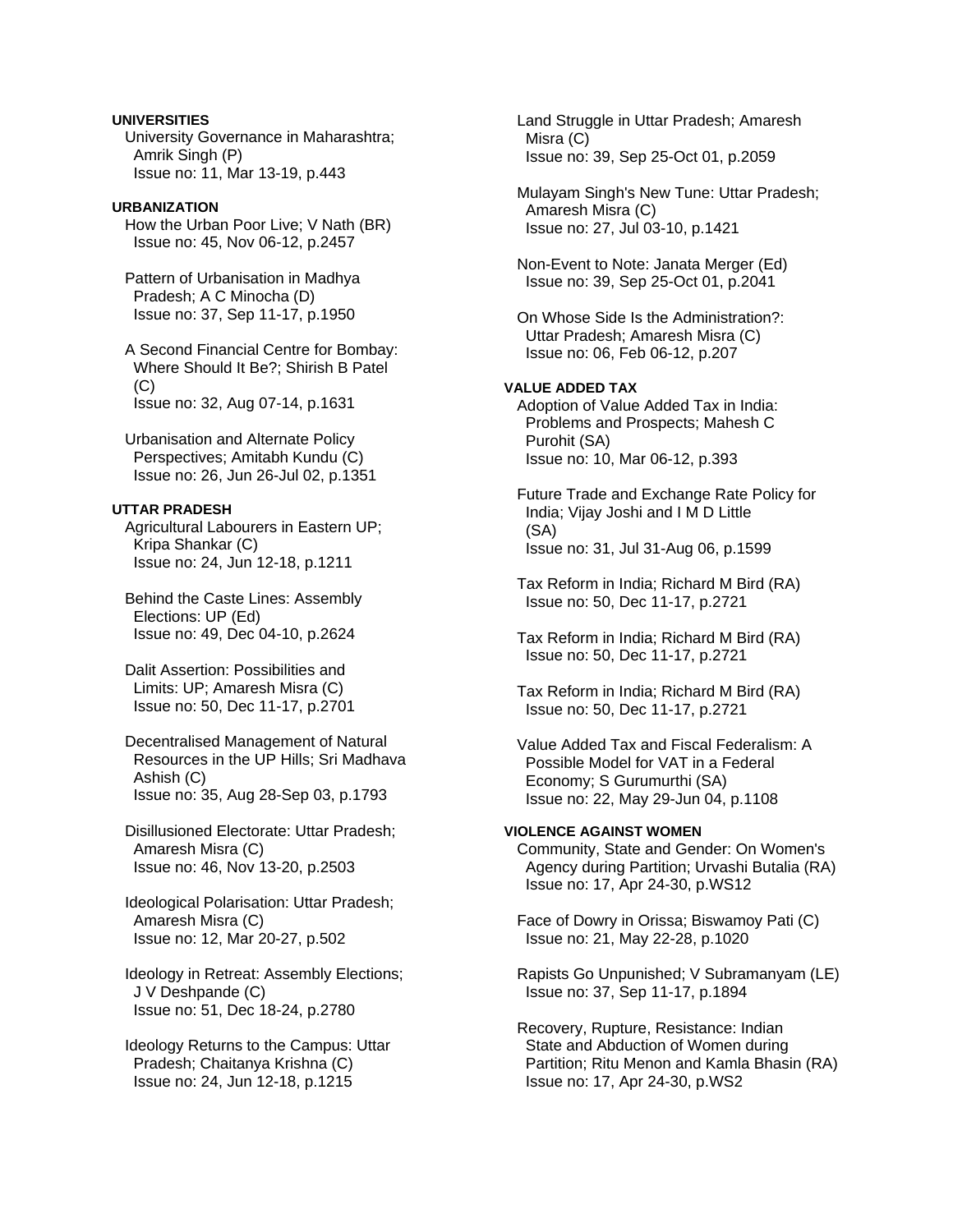# **VIOLENCE AGAINST WOMEN**

 Reworking Gender Relations, Redefining Politics: Nellore Village Women against Arrack (C) Issue no: 03, Jan 16-23, p.87

#### **VISHWA HINDU PARISHAD**

 Ideology Returns to the Campus: Uttar Pradesh; Chaitanya Krishna (C) Issue no: 24, Jun 12-18, p.1215

 RSS and the Popularisation of Hindutva; Thomas Blom Hansen (BR) Issue no: 42, Oct 16-22, p.2270

 Secular Forces and Ram Janmabhoomi Movement; J V Deshpande (D) Issue no: 07, Feb 13-19, p.307

#### **WAGE POLICY**

 Explaining Nominal Wages of Industrial Workers; Bibhas Saha (BR) Issue no: 14, Apr 03-09, p.578

 Nominal Wages of Industrial Workers; C Mani Sastry (LE) Issue no: 21, May 22-28, p.1006

#### **WATER POLLUTION**

 Patalganga: River Fighting for Life; Ashish Chadha (C) Issue no: 31, Jul 31-Aug 06, p.1574

# **WATER RESOURCE MANAGEMENT**

 Kandi Watershed Development Project: A Critical Evaluation; Karam Singh (RA) Issue no: 52, Dec 25-31, p.A122

 Technological Prejudice: Case of Indian Irrigation; V Santha Kumar and R Rajagopalan (SA) Issue no: 14, Apr 03-09, p.586

# **WATERSHED DEVELOPMENT**

 Green Revolution, Dryland Agriculture and Sustainability: Insights from India; K N Ninan and H Chandrashekar (RA) Issue no: 12, Mar 20-27, p.A2

 Kandi Watershed Development Project: A Critical Evaluation; Karam Singh (RA) Issue no: 52, Dec 25-31, p.A122

 Villages of Chipko Movement; Mukul (C) Issue no: 15, Apr 10-16, p.617

 Watershed Development: A Contrast with NREP/JRY; Kanchan Chopra and Gopal K Kadekodi (RA) Issue no: 26, Jun 26-Jul 02, p.A61

#### **WEST BENGAL**

 Bengal to the Fore: Agricultural Production (Ed) Issue no: 34, Aug 21-27, p.1692

 The Buddhadev Affair: West Bengal; Ajit Roy (C) Issue no: 38, Sep 18-24, p.1973

 Closing a Chapter?: CPI(M) (Ed) Issue no: 45, Nov 06-12, p.2424

 Combining Moral Commitment with Pragmatism: Ashok Mitra Commission on Education; Amrik Singh (P) Issue no: 29, Jul 17-24, p.1504

 Condoning Violence: West Bengal (Ed) Issue no: 24, Jun 12-18, p.1201

 Danger Signals: West Bengal (Ed) Issue no: 32, Aug 07-14, p.1621

 Democratisation in Rural Bengal; Olle Tornquist (LE) Issue no: 01, Jan 02-09, p.2

 An Education Commission Reports; Tapas Majumdar (P) Issue no: 19, May 08-14, p.919

 Fireworks in West Bengal: Congress (I) (Ed) Issue no: 36, Sep 04-10, p.1837

 Jharkhand Movement in West Bengal; Arunabha Ghosh (SA) Issue no: 03, Jan 16-23, p.121

 New Challenges for Bengal Left: Panchayat Poll Pointers; Dipankar Bhattacharya (C) Issue no: 29, Jul 17-24, p.1491

 Open Congress-BJP Alliance: West Bengal (Ed) Issue no: 27, Jul 03-10, p.1408

 Panchayats and Left Politics in West Bengal; Poromesh Acharya (C) Issue no: 22, May 29-Jun 04, p.1080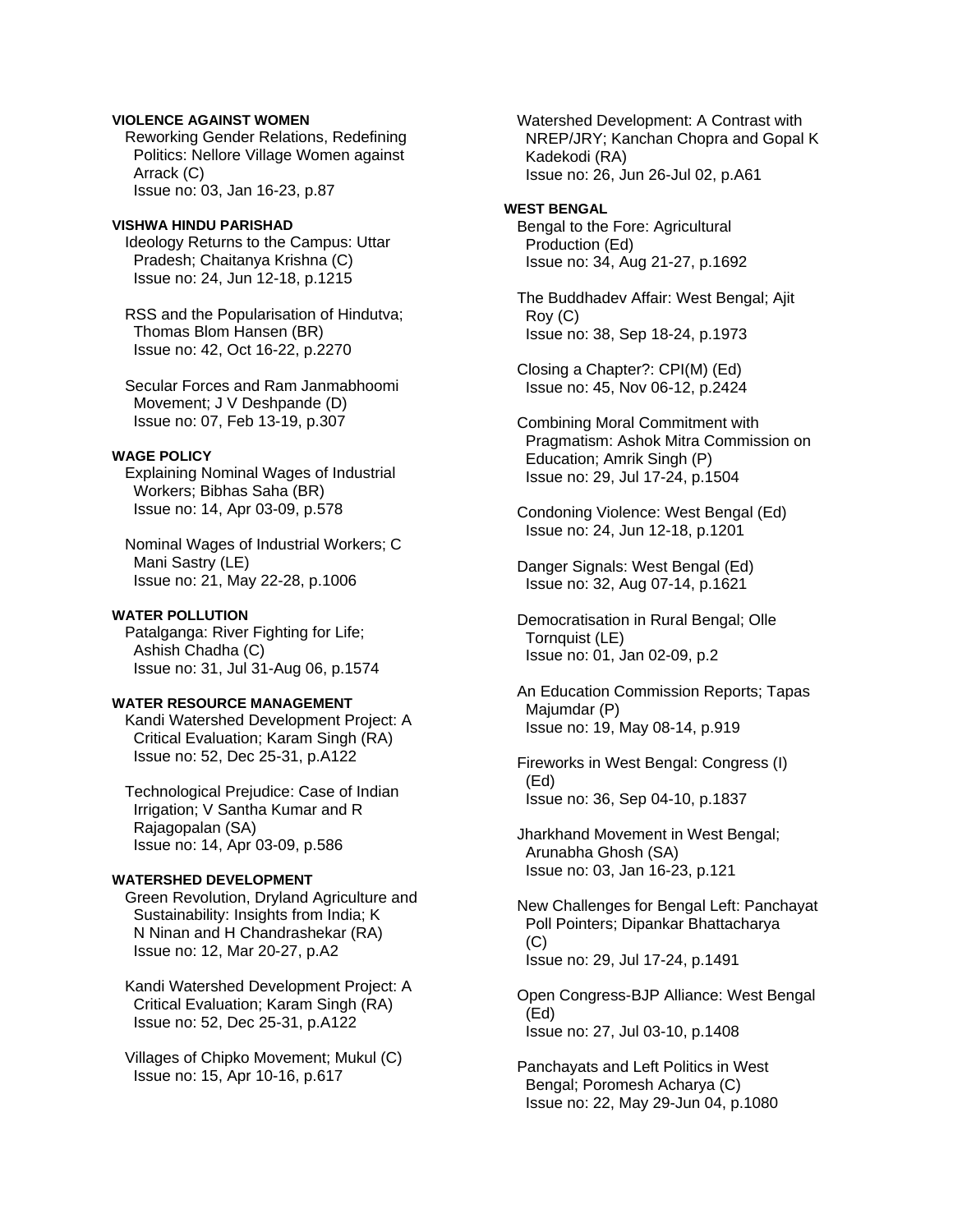# **WEST BENGAL**

 Private Practice and Medicare: West Bengal; Sujit K Das (C) Issue no: 36, Sep 04-10, p.1845

 Saving Calcutta Wetlands; Mukul (C) Issue no: 49, Dec 04-10, p.2642

 Shift in Political Alignment: West Bengal; Ajit Roy (C) Issue no: 01, Jan 02-09, p.19

 Shock for Left Front: Rajya Sabha Election (Ed) Issue no: 36, Sep 04-10, p.1837

 What is Happening in Rural West Bengal?: Agrarian Reform, Growth and Distribution; John Harriss (SA) Issue no: 24, Jun 12-18, p.1237

### **WHEAT**

 The Wheat Story: Recent Changes in Price Policy; V M Rao (C) Issue no: 44, Oct 30-Nov 06, p.2385

### **WHO**

 Determining Limits of Pesticide Exposure; Aparna Viswanathan (C) Issue no: 15, Apr 10-16, p.615

 Economic Value of Breast-Feeding: Improbable Hypotheses; Rama Narayanan (D) Issue no: 42, Oct 16-22, p.2301

#### **WHOLESALE PRICE INDEX**

 Essential Commodities Bear the Brunt: Prices (C) Issue no: 08, Feb 20-27, p.328

 Inflation and the Wholesale Price Index; O P Mall (SA) Issue no: 35, Aug 28-Sep 03, p.1822

 Wholesale and Consumer Prices; EPW Research Foundation (SS) Issue no: 38, Sep 18-24, p.2015

#### **WOMEN**

 Hindutva's Hidden Agenda: Why Women Fear Religious Fundamentalism; Veena Poonacha (C) Issue no: 11, Mar 13-19, p.438

### **WOMEN AND CHILD HEALTH**

 At What Cost to Women?; Maithreyi Krishnaraj (LE) Issue no: 35, Aug 28-Sep 03, p.1770

 Breast-Feeding and Working Mothers; Mina Swaminathan (D) Issue no: 39, Sep 25-Oct 01, p.2099

 Breast-Feeding and Working Mothers: Laws and Policies on Maternity and Child Care; Mina Swaminathan (SA) Issue no: 18, May 01-07, p.887

 Economic Value of Breast-Feeding in India; Arun Gupta and Jon E Rohde (SA) Issue no: 26, Jun 26-Jul 02, p.1390

 Users' Perspectives on Fertility Regulation Methods; T K Sundari Ravindran (C) Issue no: 46, Nov 13-20, p.2508

 Women and Abortion; Amar Jesani and Aditi Iyer (P) Issue no: 48, Nov 27-Dec 03, p.2591

 Women's Roles and Gender Gap in Health and Survival; Alaka Malwade Basu (SA) Issue no: 43, Oct 23-29, p.2356

# **WOMEN AND DEVELOPMENT**

 Consent, Agency and Rhetorics of Incitement; Kumkum Sangari (SA) Issue no: 18, May 01-07, p.867

 Shelter, Women and Development: Beating a Path towards Women's Participation; Meera Bapat and Sheela Patel (SA) Issue no: 11, Mar 13-19, p.465

 Women's Development: What Is the State's Intention? (C) Issue no: 10, Mar 06-12, p.373

#### **WOMEN AND EDUCATION**

 India's Educational Efforts: Rhetoric and Reality; P Radhakrishnan and R Akila (SA) Issue no: 48, Nov 27-Dec 03, p.2613

 Partition and Family Strategies: Gender-Education Linkages among Punjabi Women in Delhi; Karuna Chanana (RA) Issue no: 17, Apr 24-30, p.WS25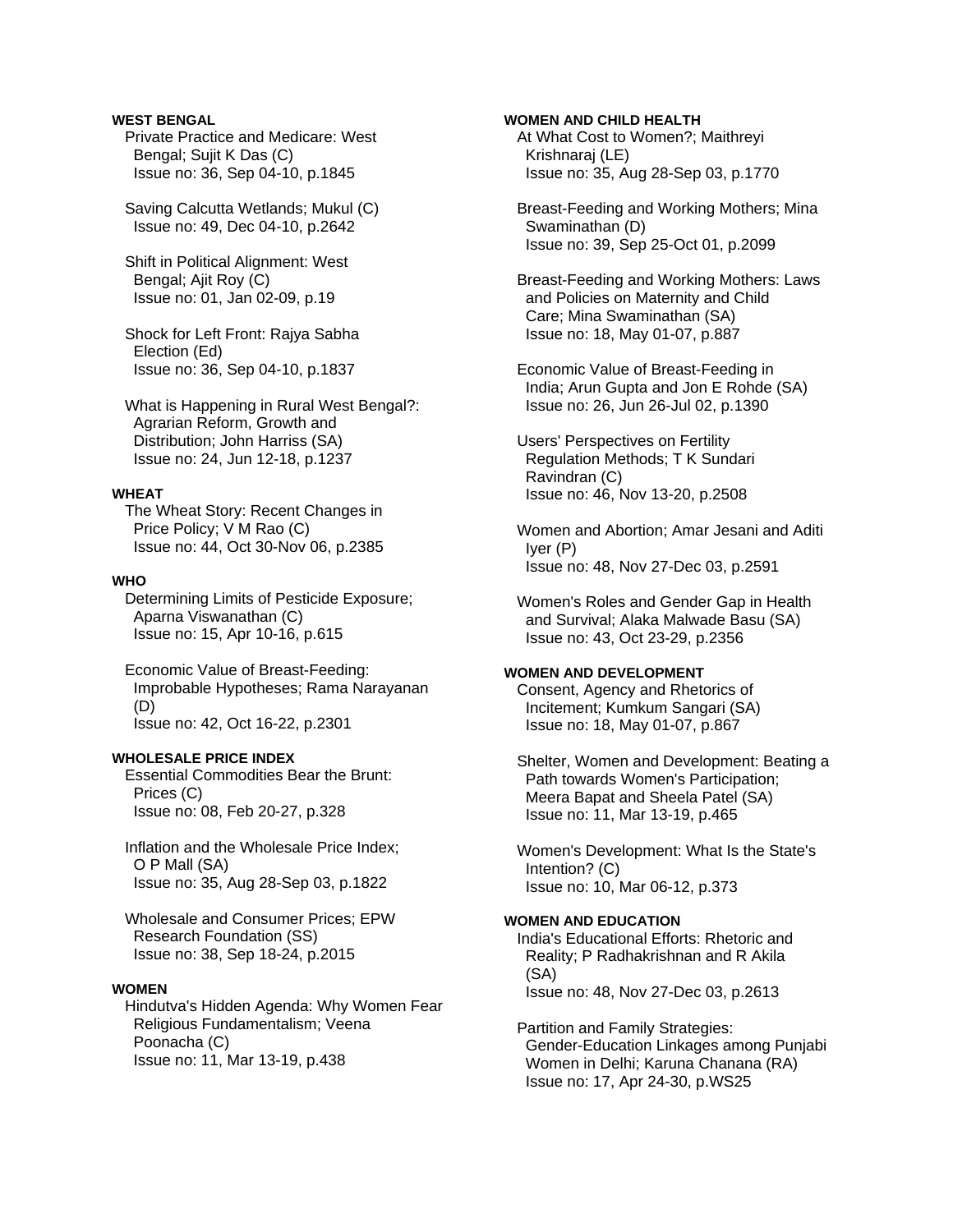# **WOMEN AND EDUCATION**

 Total Literacy Campaigns: A Field Report; Nitya Rao (C) Issue no: 19, May 08-14, p.914

# **WOMEN AND POLITICS**

 Islam and Women's Rights; Shabana Makani (BR) Issue no: 31, Jul 31-Aug 06, p.1583

 Women in Russian Politics; Valerii Tishkov (SA) Issue no: 51, Dec 18-24, p.2837

# **WOMEN AND RELIGION**

 Women and Muslim Fundamentalism; Anissa Helie (P) Issue no: 45, Nov 06-12, p.2454

## **WOMEN AND WORK**

 Breast-Feeding and Working Mothers: Laws and Policies on Maternity and Child Care; Mina Swaminathan (SA) Issue no: 18, May 01-07, p.887

 Female Beedi Workers in a South Indian Village; A Dharmalingam (SA) Issue no: 27, Jul 03-10, p.1461

 Gender and Industrialisation; Madhura Swaminathan (BR) Issue no: 12, Mar 20-27, p.515

 High Participation, Low Evaluation: Women and Work in Rural Haryana; Prem Chowdhry (RA) Issue no: 52, Dec 25-31, p.A135

 Law and Women in Unorganised Sector; G Ravindran Nair (C) Issue no: 20, May 15-21, p.962

 A Moving Narrative; Harsh Sethi (BR) Issue no: 07, Feb 13-19, p.277

 Shelter, Women and Development: Beating a Path towards Women's Participation; Meera Bapat and Sheela Patel (SA) Issue no: 11, Mar 13-19, p.465

 Women on the Streets: Vending and Public Space in Chile; Lorena Nunez (RA) Issue no: 44, Oct 30-Nov 06, p.WS67

### **WOMEN'S EMPOWERMENT**

 Gender Distance among Countries; Krishna Ahooja-Patel (SA) Issue no: 07, Feb 13-19, p.295

## **WOMEN'S MOVEMENT**

 Anti-Arrack Agitation of Women in Andhra Pradesh; D Narasimha Reddy and Arun Patnaik (SA) Issue no: 21, May 22-28, p.1059

 Hidden from Her Story: Women, Feminism and New Global Solidarity; Peter Waterman (RA) Issue no: 44, Oct 30-Nov 06, p.WS83

 New Approach to Women's Health Care: Means to an End?; Padma Prakash (P) Issue no: 51, Dec 18-24, p.2783

 Teaching Women's Studies: The Problems; Vimal Balasubrahmanyan (C) Issue no: 31, Jul 31-Aug 06, p.1572

 Women's Development: What Is the State's Intention? (C) Issue no: 10, Mar 06-12, p.373

## **WOMEN'S RIGHTS**

 Criminalising Abortion: Women's Rights (Ed) Issue no: 16, Apr 17-23, p.729

 Gendered Justice: Kerala; M J Joseph (C) Issue no: 50, Dec 11-17, p.2711

 Islam and Women's Rights; Shabana Makani (BR) Issue no: 31, Jul 31-Aug 06, p.1583

 Step Backward: Women's Rights (Ed) Issue no: 50, Dec 11-17, p.2689

### **WOMEN'S STATUS**

 Conceptualising Brahminical Patriarchy in Early India: Gender, Caste, Class and State; Uma Chakravarti (SA) Issue no: 14, Apr 03-09, p.579

 Development Process and Status of Women: Tanning Industry in Tamil Nadu; Millie Nihila (SA) Issue no: 41, Oct 09-15, p.2220